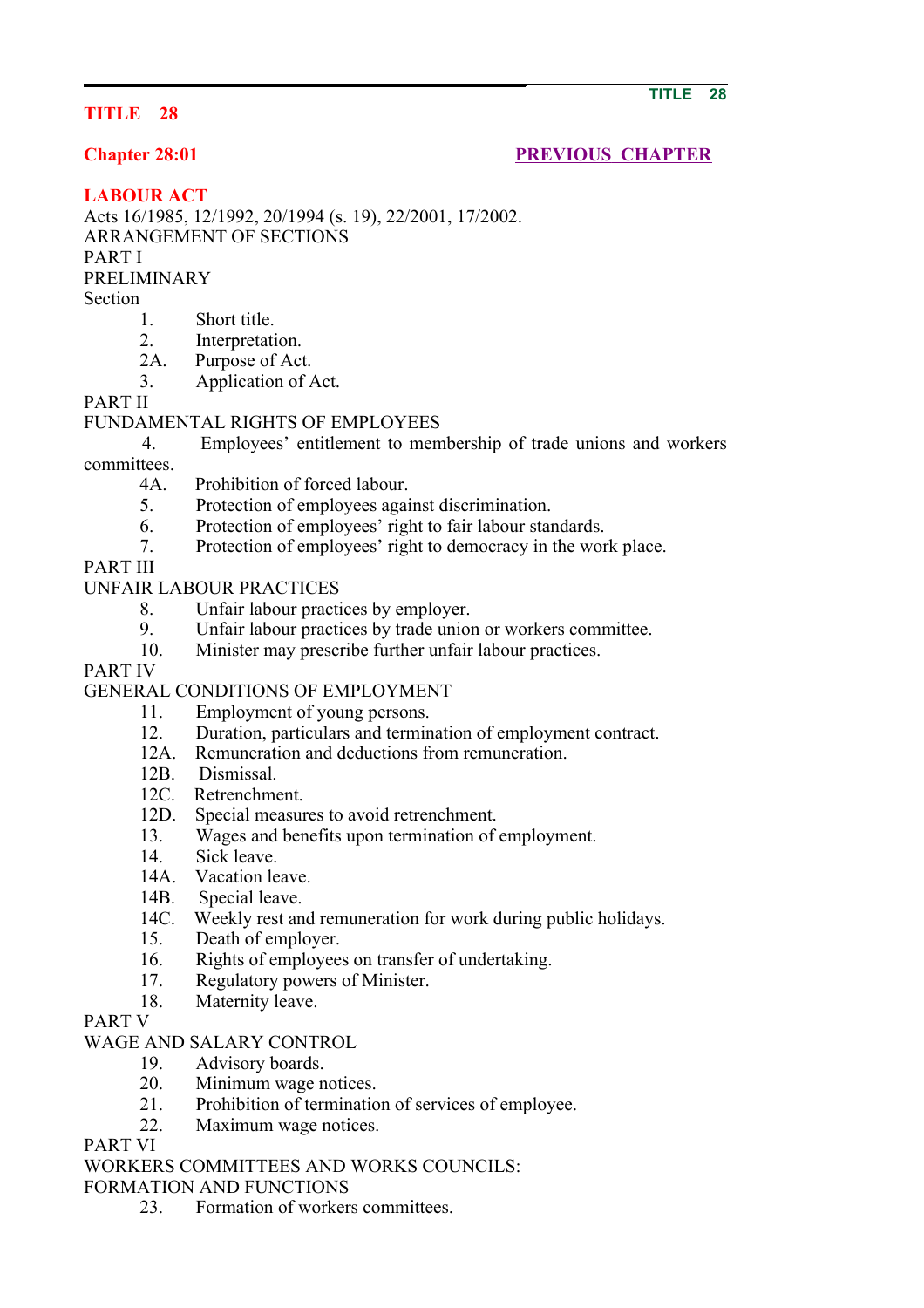24. Functions of workers committees.

 25. Effect of collective bargaining agreements negotiated by workers committees.

25A. Composition, procedure and functions of works councils.

 26. Minister may make regulations relating to workers committees and works councils.

#### PART VII

TRADE UNIONS, EMPLOYERS ORGANIZATIONS AND FEDERATIONS OF TRADE UNIONS AND EMPLOYERS ORGANIZATIONS

27. Right to form trade unions or employers organizations.<br>28. Requirements for formation of trade unions a

Requirements for formation of trade unions and employers organizations.

 29. Registration and certification of trade unions and employers organizations and privileges thereof.

- 30. Unregistered trade unions and employers organizations.
- 31. When trade union may act as agent union.
- 32. Agent union to disclose other agencies.
- 33. Application for registration.
- 34. Requirements of application for registration.

# 35. Requirements of constitution of registered trade unions or employers

organizations.

- 36. Registration of trade unions, employers organizations and federations.
- 37. [repealed by Act 17 of 2002 with effect from the 7th March , 2003.]
- 38. [repealed by Act 17 of 2002 with effect from the 7th March , 2003.]
- 39. Application or proposal to vary, suspend or rescind registration.
- 40. Variation, suspension or rescission of registration or certification.
- 41. Accreditation proceedings.
- 42. Notice of accreditation proceedings.
- 43. Procedure at accreditation proceedings.
- 44. Notification of decision made at accreditation proceedings.

 45. Considerations relating to registration, variation, suspension or rescission of registration of trade unions or employers organizations.

- 46. Matters to be determined by Labour Court.
	- 47. Right of appeal.
	- 48. Notice of appeal.
	- 49. Appeals before regional hearing officer.

 50. Right of membership of registered trade unions and employers organizations.

- 51. Supervision of election of officers.
- 52. Right to union or association dues.
- 53. Restrictions on payment of union dues by employers.
- 54. Collection of union dues.
- 55. Minister may regulate union dues.

PART VIII

#### EMPLOYMENT COUNCILS

- 56. Voluntary employment councils.
- 57. Statutory employment councils.
- 58. Constitution of employment councils.
- 59. Registration of employment councils.
- 60. Employment councils to be bodies corporate.
- 61. Variation of registration of employment councils.
- 62. Duties of employment councils.
- 63. Designated agents of employment councils.

#### PART IX

[repealed by Act 17 of 2002 with effect from the 7th March, 2003.]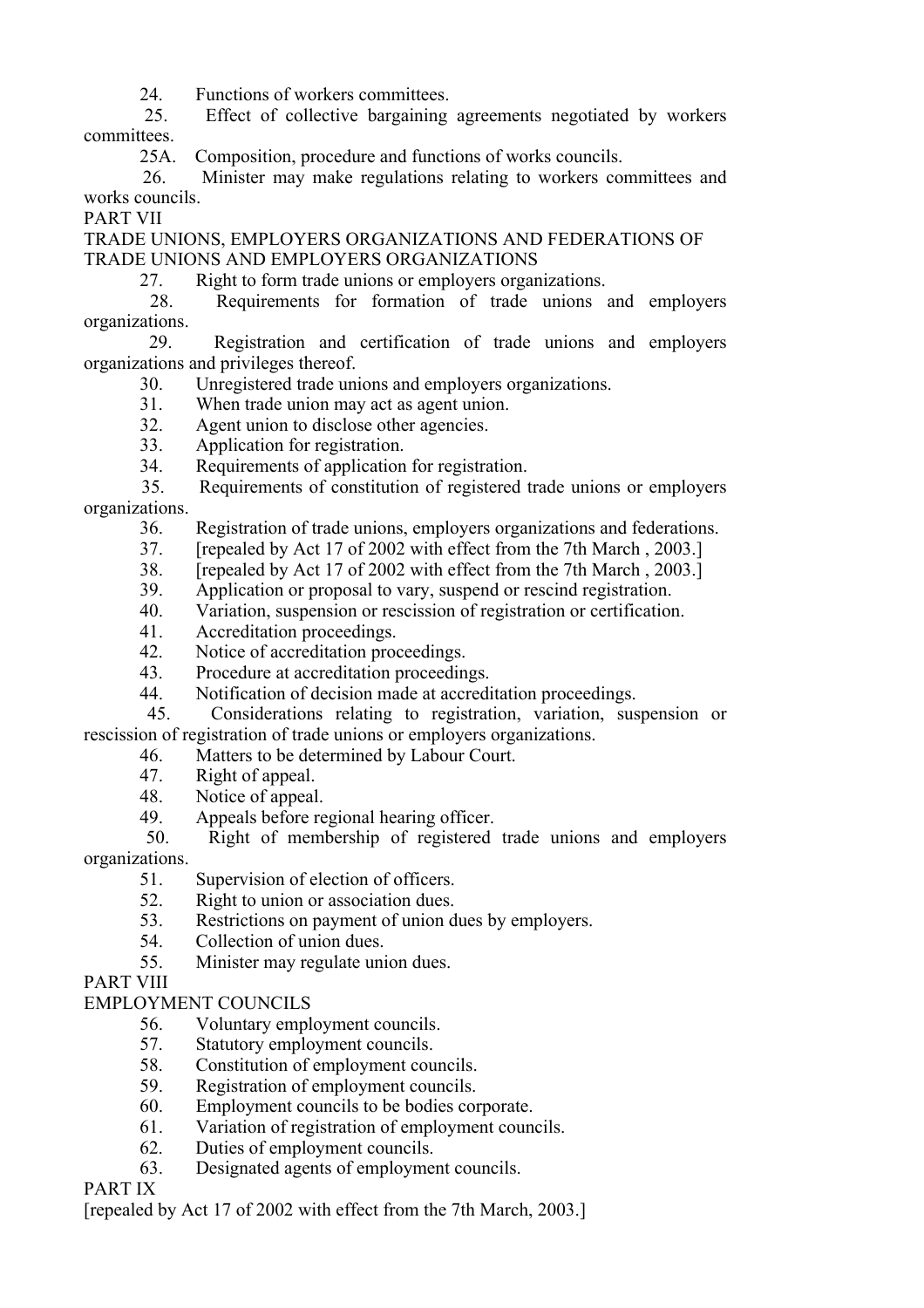# PART X

# COLLECTIVE BARGAINING AGREEMENTS NEGOTIATED BY TRADE UNIONS

# AND EMPLOYERS ORGANIZATIONS

- 74. Scope of collective bargaining agreements.
- 75. Obligation to negotiate in good faith.
- 76. Duty of full disclosure when financial incapacity alleged.
- 77. Representation of parties.
- 78. Ratification of collective bargaining agreements.
- 79. Submission of collective bargaining agreements for approval or registration.
	- 80. Publication of collective bargaining agreements.
	- 81. Amendment of registered collective bargaining agreements by

# **Minister**

- 82. Binding nature of registered collective bargaining agreements.
- 82A. Copies of collective bargaining agreement.

# PART XI

# LABOUR COURT

- 83. Administration of Part XI
- 84. Establishment and composition of Labour Court
- 85. Qualification for appointment as President of Labour Court
- 86. Assessors
- 87. Registrar of Labour Court
- 88. Seal of Labour Court
- 89. Functions, powers and jurisdiction of Labour Court
- 90. Exercise of functions by Labour Court
- 91. Sittings of Labour Court
- 92. Representation of parties
- 92A. Contempt of Labour Court
- 92B. Effective date and enforcement of decisions of Labour Court
- 92C. Rescission or alteration by Labour Court of its own decisions
- 92D. Appeals against decisions of Labour Court

# PART XII

# DETERMINATION OF DISPUTES AND UNFAIR LABOUR PRACTICES

- 93. Powers of labour officers.
- 94. Prescription of disputes.
- 95. . . . . . .

[repealed by Act 17 of 2002 with effect from 7th March, 2003.]

96.

[repealed by Act 17 of 2002 with effect from 7th March, 2003.]

- 97. Appeals to Labour Court
- 98. Effect of reference to compulsory arbitration under Parts XI and XII 99. . . . . . .
- [repealed by Act 17 of 2002 with effect from 7th March, 2003.]

100

- [repealed by Act 17 of 2002 with effect from 7th March, 2003.]
	- 101. Employment codes of conduct.

PART XIII

# COLLECTIVE JOB ACTION

- 102. Interpretation in Part XIII.
- 103. Appeal against declaration of essential service.
- 104. Right to resort to collective job action.
- 104A. Picketing.
- 105. Lock-outs and actions connected therewith.
- 106 Show cause orders.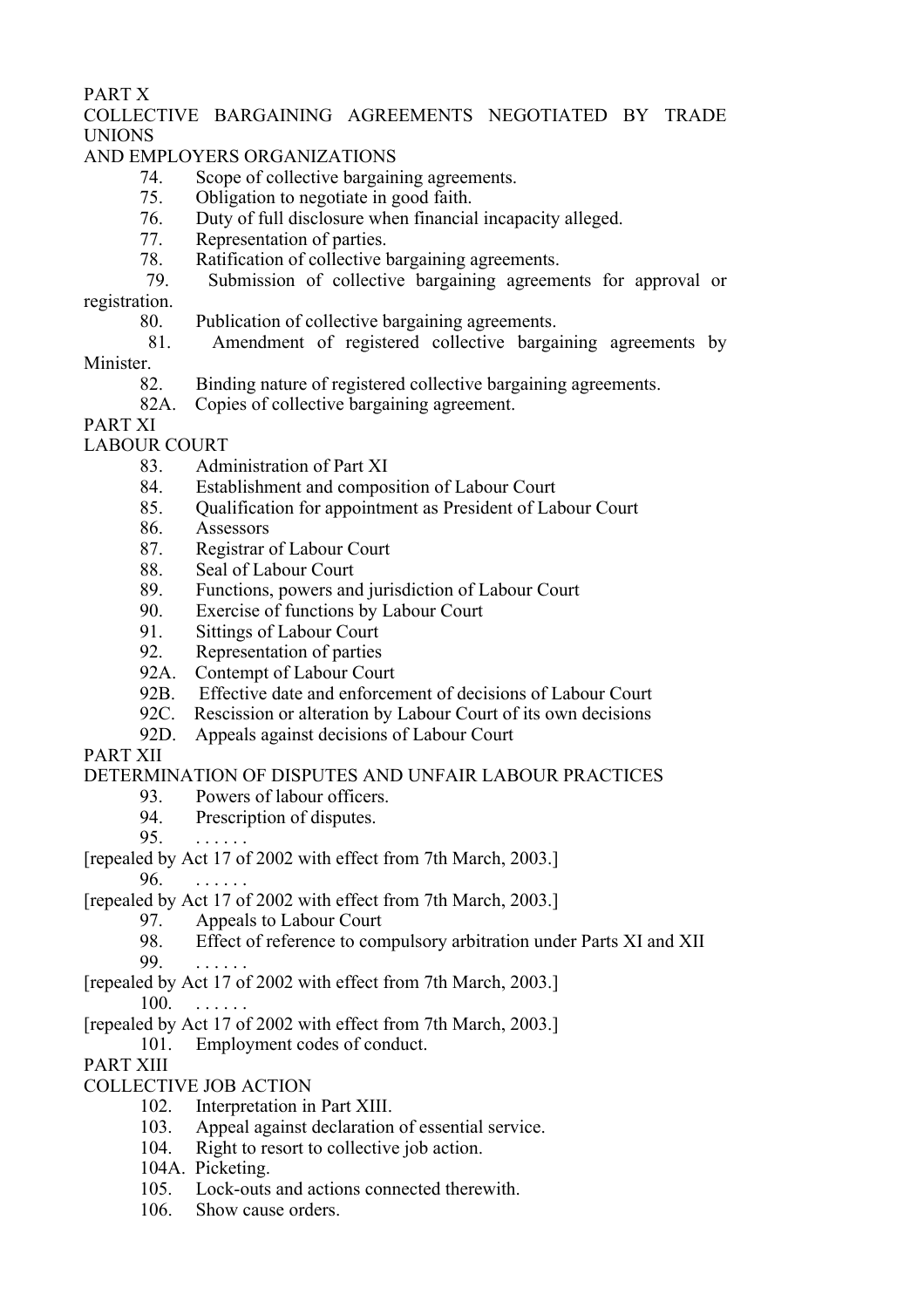- 107. Disposal orders.
- 108. Protection of persons engaged in lawful collective action.<br>109 I iability of persons engaged in lawful collective action.
- Liability of persons engaged in lawful collective action.
- 110. Appeals.
- 111. Cessation of collective job action.
- 112. Offences under Part XIII.

PART XIV

EMPLOYMENT AGENCIES

- 113. Interpretation in Part XIV.
- 114. Employment agencies to be registered.
- 115. Application for registration, issue, variation and cancellation of certificates of registration.
	- 116. Duties of persons conducting employment agencies.
	- 117. Powers of employment officers.
	- 118. Offences under Part XIV.
	- 119. Minister may make regulations.

PART XV

#### GENERAL

- 120. Investigation of trade unions and employers organizations.
- 121 Officials
- 122. Acquisition of undertakings by trade unions and trade union congress.
- 123. Minister may raise levies to meet certain expenses.
- 124. Protection against multiple proceedings.
- 125. Records to be kept by employers, principals and contractors.
- 126. Investigative powers of labour relations officers.
- 127. Regulations.
- 128. General offences and penalties.

AN ACT to declare and define the fundamental rights of employees; to define unfair labour practices; to regulate conditions of employment and other related matters; to provide for the control of wages and salaries; to provide for the appointment and functions of workers committees; to provide for the formation, registration, and functions of trade unions, employers organizations, and employment councils; to regulate the negotiation, scope and enforcement of collective bargaining agreements; to provide for the establishment and functions of the Labour Court; to provide for the prevention of trade disputes, and unfair labour practices; to regulate and control collective job action; to regulate and control employment agencies; and to provide for matters connected with or incidental to the foregoing.

[Date of commencement: 15th December, 1985.]

# PART I

PRELIMINARY

1 Short title

This Act may be cited as the Labour Act [Chapter 28:01].

[amended by Act 17 of 2002 with effect from 7th March, 2003.]

2 Interpretation

In this Act—

"accreditation proceedings" means proceedings held in terms of section forty-one;

"agent union" means a trade union acting as an agent union in terms of section thirtyone;

"appropriate trade union", in relation to any employees means—

(a) a trade union which is an agent union for the employees concerned; or

 (b) where there is no agent union for the employees concerned, the trade union which is registered or certified for interests which correspond most closely to those of the employees concerned;

[amended by Act 17 of 2002 with effect from 7th March, 2003.]

"assessor" means a member of the Labour Court appointed in terms of section eighty-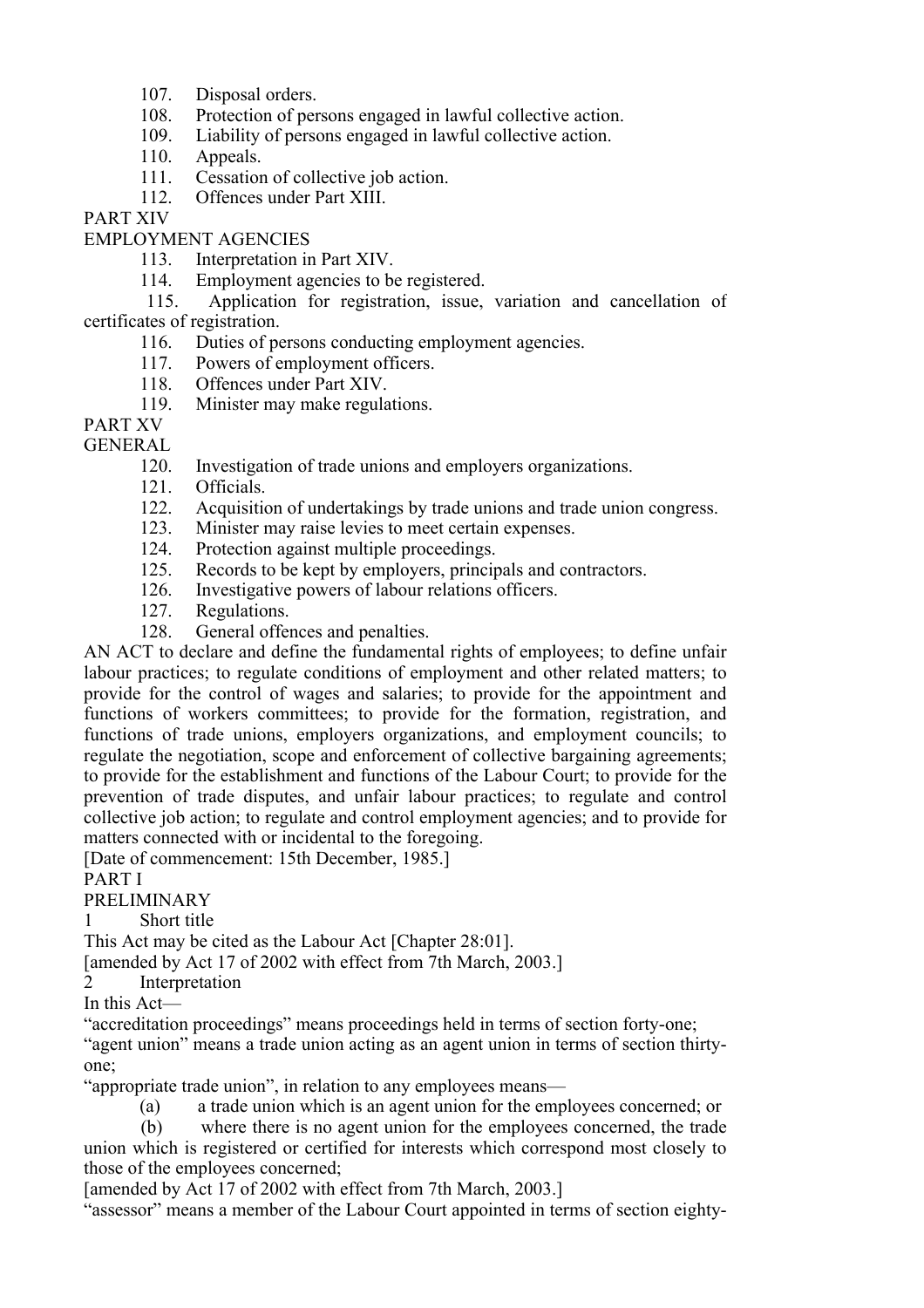four;

[inserted by Act 17 of 2002 with effect from 7th March, 2003.]

"association dues" means money levied by an employers organization in terms of section fifty-two;

"casual work" means work for which an employee is engaged by an employer for not more than a total of six weeks in any four consecutive months;

[inserted by Act 17 of 2002 with effect from 7th March, 2003.]

[See Commentary under s.12 (3)]

"certificate of registration" means a certificate relating to the registration of an employment agency issued in terms of paragraph (a) of subsection (2) of section one hundred and fifteen;

"certified" . . . . . .

[repealed by Act 17 of 2002 with effect from 7th March, 2003.]

"Chairman" . . . . . .

[repealed by Act 17 of 2002 with effect from 7th March, 2003.]

"check-off scheme" means a scheme whereby an employer, with the consent of the employee concerned, deducts union dues directly from the remuneration of his employees and remits such dues to the trade union representing them;

[inserted by Act 17 of 2002 with effect from 7th March, 2003.]

 $\alpha$  code"

[repealed by Act 17 of 2002 with effect from 7th March, 2003.]

"collective bargaining agreement" means an agreement negotiated in accordance with this Act which regulates the terms and conditions of employment of employees;

"collective job action" means an industrial action calculated to persuade or cause a party to an employment relationship to accede to a demand related to employment, and includes a strike, boycott, lock-out, sit-in or sit-out, or other such concerted action;

"compulsory arbitration" means compulsory arbitration in terms of section ninetyeight;

"contractor" means a person who renders to an employer services which are related to or connected with those of the employer's undertaking;

"Deputy Chairman" . . . . . .

[repealed by Act 17 of 2002 with effect from 7th March, 2003.]

"designated agent" mean a person appointed to be a designated agent of an employment council in terms of section sixty-three;

[inserted by Act 17 of 2002 with effect from 7th March, 2003.]

"disciplined force" means—

- (a) a military, air or naval force;
- (b) a police force;
- (c) a prison service;

(d) a person employed in the President's Office on security duties;

[inserted by Act 17 of 2002 with effect from 7th March, 2003.]

"dispute" means a dispute relating to any matter concerning employment which is governed by this Act;

"dispute of interest" means any dispute other than a dispute of right;

[inserted by Act 17 of 2002 with effect from 7th March, 2003.]

This is a dispute over which an employee has no legal claim and is usually settled through power play. A demand for a 100% salary increase during bargaining is a dispute of interest and while strikeable it is not adjudicable.

[See Commentary under s.104 (3) (f).]

"dispute of right" means any dispute involving legal rights and obligations, including any dispute occasioned by an actual or alleged unfair labour practice, a breach or alleged breach of this Act or of any regulations made under this Act, or a breach or alleged breach of any of the terms of a collective bargaining agreement or contract of employment;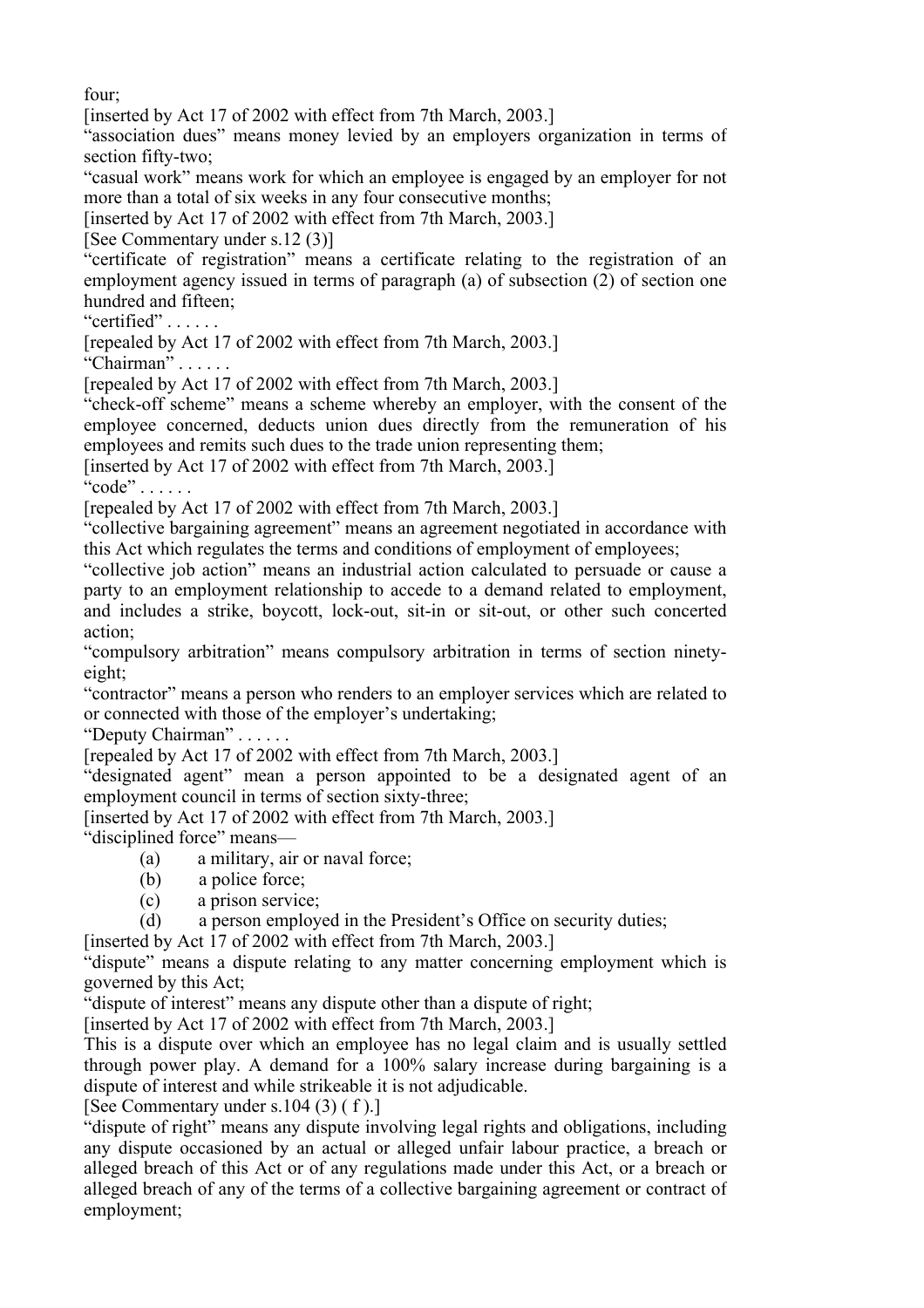[inserted by Act 17 of 2002 with effect from 7th March, 2003.]

"employee" means any person who performs work or services for another person for remuneration or reward on such terms and conditions that the first-mentioned person is in a position of economic dependence upon or under an obligation to perform duties for the second-mentioned person, and includes a person performing work or services for another person—

 (a) in circumstances where, even if the person performing the work or services supplies his own tools or works under flexible conditions of service, the hirer provides the substantial investment in or assumes the substantial risk of the undertaking; or

 (b) in any other circumstances that more closely resemble the relationship between an employee and employer than that between an independent contractor and hirer of services;

[substituted by Act 17 of 2002 with effect from 7th March, 2003.]

At common law various test are used in identifying whether a person is an "employee" or "independent contractor".

The control test

This test assumes that the worker is subject to the command and control of the employer as to the manner in which the work is done. The employer is entitled to prescribe not only what must be done and how it must be done but also when and where it must be done. The problem with this test is that, when used on its own, it cannot adequately assist in areas where the work done by certain persons such as doctors, scientists, and pilots cannot normally be controlled. However, the element of control is a very important factor particularly when considered with other factors that follow below.

Organisation test

The test is based on the assumption of whether the person is part and parcel of the organization, that is, the extent to which the person (worker) is integrated (made a part) into the company of the employer. This test is too vague for certainty and courts cannot rely exclusively on it without taking into account other factors.

The multiple or dominant impression test

It is clear that the Act has incorporated this test by the insertion of "in any other circumstances that more closely resemble the relationship between an employee and employer". Where various indications point to an employee status the person will be deemed to be an employee in terms of the Act, and the contract in question will be taken to be a contract of service and not services. The factors that are considered under the dominant impression test are, inter alia:

• the right to supervision (whether the employer has a right to supervise the other person);

• how dependent the person is on employer in the performance of duties

whether the person can perform work for other people at will

whether the person is obliged to perform his or her duties personally (in the case of an independent contractor it does not matter who does the work as long as the work gets done)

whether the worker provides his own tools or equipment (the new Act, however, shows that this factor is irrelevant)

whether the employer has the right to discipline the person, (Market Investigations Ltd v Min of Social Security (1969) 2 QB 173). When all the above factors are considered together they create a dominant impression which shows that a person is a worker or not [Smit v Workmen's Compensation Commissioner 1979 (1) SA 51 (A), see also Ongevallekommissaris v Onderlinge Versekeringsnootskap AVBOB (1976) 4 SA 446(A); Cargo Carriers (Pty) Ltd v BP Zambia Ltd HH 174-79 (1998); S v Lyons Brooke Bond Ltd (1981) ZLR 384 SC; Chiworese v Rixi Taxi Services Coop HH – 13-93 (HC) 848/92, Southampton Assurance v Mutuma & anor (1990) ZLR 12 HC; Hall v Lorimer (1994) IRLR 171 CA; and Sec of state for Trade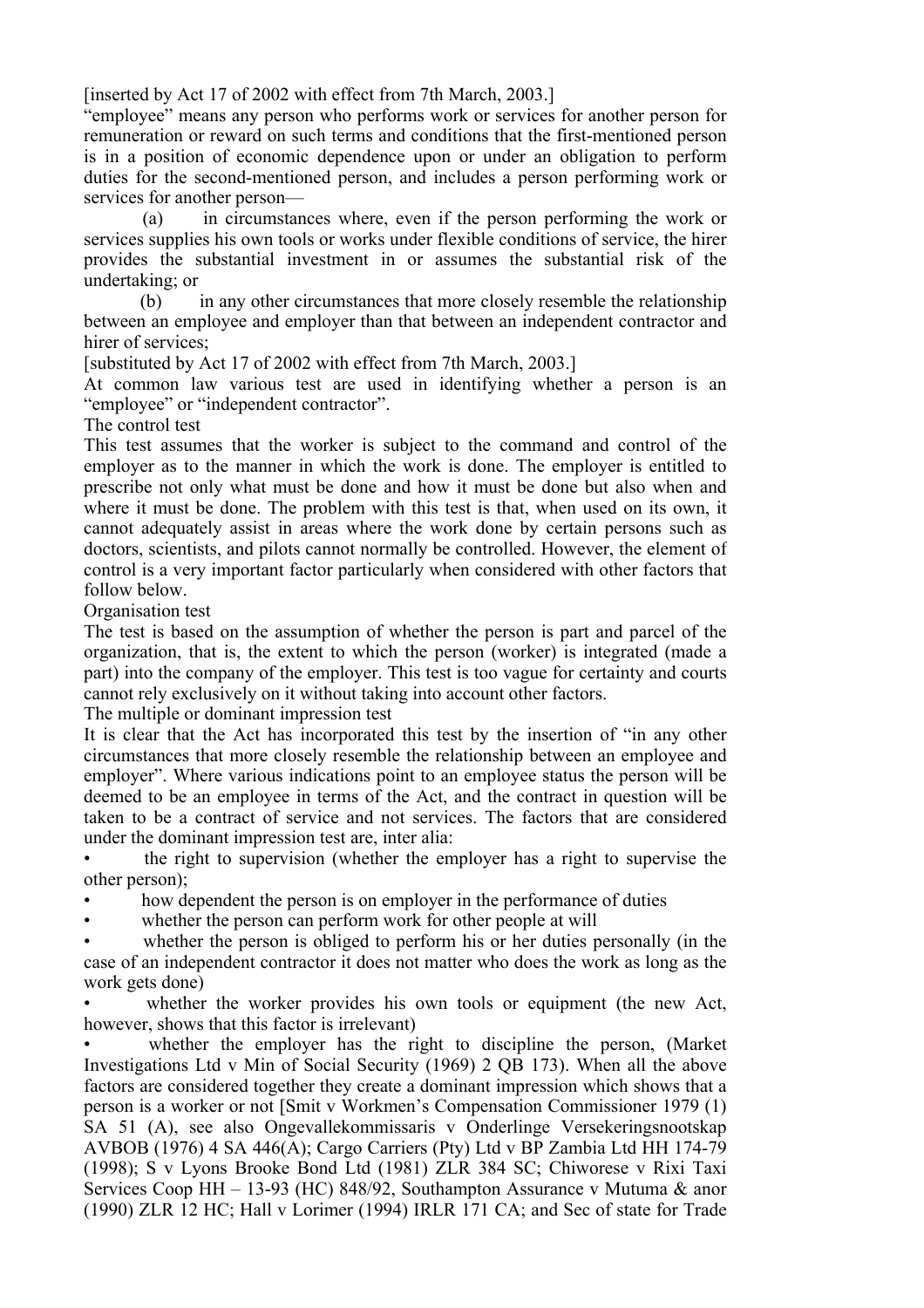and industry v Bottrill (2000) 1 ALL ER CA).

The new Act requires the court to determine whether the person in question is "economically dependent " on the alleged employer. In the USA they refer to this as the economic realities test and the court examines whether the worker (person) is financially dependent on the employer.

Lastly, where the alleged Employer is found to have provided the substantial investment and assumed the substantial risk of the undertaking, this will be an additional factor showing that the person is an employee.

"employer" means any person whatsoever who employs or provides work for another person and remunerates or expressly or tacitly undertakes to remunerate him, and includes—

 (a) the manager, agent or representative of such person who is in charge or control of the work upon which such other person is employed; and

 (b) the judicial manager of such person appointed in terms of the Companies Act [Chapter 24:03];

 (c) the liquidator or trustee of the insolvent estate of such person, if authorised to carry on the business of such person by—

(i) the creditors; or

 (ii) in the absence of any instructions given by the creditors, the Master of the High Court;

 (d) the executor of the deceased estate of such person, if authorised to carry on the business of such person by the Master of the High Court;

the curator of such person who is a patient as defined in the Mental Health Act [Chapter 15:12] (No. 15 of 1996), if authorised to carry on the business of such person in terms of section 88 of that Act;

[substituted by Act 17 of 2002 with effect from 7th March, 2003.]

"employers organization" means any association or organization formed to represent or advance the interests of any employers or groups thereof in respect of matters relating to employment;

"employment agency" means any business carried on for gain or reward in which employment of any nature whatsoever is either procured for persons seeking work or is offered to such persons on behalf of third parties, or in which advice in regard to such procurement or offering of employment is given to such persons or third parties, as the case may be;

[substituted by Act 17 of 2002 with effect from 7th March, 2003.]

"employment board"

[repealed by Act 17 of 2002 with effect from 7th March, 2003.]

"employment code" means an employment code of conduct registered in terms of section one hundred and one;

[inserted by Act 17 of 2002 with effect from 7th March, 2003.]

"employment council" means an employment council formed in terms of section fifty-six or fifty-seven;

"employment officer" means an officer designated as such in terms of his employment in the Public Service;

"equal remuneration", for the purposes of subsection (2a) of section five, means rates of remuneration that have been established without differentiation on the basis of gender;

[inserted by Act 17 of 2002 with effect from 7th March, 2003.]

What does "equal" mean?

We get the definition from the US Supreme Court in the case of Schultz v Wheaton Glass (1970) wherein it was held that "the equal work standard required only that jobs be substantively equal, not identical, the appropriate information to use when deciding if jobs are substantially equal"

Work of equal value means work that is similar or substantially similar skills, duties, responsibilities and conditions. Equal remuneration in our context means rates of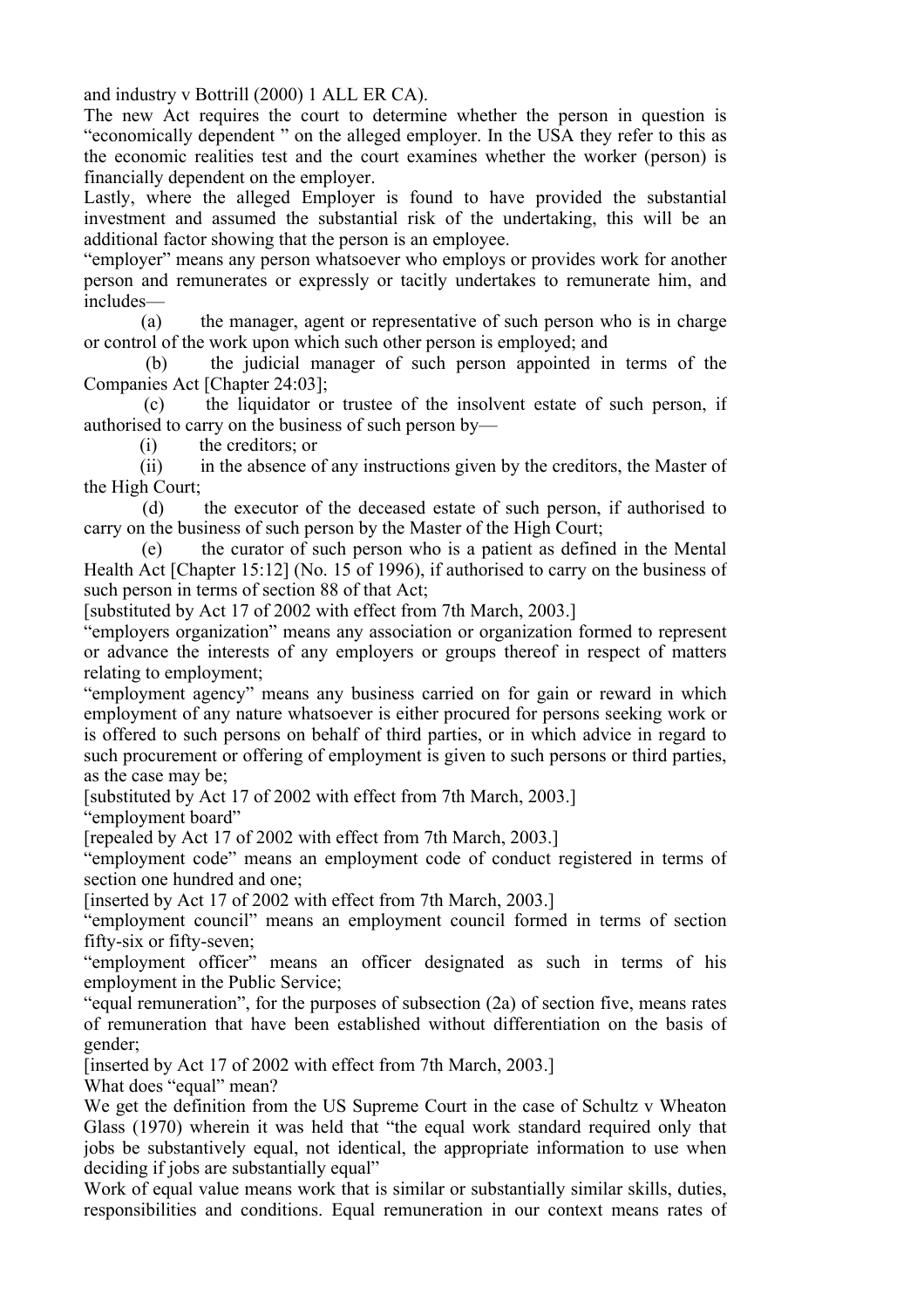remuneration that have been established without differentiation on the basis of gender.

Employers should note, however, that differences in pay between men and women doing equal work are legal if these differences are based on:Seniority

- Merit or quality of performance
- Quality or quantity of production

Some factor other than gender.

What "some factor other than gender" means?

This includes the following:

• Shift differentials, temporary assignments, bona fide training programmes, differences based on ability, training or experience.

Can pay discrimination exist in different pay rates for dissimilar jobs?

This question is answered in Gunther v County of Washington, US Sup. Ct. 451 US 161 (1981) the jail matrons claimed that their work was comparable to that performed by male guards. In this case matrons salaries were 70% that of the guards and the court held that this was discriminatory.

Can Employers rely on market forces as factors justifying unequal pay for work of equal value?

To some extent the answer is in the affirmative. In Lemons v City and County of Denver, nurse Lemons argued unsuccessfully that her job, held predominantly by women, was illegally paid less than the jobs held predominantly by men (tire servicemen, sign painters, tree trimmers) because hers required more education and skill and, therefore, paying more to male jobs because they commanded higher rates in local labour market was discriminatory. The court held that the employer was a price taker and hence there was no discrimination. Extreme caution must be taken before the above is followed by employers as it can be challenged. For example, where does the law end and market forces take over? Secondly, will the Labour Court not be persuaded by social justice considerations in making its decision?

Can employer justify pay differentials on the basis of different bargaining processes? No, "because this will help him circumvent the principle of equal" [Enderby v Frenchay Health Authority].

"federation" means a group of trade unions or employers organizations, each of which is representative of a single undertaking or industry;

"fixed date" means the 15th December, 1985;

"HIV/AIDS status", in relation to any individual, means the presence or otherwise in that individual of the human immuno-deficiency virus;

[inserted by Act 17 of 2002 with effect from 7th March, 2003.]

"Labour Court means the Labour Court established by section eighty-four;

[inserted by Act 17 of 2002 with effect from 7th March, 2003.]

"labour officer" means a labour officer referred to in paragraph (b) of subsection (1) of section one hundred and twenty-one;

[substituted by Act 17 of 2002 with effect from 7th March, 2003.]

"managerial employee" means an employee whose contract of employment requires or permits him to hire, transfer, promote, suspend, lay off, dismiss, reward, discipline or adjudge the grievances of other employees;

[amended by Act 17 of 2002 with effect from 7th March, 2003.]

"maximum wage notice" means a notice issued in terms of section twenty-two;

"member", in relation to the Labour Court, means a President of the Labour Court or any assessor;

[substituted by Act 17 of 2002 with effect from 7th March, 2003.]

"membership fees", in relation to a trade union or employers organization, means those fees chargeable by the trade union or employers organization concerned in respect of membership or renewal thereof:

"minimum wage notice" means a notice issued in terms of section twenty;

"Minister", in relation to—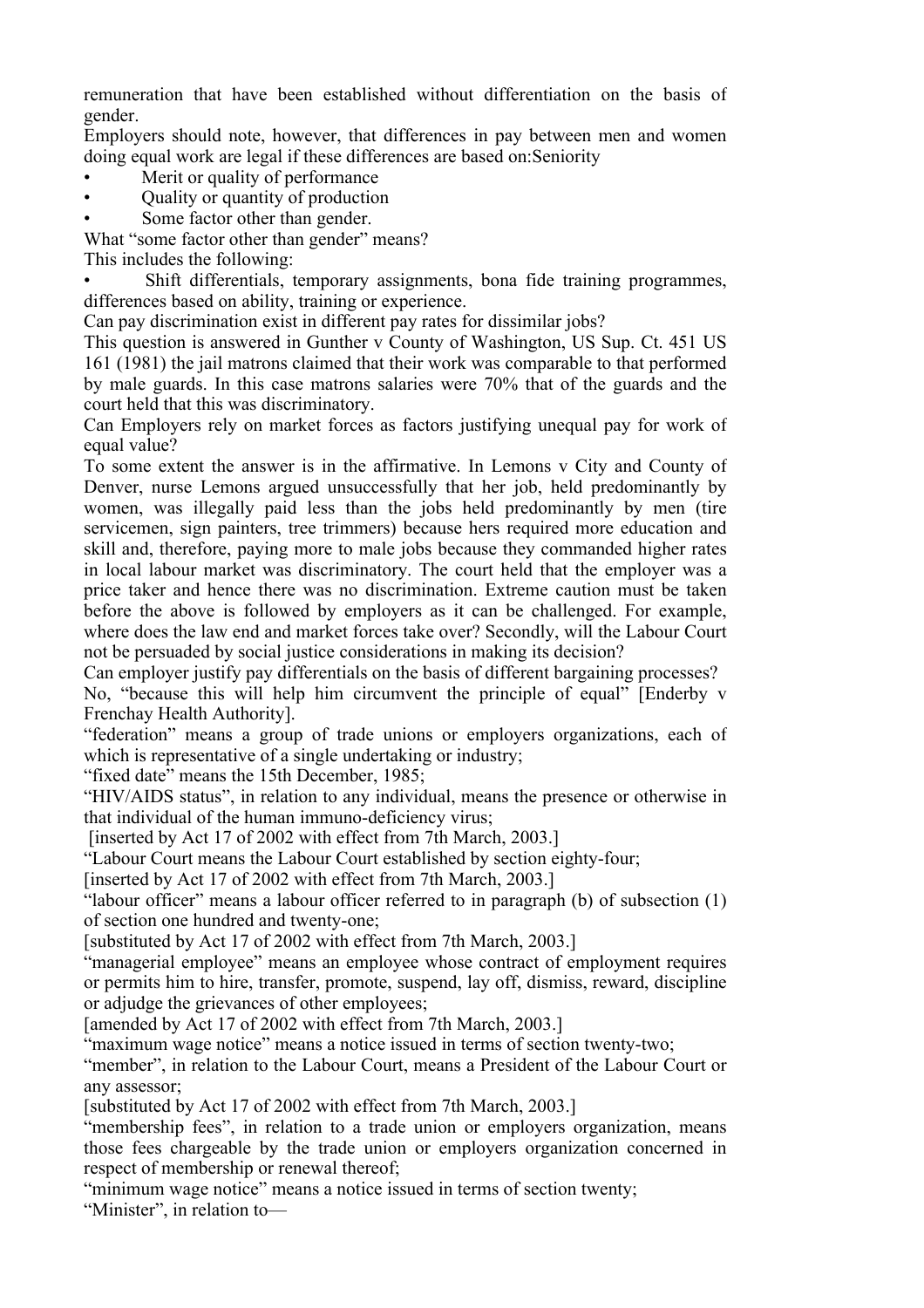(a) every provision of this Act except for Part XI, means the Minister of Public Service, Labour and Social Welfare, or any other Minister to whom the President may, from time to time, assign the administration of this Act except for Part XI;

 (b) Part XI, means the Minister of Justice, Legal and Parliamentary Affairs, or any other Minister to whom the President may, from time to time, assign the administration of Part XI;

[substituted by Act 17 of 2002 with effect from 7th March, 2003.]

"prescribed" means prescribed by regulations made in terms of section one hundred and twenty-seven;

[inserted by Act 17 of 2002 with effect from 7th March, 2003.]

"region" means any area within Zimbabwe declared by the Minister, by statutory instrument, to be a region for the purposes of this Act;

"Registrar" means the Registrar of Labour referred to in paragraph (a) of subsection (1) of section one hundred and twenty-one, and includes an Assistant Registrar referred to in that paragraph;

[amended by Act 17 of 2002 with effect from 7th March, 2003.]

"relevant particulars" means such information and other particulars as are within the interests of a workers committee, trade union, employers organization or federation, as the case may be, and which relate to the issue that is legitimately before the organization requesting such information and other particulars;

"retrench", in relation to an employee, means terminate the employee's employment for the purpose of reducing expenditure or costs, adapting to technological change, reorganising the undertaking in which the employee is employed, or for similar reasons, and includes the termination of employment on account of the closure of the enterprise in which the employee is employed;

[inserted by Act 17 of 2002 with effect from 7th March, 2003.]

"Retrenchment Board" means the board established by regulations made in terms of section seventeen to consider matters related to the retrenchment of employees referred to it in terms of section twelve C;

[inserted by Act 17 of 2002 with effect from 7th March, 2003.]

"seasonal work" means work that is, owing to the nature of the industry, performed only at certain times of the year;

[inserted by Act 17 of 2002 with effect from 7th March, 2003.]

"technical or vocational education" means education provided at a technical or vocational institution;

[inserted by Act 17 of 2002 with effect from 7th March, 2003.]

"technical or vocational institution" means an institution registered as such in terms of the law relating to technical or vocational education;

[inserted by Act 17 of 2002 with effect from 7th March, 2003.]

"trade union" means any association or organization formed to represent or advance the interests of any employees or class thereof in respect of their employment; "Tribunal" . . . . . .

[repealed by Act 17 of 2002 with effect from 7th March, 2003.]

"unfair labour practice" means an unfair labour practice specified in Part III, or declared to be so in terms of any other provision of this Act;

"union agreement" means a collective bargaining agreement that has been negotiated by an appropriate trade union and an employer or employers organization;

"union dues" means money levied by a trade union in terms of section fifty-two;

"work of equal value", for the purposes of subsection (2a) of section five, means work that involves similar or substantially similar skills, duties, responsibilities and conditions;

[inserted by Act 17 of 2002 with effect from 7th March, 2003.]

[See Commentary under definition of Equal remuneration]

"workers committee" means a workers committee appointed or elected in terms of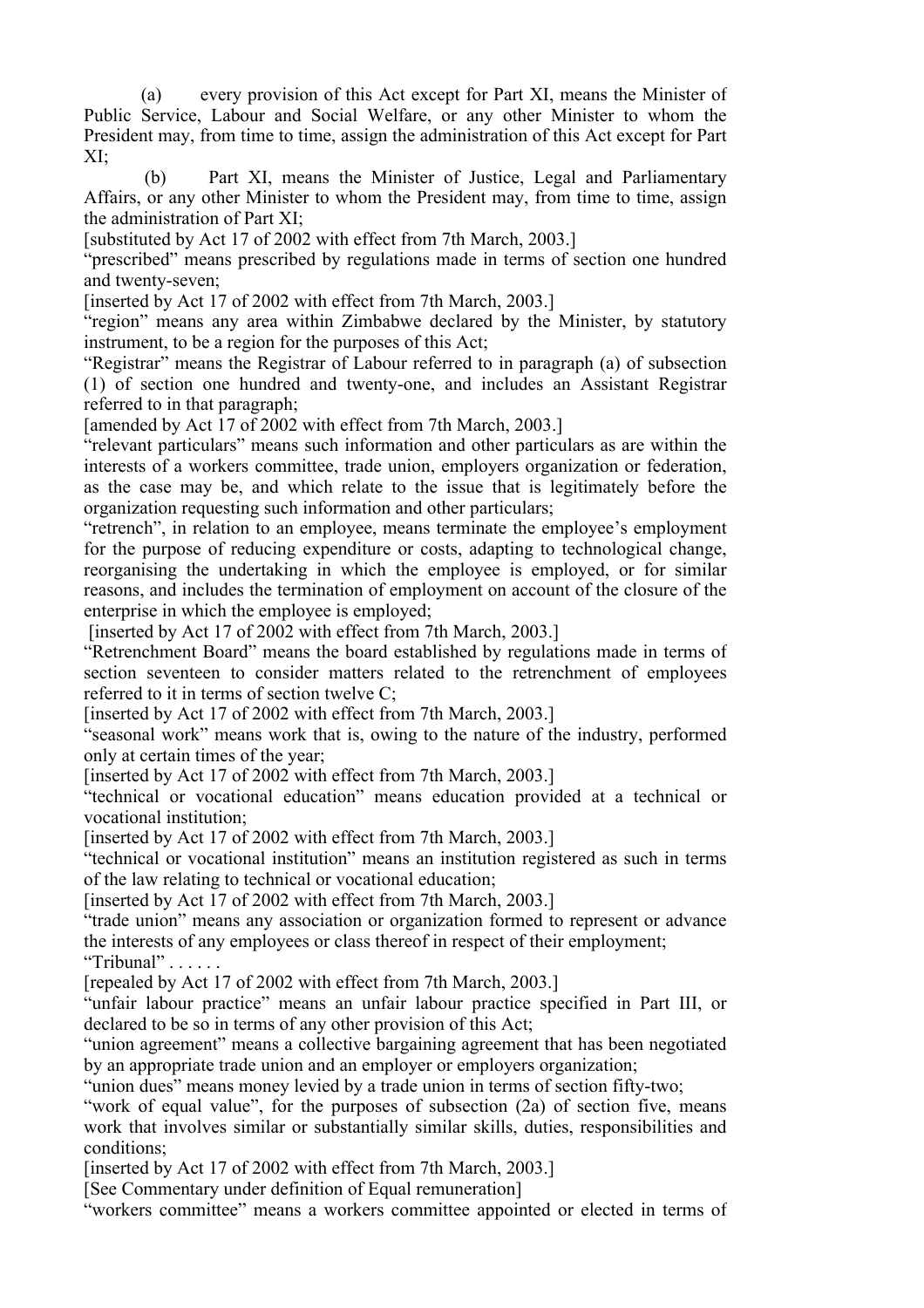Part VI;

"works council" means a council composed of an equal number of representatives of an employer and representatives drawn from members of a workers committee.

2A Purpose of Act

(1) The purpose of this Act is to advance social justice and democracy in the workplace by—

 (a) giving effect to the fundamental rights of employees provided for under Part II;

 (b) giving effect to the international obligations of the Republic of Zimbabwe as a member state of the International Labour Organisation and as a member of or party to any other international organisation or agreement governing conditions of employment;

 (c) providing a legal framework within which employees and employers can bargain collectively for the improvement of conditions of employment;

(d) the promotion of fair labour standards;

 (e) the promotion of the participation by employees in decisions affecting their interests in the work place;

 ( f ) securing the just, effective and expeditious resolution of disputes and unfair labour practices.

(2) This Act shall be construed in such manner as best ensures the attainment of its purpose referred to in subsection (1).

(3) In the event of inconsistency between this Act and any other enactment then, unless the enactment concerned expressly excludes or modifies the provision of this Act sought to be applied—

 (a) this Act shall prevail over the enactment concerned to the extent of the inconsistency; and

 (b) the enactment concerned shall be construed with such modifications, qualifications, adaptations and exceptions as may be necessary to bring it into conformity with this Act.

[inserted by Act 17 of 2002 with effect from 7th March, 2003.]

By setting out the purpose (s) of the statute the legislature sought to encourage a purposive approach to its implementation [Business South Africa v COSATU & anor. By "purposive approach" is meant a method of statutory interpretation that seeks to give effect to the general purpose of the Act and the specific purpose of the section under scrutiny [Ndlovu v Mullins No & anor]. In simple terms, this means the Act must be interpreted in a holistic manner, that is, by reading each provision in the light of the others. In some instances, however, it may be necessary to interpret a provision restrictively inorder to give effect to the purpose underlying it

"Advancing social justice and democracy in the workplace …"

Social justice according to M. Brassey1 is concerned with the way in which benefits and burdens are distributed among members of society.

Democracy in the workplace1 entails giving a greater say in the process of decisionmaking to those whom decisions relate, e.g. right to vote, right to be consulted or heard before a decision is taken.

Employers will be expected to observe these provisions in their dealings with employees and their representatives.

Section  $2A(b)$  – 'giving effect to the international obligations of the Republic of Zimbabwe as a member state of the ILO and as a member of or party to any other international organisation or agreement governing conditions of employment'.

This subsection is the same as that of the SA LR Act 1995 section 1 (b) page 2. The ILO was established by the Treaty of Versailles in 1919 and it establishes minimum labour standards by means of conventions that member states are invited to ratify. Ratification has the same effect as the conclusion of a treaty in international law and creates an obligation to take such action as is required to give the convention the force of domestic law. The ILO conventions binding in Zimbabwe (ratified) are as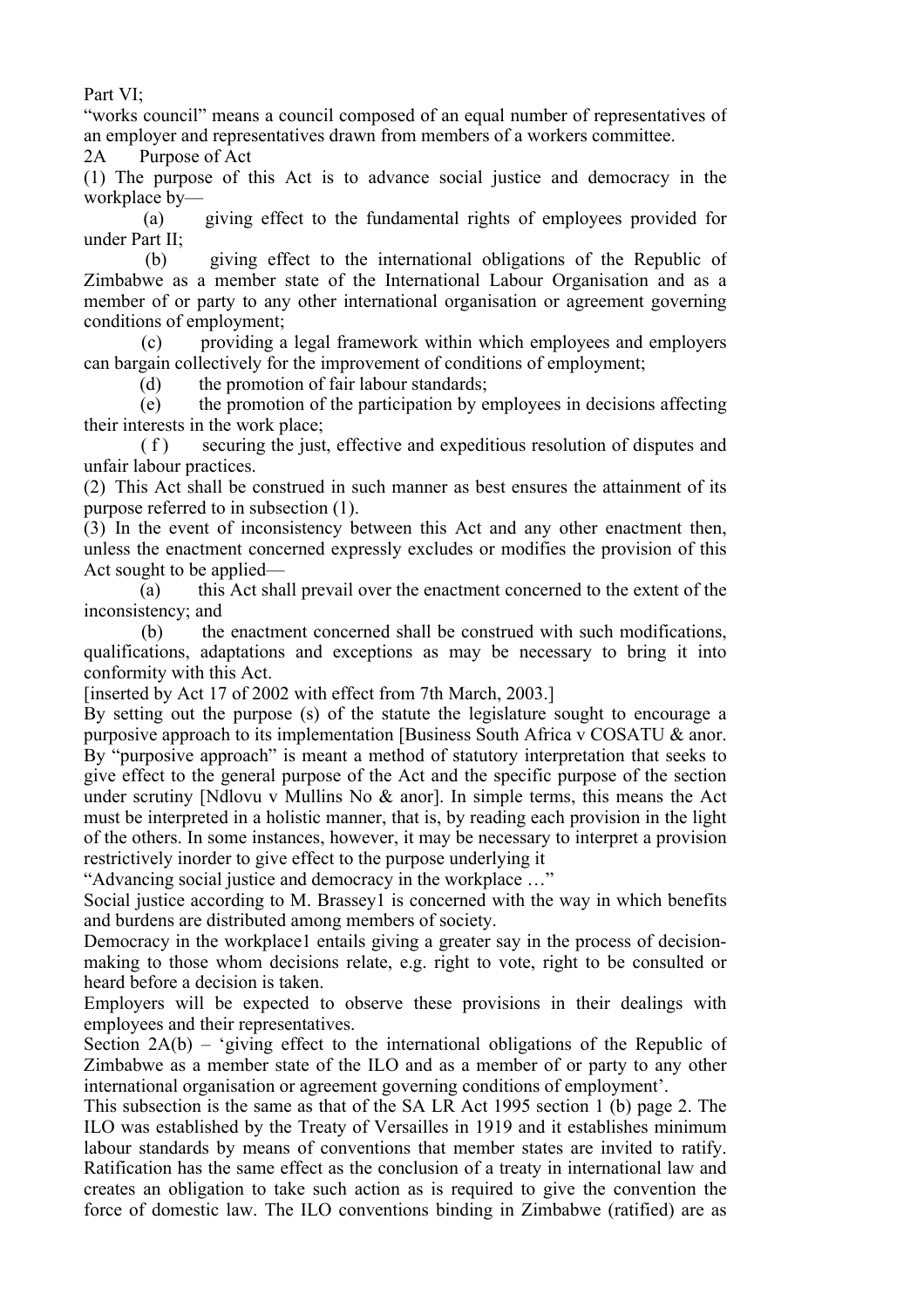follows:

- 1. Commentary on the LR Act  $(SA)$  2000  $\omega$  A1:4-5 Juta
- 2. D du Toit et al (2000) Labour Relations Law Juta  $\omega$  460
- CONVENTION DATE RATIFIED
- 1. Weekly rest (Industry) Convention, 1921 No 14 6\6\1980
- 2. Equality of Treatment (Accident Compensation) Convention<br>1925 No. 19
- No. 19
- 3. Minimum Wage Fixing Machinery Convention 1928 No. 26 16\9\93
- 4. Forced Labour Convention, 1930 No. 29 27\8\98
- 5. Underground Work (Women) Convention 1935 No. 45 6\6\80
- 6. Labour Inspection Convention 1947 No 81 16\9\93
- 7. Freedom of Ass & Protection of the Rights to Organise
- Convention 1948 No  $87$  N\A
- 8. Right to organise & Collective Bargaining Convention,
- 1948 (No.98) 27\8\98
- 9. Equal Remuneration Convention, 1951 No 100 14\12\89
- 10. Abolition of Forced Labor Convention, 1957 No. 105 27\8\98
- 11. Discrimination (Employment & Occupation) Convention,
- 1958 No. 111 23\6\99
- 12. Labor Inspection (Agric) Convention, 1969 No.129 16\9\93
- 13. Workers' Representatives Convention, 1971(No. 135) 27\8\98
- 14. Paid educational leave Convention, 1974 No 140 27\8\98
- 15. Tripartite Consultation (ILO Stds) Convention,
- 1976 No. 144 14\12\89
- 16. Labour Administration Convention 1978 No. 150 27\8\98
- 17. Vocational Rehabilitation & Employment
- (Disabled Persons) Convention, 1983 (No. 159) 27\8\98
- 18. Chemicals Convention, 1990 No. 170 27\8\98
- 19. Worst Forms of Child Labour Convention, 1999 No. 182 Zimbabwe
- Member since 1980 (20 conventions ratified and in force.) 11\2\00 Implications
- In interpreting the provisions of the Act the Labour Court, where necessary is likely to refer to the above obligations of the Republic as a member state of the ILO.
- 3 Application of Act
- (1) Subject to this section, this Act shall apply to all employers and all employees.
- (2) In regard to employees of the State, this Act shall, subject to subsection (3), apply only to—
	- (a) members of the Public Service; and
- (b) such other employees of the State, other than members of a disciplined force, as the President may designate by statutory instrument;
- and shall bind the State in its capacity as employer of the persons referred to in paragraphs (a) and (b).
- (3) In the event of any dispute—
- (a) between any member of the Public Service and the Public Service Commission involving misconduct or suspected misconduct on the part of the member, Part XII shall not apply to such dispute except for section ninety-seven, and, for the purposes of such dispute, the references in paragraphs (b) and (d) of subsection (1) of that section to an employment code shall be construed as being references to the appropriate service regulations prescribing the discipline of members of the Public Service made in terms of the Public Service Act [Chapter 16:04];
- (b) between any member of the Public Service, or trade union, organisation, association or federation representing members of the Public Service, and the Public Service Commission, not being a dispute referred to in paragraph (a)—
	- (i) no person other than an employment council registered for the Public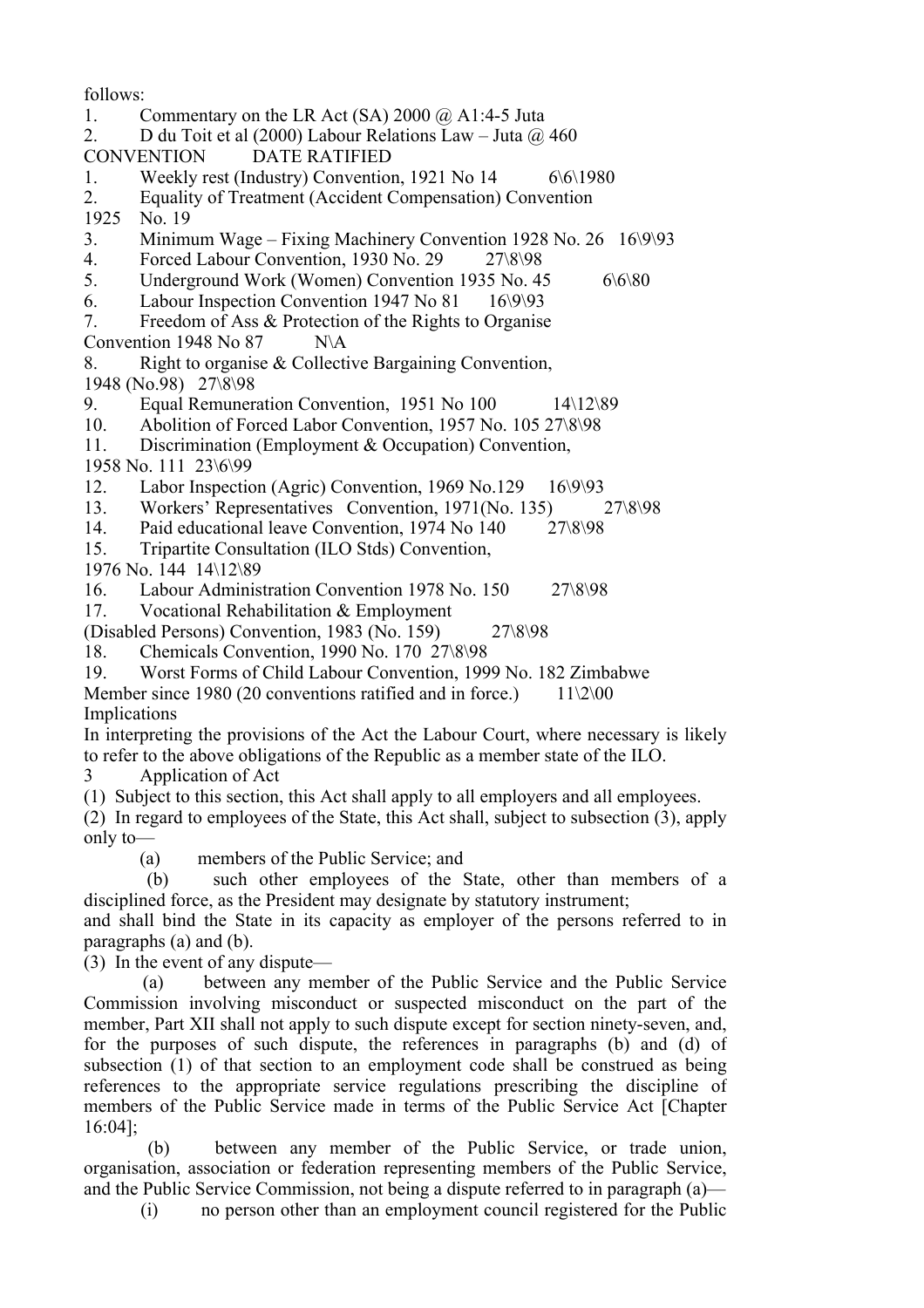Service or a designated agent of that employment council shall have jurisdiction in the matter; and

 (ii) Part XII shall not apply to such dispute except for section ninetyseven, and then only upon completion of the procedures provided for the settlement of disputes or grievances by the appropriate service regulations made in terms of the Public Service Act [Chapter 16:04] or in terms of any collective bargaining agreement negotiated by the employment council registered for the Public Service.

(4) For the avoidance of doubt, nothing in this Act shall be construed as affecting the exclusive responsibility of the Public Service Commission under the Constitution and the Public Service Act [Chapter 16:04] for the creation or abolition of posts or grades in the Public Service, the appointment of persons to such posts or grades and the discipline of members of the Public Service.

(5) This Act shall not apply to or in respect of—

(a) members of a disciplined force of the State; or

 (b) members of any disciplined force of a foreign State who are in Zimbabwe under any agreement concluded between the Government and the government of that foreign State.

[amended by Act 17 of 2002 with effect from 7th March, 2003.]

PART II

FUNDAMENTAL RIGHTS OF EMPLOYEES

4 Employees' entitlement to membership of trade unions and workers committees

(1) Notwithstanding anything contained in any other enactment, every employee shall, as between himself and his employer, have the following rights—

 (a) the right, if he so desires, to be a member or an officer of a trade union;

 (b) where he is a member or an officer of a trade, the right to engage in the lawful activities of such trade union for the advancement or protection of his interests;

(c) the right to take part in the formation and registration of a trade union;

 (d) the same rights, mutatis mutandis, as are set out in paragraphs (a), (b), and (c) in relation to workers committees.

(2) Every employee shall have the right to be a member of a trade union which is registered, as the case may be, for the undertaking or industry in which he is employed if he complies with the conditions of membership.

[amended by Act 17 of 2002 with effect from 7th March, 2003.]

(3) No term or condition of employment and no offer of employment shall include a requirement that an employee or prospective employee shall undertake—

 (a) if he is a member or officer of a trade union or workers committee, to relinquish his membership or office of such trade union or workers committee; or

 (b) not to take part in the formation of a trade union or workers committee;

and any such requirement shall be void.

(4) Without prejudice to any other remedy that may be available to him in any competent court, any person who is aggrieved by any infringement or threatened infringement of a right specified in subsection (1) shall be entitled to apply under Part XII for either or both of the following remedies—

 (a) an order directing the employer or other party concerned to cease the infringement or threatened infringement, as the case may be;

 (b) an order for damages for any loss or prospective loss caused either directly or indirectly, as a result of the infringement or threatened infringement, as the case may be.

Section 4 of the new Act now allows managerial employees by implication to be members or officers of a trade union. "Yellow dog" contracts of employment, that require an employee or prospective employees to renounce membership of a trade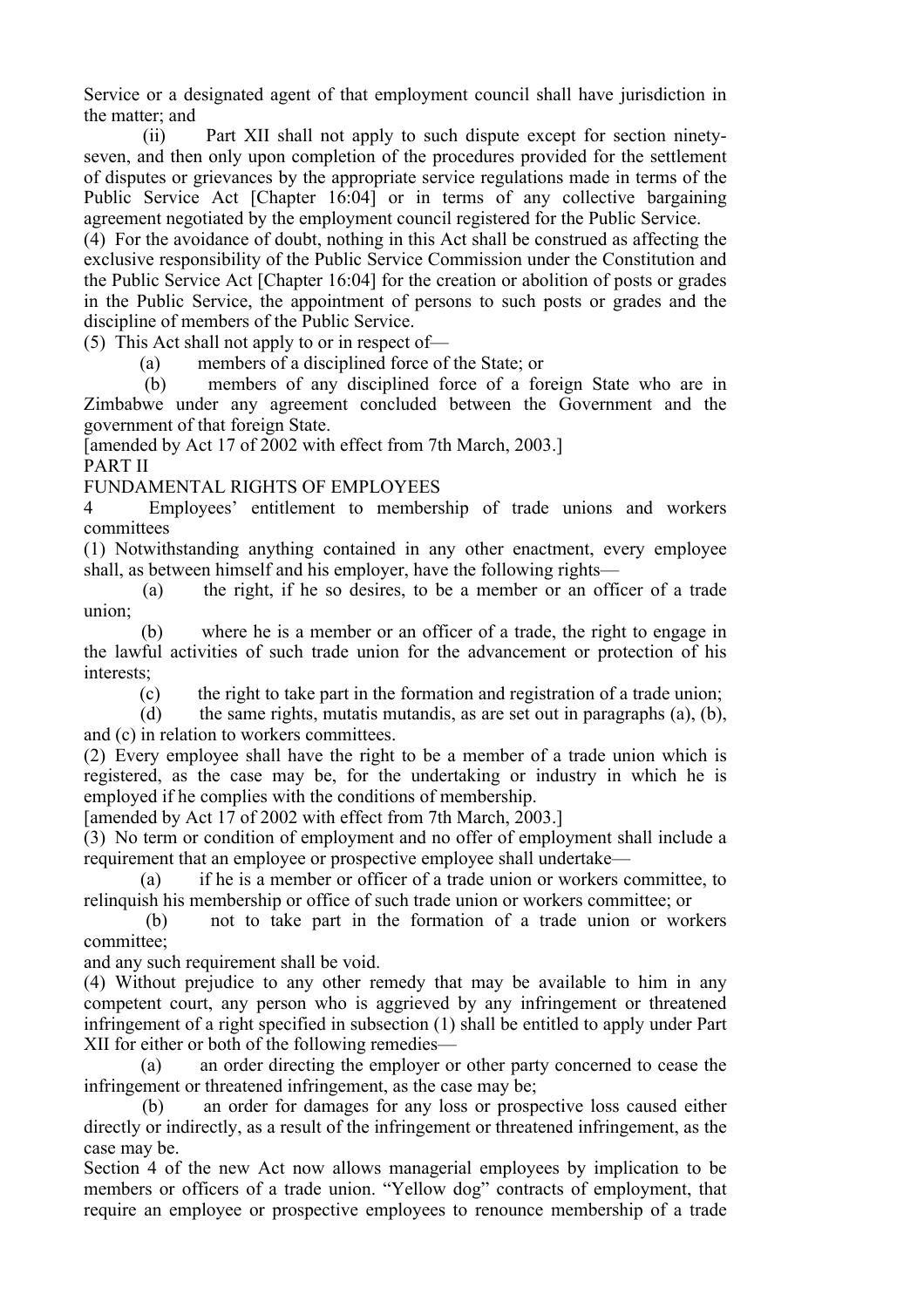union which in return for an offer of employment are unlawful (s4 (3).

4A Prohibition of forced labour

(1) Subject to subsection (2), no person shall be required to perform forced labour.

(2) For the purposes of subsection (1) "forced labour " does not include—

 (a) any labour required in consequence of the sentence or order of a court; or

 (b) labour required of any person while he is lawfully detained which, though not required in consequence of the sentence or order of a court—

 (i) is reasonably necessary in the interests of hygiene or for the maintenance or management of the place at which he is detained; or

(ii) is permitted in terms of any other enactment; or

 (c) any labour required of a member of a disciplined force in pursuance of his duties as such or any labour required of any person by virtue of an enactment in place of service as a member of any such force or service; or

(d) any labour required by way of parental discipline; or

 (e) any labour required by virtue of an enactment during a period of public emergency or in the event of any other emergency or disaster that threatens the life or well-being of the community, to the extent that the requiring of such labour is reasonably justifiable in the circumstances of any situation arising or existing during that period or as a result of that other emergency or disaster, for the purpose of dealing with that situation.

(3) Any person who contravenes subsection (1) shall be guilty of an offence and liable to a fine not exceeding level seven or to imprisonment for a period not exceeding two years or to both such fine and such imprisonment.

[inserted by Act 17 of 2002 with effect from 7th March, 2003.]

5 Protection of employees against discrimination

(1) No employer shall discriminate against any employee or prospective employee on grounds of race, tribe, place of origin, political opinion, colour, creed, gender, pregnancy, HIV/AIDS status or, subject to the Disabled Persons Act [Chapter 17:01], any disability referred to in the definition of "disabled person" in that Act, in relation to—

[amended by Act 17 of 2002 with effect from 7th March, 2003.]

(a) the advertisement of employment; or

- (b) the recruitment for employment; or
- (c) the creation, classification or abolition of jobs or posts; or

 (d) the determination or allocation of wages, salaries, pensions, accommodation, leave or other such benefits; or

 (e) the choice of persons for jobs or posts, training, advancement, apprenticeships, transfer, promotion or retrenchment; or

( f ) the provision of facilities related to or connected with employment; or

(g) any other matter related to employment.

The new Act outlaws discrimination against any employee or prospective employee on grounds, inter alia, of HIV/AIDS status. In the case of HOFFMAN v SA Airways (2000) 21 ILJ 2357 (CC) the Constitutional court of South Africa found that Hoffman had been denied employment as a cabin attendant by the airline because of his HIV – positive status.

Hoffman applied to SAA for employment as a cabin attendant and went through a four – stage selection process and was found, together with two others to be a suitable candidate for employment. This decision was subject to a medical examination which included a blood test for HIV/AIDS. While found to be clinically fit, his blood test, however, showed that he was HIV positive. He was therefore regarded as unsuitable for employment as a cabin attendant and was not employed. Hoffman challenged the constitutionality of the refusal to employ him in the high court alleging the refusal to employ him constituted un fair discrimination in violation of his constitutional right to equality, human dignity and fair labour practices. SAA opposed the application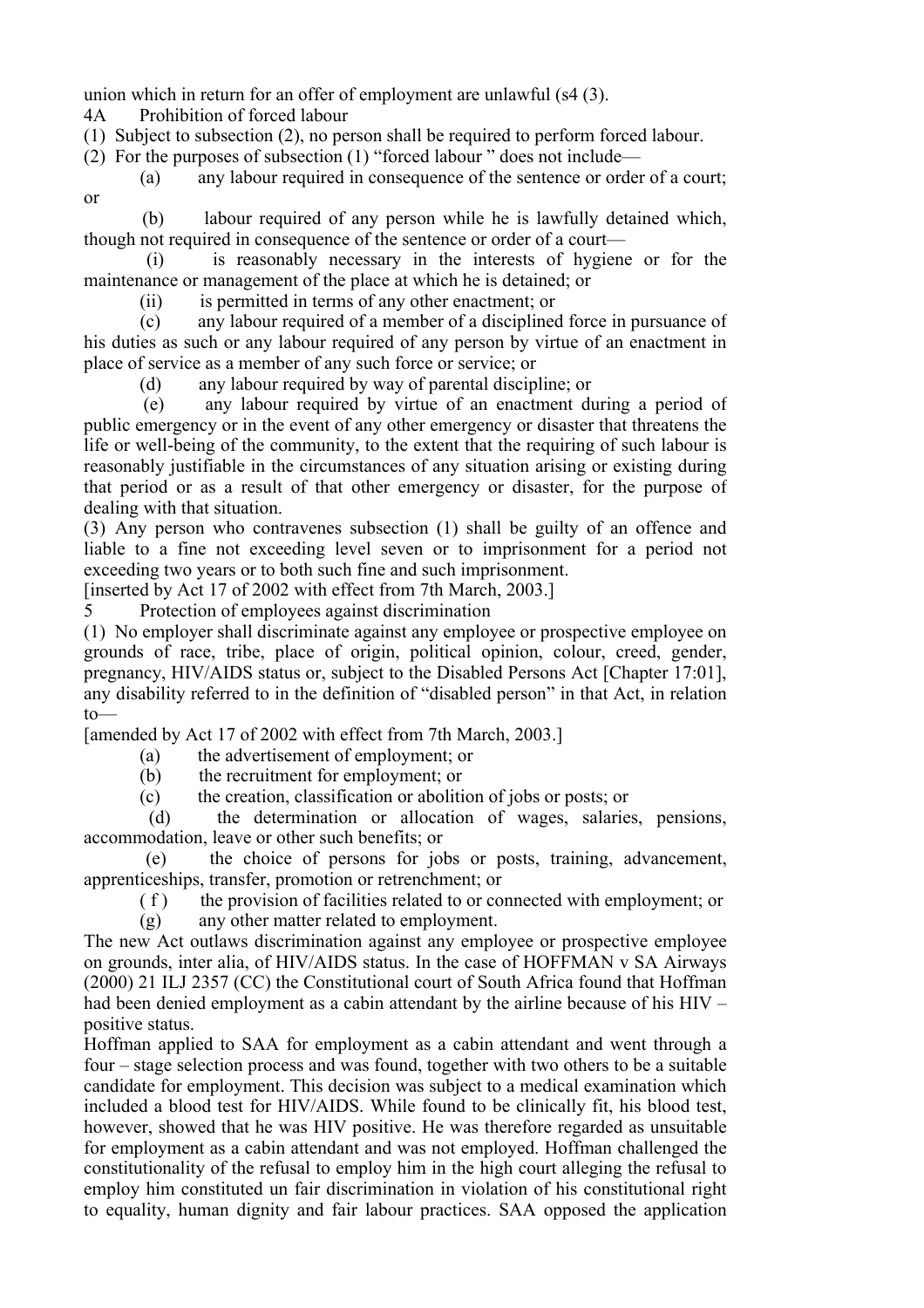arguing that its flight crew had to be fit for world wide duty and this entitled having them inoculated against yellow fever but that persons who were HIV positive could react negatively to the vaccine and were not permitted to take it.

They could therefore contract yellow fever and pass it on to passengers in addition to contractive opportunistic diseases. The High Court found for SAA but Hoffman appealed directly to the constitutional court.

The court was satisfied that SAA discriminated against Hoffman because of his HIV status. The Medical evidence showed that not all persons leaving with HIV could not be vaccinated against yellow fever or are prone to contracting infectious diseses. Secondly it was observed that SAA's conduct was irreconcilable with the stated purpose of its practice in that existing cabin attendants were not tested for HIV AIDS, hence passing the same health safety and operation hazards as prospective cabin attendants.

While the court accepted the legitimate commercial requirements when determining whether to employ an individual or not, it held that stereotyping and prejudice must not be allowed to crepe in under the guise of commercial interests. The court ordered SAA to instate Hoffman, that is, employ him as cabin attendant with effect from the date of the order.

(2) No person shall discriminate against any employee or prospective employee on the grounds of race, tribe, place of origin, political opinion, colour, creed, gender, pregnancy, HIV/AIDS status or, subject to the Disabled Persons Act [Chapter 17:01], any disability referred to in the definition of "disabled person" in that Act; in relation to—

[amended by Act 17 of 2002 with effect from 7th March, 2003.]

(a) the advertisement of employment; or

(b) the recruitment of persons; or

(c) the introduction of prospective employees for jobs or posts; or

any other matter related to employment.

(2a) No employer shall fail to pay equal remuneration to male and female employees for work of equal value.

[inserted by Act 17 of 2002 with effect from 7th March, 2003.]

(3) Any person who contravenes subsection (1) or (2) shall be guilty of an offence and liable to a fine not exceeding level eight or to imprisonment for a period not exceeding two years or to both such fine and such imprisonment.

[amended by Act 22 of 2001 with effect from the 10th September, 2002.]

(4) Without prejudice to any other remedy that may be available to him in any competent court, any person who is aggrieved by any act or omission of an employer in contravention of subsection (1) shall be entitled to claim or apply under Part XII, as the case may be, for either or both of the following remedies—

 (a) damages from the employer for any loss caused directly or indirectly as a result of the contravention;

 (b) an order directing the employer to redress the contravention, including an order to employ any person, notwithstanding that the vacancy in question has already been filled and notwithstanding that the employer may be liable to any claim arising from the need to dismiss or terminate the services of any other employee who has been engaged.

(5) Without prejudice to any other remedy that may be available to him in any competent court, any person who is aggrieved by any act or omission of any person in contravention of subsection (2) shall be entitled to claim or apply under Part XII, as the case may be, for either or both of the following remedies—

 (a) damages from such person for any loss caused either directly or indirectly as a result of the contravention;

(b) an order directing such person to redress the contravention.

(6) For the purposes of this section, a person shall be deemed to have discriminated if his act or omission causes or is likely to cause persons of a particular race, tribe, place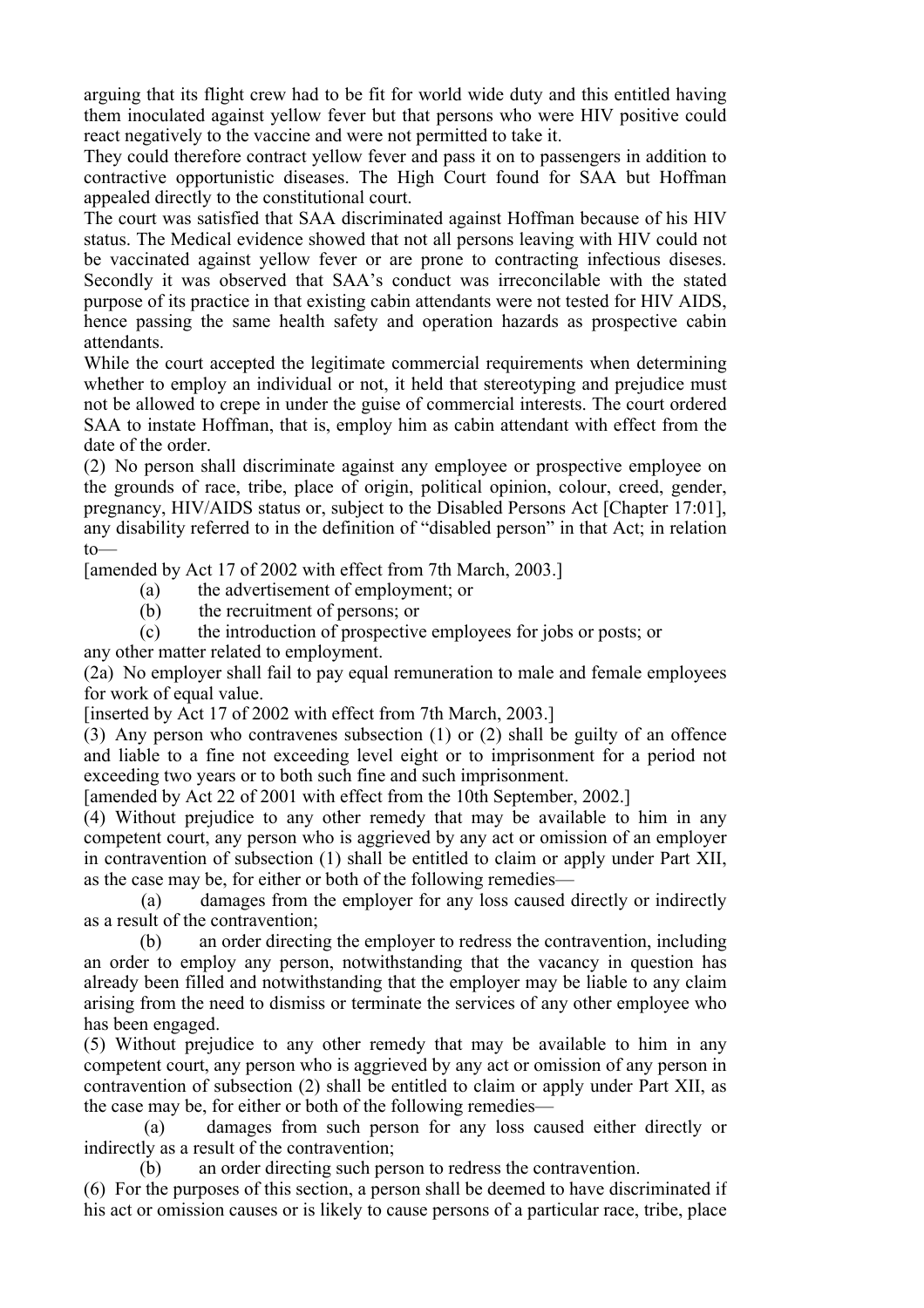of origin, political opinion, colour, creed or gender to be treated—

- (a) less favourably; or
- (b) more favourably;

than persons of another race, tribe, place of origin, political opinion, colour, creed or gender, unless it is shown that such act or omission was not attributable wholly or mainly to the race, tribe, place of origin, political opinion, colour, creed or gender of the persons concerned.

[amended by Act 17 of 2002 with effect from 7th March, 2003.]

(6a) Where, notwithstanding that any act or omission referred to in subsection (6) is not attributable wholly or mainly to the race, tribe, place of origin, political opinion, colour creed or gender of a person, it is nevertheless shown that any act, practice or requirement by an employer causes persons of a particular description by race, tribe, place of origin, political opinion, colour, creed or gender to be treated less favourably than persons of any other such description, it shall be presumed, unless the act, practice or requirement concerned can be justified on any of the grounds specified in subsection (7), that such person was unlawfully discriminated against.

[inserted by Act 17 of 2002 with effect from 7th March, 2003.]

(7) Notwithstanding subsections (1) and (2), no person shall be deemed to have discriminated against another person—

(a) on the grounds of gender or pregnancy; where—

 (i) in accordance with this Act or any other law, he provides special conditions for female employees; or

 (ii) in accordance with this Act or any other law, or in the interests of decency or propriety, he distinguishes between employees of different genders; or

(iii) it is shown that the act or omission concerned was done or omitted to be done, as the case may be, by or on behalf of a men's or women's or boys' or girls' organization in the bona fide pursuit of the lawful objects of such organization; [amended by Act 17 of 2002 with effect from 7th March, 2003.]

 (b) on the grounds of political opinion or creed where it is shown that the act or omission concerned was done or omitted to be done, as the case may be, by or on behalf of a political, cultural or religious organization in the bona-fide pursuit of the lawful objects of such organization;

 (c) on the grounds of race or gender if the act or omission complained of arises from the implementation by the employer of any employment policy or practice aimed at the advancement of persons who have been historically disadvantaged by discriminatory laws or practices;

 (d) if the act or omission complained of arises from the implementation by the employer of any employment policy or practice aimed at assisting disabled persons as defined in the Disabled Persons Act [Chapter 17:01];

 (e) if any distinction, exclusion or preference in respect of a particular job is based on the narrowly defined inherent operational requirements, needs and necessities of that particular job.

[subparas (c), (d) and (e) inserted by Act 17 of 2002 with effect from 7th March, 2003.]

Meaning of "inherent requirements" and its implications?

In some jurisdictions the above is referred to as a "genuine occupational requirement or qualification". The comparable text in the European Social Charter (which relates only to sex discrimination) allows departure from the principle of equality of opportunity and treatment for 'those occupational activities.. for which, by reason of their nature or the context in which they are carried out, the sex of the worker constitutes a determining factor". Therefore, refusal by an employer to appoint or promote a person who doesn't measure up to an inherent requirement of the job in question is justifiable and constitutes defense to a claim of unfair discrimination. Examples

A person with extremely poor eyesight cannot be employed as an air line pilot, truck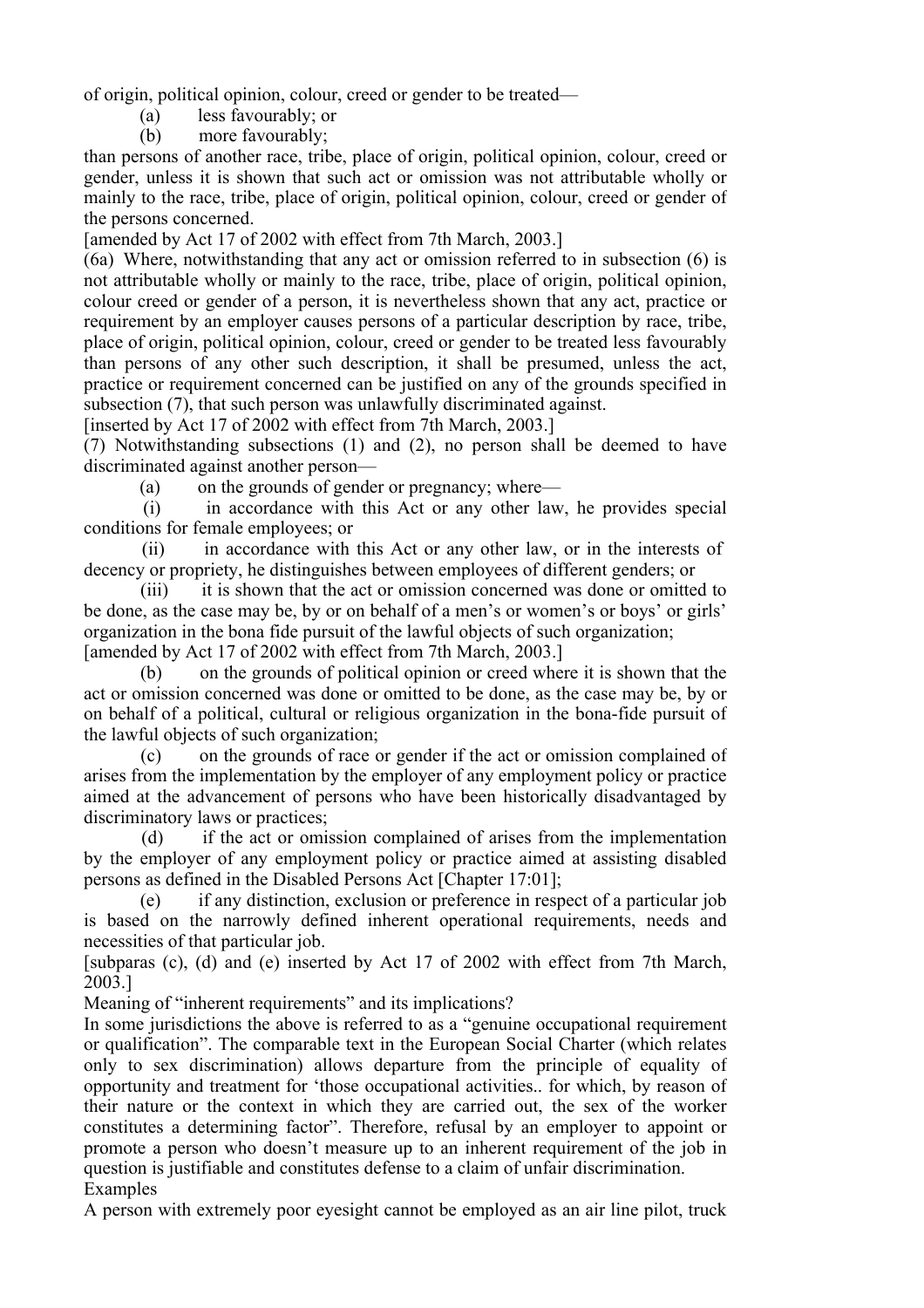driver, or sighter, but he/she may well be suited to a range of other occupations.

In Whitehead v Woolworths (Pvty) Ltd (1999) 'inherent requirement' was defined as an 'indispensable attribute" which must relate in an inescapable way to the performing of the job" e.g. age, race or gender. Thus sex and, less commonly, race, may be valid reasons for discrimination where it is essential to the nature of the job to employ a person of a particular sex or racial group. In Etan plc v Rowan (198), a male applicant for the post of Sales Assistant in a dress shop was rejected because considerations of decency and privacy precluded him from working in fitting rooms but the EAT said these aspects of the job could have been performed by women members of staff and that refusal to employ the applicant was therefore discriminatory.

In some instances indirect unfair discrimination can be established, for example, where the job area is designed in such a manner that people of a particular group would not be able to discharge it. That is, insistence of Air Hostesses being of a particular height so as to reach goods cabins, might be discriminatory to people of Chinese\Japanese extraction who are on average shorter than people from other groups.

Employers can use the defense of authenticity in justifying their discrimination, for example, in the interest of authenticity it would not be discriminatory to insist on a Chinese person to work as a chef in a Chinese restaurant. In Fesel v Masonic Home of Delaware Inc. it was held that male nurses could justifiably be excluded from a maternity hospital despite the presence of male gyneacologists. It will not be discrimination to have only a female employee to do body searches or enter female toilets while they are in use [fair discrimination].

(8) It shall be no defence to a charge in respect of a contravention of subsection (1) or (2) to prove that—

 (a) the employee or prospective employee concerned was not in fact taken into employment by the employer concerned or that such employee would, in any case, not have been taken into such employment for any other lawful reason; or

 (b) the employee or prospective employee concerned has left or has not left the employment of the employer concerned; or

 (c) the employee or prospective employee concerned has subsequently been taken into employment by the employer concerned in circumstances showing that he has not been discriminated against; or

 (d) the employer concerned subsequently withdrew or did not fill the vacancy; or

 (e) the person charged is no longer committing any contravention of subsection  $(1)$  or  $(2)$ ; or

 $(f)$  the employee or prospective employee concerned was party to the alleged contravention or did not complain about it; or

 (g) it was in the business interests of the person charged to commit the contravention; or

 (h) the contract or agreement which forms the subject of the charge was entered into prior to the fixed date.

[amended by Act 17 of 2002 with effect from 7th March, 2003.]

6 Protection of employees' right to fair labour standards

(1) No employer shall—

 (a) pay any employee a wage which is lower than that to fair labour specified for such employee by law or by agreement made under this Act; or

 (b) require any employee to work more than the maximum hours permitted by law or by agreement made under this Act for such employee; or

 (c) fail to provide such conditions of employment as are specified by law or as may be specified by agreement made under this Act; or

 (d) require any employee to work under any conditions or situations which are below those prescribed by law or by the conventional practice of the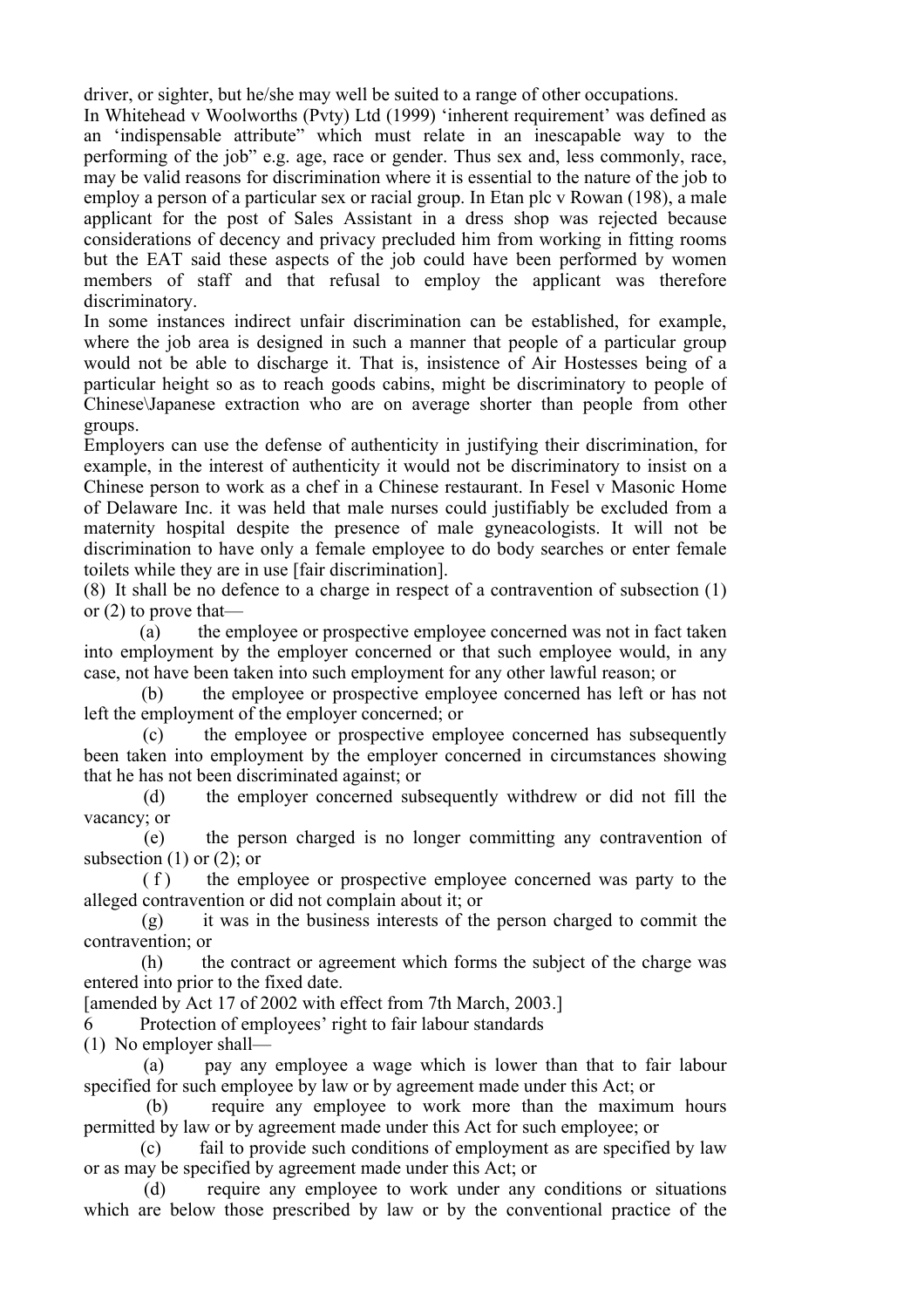occupation for the protection of such employee's health or safety; or

 (e) hinder, obstruct or prevent any employee from, or penalize him for, seeking access to any lawful proceedings that may be available to him to enable him lawfully to advance or protect his rights or interests as an employee.

(2) Any person who contravenes subsection (1) shall be guilty of an offence and liable to a fine not exceeding level seven or to imprisonment for a period not exceeding two years or to both such fine and such imprisonment.

[amended by Act 22 of 2001 with effect from the 10th September, 2002.]

7 Protection of employees' right to democracy in the work place

(1) No person shall—

 (a) hinder, obstruct or prevent any employee from forming or conducting any workers committee for the purpose of airing any grievance, negotiating any matter or advancing or protecting the rights or interests of employees;

 (b) threaten any employee with any reprisal for any lawful action taken by him in advancing or protecting his rights or interests.

(2) Every employer shall permit a labour officer or a representative of the appropriate trade union or employment board, if any, to have reasonable access to his employees at their place of work during working hours for the purpose of—

(a) advising the employees on the law relating to their employment; and

 (b) advising and assisting the employees in regard to the formation or conducting of workers committees and trade unions; and

 (c) ensuring that the rights and interests of the employees are protected and advanced;

and shall provide such labour officer or representative of the appropriate trade union or employment board, if any, with reasonable facilities and access for the exercise of such functions.

[amended by Act 17 of 2002 with effect from 7th March, 2003.]

(3) Any person who contravenes subsection (1) or (2) shall be guilty of an offence and liable to a fine not exceeding level seven or to imprisonment for a period not exceeding two years or to both such fine and such imprisonment.

(4) Notwithstanding subsection (3), nothing done to prevent any disruption of normal production processes, or any interference with the efficient running of an undertaking or industry shall be held to be in contravention of subsection (1) or (2).

# PART III

UNFAIR LABOUR PRACTICES

8 Unfair labour practices by employer

An employer of or, for the purpose of paragraphs (g) and (h), an employer or any other person commits an unfair labour practice if, by act or omission, he—

[amended by Act 17 of 2002 with effect from 7th March, 2003.]

 (a) prevents, hinders or obstructs any employee in the exercise of any right conferred upon him in terms of Part II; or

 (b) contravenes any provision of Part II or of section eighteen; or [inserted by Act 22 of 2001 with effect from the 20th May, 2002.]

 (c) refuses to negotiate in good faith with a workers committee or a trade union which has been duly formed and which is authorized in terms of this Act to represent any of his employees in relation to such negotiation; or

 (d) refuses to co-operate in good faith with an employment council or employment board on which the interests of any of his employees are represented; or

(e) fails to comply with or to implement—

(i) a collective bargaining agreement; or

 (ii) a decision or finding of an employment council or employment board on which any of his employees are represented; or

(iii) a decision or finding made under Part XII; or

 (iv) any determination or direction which is binding upon him in terms of this Act;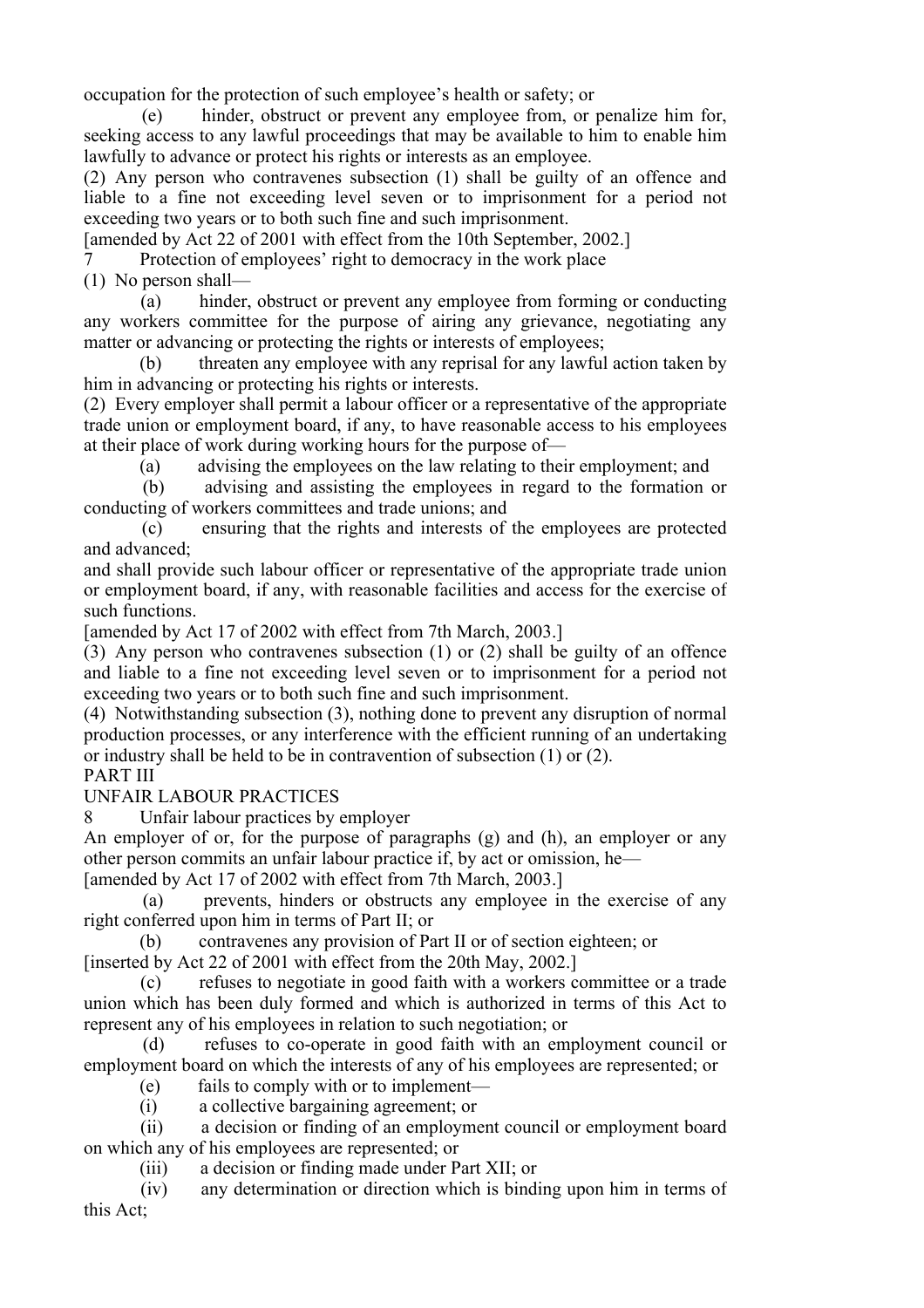or

(f) bargains collectively or otherwise deals with another trade union, where a registered trade union representing his employees exists.

[amended by Act 17 of 2002 with effect from 7th March, 2003.]

 (g) demands from any employee or prospective employee any sexual favour as a condition of—

(i) the recruitment for employment; or

(ii) the creation, classification or abolition of jobs or posts; or

 (iii) the improvement of the remuneration or other conditions of employment of the employee; or

 (iv) the choice of person for jobs or posts, training, advancement, apprenticeships, transfer, promotion or retrenchment; or

(v) the provision of facilities related to or connected with employment; or

(vi) any other matter related to employment;

 (h) engages in unwelcome sexually-determined behaviour towards any employee, whether verbal or otherwise, such as making physical contact or advances, sexually coloured remarks, or displaying pornographic materials in the workplace.

[paras (g) and (h) inserted by Act 17 of 2002 with effect from 7th March, 2003.]

S8(g) provides for what is called quid pro quo (something for something) type of sexual harassment and s8 (h) provides for the environmental type of sexual harassment. Not only an employee but also a prospective employee can be sexually harassed and employers should educate their employees about the new provisions that can attract numerous law suits.

9 Unfair labour practices by trade union or workers committee

A trade union or a workers committee commits an unfair labour practice if by act or omission it—

 (a) prevents, hinders or obstructs an employee in the exercise of any right conferred upon him in terms of Part II; or

(b) contravenes any of its constitution; or

 (c) fails to represent an employee's interests with respect to any violation of his rights under this Act or under a valid collective bargaining agreement, or under a decision or finding of an employment council or employment board, or under Part XII; or

 (d) fails to comply with or to implement any decision or finding of an employment council or employment board, or any decision or finding made under Part XII, or any determination or direction under this Act which is binding upon it; or

 (e) not being registered, purports to act as a collective bargaining agent in terms of Part X or participates in the collection of union dues; or

(f) recommends collective job action in contravention of a valid collective bargaining agreement; or

 (g) except as may be authorized in terms of this Act, purports to act as the collective bargaining agent for employees, or calls for collective job action when another trade union has duly been registered to represent the employees concerned; or

 (h) purports to enter upon an agency agreement or collective bargaining agreement when another trade union has been duly registered for the workers concerned.

[amended by Act 17 of 2002 with effect from 7th March, 2003.]

10 Minister may prescribe further unfair labour practices

(1) The Minister may, after consultation with the Labour Court, from time to time, prescribe by statutory instrument acts or omissions which constitute unfair labour practices, whether by employers, employees, workers committees or trade unions or otherwise and may from time to time vary, amend or repeal any such notice.

[amended by Act 17 of 2002 with effect from 7th March, 2003.]

(2) Before exercising his powers in terms of subsection (1), the Minister shall publish in the Gazette notice of intent and shall call for any objections thereto within a period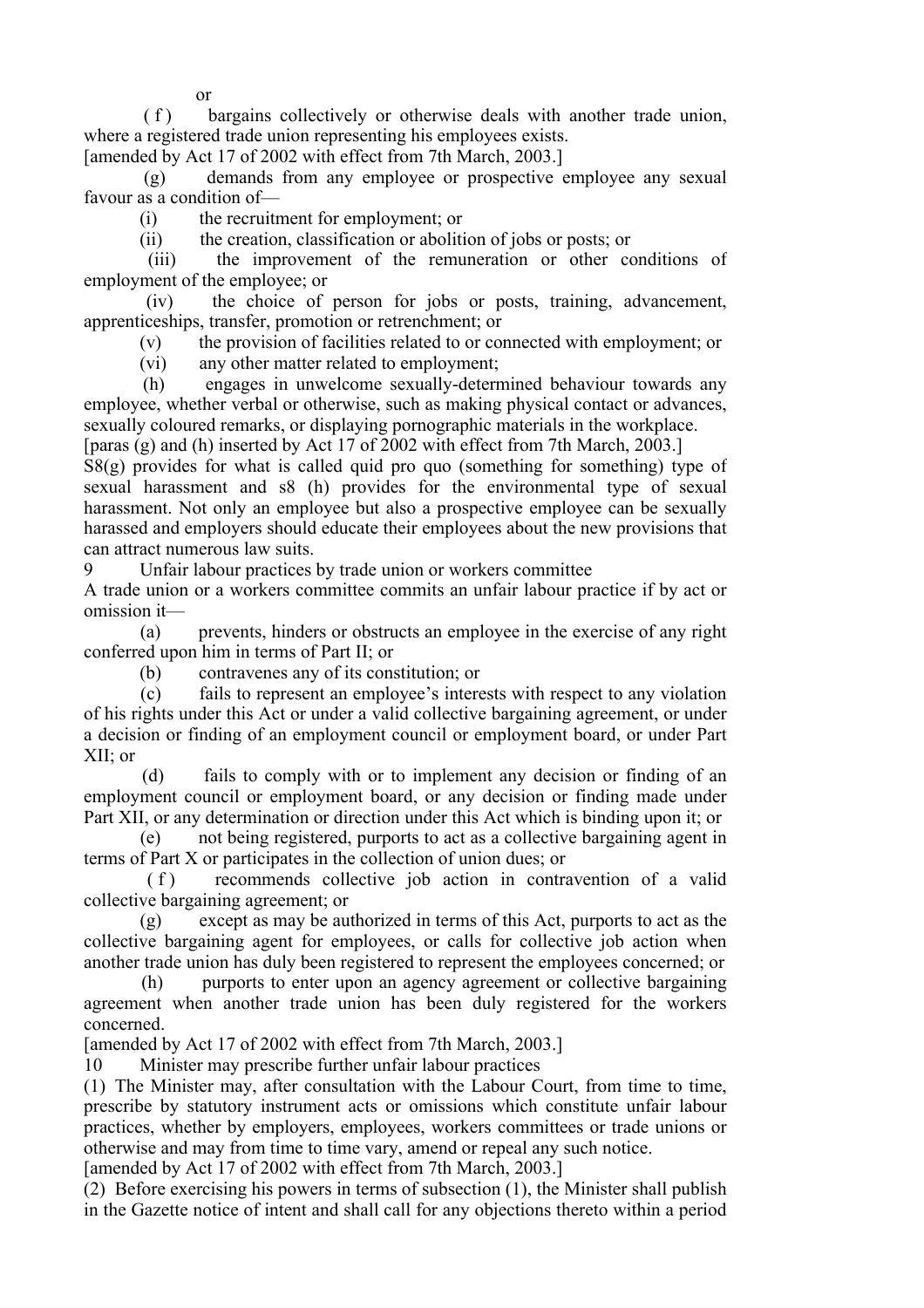specified in such notice.

# PART IV

# GENERAL CONDITIONS OF EMPLOYMENT

11 Employment of young persons

(1) Subject to subsection (3), no employer shall employ any person in any occupation—

(a) as an apprentice who is under the age of thirteen years;

(b) otherwise than as an apprentice who is under the age of fifteen years.

(2) Any contract of employment entered in contravention of subsection (1), and any contract of apprenticeship with an apprentice between the ages of thirteen and fifteen years which was entered without the assistance of the apprentice's guardian, shall be void and unenforceable against the person purportedly employed under such contract, whether or not (in the case of a contravention of paragraph (b) of subsection (1)) such person was assisted by his guardian, or was married or otherwise tacitly or expressly emancipated, but such person may enforce any rights that have accrued to him by or under such contract.

(3) A person under the age of fifteen years but not younger than thirteen years may—

 (a) perform work other than work referred to in subsection (4) at a school or technical or vocational institution that is carried out as an integral part of a course of training or technical or vocational education for which the school or institution is primarily responsible;

 (b) perform work in an undertaking, other than work referred to in subsection (4), that is carried out in conjunction with a course of technical or vocational education.

(4) No employer shall cause any person under the age of eighteen years to perform any work which is likely to jeopardise that person's health, safety or morals, which work shall include but not be limited to work involving such activities as may be prescribed.

(5) Any employer who employs any person in contravention of subsection (1) or (4) shall be guilty of an offence and liable to a fine not exceeding thirty thousand dollars or to imprisonment not exceeding two years or to both such fine and such imprisonment.

[substituted by Act 17 of 2002 with effect from 7th March, 2003.]

12 Duration, particulars and termination of employment contract

(1) Every person who is employed by or working for any other person and receiving or entitled to receive any remuneration in respect of such employment or work shall be deemed to be under a contract of employment with that other person, whether such contract is reduced to writing or not.

(2) An employer shall, upon engagement of an employee, inform the employee in writing of the following particulars—

- (a) the name and address of the employer;
- (b) the period of time, if limited, for which the employee is engaged;
- (c) the terms of probation, if any;
- (d) the terms of any employment code;

 (e) particulars of the employee's remuneration, its manner of calculation and the intervals at which it will be paid;

(f) particulars of the benefits receivable in the event of sickness or pregnancy;

- (g) hours of work;
- (h) particulars of any bonus or incentive production scheme;
- (i) particulars of vacation leave and vacation pay;

 ( j) particulars of any other benefits provided under the contract of employment.

(3) A contract of employment that does not specify its duration or date of termination, other than a contract for casual work or seasonal work or for the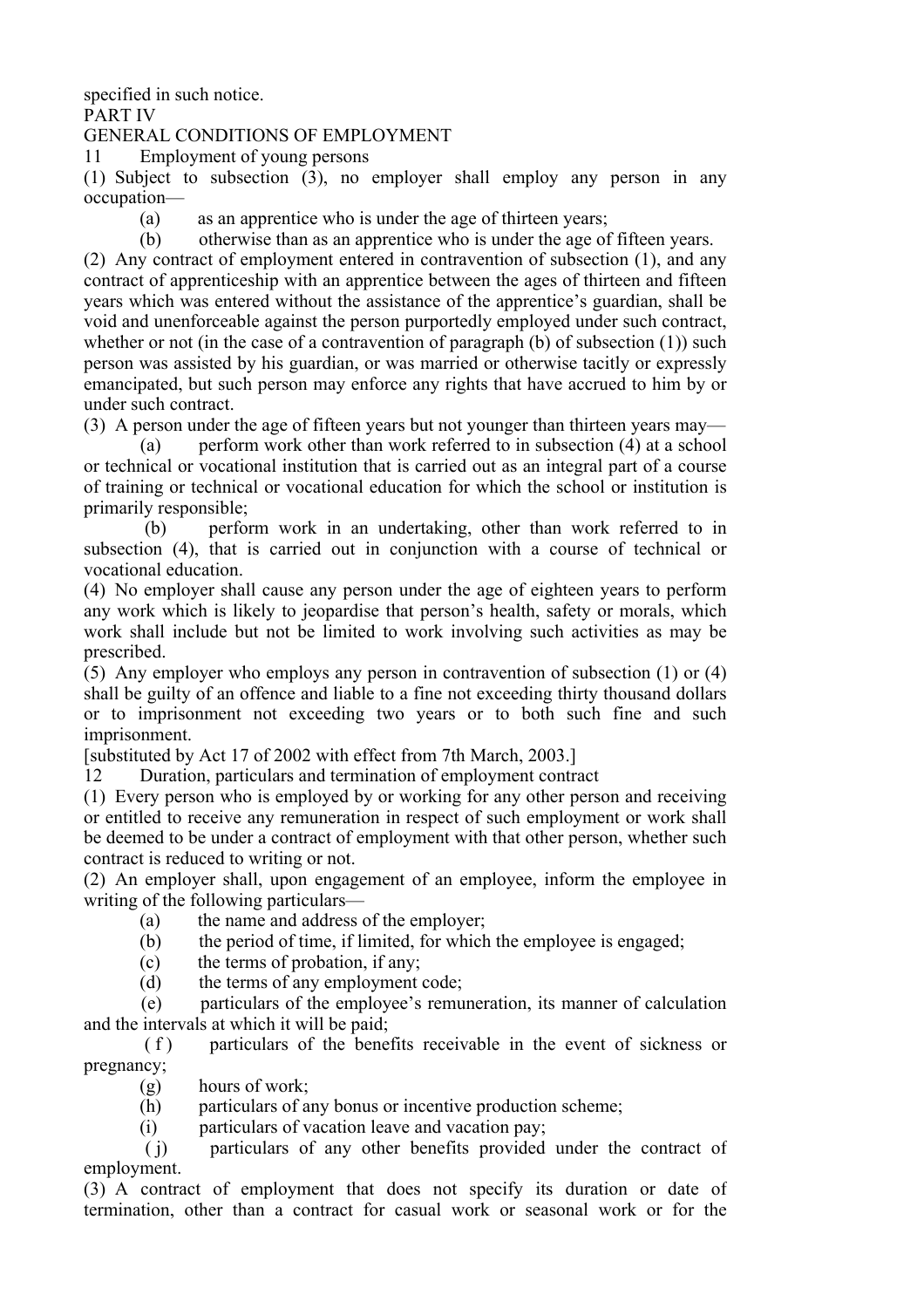performance of some specific service, shall be deemed to be a contract without limit of time:

Provided that a casual worker shall be deemed to have become an employee on a contract of employment without limit of time on the day that his period of engagement with a particular employer exceeds a total of six weeks in any four consecutive months.

Implications

a) The new s12 (3) provides that a casual worker shall be deemed to have become a permanent worker on the day that his period of engagement with a particular employer exceeds a total of six weeks in any four consecutive months. Employers must carry out audits to ascertain the status of their casual workers and also check whether such workers were working for the same employer through changing locations, departments or operating units.

 Employees of independent contractors or labour brokers will find it less onerous to claim that because of their economic dependence [USA factor] on the Employer who is provided labour by the broker and which Employer provides the substantial investment or assumes the substantial risk of the undertaking, they are in reality employees of the Employer and not of the independent contractor/labour broker1(a). The use of labour brokers will become problematic and unlikely to add value under the Labour Act. The success of outsourcing will be providential.

 Where Employers have not been differentiating between casual workers and contract workers most employees would claim to be the former inorder to become permanent employees.

 1(a) Our Act is now capturing the three types of employment contracts articulated by Prof. Onio Alain Supiot (ILO Review – Vol 138 No. 1 1999 @ 34-35 cited in Mazibuko P (2001) – "A comparison between the interpretation of the concept of employee and independent Contractor with specific reference to RSA and Zimbabwe" – LLM (Labour Law Treatise – UPE (RSA), that is, surbodinated workers, genuine industrial entrepreneurs and legally independent but economically dependent ones. In the US the test of determining whether one is economically dependent on an employer is called Economic Realities Test [Donna Vizcaino v Microsoft and also see Lee Ting Sang v Chung Chi-Keung.

Section 12 (3) provides that where a contract of employment does not specify its duration or date of termination, it shall be deemed to be a contract without limit of time. Employers must make sure that contract of employment renewals are done on time and in writing so as to avoid any doubts as to the contract's status as far as duration is concerned. Many employers forget to have contract workers complete renewal forms and sign for them rendering the whole relationship grey. Section 12(1) shows that even if there is no written employment contract it shall be deemed that such a person is an employee as long as such person can show that he/she is under a contract of employment.

Regular audits must be conducted by employers to ascertain the status or otherwise of their employees and those employees of labour brokers who happen to work at their companies.

(4) Except where a longer period of notice has been provided for under a contract of employment or in any relevant enactment, and subject to subsections (5), (6) and (7), notice of termination of the contract of employment to be given by either party shall be—

 (a) three months in the case of a contract without limit of time or a contract for a period exceeding two years;

 (b) two months in the case of a contract for a period exceeding one year but less than two years;

 (c) one month in the case of a contract for a period exceeding six months but less than one year;

(d) two weeks in the case of a contract for a period of six months or less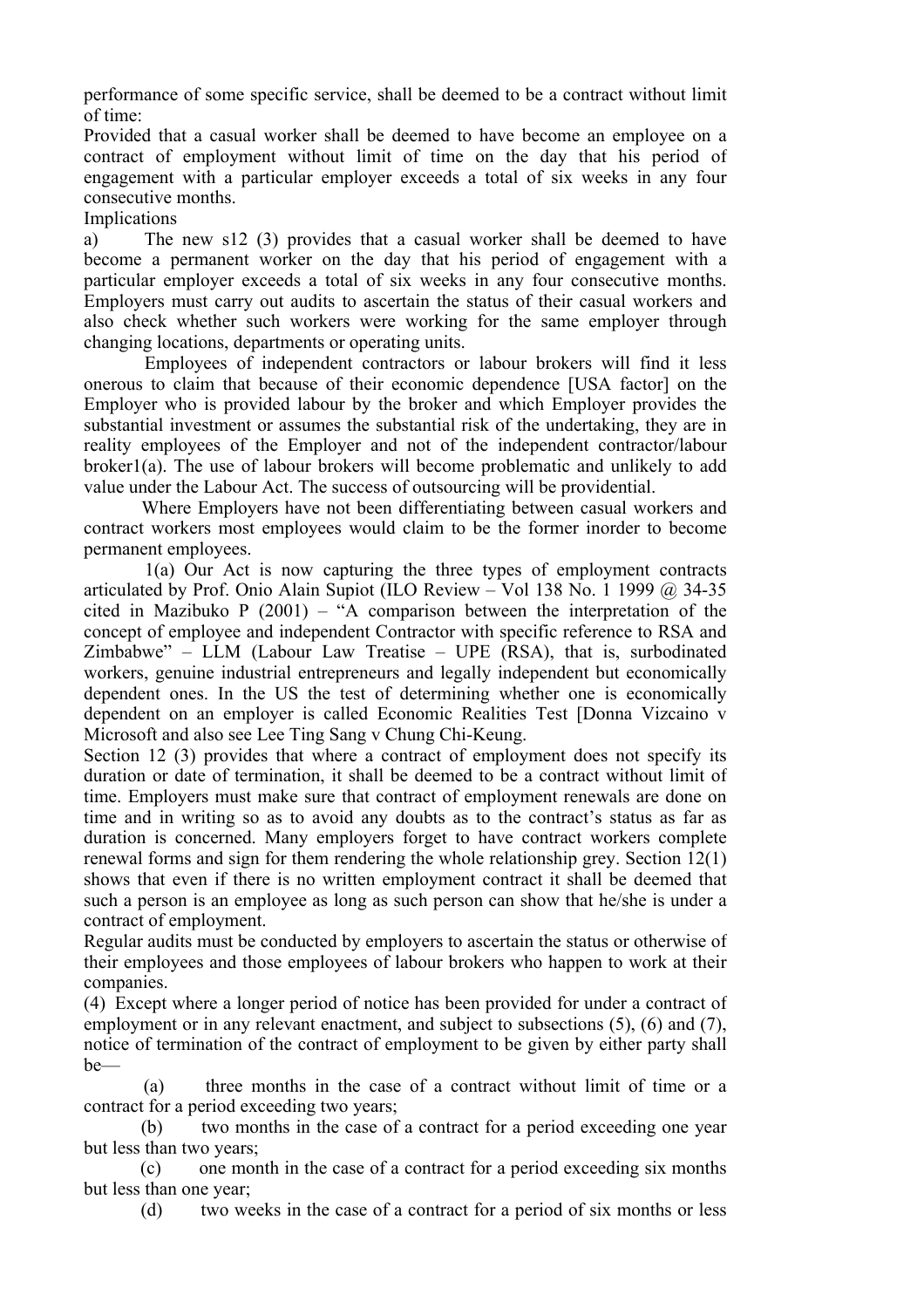or in the case of casual work or seasonal work.

(5) A contract of employment may provide in writing for a single, non-renewable probationary period of not more than—

- (a) one week in the case of casual work or seasonal work; or
- (b) three months in any other case;

during which notice of termination of the contract to be given by either party may be one week in the case of casual work or seasonal work or two weeks in any other case.

(6) Whenever an employee has been provided with accommodation directly or indirectly by his employer, the employee shall not be required to vacate the accommodation before the expiry of a period of one month after the period of notice specified in terms of subsection (4) or (5).

(7) Notwithstanding subsection (4) or (5), the parties to any contract of employment may, by mutual agreement, waive the right to notice:

Provided that where the termination is at the initiative of the employer, the employee shall have a right to payment for a period corresponding to the appropriate period of notice required in terms of subsection (4) or (5).

[substituted by Act 17 of 2002 with effect from 7th March, 2003.]

Casual workers

Shall be deemed to have become an employee on a contract of employment without limit of time on the day that his period of engagement with a particular employer exceeds a total of six weeks in any four consecutive months. Six weeks is one month two weeks, and as such employers must be extra vigilant so as to avoid being caught unawares.

It must be remembered that a casual worker working for one employer in various of its depots countrywide is working for one employer.

Notice of termination of the contract of employment to be given by either party

Type of contract Notice Period

1. Contract without limit of time or for a contract for a period

exceeding 2 years 3 months

2. Contract for a period exceeding on year but less than two

years 2 months

3. Contract for a period exceeding 6 months but less than one

year 1 month

4. Contract for a period of six months or less or in the case of

casual work or seasonal work 2 weeks

Implications

All permanent employees would at least be subject to 3 months notice irrespective of their current individual contracts of employment or CBA. Casual and contract workers would now be entitled to notice period and this should be shown in their letters of appointment.

Retrenchment exercises are going to be more expensive because the cash in lieu of notice will now be three months in the case of permanent workers and an employee that resigns without giving notice will forgo an equivalent of 3 months leave days.

Termination of contracts of employment for employees on probation shall be subject to one week's notice period in the case of a casual worker and two weeks in any other case. While waiver of notice by mutual agreement is allowed the employee has a right to payment for a period corresponding to the appropriate period of notice required in terms of s  $12(4) - (5)$  where termination of contract is initiated by the employer.

12A Remuneration and deductions from remuneration

(1) Remuneration payable in money shall not be paid to an employee by way of promissory notes, vouchers, coupons or in any form other than legal tender.

(2) Remuneration may be payable in kind only in industries or occupations where such payment is customary, and shall be subject to the following conditions—

 (a) any such payment shall be appropriate for the personal use and benefit of the employee and the employee's family;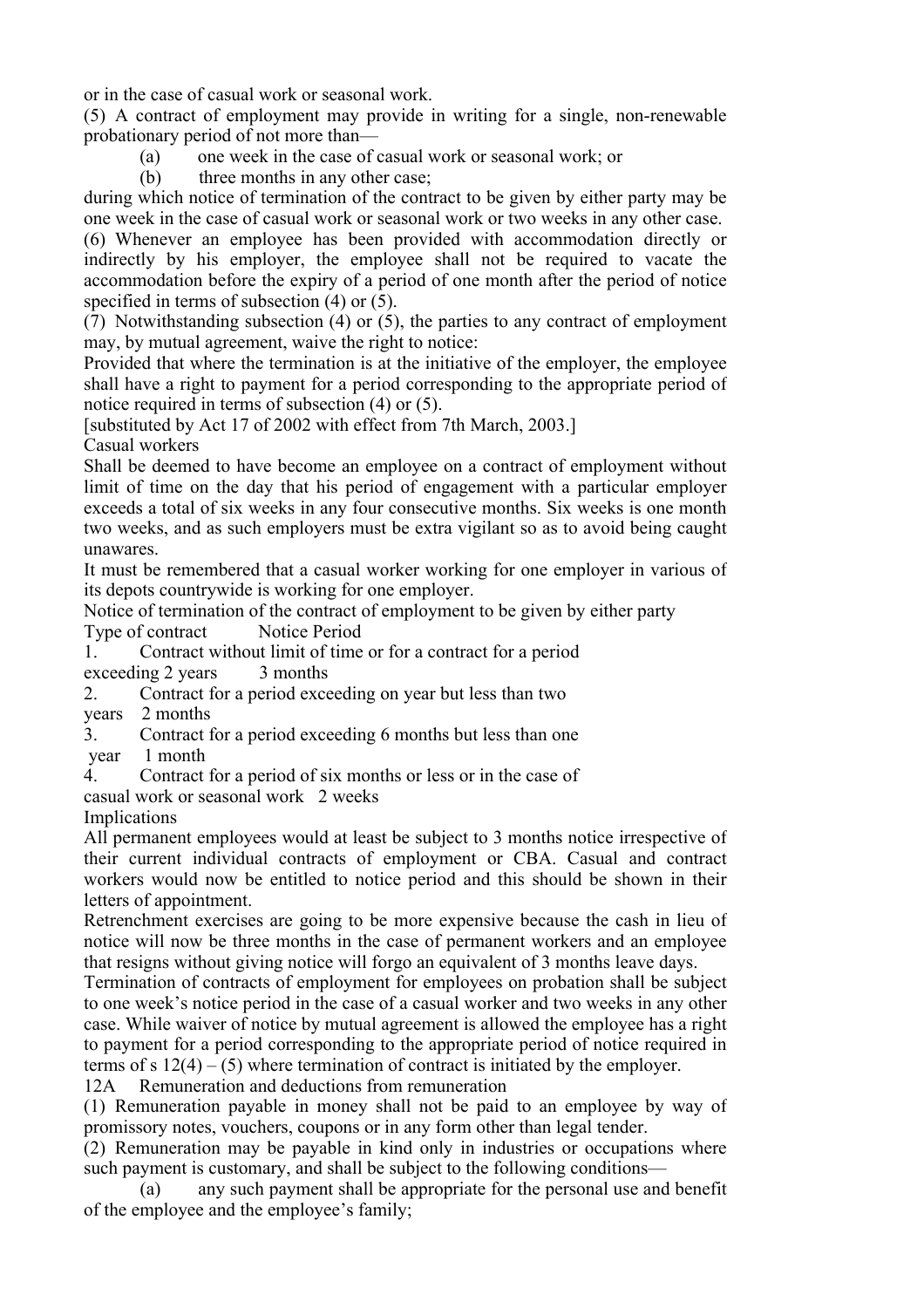(b) the value attributed to such payment shall be fair and reasonable;

 (c) equipment or clothing required to protect the health and safety of the employee shall not be computed as part of the remuneration of the employee;

(d) no payment shall be made in the form of liquor or drugs;

 (e) remuneration in kind shall not substitute entirely for remuneration in money.

(3) Subject to any collective bargaining agreement, wages shall be paid at regular intervals on working days at or near the workplace.

(4) Remuneration shall be paid directly to the employee except as otherwise provided by law or a collective bargaining agreement.

(5) All remuneration shall be accompanied by a written statement showing—

(a) the name of the employer and employee; and

 (b) the amount of remuneration and the period in respect of which it is paid; and

 (c) the component of the remuneration representing any bonus or allowance; and

(d) any deductions; and

(e) the net amount received by the employee.

(6) No deduction or set-off of any description shall be made from any remuneration except—

 (a) where an employee is absent from work on days other than industrial holidays or days of leave to which he is entitled, the proportionate amount of his remuneration only for the period of such absence;

 (b) amounts which an employer is compelled by law or legal process to pay on behalf of an employee;

 (c) where an employee has received an advance of remuneration due, the amount of such advance, up to an amount not exceeding twenty-five per centum of the gross remuneration owed;

 (d) by written stop-order for contributions to insurance policies, pension funds, medical aid societies, building societies, burial societies and registered trade unions;

 (e) by written consent of an employee, for repayment of money lent by the employer on terms that have been mutually agreed to between the parties concerned;

( f ) an amount recovered for payments made in error.

This section virtually outlaws deductions effected by employers in recovering things like shortages, breakages, or damages incurred by employees. The employer will have to recover costs/damages caused by the employee's negligence, etc, through the courts as set-off is unlawful. Deductions cannot be effected while awaiting a court decision on the matter.

(7) The aggregate amount of permissible deductions that may be made from the remuneration of any employee in any pay interval shall not exceed twenty-five per centum of the employee's gross remuneration for that interval:

Provided that upon termination of an employee's service, an employer may deduct from the total remuneration due to the employee an amount equal to any balance which may be due to the employer in terms of paragraph  $(a)$ ,  $(c)$ ,  $(e)$  or  $(f)$ .

[inserted by Act 17 of 2002 with effect from 7th March, 2003.]

12B Dismissal

(1) Every employee has the right not to be unfairly dismissed.

(2) An employee is unfairly dismissed—

 (a) if, subject to subsection (3), the employer fails to show that he dismissed the employee in terms of an employment code; or

 (b) if, in the absence of an employment code, the employer fails to show that, when dismissing the employee, he had good cause to believe that the employee was guilty of—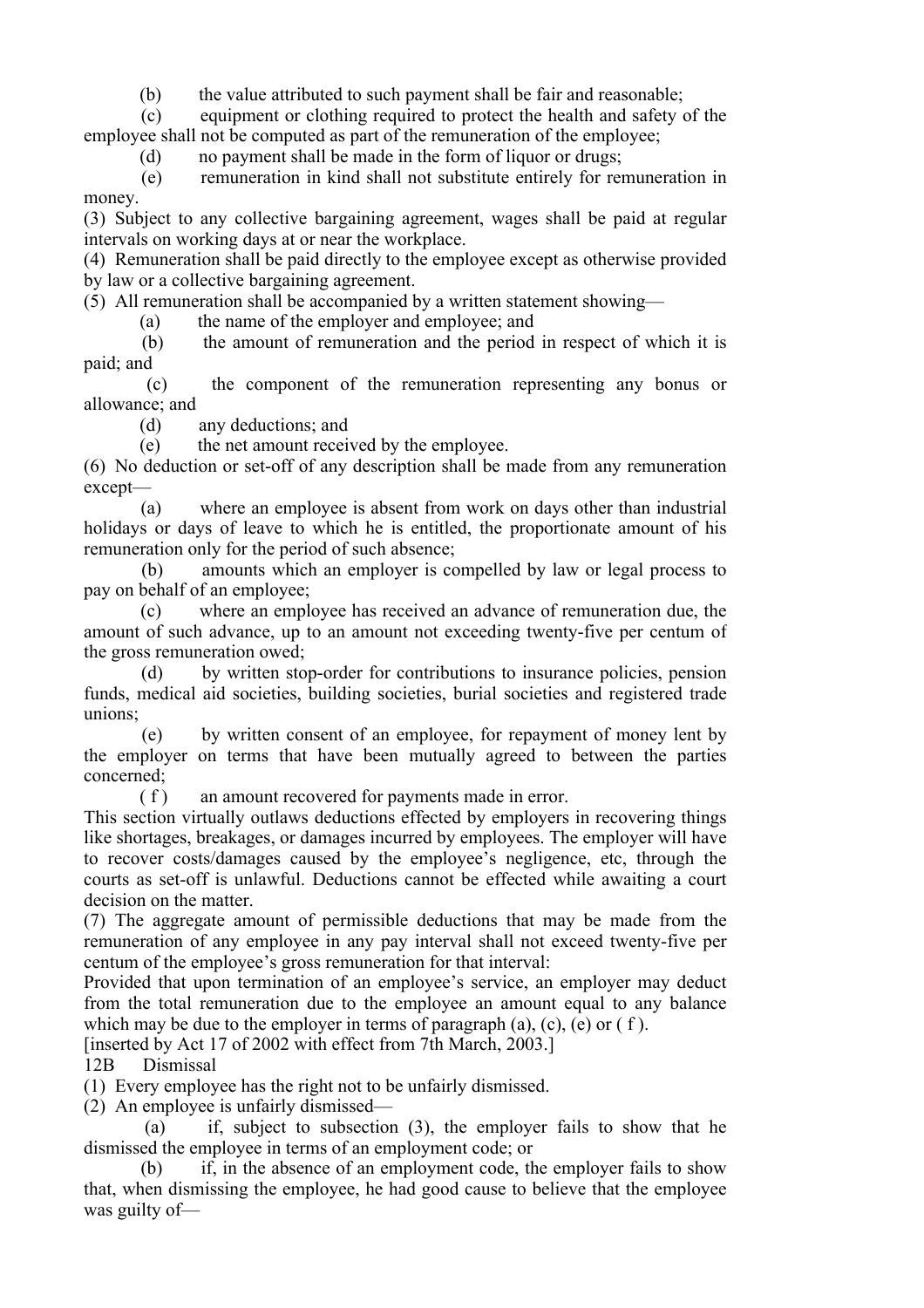(i) any act, conduct or omission inconsistent with the fulfilment of the express or implied conditions of his contract;

(ii) wilful disobedience to a lawful order given by the employer;

(iii) wilful and unlawful destruction of the employer's property;

(iv) theft or fraud;

 (v) absence from work for a period of five or more working days without leave for no reasonable cause;

(vi) habitual and substantial neglect of his duties;

(vii) gross incompetence or inefficiency in the performance of his work;

 (viii) lack of a skill which the employee expressly or impliedly held himself out to possess.

This introduces circumstances under which an employee would be found to have been unfairly dismissed as follows:

(g) – where an employee is not dismissed in terms of a Code of Conduct (where one exists);

(b) – in the absence of a Code, an employer fails to show that he has good cause to believe that the employee was guilty of  $-$ 

 i) Any act, conduct or omission inconsistent with the fulfillment of the express or implied conditions of his contract;

ii) Wilful disobedience to a lawful order given by the employer;

iii) Wilful and unlawful destruction of the employer's property;

iv) Theft or fraud;

 v) Absence from work for a period of 5 or more working days without leave for no reasonable cause;

vi) Habitual and substantial neglect of his duties;

vii) Gross incompetence or inefficiency in the performance of his work;

 viii) Lack of a skill, which the employee expressly or impliedly held himself out to possess.

The fate of the other sections of SI 371\85 is unknown particularly  $s2(b)$ which allowed parties by mutual agreement to terminate a contract of employment. **Implications** 

The Codes of Conduct must be followed to the letter or else dismissals will be struck down for want of fairness.

(3) An employee is deemed to have been unfairly dismissed—

 (a) if the employee terminated the contract of employment with or without notice because the employer deliberately made continued employment intolerable for the employee;

 (b) if, on termination of an employment contract of fixed duration, the employee—

(i) had a legitimate expectation of being re-engaged; and

(ii) another person was engaged instead of the employee.

Deliberately making continued employment of an employee intolerable is tantamount to constructive dismissal. In such cases even if an employee resigns he would be able to launch a claim of constructive dismissal afterwards citing that actions of the employer drove him to leave not his resignation [ABI Ltd v Jonker.] Some Forms of Constructive Dismissal

Insistence by an employer that an employee comply with his contractual obligation to accept a transfer [Howell v The International Bank of Johannesburg; Tyikana v Reus.]

Resign or you are fired. However, note that employers are entitled to change their work practices and deploy their human resources within operational requirements of the business, but must do so fairly. The employee must be consulted and the operational requirements of the company spelt out clearly.

The new section provides that it would be presumed that an employee had been unfairly dismissed if, on termination of an employment contract of fixed duration, the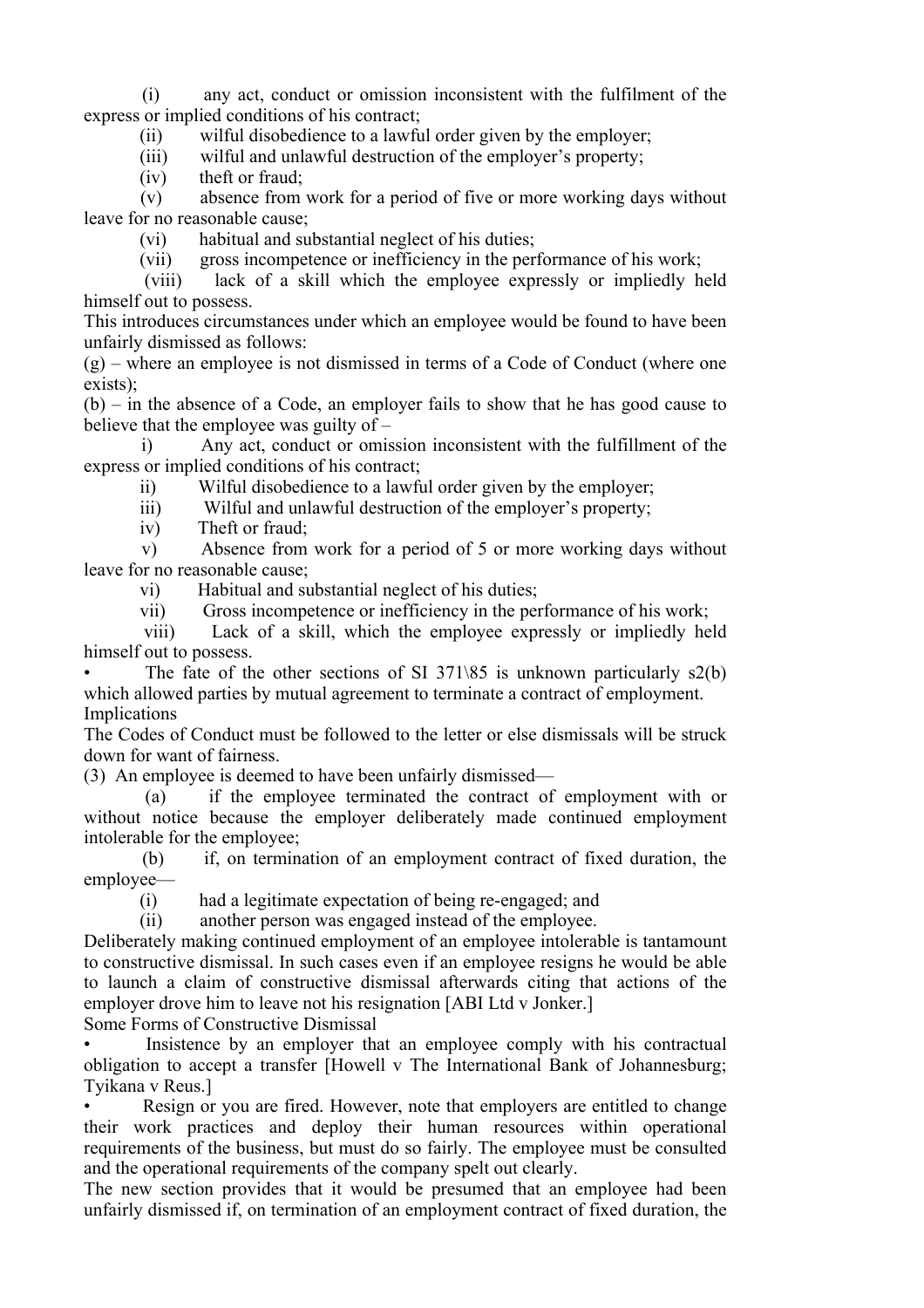employee:

i) Had a legitimate expectation of being re-engaged; and

ii) Another person was engaged instead of the employee.

This section has serious consequences and will put employers in a quandary when they try and manage the hiring and "releasing" of casual and contract workers. For flexibility employers boost their permanent establishment with casual and contract workers and to avoid a claim for permanence they regularly terminate contracts of such employees. It will now have to be done with extreme caution because where a contract is terminated and subsequently replaced by another of a different employee problems would arise.

In simple terms "legitimate expectations" means 'fair and reasonable' expectation. It is not necessary for the employer to share the same fair and reasonable expectation with the employee or former employee.

Examples

Where the reason for entering into a fixed term contract was the uncertainty over continued funding, it was held that there was a reasonable [and probably legitimate] expectation that the employment would continue as long as the funding continues [Bronn v Univ. of Cape Town. Conversely, where an employer entered into a fixed-term contract because the employee was appointed to replace someone on leave, there was no reasonable expectation of renewal [Dierks v UNISA.]

Does it mean the specific provisions on the contract pertaining to duration are irrelevant?

The wording of the contract is important, but not conclusive [Malandoh v S A Broadcasting Corporation and also see Dierks case above]. Subsequent conduct may give rise to a fair and reasonable expectation, notwithstanding the declared intent of the parties [SAC & TWU v Mediterranean Woollen Mills (Pty).

Factors that play a part in determining a legitimate expectation

The number of times that the contract has been renewed and the conduct of the employer at the time of concluding the contract and during the course of their relationship [Zwane case above].

Does a legitimate expectation of re-engagement include a legitimate expectation of permanent employment?

NO, unless the employee is specifically put on a fixed –term contract in order to determine his/her suitability for 'permanent' employment after the expiry of the fixed –term contract. Where an employee's fixed-term contract expires and he remains in service without renewal and the employer continues to pay the agreed remuneration, the contract may be tacitly relocated and will continue on exactly the same terms and conditions as the previous fixed-term contract, except that the duration of the contract need not be the same as that of the original contract. The duration of the relocated contract must be determined in the light of the particular circumstances of each case [Braund v Baker, Baker & Co also see Redman v Colbeck. The exception obviously will be where a CBA or any Statutory Instrument provides otherwise.

How employers can avoid claims based on legitimate expectation?

1. Don't employ casual or contract workers.

2. In the event you hire them make sure the contract is specific on duration and base its duration on piecework where possible.

3. Don't, by conduct or otherwise, indicate that the contract would be renewed.

4. Enter into a procedural agreement with your union or NEC and create a pool of casual/contract workers so that those on the pool can rotate to avoid complaints about terminating Betty's contract and engaging Peter. Betty would not have lost because she would have given Peter his turn while she awaits hers. If she creates a different expectation other than re-engagement after Peter's turn is up, such expectation under such circumstances would be manifestly unreasonable and unfair.

(4) In any proceedings before a labour officer, designated agent or the Labour Court where the fairness of the dismissal of an employee is in issue, the adjudicating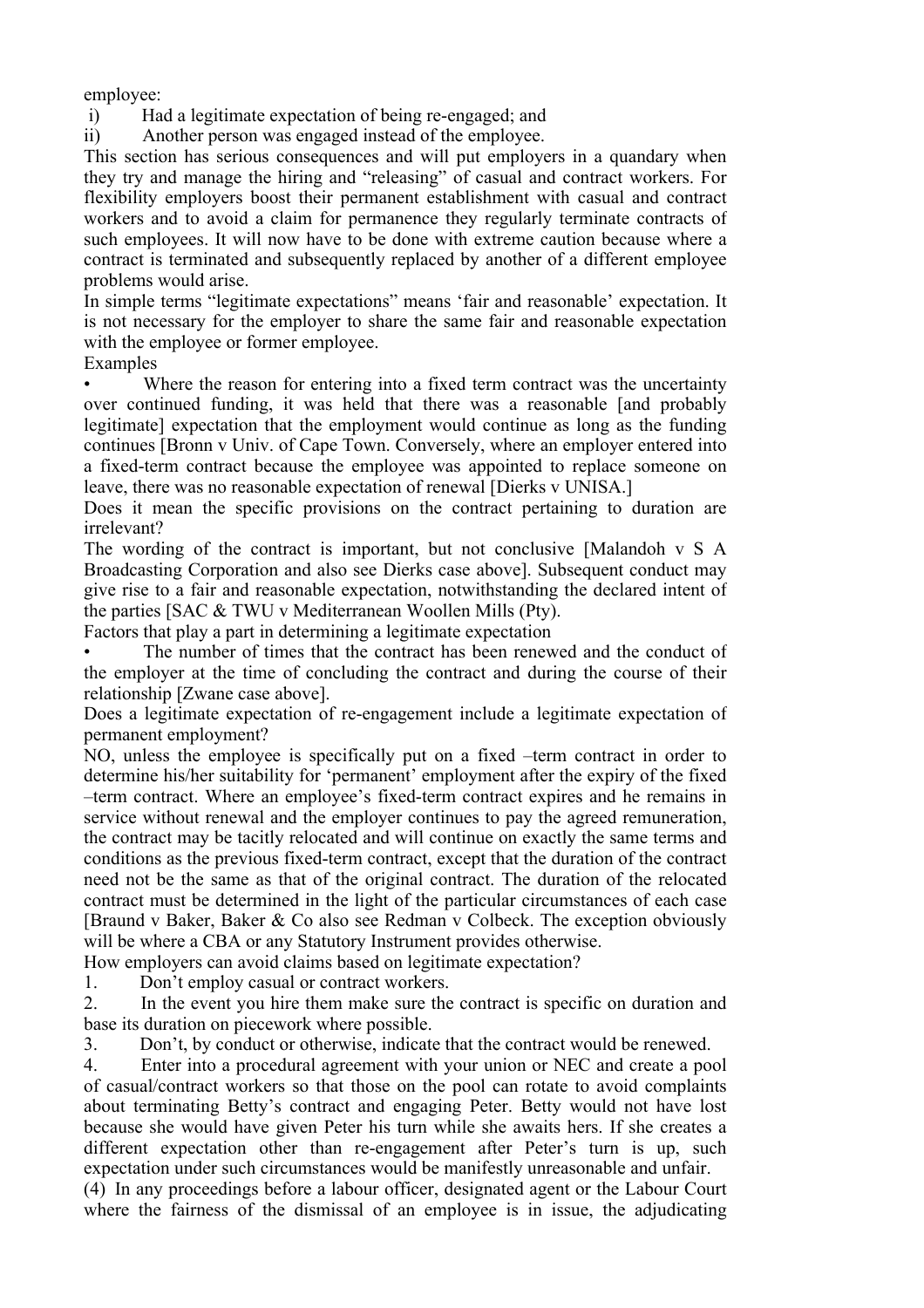authority shall, in addition to considering the nature or gravity of any misconduct on the part of the dismissed employee, consider whether any mitigation of the misconduct avails to an extent that would have justified action other than dismissal, including the length of the employee's service, the employee's previous disciplinary record, the nature of the employment and any special personal circumstances of the employee.

[inserted by Act 17 of 2002 with effect from 7th March, 2003.]

12C Retrenchment

(1) An employer who wishes to retrench five or more employees within a period of six months shall—

(a) given written notice of his intention—

(i) to the works council established for the undertaking; or

 (ii) if there is no works council established for the undertaking or if a majority of the employees concerned agree to such a course, to the employment council established for the undertaking or industry; or

 (iii) if there is no works council or employment council for the undertaking concerned, to the Retrenchment Board, and in such event any reference in this section to the performance of functions by a works council or employment council shall be construed as a reference to the Retrenchment Board or a person appointed by the Board to perform such functions on its behalf;

and

 (b) provide the works council, employment council or the Retrenchment Board, as the case may be, with details of every employee whom the employer wishes to retrench and of the reasons for the proposed retrenchment; and

(c) send a copy of the notice to the Retrenchment Board.

(2) A works council or employment council to which notice has been given in terms of subsection (1) shall forthwith attempt to secure agreement between the employer and employees concerned or their representatives as to whether or not the employees should be retrenched and, if they are to be retrenched, the terms and conditions on which they may be retrenched, having regard to the considerations specified in subsection  $(11)$ .

(3) If, within one month after receiving notice in terms of subsection (1), a works council or employment council secures an agreement between the employer and employees concerned or their representatives on the matters referred to in subsection (2), the works council or employment council shall—

 (a) send the employer its written approval of the retrenchment of the employees concerned in accordance with agreement; and

(b) send the Retrenchment Board a copy of the approval.

(4) If, within one month after receiving a notice in terms of subsection (1), a works council or employment council has failed to secure an agreement between the employer and the employees concerned or their representatives on the matters referred to in subsection (2), it shall refer the matter to the Retrenchment Board by sending the Board written notice of the disagreement, together with copies of all documents which the employer and employees concerned may have submitted to the works council or employment council and copies of the minutes of any proceedings and deliberations.

(5) No employer shall retrench any employee without affording the employee the notice of termination to which the employee is entitled.

(6) The Retrenchment Board shall consider any matter referred to it in terms of subparagraph (iii) of paragraph (a) of subsection  $(1)$ , or subsection  $(4)$ , and, having regard to the factors referred to therein, shall, within two weeks of the matter being referred to it, recommend to the Minister in writing whether or not the proposed retrenchment should be permitted and, if so, the terms and conditions upon which it should be effected.

(7) For the purpose of formulating recommendations in terms of subsection (6), the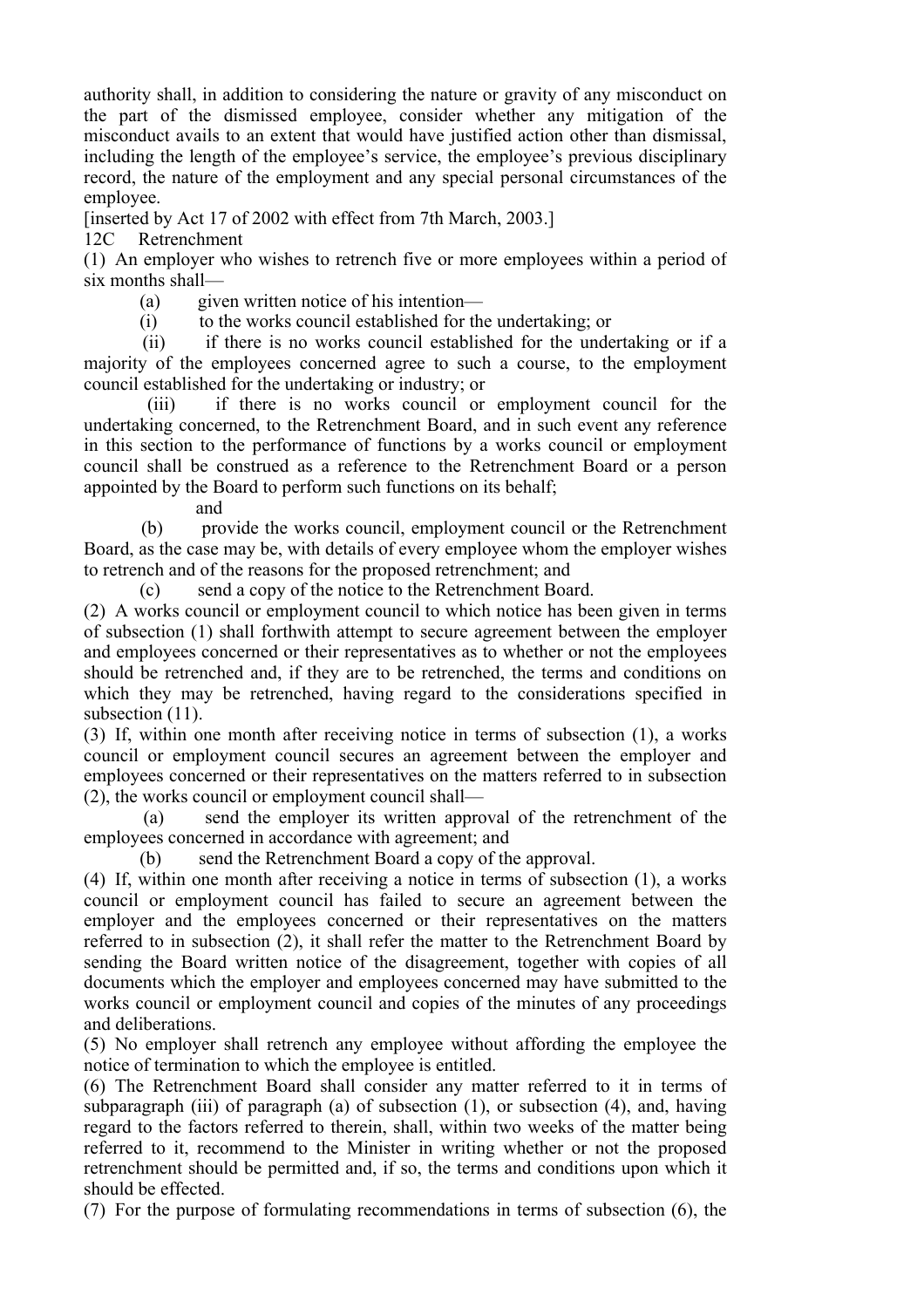Retrenchment Board may in its discretion invite and receive representations, whether oral or written, from any interested parties.

(8) If the Retrenchment Board fails to make a recommendation within the period specified in subsection (6), the Minister shall require the Board to forward to him all documents in the matter and shall, within two weeks, give his decision in the matter in terms of subsection (6).

(9) The Minister shall consider without delay any recommendation submitted to him by the Retrenchment Board and, having regard to the factors referred to in subsection (11), shall within two weeks—

 (a) approve the proposed retrenchment, subject to such terms and conditions as he may consider necessary or desirable to impose; or

(b) refuse to approve the proposed retrenchment;

and shall cause the Retrenchment Board, the works council or employment council, as the case may be, to notify the employer and employees concerned in writing of the decision in the matter.

(10) If the Minister does not make a decision pursuant to subsection (8) or (9) within the time limits there specified, the proposed retrenchment shall be deemed to be approved.

(11) In deciding whether or not to approve the retrenchment of employees in terms of this section, due regard shall be paid—

(a) to the following general considerations—

 (i) that the retrenchment of employees should be avoided so far as possible, where this can be done without prejudicing the efficient operation of the undertaking in which the employees concerned are employed;

 (ii) that the consequences of retrenchment to employees should be mitigated so far as possible;

(b) to the following considerations in particular cases—

(i) the reasons put forward for the proposed retrenchment; and

 (ii) the effect of the proposed retrenchment upon the employees involved, including their prospects of finding alternative employment and the terminal benefits to which they will become entitled.

[inserted by Act 17 of 2002 with effect from 7th March, 2003.]

12D Special measures to avoid retrenchment

(1) Every employer shall ensure that, at the earliest possible opportunity, his employees are kept informed of and consulted in regard to any major changes in production, programmes, organisation or technology that are likely to entail the retrenchment of any group of five or more employees in a six-month period. What does "consulted" mean?

There is no definition of the word in the Act and it appears it came from the SA LR Act 1995 s84(ii) and s189(i) (a). In Atlantis Diesel Engines (Pty) Ltd v NUMSA the Appellate Division held that consultation is a joint problem-solving exercise with the object of reaching consensus. It suggested that consultation should be understood as a process of seeking agreement by means of conciliation rather than through the adversarial cut and thrust of bargaining.

However, if our Labour Court gives no credence to the South African case law then it will probably use the standard connotation of the word. Consultation, under its standard connotation, is conventionally a process by which a person invites and considers the views of another before taking a decision.

The employer should in all good faith keep an open mind throughout and seriously consider proposals put forward3. Consultation is not negotiation and the ultimate decision to retrench is one which falls squarely within the competence and responsibility of management ACTING of course within the relevant confines of the law.

3. Brassey, M @ A8:43

(2) Subject to this section, before giving notice of the intention to retrench any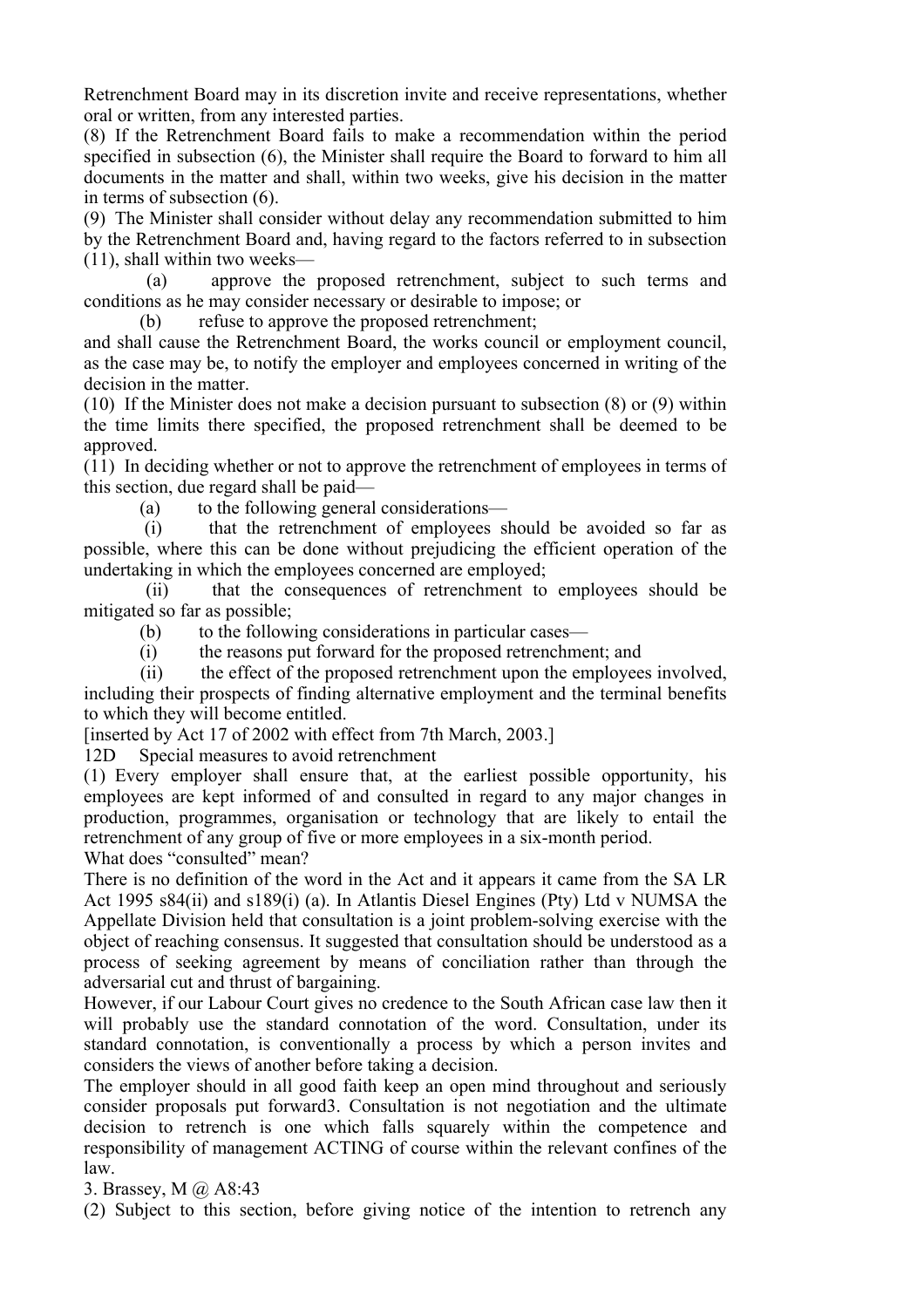employees in terms of section twelve C, an employer may agree with the employees concerned, or with any workers committee, works council or employment council which represents the employees, to have recourse to either or both of the following measures for a period not exceeding twelve months—

 (a) subject to subsection (4), placing the employees on short-time work; or

(b) instituting a system of shifts as provided in subsection (5).

(3) An agreement entered into in terms of subsection (2) shall have effect notwithstanding anything to the contrary contained in any employment regulations, collective bargaining agreement or other contract or agreement applicable to the employees concerned.

(4) While an employee is on short-time work referred to in paragraph (a) of subsection (2), he shall be paid the hourly equivalent of his weekly or monthly wage for the hours he has actually worked:

Provided that an employee shall receive not less that fifty per centum of his current weekly or monthly wage, as the case may be.

(5) For the purposes of paragraph (b) of subsection (2), an employer may divide all or any of the employees concerned into shifts and may—

 (a) require each shift to work on alternate half-days, days, weeks or months:

 Provided that no shift shall be without work for more than one month at a time or for an aggregate of more than six months in any period of twelve months;

 (b) pay each employee on shift for the hours, weeks or months he has actually worked.

(6) Before having recourse to any measure referred to in subsection (1), an employer shall give not less than seven days' written notice to every employee affected by the measure.

(7) Any time during which an employee is not engaged in full-time work as a result of a measure resorted to in terms of this section shall be regarded as unpaid compulsory leave and shall not be deemed to interrupt continuity of employment.

[inserted by Act 17 of 2002 with effect from 7th March, 2003.]

13 Wages and benefits upon termination of employment

(1) Subject to this Act or any regulations made in terms of this Act, whether any person—

 (a) is dismissed from his employment or his employment is otherwise terminated; or

(b) resigns from his employment; or

(c) is incapacitated from performing his work; or

(d) dies;

he or his estate, as the case may be, shall be entitled to the wages and benefits due to him up to the time of such dismissal, termination, resignation, incapacitation or death, as the case may be, including benefits with respect to any outstanding vacation and notice period, medical aid, social security and any pension, and the employer concerned shall pay such entitlements to such person or his estate, as the case may be, as soon as reasonably practicable after such event, and failure to do so shall constitute an unfair labour practice.

(2) Any employer who without the Minister's permission withholds or unreasonably delays the payment of any wages or benefits owed in terms of subsection (1) shall be guilty of an offence and liable to a fine not exceeding level seven or to imprisonment for a period not exceeding two years or to both such fine and such imprisonment.

[amended by Act 17 of 2002 with effect from 7th March, 2003.]

(3) The court convicting an employer of an offence in terms of subsection (2) may order him to pay—

(a) to the employee concerned; or

(b) to any person specified by it for the benefit of the employee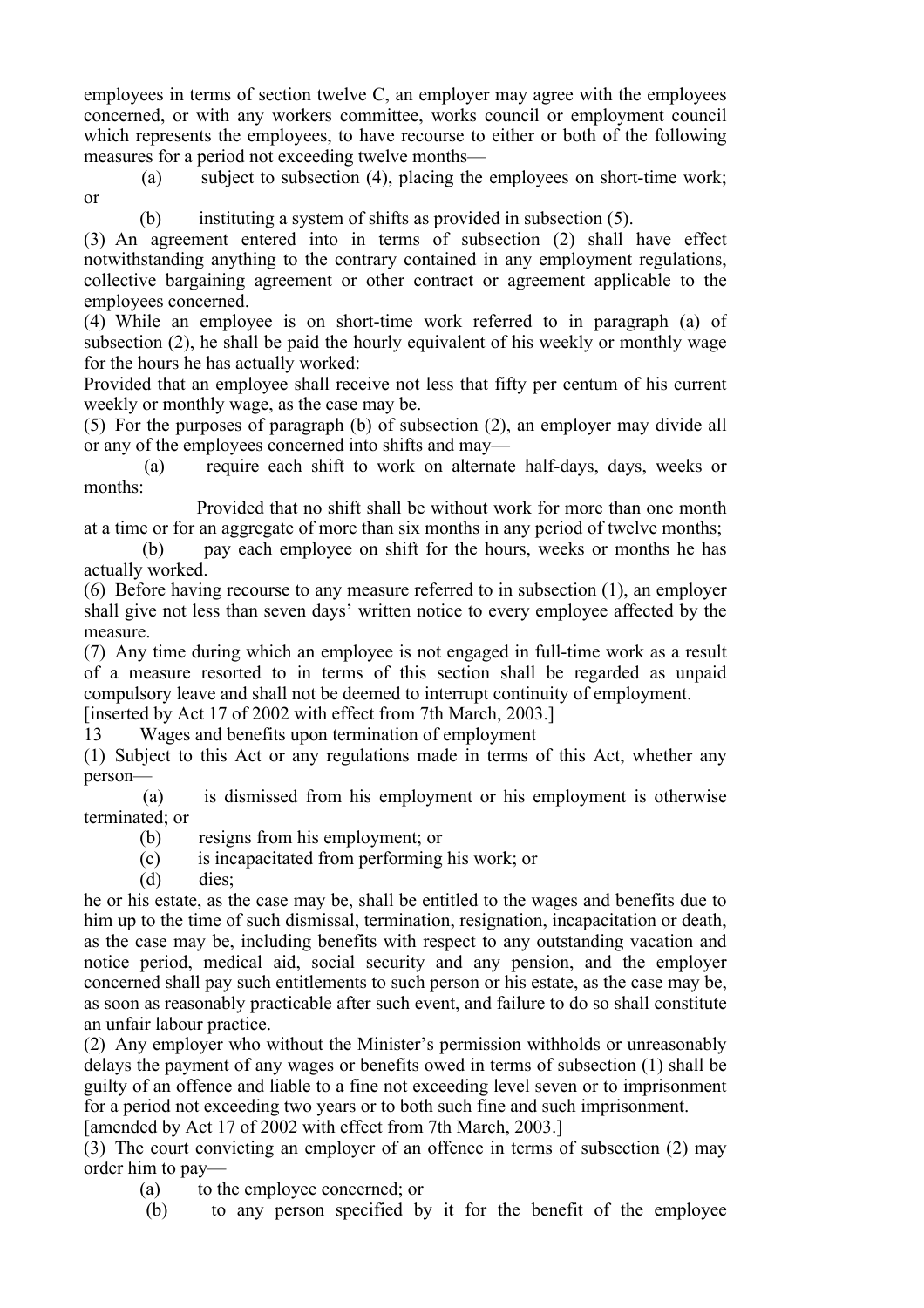concerned;

in addition to any other penalty which it may impose, an amount which, in its opinion, will adequately compensate the employee concerned for any prejudice or loss he has suffered as a result of the contravention concerned, within such period and in such instalments as may be fixed by such court.

(4) The court may at any time on the application of the employer, employee or specified person concerned, for good cause shown, vary an order made in terms of subsection (3).

(5) Sections 348 and 349 of the Criminal Procedure and Evidence Act [Chapter 9:07] shall apply, mutatis mutandis, in relation to the amount specified in an order made in terms of subsection (3) as if such amount were a fine referred to in those sections.

(6) Nothing contained in this section shall be construed as precluding a person referred to in subsection (1) or his representative or the executor of his estate, as the case may be, from claiming over and above any wages or benefits to which he or his estate is entitled in terms of subsection (1), damages for any prejudice or loss suffered in connection with such dismissal, termination, resignation, incapacitation or death, as the case may be.

14 Sick leave

(1) Unless more favourable conditions have been provided for in any employment contract or in any enactment, sick leave shall be granted in terms of this section to an employee who is prevented from attending his duties because he is ill or injured or undergoes medical treatment which was not occasioned by his failure to take reasonable precautions.

(2) During any one-year period of service of an employee an employer shall, at the request of the employee supported by a certificate signed by a registered medical practitioner, grant up to ninety days' sick leave on full pay.

(3) If, during any one-year period of service of an employee, the employee has used up the maximum period of sick leave on full pay, an employer shall, at the request of the employee supported by a certificate signed by a registered medical practitioner, grant a further period of up to ninety days' sick leave on half pay where, in the opinion of the registered medical practitioner signing the certificate, it is probable that the employee will be able to resume duty after such further period of sick leave.

(4) If, during any one-year period of service, the period or aggregate periods of sick leave exceed—

(a) ninety days' sick leave on full pay; or

 (b) subject to subsection (3), one hundred and eighty days' sick leave on full and half pay;

the employer may terminate the employment of the employee concerned.

(5) An employee who so wishes may be granted accrued vacation leave instead of sick leave on half pay or without pay.

[substituted by Act 17 of 2002 with effect from 7th March, 2003.]

This simply means an employee who is denied permission or the chance to proceed on leave cannot forfeit his accrued days.

Implications

Managing business exigencies will be very expensive and some employers who had employees accruing less than 30 days per year will find themselves with additional financial obligations once the Bill is gazetted.

14A Vacation leave

(1) In this section—

"qualifying service", in relation to vacation leave accrued by an employee, means any period of employment following the completion of the employee's first year of employment with an employer.

(2) Unless more favourable conditions have been provided for in any employment contract or in any enactment, paid vacation leave shall accrue in terms of this section to an employee at the rate of one twelfth of his qualifying service in each year of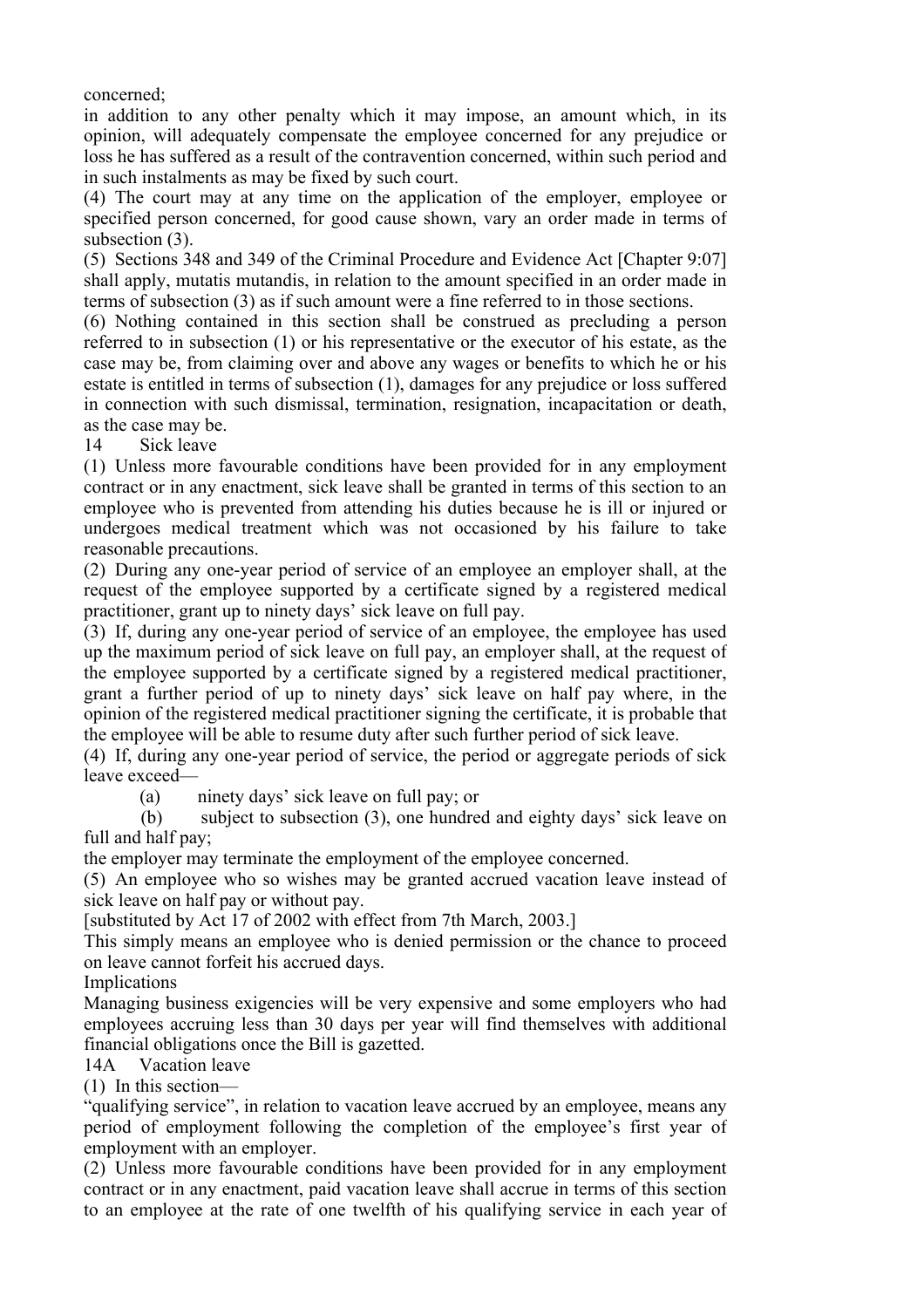employment, subject to a maximum accrual of ninety days' paid vacation leave:

Provided that, if an employee is granted only a portion of the total vacation leave which may have accrued to him, he may be granted the remaining portion at a later date, together with any further vacation leave which may have accrued to him at that date, without forfeiting any such accrued leave.

(3) All Saturdays, Sundays and gazetted public holidays falling within a period of vacation leave shall be counted as part of vacation leave.

(4) An employee who becomes ill or is injured during a period of vacation leave may cancel his vacation leave and apply for sick leave.

An employee falling sick while on vacation leave can cancel the former and take sick leave. Arguably an employee who has accrued 90 days vacation leave (and is allowed to take them instead of sick leave) can add the other 180 days of sick leave and be away from work for 9 months in any year.

(5) Where an employee has no vacation leave accrued, he may be granted vacation leave without pay.

[inserted by Act 17 of 2002 with effect from 7th March, 2003.]

14B Special leave

Special leave on full pay not exceeding twelve days in a calendar year shall be granted by an employer to an employee—

 (a) who is required to be absent from duty on the instructions of a medical practitioner because of contact with an infectious disease;

(b) who is subpoenaed to attend any court in Zimbabwe as a witness;

 (c) who is required to attend as a delegate or office-bearer at any meeting of a registered trade union representing employees within the undertaking or industry in which the employee is employed;

- (d) who is detained for questioning by the police;
- (e) on the death of a spouse, parent, child or legal dependant;
- ( f ) on any justifiable compassionate ground

[inserted by Act 17 of 2002 with effect from 7th March, 2003.]

14C Weekly rest and remuneration for work during public holidays

(1) Every employee shall be entitled to not less than twenty-four continuous hours of rest each week, either on the same day of every week or on a day agreed by the employer and employee.

(2) Subject to subsection (3), an employee shall be granted leave of absence during every public holiday, and shall be paid his current remuneration for that day if it occurs on a day on which he would otherwise have been required to work.

(3) Where an employee consents to work on a public holiday he shall be paid not less than twice his current remuneration for that day, whether or not that day is one on which he would otherwise have been required to work.

[inserted by Act 17 of 2002 with effect from 7th March, 2003.]

15 Death of employer

Except where more favourable conditions have otherwise been provided for in the employment contract concerned or in terms of any relevant enactment, including any regulations made in terms of this Act, or in any agreement or determination made or given effect to in terms of any enactment, a contract of employment between an employee and an employer who is an individual shall not be terminated on the death of the employer but shall continue to have effect until the expiration of the period after which it would have terminated had due notice of termination been given on the day on which the employer died, and during such period the employee shall be entitled to such wages and other benefits as are provided for in the employment contract from the person legally representing the deceased employer in his capacity as such.

16 Rights of employees on transfer of undertaking

(1) Subject to this section, whenever any undertaking in which any persons are employed is alienated or transferred in any way whatsoever, the employment of such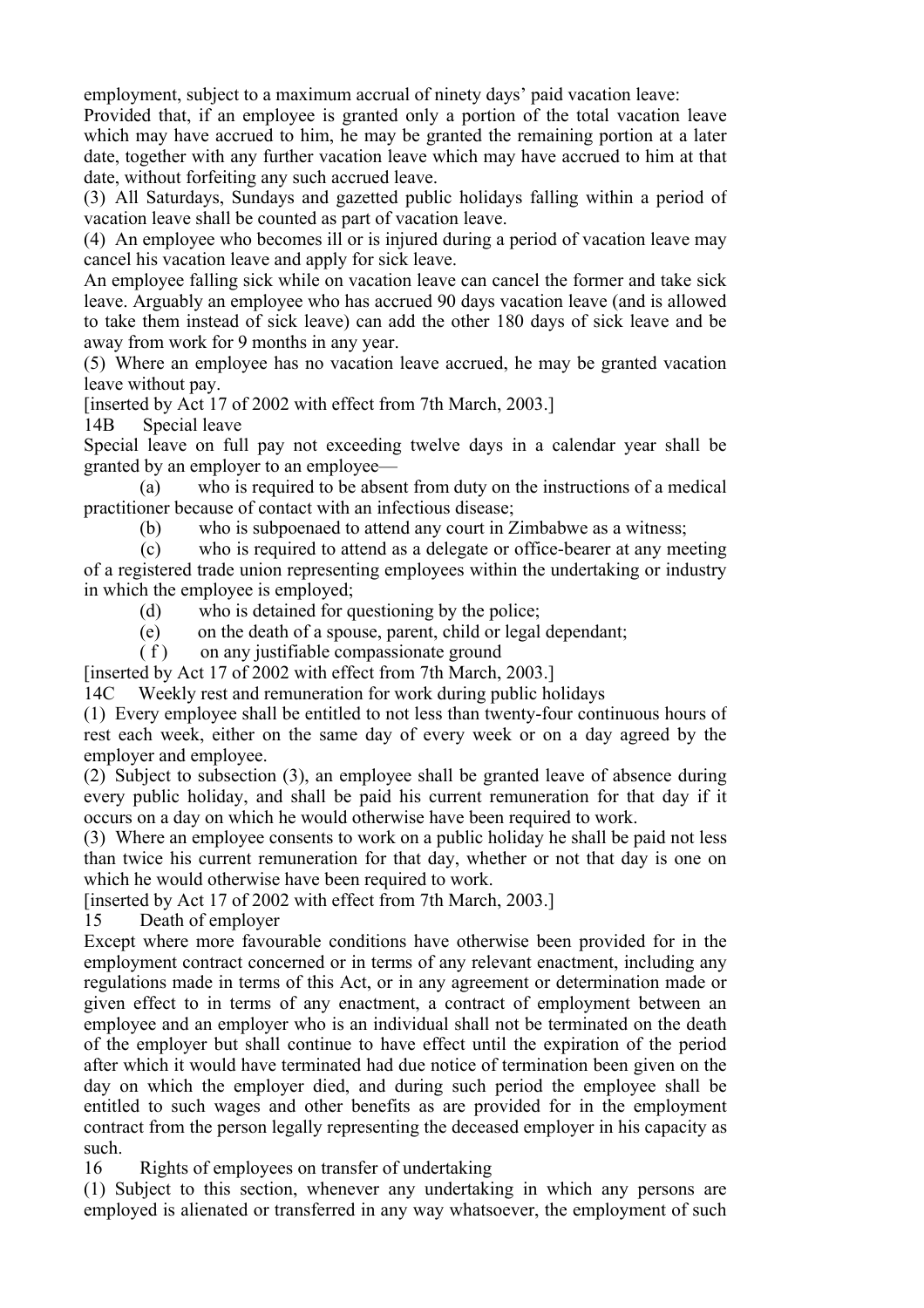persons shall, unless otherwise lawfully terminated, be deemed to be transferred to the transferee of the undertaking on terms and conditions which are not less favourable than those which applied immediately before the transfer, and the continuity of employment of such employees shall be deemed not to have been interrupted.

(2) Nothing in subsection (1) shall be deemed—

 (a) to prevent the employees concerned from being transferred on terms and conditions of employment which are more favourable to them than those which applied immediately before the transfer, or from obtaining terms and conditions of employment which are more favourable than those which applied immediately before, or subsequent to, the transfer;

 (b) to prevent the employees concerned from agreeing to terms and conditions of employment which are in themselves otherwise legal and which shall be applicable on and after the transfer, but which are less favourable than those which applied to them immediately before the transfer:

 Provided that no rights to social security, pensions, gratuities or other retirement benefits may be diminished by any such agreement without the prior written authority of the Minister;

 (c) to affect the rights of the employees concerned which they could have enforced against the person who employed them immediately before the transfer, and such rights may be enforced against either the employer or the person to whom the undertaking has been transferred or against both such persons at any time prior to, on or after the transfer;

 (d) to derogate from or prejudice the benefits or rights conferred upon employees under the law relating to insolvency.

(3) It shall be an unfair labour practice to violate or evade or to attempt to violate or evade in any way the provisions of this section.

17 Regulatory powers of Minister

(1) Subject to the Constitution, this Act and the Labour Act [Chapter 28:01] the Minister, after consultation with the appropriate advisory council, if any, appointed in terms of section nineteen may make regulations providing for the development, improvement, protection, regulation and control of employment and conditions of employment.

[amended by Act 17 of 2002 with effect from 7th March, 2003.]

(2) Where the Minister has made regulations in terms of subsection (1), every contract, agreement, arrangement of any kind whatsoever, determination or regulation made in terms of any enactment which related to the employment of an employee to whom such regulations relate and which provides terms or conditions less favourable to the employee than those specified in the regulations, shall be construed with such modifications, qualifications, adaptations and exceptions as may be necessary to bring it into conformity with such regulations.

[substituted by Act 17 of 2002 with effect from 7th March, 2003.]

(3) Without prejudice to the generality of subsection (1), the Minister may make regulations in terms of that subsection providing for—

 (a) the rights of employees, including minimum wages, benefits, social security, retirement and superannuation benefits, and other conditions of employment;

(b) the deductions which may be made from the wages of employees;

 (c) the hours of work of employees, including overtime, night and shift work and the remuneration therefor;

 (d) rest and meal breaks, the provision of food and other services at work in special cases and the charges that may be made from wages therefor;

 (e) leave, including sick leave, maternity leave and bereavement leave, that shall be granted to employees and the remuneration and allowances that shall be payable in respect thereof;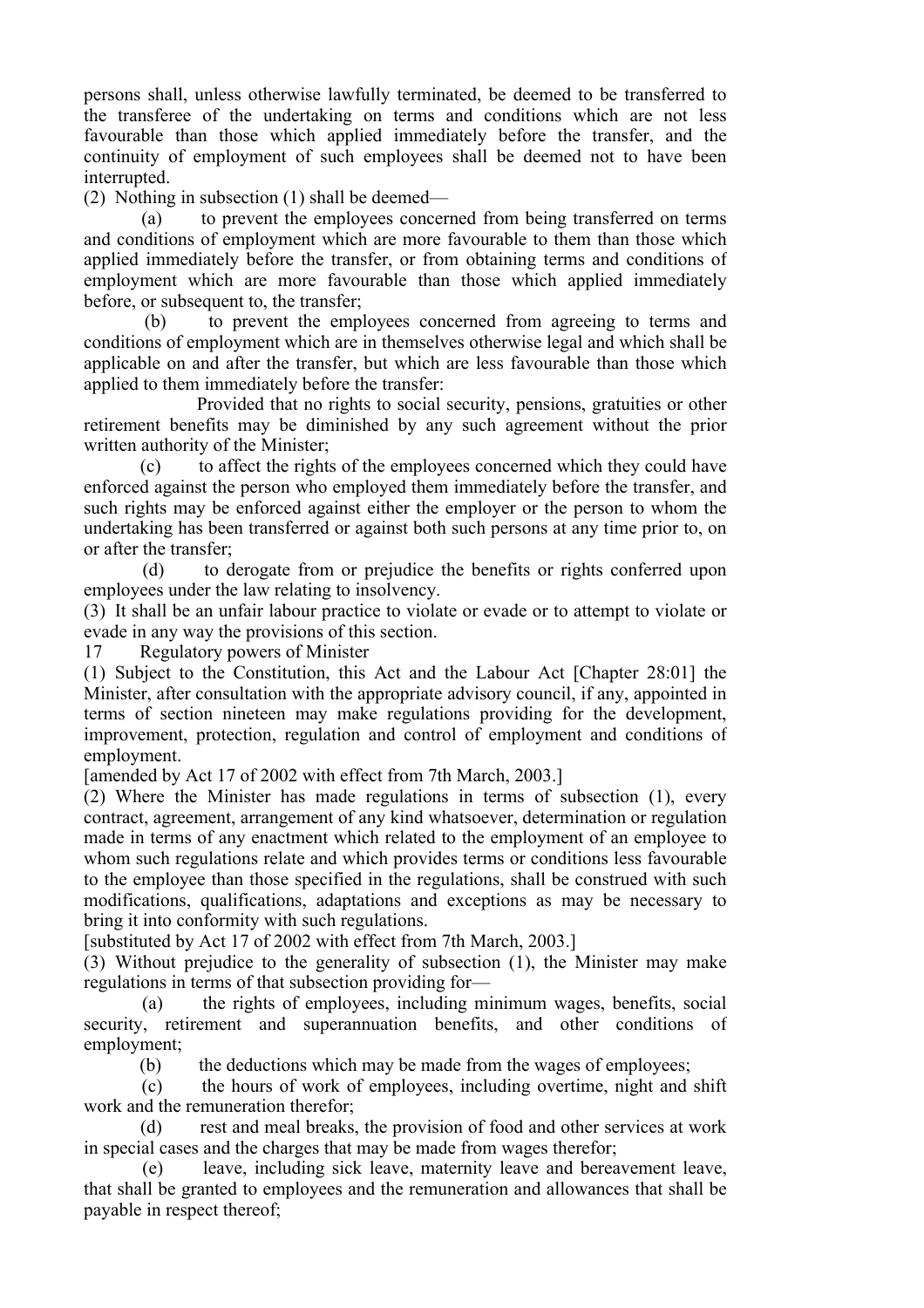$(f)$  the holidays that shall be granted to, or that may be withheld from, employees, and the remuneration and allowances that shall be payable in respect thereof;

 (g) the establishment of pension, social security, sick, medical, holiday, provident, insurance and other funds for employees, and the levying of contributions thereto by employers and employees;

 (h) the special conditions that shall be applicable to female, juvenile and disabled employees, including the prohibition of the employment of persons below the age of sixteen years;

 (i) the restriction on the employment of juveniles and pregnant women in specified types and categories of employment or at specified hours, and the rights and privileges of mothers with suckling infants;

 ( j) the regulation and control of employment on contract, overtime, parttime, short-time or casual basis, including the conditions relating to any such employment;

 (k) the encouragement of employment of disabled persons and the remuneration and allowances payable to, and the facilities which should be provided for, such persons;

 (l) the settling of disputes in a category or class of employment by reference to specified officials or tribunals;

 (m) the protection of the rights of employees in respect of wages, pensions, benefits and holidays where the employer terminates or transfers his undertaking;

 (n) the implementation of any national or international standards of employment, including those related to the rights and obligations of employers and employees as to safety, health and compensation for occupational disablement;

 (o) the recruitment and employment of unskilled, semi-skilled and skilled labour and apprentices in any occupation, including the regulation and control of the recruitment of citizens, non-citizens and residents for any type of employment within and outside Zimbabwe:

 Provided that no regulations shall be made in terms of this paragraph without prior consultation with the Minister responsible for apprenticeship training;

 (p) the employment of unemployed persons and persons released from penal institutions;

 (q) regulating and restricting the circumstances in which employers may suspend or terminate the employment of any of their employees;

 (r) specifying or otherwise restricting the circumstances in which contracts of employment may be terminated summarily or otherwise;

 (s) the reinstatement of employees where they have been retrenched, whether voluntarily or otherwise in circumstances which are to their disadvantage, or which are contrary to the national interest;

 (t) the regulation and control of persons recruiting labour or operating employment agencies, including the registration of such persons or employment agencies;

 (u) any other matter relating to or connected with employment which it may be necessary to regulate.

(4) Regulations made in terms of subsection (1) may provide for penalties for any contravention thereof:

Provided that no such penalty shall exceed a fine of level five or imprisonment for a period of six months or both such fine and such imprisonment.

[amended by Act 22 of 2001 with effect from 10th September, 2002]

(5) Unless in the opinion of the Minister the urgency of the situation demands otherwise, the Minister shall, before making regulations in terms of this section, cause to be published in the Gazette a notice setting forth the general purport of the proposed regulations and stating that the regulations shall be open for inspection at a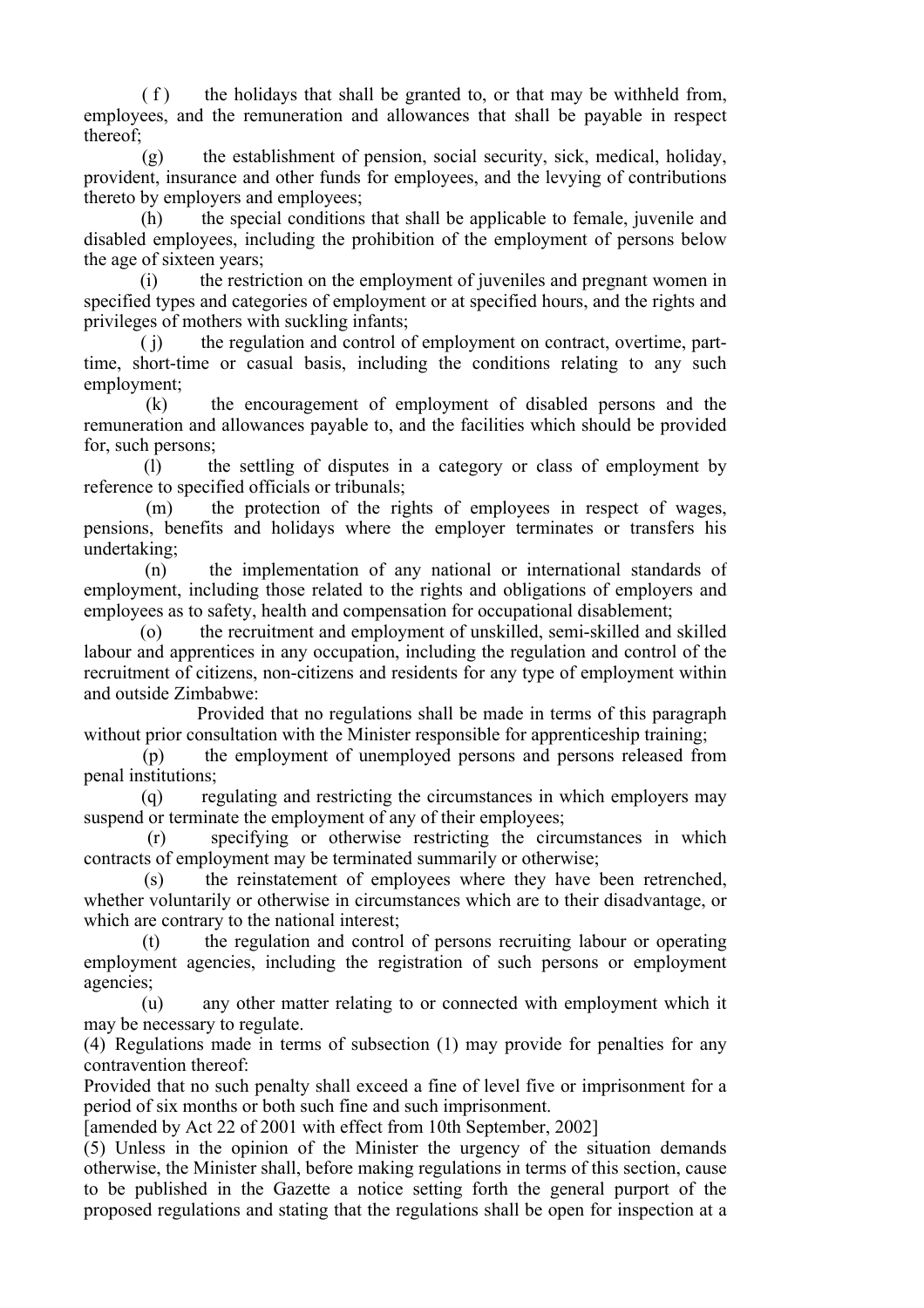place specified in the notice, and calling upon persons who have any objections to the proposed regulations to lodge them in writing with the Minister within thirty days of the date of publication of such notice:

Provided that failure by the Minister to comply with this subsection shall not affect the validity of the regulations concerned.

18 Maternity leave

(1) Unless more favourable conditions have otherwise been provided for in any employment contract or in any enactment, maternity leave shall be granted in terms of this section for a period of ninety days on full pay to a female employee who has served for at least one year.

(2) On production of a certificate signed by a registered medical practitioner or State Registered Nurse certifying that she is pregnant, a female employee may proceed on maternity leave not earlier than the forty-fifth day and not later than the twenty-first day prior to the expected date of delivery.

(3) A female employee shall be entitled to be granted a maximum of three periods of maternity leave with respect to her total service to any one employer during which she shall be paid her full salary:

Provided that paid maternity leave shall be granted only once during any period of twenty-four months calculated from the day any previous maternity leave was granted.

(4) A female employee who has served for less than one year and who requires leave for maternity purposes, shall, at her request, be granted ninety days' maternity leave without pay:

Provided that if, during such leave, she completes one year's service, she shall be paid her full salary for so much of such leave as is taken during her second year of service, and the period for which she is so paid shall count as one of the periods of paid maternity leave referred to in subsection (3).

(5) Any maternity leave requested in excess of the limits prescribed in this section may be granted as unpaid maternity leave.

(6) Unless the employer grants sick leave for medical reasons other than maternity, sick leave may not be granted once paid maternity leave has begun or during a period of unpaid maternity leave.

(7) During the period when a female employee is on maternity leave in accordance with this section, her normal benefits and entitlements, including her rights to seniority or advancement and the accumulation of pension rights, shall continue uninterrupted in the manner in which they would have continued had she not gone on such leave, and her period of service shall not be considered as having been interrupted, reduced or broken by the exercise of her right to maternity leave in terms of this section.

(8) A female employee who is the mother of a suckling child shall, during each working day, be granted at her request at least one hour or two half-hour periods, as she may choose during normal working hours, for the purpose of nursing her child, and such employee may combine the portion or portions of time to which she is so entitled with any other normal breaks so as to constitute longer periods that she may find necessary or convenient for the purpose of nursing her child.

(9) Any person who contravenes this section shall be guilty of an unfair labour practice.

(10) Notwithstanding subsections (8) and (9), the grant of breaks during normal working time to a female employee for the purpose of nursing her child shall be made in accordance with all the exigencies of her employment and nothing done to prevent any disruption of normal production processes or any interference with the efficient running of an undertaking or industry shall be held to be in contravention of subsection  $(8)$ .

(11) A female employee shall be entitled to the benefits under subsection (8) for the period during which she actually nurses her child or six months, whichever is the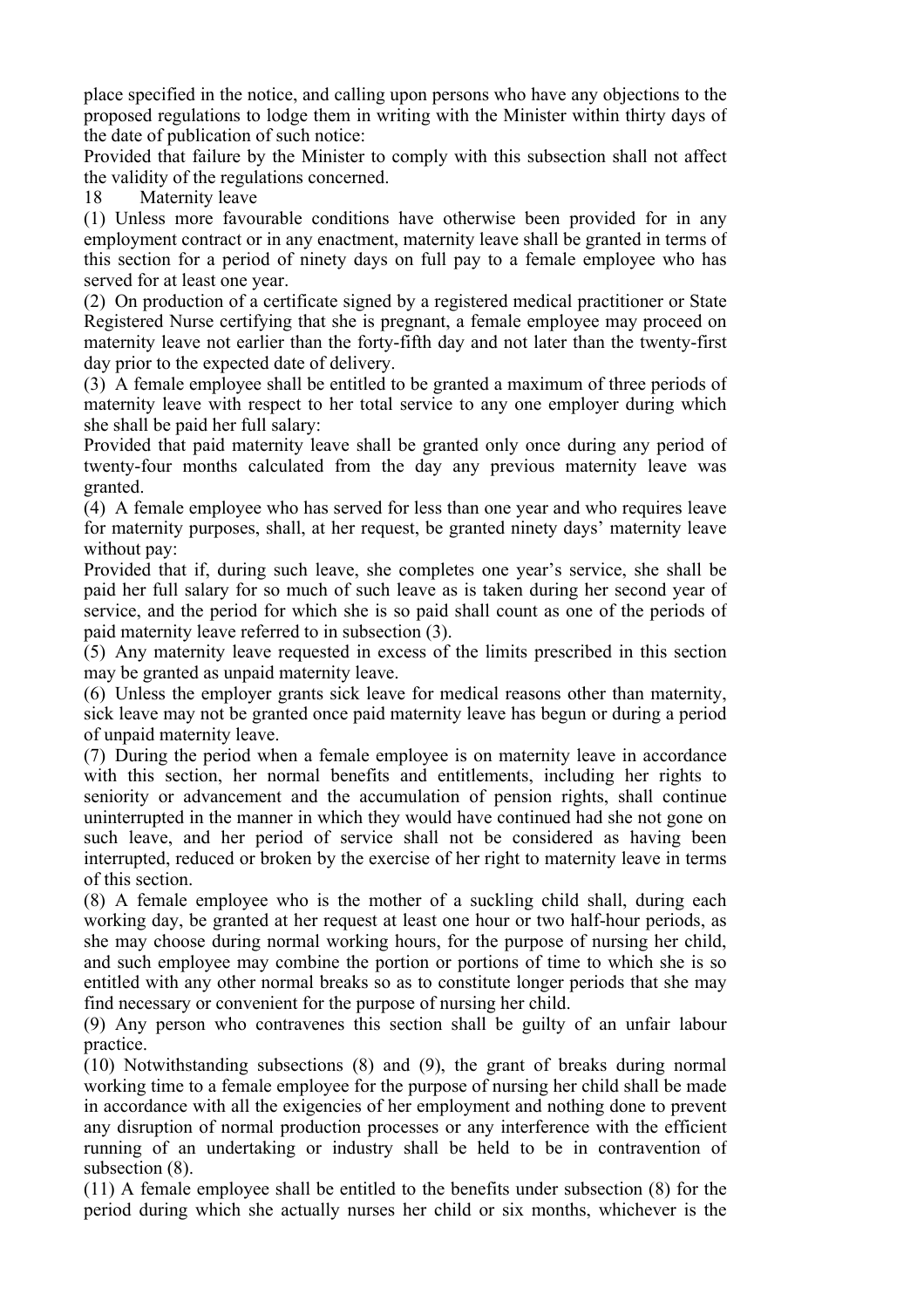lesser.

[substituted by Act 17 of 2002 with effect from 7th March, 2003.] PART V

# WAGE AND SALARY CONTROL

19 Advisory boards

The Minister may, either on his own initiative or on the recommendation of any employer or employee, or of any association representing employers or employees, appoint advisory boards consisting of such persons as he may deem fit, or request an employment board or employment council, to investigate and make recommendations to him as to—

(a) the fixing of minimum wages and benefits for employees; or

(b) the fixing of ceilings on wages or salaries or benefits; or

 (c) any other matters to which minimum wage notices or maximum wage notices may relate.

20 Minimum wage notices

(1) The Minister may, by statutory instrument—

(a) in respect of any class of employees in any undertaking or industry—

 (i) specify the minimum wage and benefits in respect of such class of employees;

 (ii) require employers to grant or negotiate increments on annual income of such minimum amount or percentage as he may specify;

 and prohibit the payment of less than such specified minimum wage, benefits or increments to such class of employees;

 (b) regulate or prohibit the making of deductions from the wages and benefits of an employee to whom such notice relates;

 (c) regulate or prohibit the withdrawal, reduction or alteration of any benefits to which an employee to whom such notice relates was entitled in respect of his employment immediately before the date of commencement of such notice;

 (d) give such other direction or make such other provision as he may deem necessary or desirable to ensure the payment of a minimum or other specified wage or benefits to any class of employees;

(e) provide for exemptions from paragraphs  $(a)$ ,  $(b)$ ,  $(c)$  and  $(d)$ .

(2) Where the Minister has issued a minimum wage notice in terms of subsection  $(1)$ —

 (a) every contract, agreement, determination or regulation made in terms of any enactment which related to the employment of an employee to whom such minimum wage notice relates and which provides for wages, benefits or deductions from wages which are less favourable to the employee than those specified in the notice, shall be construed with such modifications, qualifications, adaptations and exceptions as may be necessary to bring it into conformity with such notice;

 (b) every agreement or arrangement of any kind whatsoever, express or implied, whether made before or after the date of commencement of such minimum wage notice by an employer or employee to whom such notice relates, which conflicts with such notice shall, to the extent of such conflict, be construed with such modifications, qualifications, adaptations and exceptions as may be necessary to bring it into conformity with such notice.

(3) Any person who contravenes a notice issued in terms of subsection (1) shall—

 (a) commit an unfair labour practice for which redress may be sought in terms of Part XII<sup> $\cdot$ </sup> and

 (b) be guilty of an offence and liable to a fine not exceeding level seven or to imprisonment for a period not exceeding two years or to both such fine and such imprisonment.

[amended by Act 22 of 2001 with effect from the 10th September, 2002.]

(4) The court convicting an employer of an offence in terms of paragraph (b) of subsection (3) may order him to pay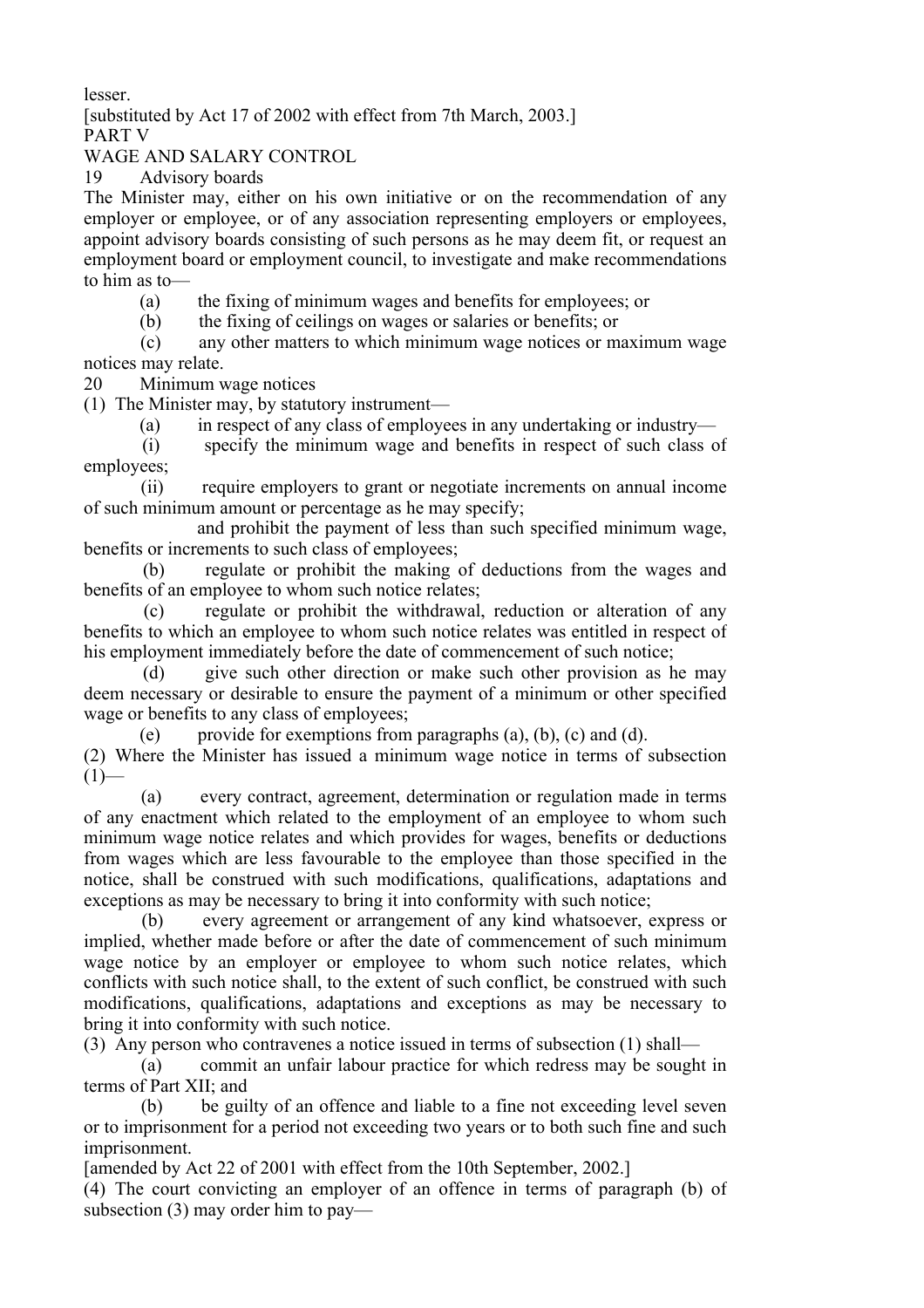(a) to the employee concerned; or

 (b) to any person specified by it for the benefit of the employee concerned;

in addition to any other penalty which it may impose, an amount which, in its opinion, will adequately compensate the employee concerned for any prejudice or loss he has suffered as a result of the contravention concerned, within such period and in such instalments as may be fixed by such court.

(5) Sections 348 and 349 of the Criminal Procedure and Evidence Act [Chapter 9:07] shall apply, mutatis mutandis, in relation to the amount specified in an order made in terms of subsection (4) as if such amount were a fine referred to in those sections.

(6) Nothing contained in this section shall be construed as precluding an employee, notwithstanding an order made in terms of subsection (4), from recovering by civil proceedings any amount or additional amount by which he has been prejudiced as a result of any contravention of a minimum wage notice.

21 Prohibition of termination of services of employee

(1) No employer shall, otherwise than in terms of an exemption granted to him in terms of subsection (2), terminate the services of an employee solely on the ground of a requirement to pay him a minimum wage in terms of a minimum wage notice.

(2) Where the Minister considers that special circumstances exist, he may, by notice in writing, and on such terms and conditions as he may specify, grant an employer exemption from subsection (1).

(3) Any person who contravenes subsection (1) shall be guilty of an offence and liable to a fine not exceeding level seven or to imprisonment for a period not exceeding two years or to both such fine and such imprisonment.

[amended by Act 22 of 2001 with effect from the 10th September, 2002.]

22 Maximum wage notices

(1) The Minister may, by statutory instrument, after consultation with the Minister responsible for finance—

 (a) fix a maximum wage, and the maximum amount that may be payable by way of benefits, allowances, bonuses or increments;

 (b) require employers to grant or negotiate such increments on annual income up to such maximum amount or percentage as he may specify;

in respect of employees generally or of any particular class of employees, and may prohibit the payment to and receipt by such employees of any amount greater than may be fixed or specified in terms of this subsection.

(2) In any notice made in terms of subsection (1) the Minister may provide for exemptions from any provisions of such notice.

(3) Any person who contravenes a notice issued in terms of subsection (1) shall be guilty of an offence and liable to a fine not exceeding level seven or to imprisonment for a period not exceeding two years or to both such fine and such imprisonment.

[amended by Act 22 of 2001 with effect from the 10th September, 2002.]

PART VI

WORKERS COMMITTEES: FORMATION AND FUNCTIONS

23 Formation of workers committees

(1) Subject to this Act and any regulations, employees employed by any one employer may appoint or elect a workers committee to represent their interests:

Provided that no managerial employee shall be appointed or elected to a workers committee, nor shall a workers committee represent the interests of managerial employees, unless such workers committee is composed solely of managerial employees appointed or elected to represent their interests.

(1a) Subject to subsection (1b), the composition and procedure of a workers committee shall be as determined by the employees at the workplace concerned.

(1b) Notwithstanding subsection (1a), if a trade union is registered to represent the interests of not less than fifty per centum of the employees at the workplace where a workers committee is to be established, every member of the workers committee shall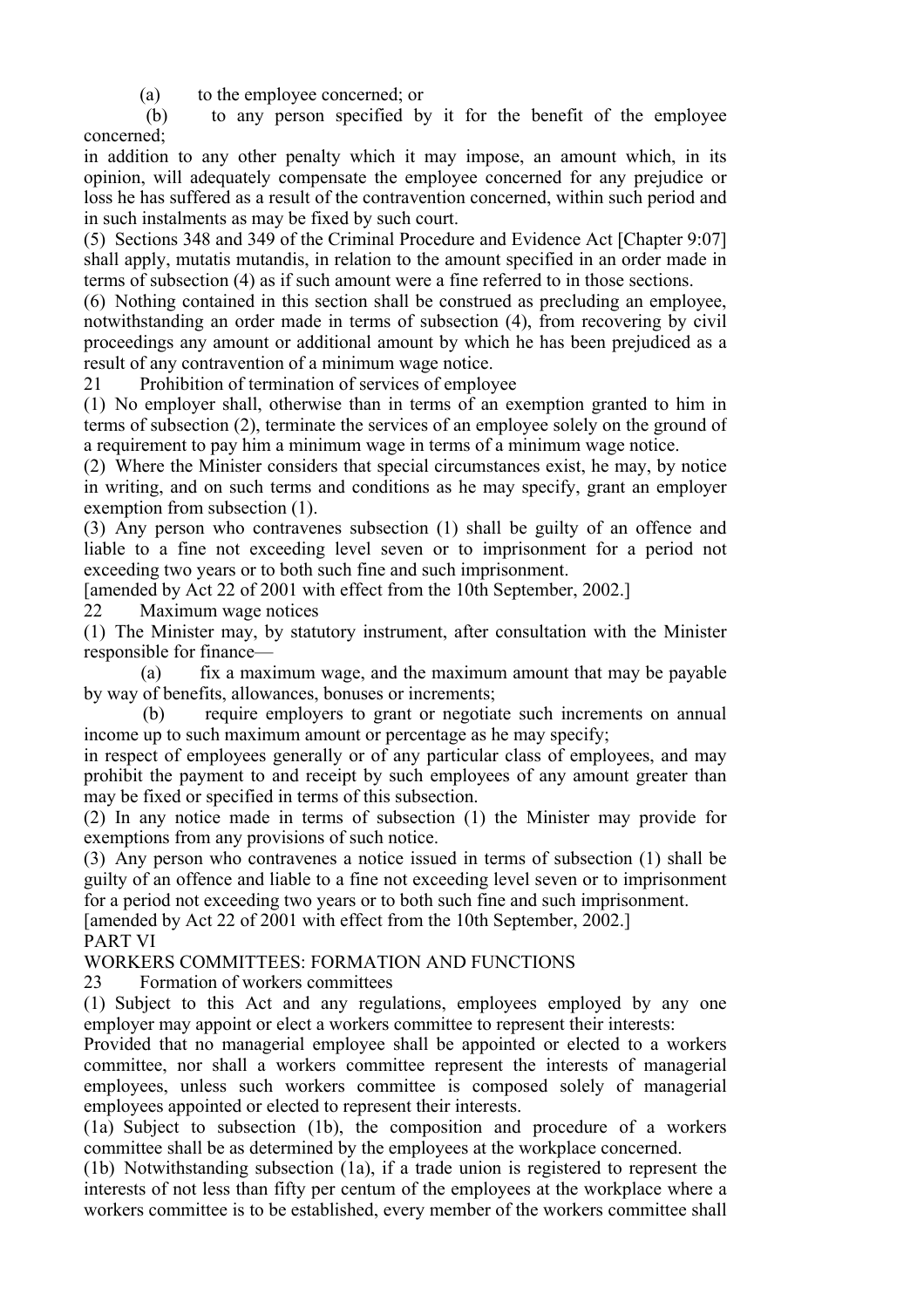be a member of the trade union concerned.

[paras (1a) and (1b) inserted by Act 17 of 2002 with effect from 7th March, 2003.]

(2) For the purposes of appointing or electing a workers committee, employees shall be entitled to—

 (a) be assisted by a labour relations officer or a representative of the appropriate trade union; and

 (b) reasonable facilities to communicate with each other and meet together during working hours at their place of work; and

 (c) be provided by their employer with the names and relevant particulars of all employees employed by him;

so however, that the ordinary conduct of the employer's business is not unduly interfered with.

(3) In the event of any dispute arising in relation to the exercise of any right referred to in subsection (2), the labour relations officer concerned or any other officer acting in a similar capacity, shall, after considering the representations of the parties concerned, make such fair and reasonable determination as he deems fit, and such determination shall be binding on the parties:

Provided that if any person is aggrieved by the determination of the labour relations officer or such other officer, he may appeal to a senior labour relations officer who, after taking into account the representations of the parties concerned, shall determine the matter and his decision shall be final.

**Implications** 

Employers will have to confirm during Code of Conduct hearings that the workers' reps are also members of the representative union. The 50% threshold must be confirmed with salaries as regularly as possible. Where two unions are registered and both enjoy 50% representivity then this has to be taken into account.

24 Functions of workers committees

(1) A workers committee shall—

 (a) subject to this Act, represent the employees concerned in any matter affecting their rights and interests; and

 $(b)$  subject to subsection (3), be entitled to negotiate with the employer concerned a collective bargaining agreement relating to the terms and conditions of employment of the employees concerned; and

 (c) subject to Part XIII, be entitled to recommend collective job action to the employees concerned; and

 (d) where a works council is or is to be constituted at any workplace, elect some of its members to represent employees on the works council.

(2) Subject to subsection (3), where a workers committee has been appointed or elected to represent employees, no person other than such workers committee and the appropriate trade union, if any, may—

 (a) act or purport to act for the employees in negotiating any collective bargaining agreement; or

(b) direct or recommend collective job action to the employees.

(3) Where an appropriate trade union exists for any employees, a workers committee of those employees may negotiate a collective bargaining agreement with an employer—

 (a) in the case where the trade union has no collective bargaining agreement with the employer concerned, only to the extent that such negotiation is authorized in writing by the trade union concerned; or

 (b) in the case where there is a collective bargaining agreement, only to the extent permitted by such collective bargaining agreement; or

(c) where the Minister certifies in writing that—

 (i) the issue in question was omitted from or included in the principal collective bargaining agreement when it should not have been so omitted or included; and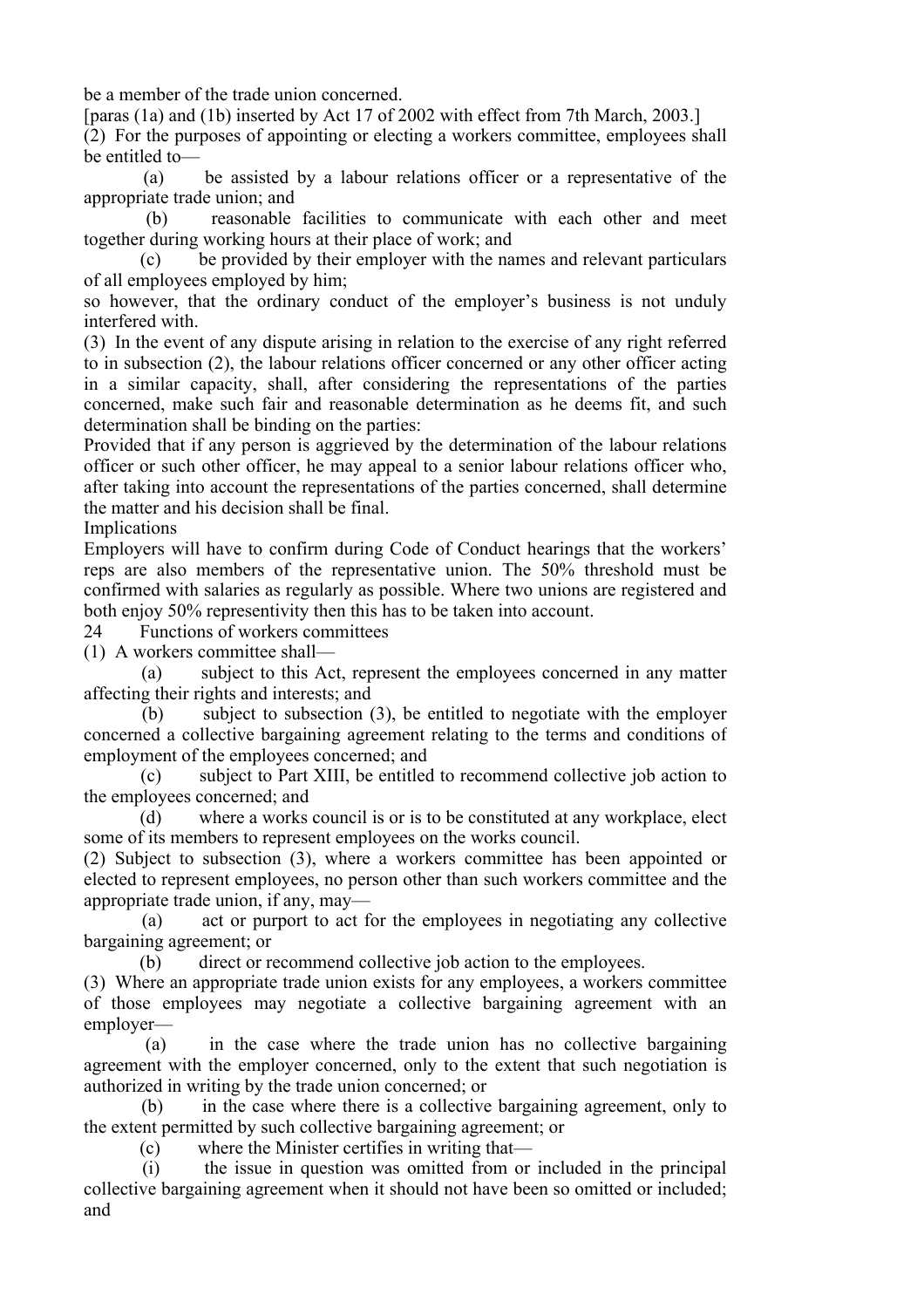(ii) the parties to the principal collective bargaining agreement have failed or are not in a position to reach an agreement on such an issue.

25 Effect of collective bargaining agreements negotiated by workers committees (1) Every collective bargaining agreement which has been negotiated by a workers committee shall be referred by the workers committee to the employees and the trade union concerned, and, if approved by the trade union and by more than fifty per centum of the employees, shall become binding on the employer and the employees concerned:

Provided that where there is any conflict between the terms and conditions of any such collective bargaining agreement and collective bargaining agreement negotiated by an appropriate trade union, the latter shall prevail unless the terms and conditions of the former collective bargaining agreement are more favourable to the employees concerned, in which case such last-mentioned terms and conditions shall prevail.

(2) Where a collective bargaining agreement which has been negotiated by a workers committee contains any provision which is, or has become—

(a) inconsistent with this Act or any other enactment; or

 (b) inequitable to consumers or to members of the public generally or to any party to the collective bargaining agreement; or

 (c) unreasonable or unfair, having regard to the respective rights of the parties;

the Minister may direct the parties to the agreement to negotiate, within such period as he may specify, an amendment to the agreement in such manner or to such extent as he may specify, and he may give such other directions relating to the operation of the agreement pending its amendment as he may deem fit, and such directions shall be binding on the parties.

(3) Where the Minister has made a direction in terms of subsection (2), it shall be the duty of the parties to the collective bargaining agreement concerned to negotiate an amendment to the agreement in good faith, and to report back to the Minister within the period specified in the direction the extent to which they have been able or unable to agree in amending the agreement.

(4) The Minister may, after considering any report submitted to him in terms of subsection (3), amend the collective bargaining agreement concerned in accordance with the report of the parties or in such other manner as he may deem necessary in the national interest, having regard to the considerations specified in paragraphs (a), (b) and (c) of subsection (2), and the agreement, as amended, shall, subject to this Act, be binding on the employer and the employees concerned.

(5) A collective bargaining agreement negotiated in terms of this section shall not be affected by—

 (a) where the employer is a corporate body, a change in membership of the management or ownership of the employer; or

 (b) a change in membership of the workers committee or the employees concerned; or

 (c) a transfer of the undertaking or industry in which the employees concerned are employed.

25A Composition, procedure and functions of works councils

(1) In every establishment in which a workers committee representing employees other than managerial employees has been elected, there shall be a works council.

(2) A works council shall be composed of an equal number of members representing the employer and the workers committee.

(3) The procedure of a works council shall be as determined by the employer and the workers committee at the establishment concerned.

(4) Without prejudice to the provisions of any collective bargaining agreement that may be applicable to the establishment concerned, the functions of a works council shall be—

(a) to focus the best interests of the establishment and employees on the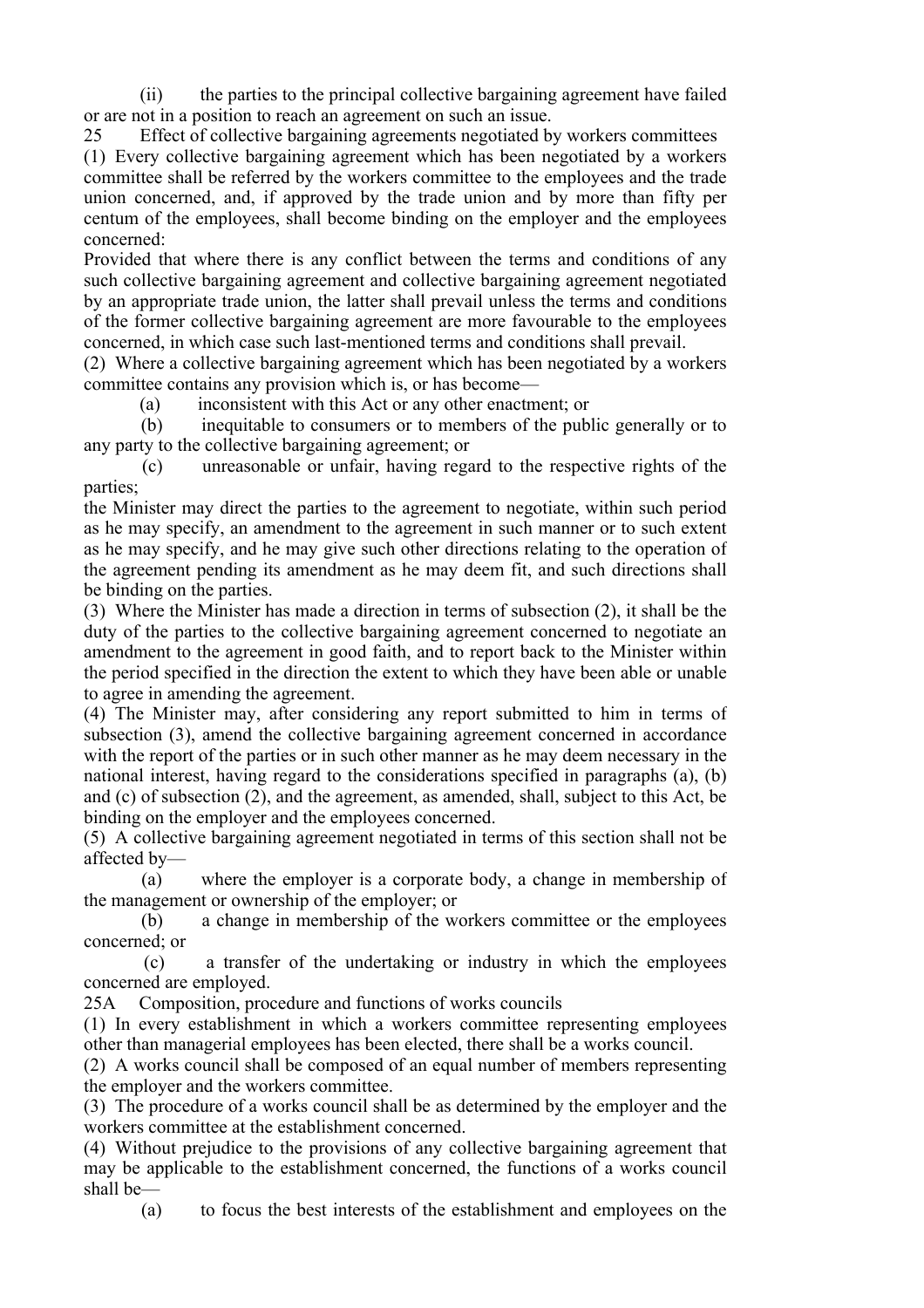best possible use of its human, capital, equipment and other resources, so that maximum productivity and optimum employment standards may be maintained; and

 (b) to foster, encourage and maintain good relations between the employer and employees at all levels, and to understand and seek solutions to their common problems; and

 (c) to promote the general and common interest, including the health, safety and welfare of both the establishment and its workers; and

 (d) in general, to promote and maintain the effective participation of employees in the establishment, and to secure the mutual co-operation and trust of employees, the employer and any registered trade union representing employees in the establishment, in the interests of industrial harmony.

(5) Without prejudice to the provisions of any collective bargaining agreement that may be applicable to the establishment concerned, a works council shall be entitled to be consulted by the employer about proposals relating to any of the following matters—

 (a) the restructuring of the workplace caused by the introduction of new technology and work methods;

 (b) product development plans, job grading and training and education schemes affecting employees;

(c) partial or total plant closures and mergers and transfers of ownership;

(d) the implementation of an employment code of conduct;

(e) the criteria for merit increases or payment of discretionary bonuses;

 $(f)$  the retrenchment of employees, whether voluntary or compulsory:

Provided that any matter involving the retrenchment of five or more employees within a period of six months shall be governed by sections twelve C and twelve D, unless otherwise agreed by the employer with the members of the works council representing the workers committee.

Does it mean an employer can retrench 1 to 4 employees anytime without consulting the Works Council?

The answer appears to be in the negative for two reasons. Firstly,  $s25$  A (5) (f), makes it imperative for the Works Council to be consulted by the employer about proposals relating to the retrenchment of employees, whether voluntary or compulsory. "Retrench" is defined in relation to an employee and not only to 5 or more employees and hence it is safe and reasonable to imply that the employer shall consult irrespective of the number being retrenched.

Secondly, s12c and s25 (5), are distinguishable in that s12c contemplates the action to be taken by an employer after consulting the Works Council about the proposal to retrench (s25 (5)), and this entails giving written notice of his intention to the Works Council. It will not be possible for the employer to give written notice before consulting, given the requirements of s25 (6) which entitles members of the Works Council a reasonable opportunity to make representations and to advance alternative proposals. The employer is required to attempt to reach consensus with the members of the Works Council. The employer is expected to approach the Works Council with an open mind.

It is strongly recommended that the Ministry of Labour promulgates a Statutory Instrument that shows the steps to be taken when 1 to 4 employees are to be retrenched, whether the Works Council composed of members representing the workers' committee and the employer must sit and discuss a retrenchment matter pertaining to 5 or 6 managers to be retrenched within 6 months. The whole section on retrenchment and consultation is so riddled with unsaid things that it will cost many an employer dearly.

(6) Before an employer may implement a proposal relating to any matter referred to in subsection (5), the employer shall—

 (a) afford the members of the works council representing the workers committee a reasonable opportunity to make representations and to advance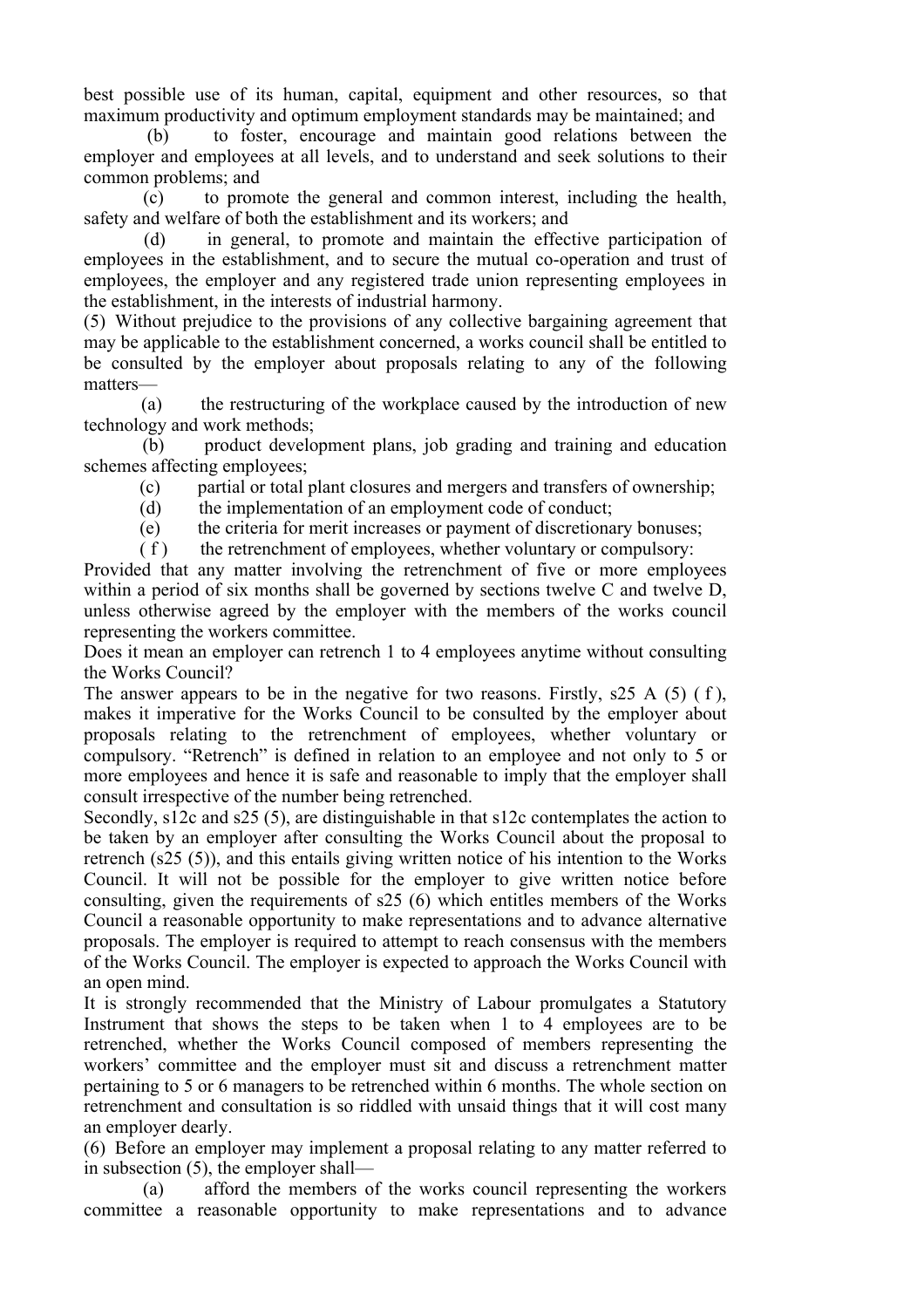alternative proposals;

 (b) consider and respond to the representations and alternative proposals, if any, made under paragraph (a) and, if the employer does not agree with them, state the reasons for disagreeing;

 (c) generally, attempt to reach consensus with the members of the works council representing the workers committee on any matter referred to in subsection (5).

[inserted by Act 17 of 2002 with effect from 7th March, 2003.]

26 Minister may make regulations relating to workers committees and works councils

(1) The Minister may, after consultation with the appropriate advisory council, if any, appointed in terms of section nineteen, make such regulations as he considers necessary for the control of workers committees and works councils and, without derogation from the generality of his power in this regard, such regulations may provide for—

 (a) the methods or procedures to be followed for the formation of workers committees and works councils;

 (b) the tenure of office of members of workers committees and works councils;

 (c) the operation, management and conduct of the affairs of workers committees and works councils;

(2) Regulations made in terms of subsection (1) may provide penalties for any contravention thereof:

Provided that no such penalty shall exceed the penalties referred to in section one hundred and twenty-eight.

[amended by Act 17 of 2002 with effect from 7th March, 2003.]

PART VII

TRADE UNIONS, EMPLOYERS ORGANIZATIONS AND

## FEDERATIONS OF TRADE UNIONS AND EMPLOYERS ORGANIZATIONS

27 Right to form trade unions or employers organizations

(1) Subject to this Act, any group of employees may form a trade union.

(2) Subject to this Act, any group of employers may form an employers organization.

(3) Subject to this Act, any group of trade unions or employers organizations may form a federation.

28 Requirements for formation of trade unions and employers organizations

(1) Every trade union, employers organization or federation shall—

(a) subject to subsection (2), before it raises funds from any source; and

(b) within six months of its formation;

adopt a written constitution which shall provide for—

 (i) the qualifications for membership, including membership fees, if any; and

 (ii) the right of any person to membership if he is prepared to abide by the rules and conditions of membership; and

 (iii) the number of officials and office bearers, their powers and functions and their appointment or election; and

(iv) the holding of annual general meetings; and

 (v) the submission by any official or office bearer to re-appointment or reelection if a petition therefor is made—

 A. within one year of his appointment or election, as the case may be, by not less than three quarters; or

 B. later than one year of his appointment or election, as the case may be, by not less than one quarter;

 of the members of the trade union, employers organization or federation; and

(vi) the call and conduct of meetings of members or representatives of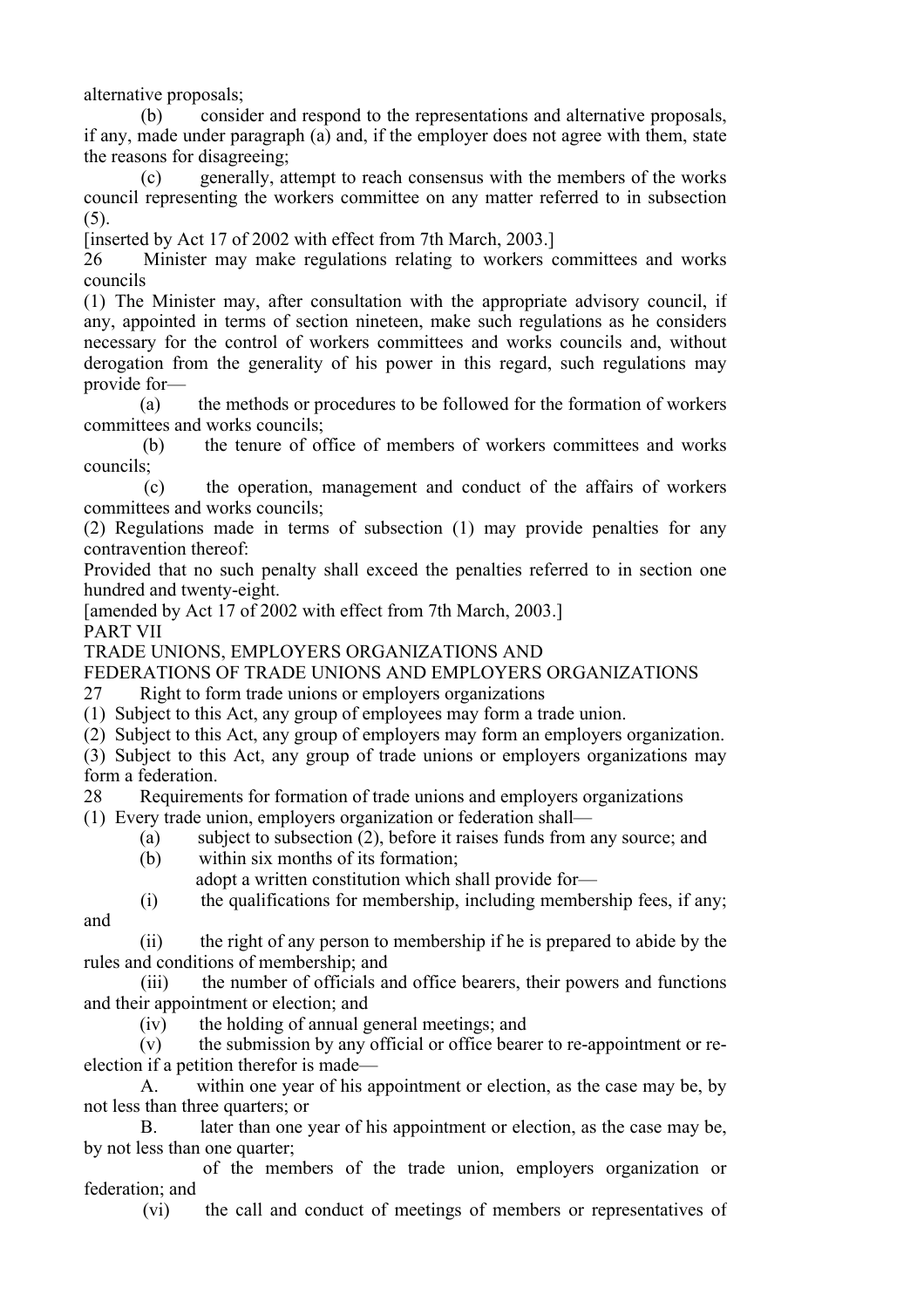members of the trade union, employers organization or federation; and

 (vii) the prohibition of discrimination against any members or class of members on grounds of race, tribe, place of origin, political opinion, colour, creed gender, pregnancy, HIV/AIDS status or; subject to the Disabled Persons [Chapter 17:01] any disability referred to in the definition of "disabled person" in that Act;

[amended by Act 17 of 2002 with effect from 7th March, 2003.] and

(viii) the amendment of the constitution; and

 (ix) the winding up of the trade union, employers organization, or federation;

and failure to so provide in the constitution shall constitute an unfair labour practice by the trade union, employers organization, or federation concerned.

(2) A trade union, employers organization or federation may, notwithstanding subsection (1) and before it has adopted a written constitution in terms of that subsection, raise funds in respect of membership fees to an amount not exceeding such amount as may be specified by the Minister by statutory instrument for the purposes of this subsection.

(3) Every trade union, employers organization or federation shall, within six months of its formation, submit two copies of its constitution to the Minister, and shall within one month of any amendment of its constitution submit copies of such amendment with a statement of the purpose thereof to the persons and authorities mentioned in this subsection.

(4) It shall be the duty of every official or office bearer of a trade union, employers organization or federation to ensure compliance with this section.

29 Registration and certification of trade unions and employers organizations and privileges thereof

(1) Subject to this Act, any trade union, employers organization or federation may, if it so desires, apply for registration.

(2) Every trade union, employers organization or federation shall, upon registration, become a body corporate and shall in its corporate name be capable of suing and being sued, of purchasing or otherwise acquiring, holding or alienating property, movable or immovable, and of doing any other act or thing which its constitution requires or permits it to do, or which a body corporate may, by law, do.

 $(3)$  . . . . . .

[repealed by Act 17 of 2002 with effect from 7th March, 2003.]

(4) Subject to this Act, a registered trade union or federation of such unions shall be entitled—

 (a) to be assisted by a labour relations officer or designated agent of the appropriate employment council in its dealings with employers; and

 (b) through its duly authorized representatives, to the right of access to employees conferred by subsection (2) of section seven; and

 (c) to be provided by employers with the names and other relevant particulars, including particulars as to wages of all employees who are employed in the industry or undertaking for which the trade union or federation is registered and who are members of the trade union or federation concerned; and

 (d) to make representations to a determining authority or the Labour Court; and

(e) to be represented on any appropriate employment board; and

( f ) to form or be represented on any employment council; and

- (g) to recommend collective job action; and
- (h) to levy, collect, sue for and recover union dues; and
- (i) to act as an agent union in terms of section thirty-one; and

 ( j) to exercise any other right or privilege conferred by this Act on registered trade unions or federations thereof.

[amended by Act 17 of 2002 with effect from 7th March, 2003.]

(4a) In addition to the privileges specified in subsection (4), an official or office-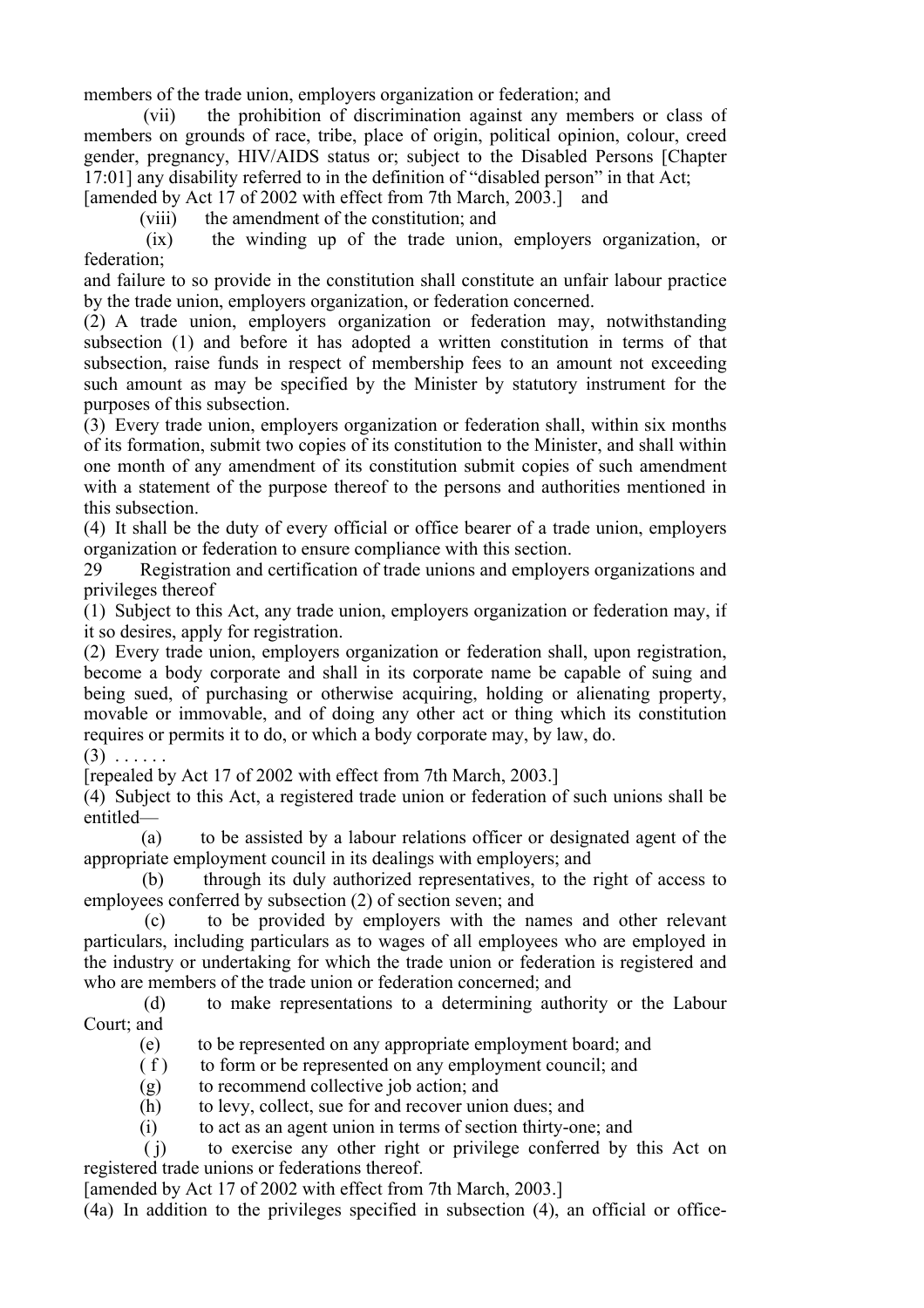bearer of a registered trade union or federation shall be entitled to take such reasonable paid or unpaid leave during working hours as may be agreed under a collective bargaining agreement for the purpose of enabling the official or officebearer to perform the functions of his office:

Provided that if the parties negotiating a collective bargaining agreement fail to agree on the extent of paid or unpaid leave for the purposes of this subsection, the matter shall be referred by an appropriate authority as defined in section one hundred and two to compulsory arbitration as provided in section ninety-eight.

[inserted by Act 17 of 2002 with effect from 7th March, 2003.]

(5) Subject to this Act, a registered employers organization shall be entitled—

 (a) to be assisted by a labour relations officer or a designated agent of the appropriate employment council in its dealings with trade unions or workers committees; and

 (b) through its duly authorized representatives, to be provided by trade unions and workers committees with the names and other relevant particulars of all their members; and

 (c) to make representations to a determining authority or the Labour Court; and

(d) to be represented on any appropriate employment board; and

(e) to form or be represented on any employment council; and

 $(f)$  to exercise any other right or privilege conferred by this Act on registered employers organizations.

[amended by Act 17 of 2002 with effect from 7th March, 2003.]

30 Unregistered trade unions and employers organizations

(1) No unregistered trade union or employers organization may in its corporate name—

(a) make representations to the Labour Court; or

 (b) be assisted by a labour relations officer or a designated agent of any employment council.

[amended by Act 17 of 2002 with effect from 7th March, 2003.]

(2) No unregistered trade union or employers organization may, whether in its corporate name or through any of its members—

(a) be represented on any employment board; or

(b) form or be represented on any employment council; or

 (c) be entitled to be provided with the particulars specified in paragraph (c) of subsection (4) or paragraph (b) of subsection (5) of section twenty-nine.

(3) No unregistered trade union may, whether in its corporate name or otherwise—

(a) recommend collective job action; or

 (b) have the right of access to employees conferred by subsection (2) of section seven; or

 (c) levy, collect or recover union dues by means of a check-off scheme. [substituted by Act 17 of 2002 with effect from 7th March, 2003.]

31 When trade union may act as agent union

(1) Subject to subsection (2), a registered trade union may act as the agent union of employees in any undertaking or industry who are not otherwise represented by a registered trade union if—

 (a) not less than fifty per centum of the employees concerned are in favour of such trade union representing them; or

 (b) an unregistered trade union or a registered trade union which otherwise represents the employees concerned requests the registered trade union to act as its agent union; or

(c) the Minister so requests.

(2) Except where the Minister has requested a registered trade union to act as an agent union or has consented to such a request in terms of paragraph (c) of subsection (1), a registered trade union that desires so to act shall apply to the Minister in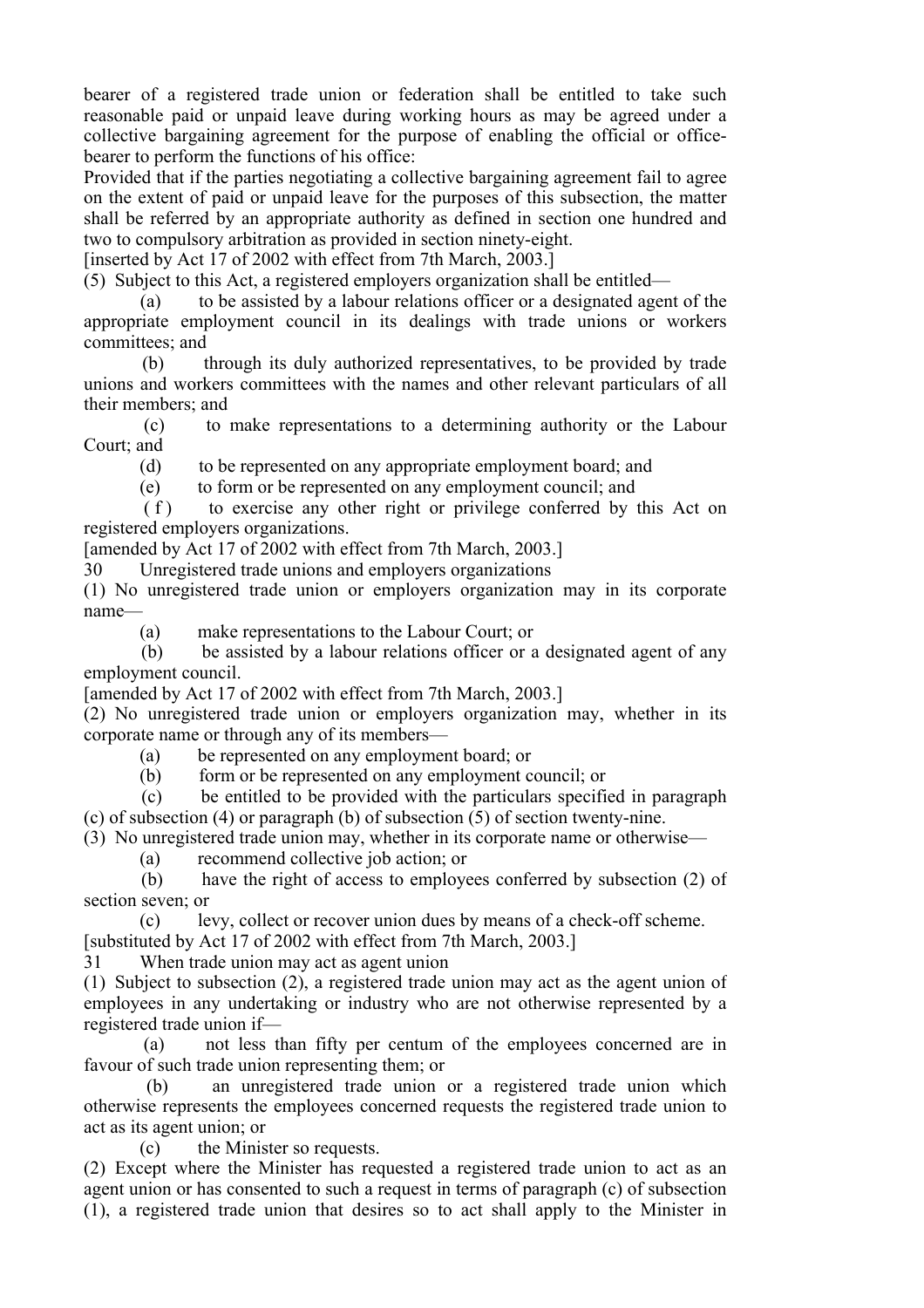writing, setting out the circumstances giving rise to the application.

(3) On receipt of an application in terms of subsection (2), the Minister may, after taking into account—

 (a) the extent to which the registered trade union appreciates the interests and needs of the employees concerned; and

(b) the views of any employers or employees who may be affected; and

 (c) any levies or dues the registered trade union proposes to levy from the employees concerned; and

 (d) the ability of the registered trade union to act as an agent union; grant or refuse the application.

(4) Regulations made in terms of subsection (1) shall have effect for the purposes of the Labour Act [Chapter 28:01] as if they a collective bargaining agreement registered in terms of section 79 of that Act.

(5) No registered trade union shall act as an agent union—

 (a) for a period of more than three years unless, before the expiry of three years after commencing so to act, the Minister extends such period; or

 (b) after a registered trade union representing the employees concerned has been certified or has re-acquired its competency to represent the employees concerned.

(6) A certified federation of registered trade unions may act, mutatis mutandis, as an agent union with respect to the members of one of its component unions or undertakings.

(7) The Minister may on his own initiative or on the application of any interested party, at any time, revoke the authority of a registered trade union or federation of trade unions to act as an agent union.

[amended by Act 17 of 2002 with effect from 7th March, 2003.]

32 Agent union to disclose other agencies

A registered trade union or federation of trade unions which is acting as an agent union for any employees may, in terms of section thirty-one, become the agent union for any other employees if it discloses to such other employees its prior agency.

[amended by Act 17 of 2002 with effect from 7th March, 2003.]

33 Application for registration

(1) Every application for registration by a trade union or employers organization or federation shall, subject to section thirty-four, be made to the Registrar in the prescribed form.

(2) The Registrar shall cause notice to be published in the Gazette of every application made in terms of this section, and in such notice shall invite any person who wishes to make any representations relating to the application to lodge such representations with the Registrar within such period, not being less than thirty days from the date of the notice, as may be specified in the notice, and to state whether or not he wishes to appear in support of his representations at accreditation proceedings.

34 Requirements of application for registration

An application for registration of a trade union or employers organization or federation shall contain the following information—

 (a) the name of the trade union or employers organization or federation; and

 (b) the names and relevant particulars of the persons intending to secure the registration; and

 (c) the coverage of the proposed trade union or employers organization or federation with regard to the undertakings or industries concerned, with such exclusions as may be intended; and

 (d) the affiliates to and the affiliations of the trade union or employers organization or federation, including international, national or local unions, organizations or workers communities; and

(e) sources of funds and material, both current and anticipated, for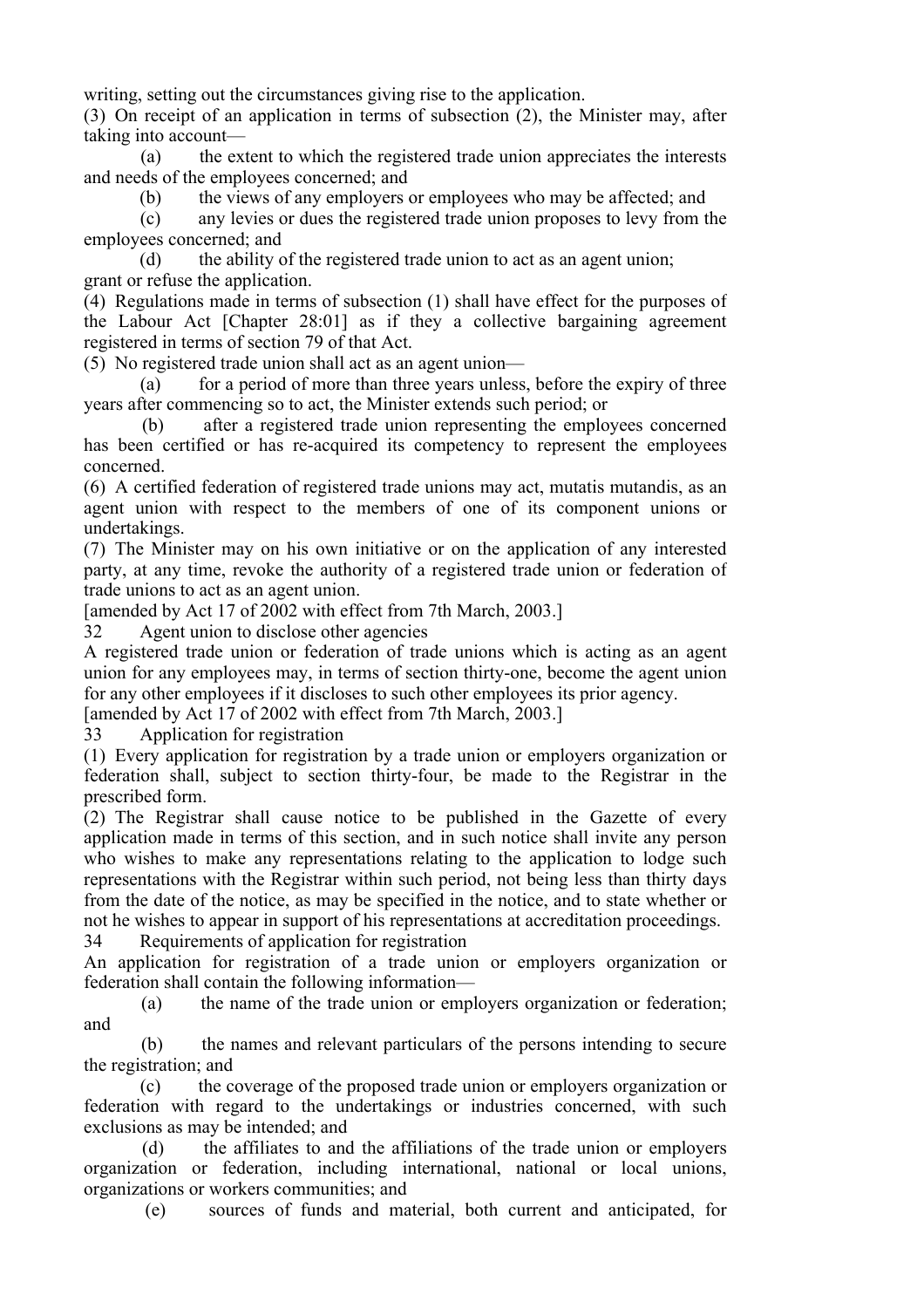organizing the trade union or employers organization or federation, and the address of its bank;

and shall be accompanied by a copy of its constitution or operational rules.

35 Requirements of constitution of registered trade unions or employers organizations

The constitution of every registered trade union or employers organization or federation shall, in addition to the matters referred to in section twenty-eight, provide for—

[amended by Act 17 of 2002 with effect from 7th March, 2003.]

 (a) consultation between the various governing bodies or branches of the trade union or employers organization and members thereof before such trade union or employers organization or federation—

(i) enters upon a collective bargaining agreement; or

(ii) recommends collective job action; or

 (iii) embarks upon any new programme which is likely to substantially affect the rights and interests of its members; or

(iv) increases fees and other dues payable by its members; or

 (v) assigns an official to represent its members in a particular matter that is of considerable significance to its members;

and

 (b) the keeping of books of accounts and the submission of such books of accounts for auditing within three months of the end of each financial year, and the making available to members of certified true copies of the audited accounts and the auditor's report thereon; and

 (c) the prohibition of the use of union or association dues of the trade union or employers organization or federation for electioneering for the trade union or employers organization or federation or for political purposes; and

 $(d)$ 

[repealed by Act 17 of 2002 with effect from 7th March, 2003.]

 (e) the equitable sharing of the funds of the trade union or employers organization with any of its branches; and

 $(f)$  the maintenance of a register of members and a record of the fees, if any, paid by each member and the periods to which those fees relate; and

 (g) the giving to any person who is refused membership or who is expelled of written reasons for such refusal or expulsion; and

(h) such other matters as may be prescribed.

36 Registration of trade unions, employers organizations and federations

(1) Subject to this Act, the Registrar may, after considering any representations lodged in terms of subsection (2) of section thirty-three and after the holding of accreditation proceedings, if any, grant or refuse an application for the registration of a trade union or employers organization or federation.

(2) When granting any application for registration in terms of subsection (1), the Registrar may, after consultation with the applicant, increase or reduce the interests or area in respect of which the applicant applied for registration.

(3) Where the Registrar grants an application for registration of a trade union or employers organization, he shall enter in his register—

(a) the name of the trade union or employers organization; and

 (b) every undertaking or industry in respect of which the trade union or employers organization is registered; and

(c) such other particulars as may be prescribed;

and shall issue the trade union or employers organization with a certificate of registration in the prescribed form.

(4) The Registrar shall, on request, supply any interested person with his reasons for any decision made by him in terms of this section.

Sections 37 and 38 . . . . . . . .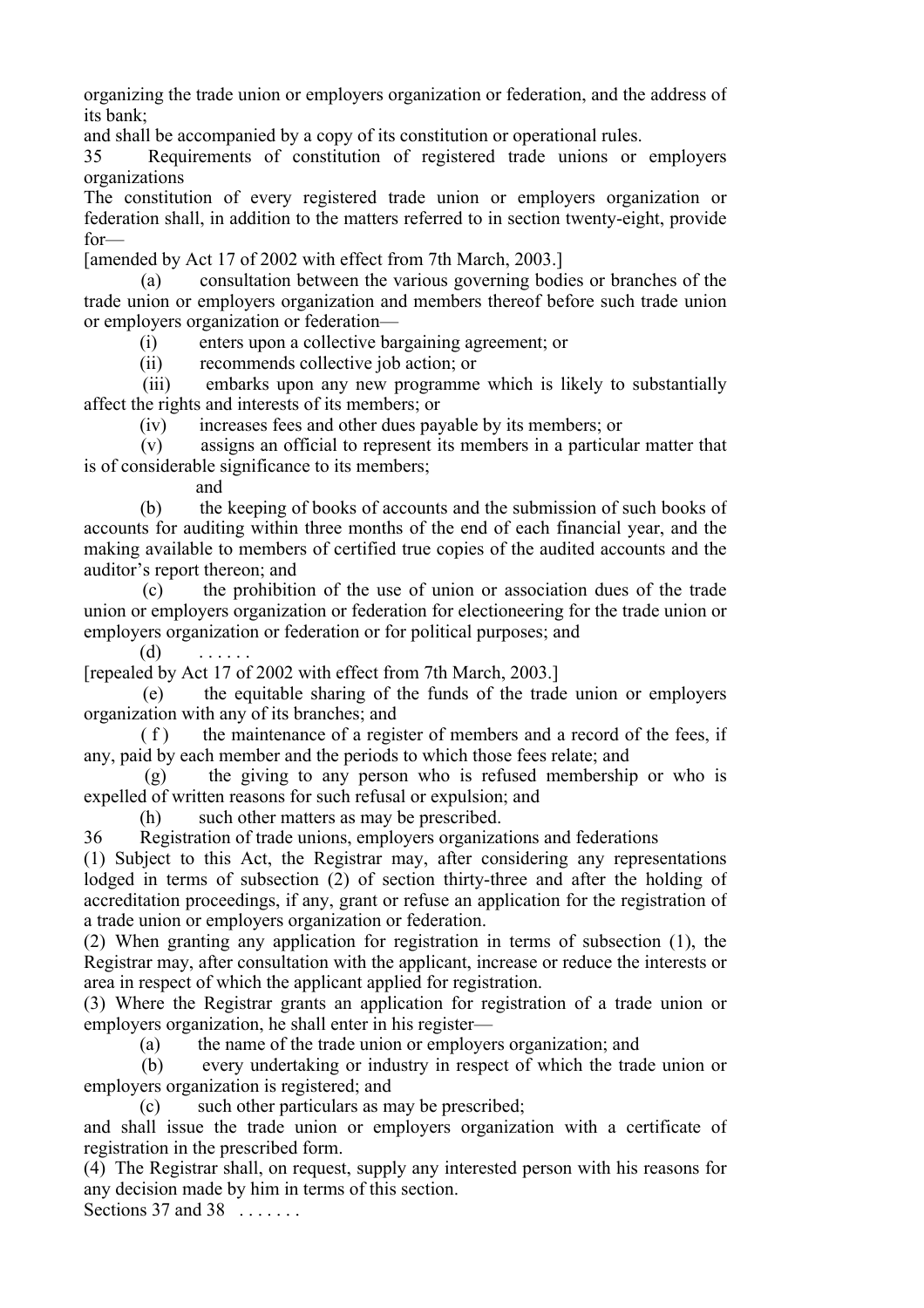[repealed by Act 17 of 2002 with effect from 7th March, 2003.]<br>39 Application or proposal to vary, suspend or rescind regis

Application or proposal to vary, suspend or rescind registration

(1) Any interested person, including the trade union or employers organization concerned, may apply to the Registrar for the variation, suspension or rescission of the registration of a trade union or employers organization.

(2) If a registered trade union or employers organization—

 (a) no longer adequately represents the interests or area for which it was registered; or

(b) has failed to perform any of its functions in terms of this Act;

the Minister may, after consultation with the trade union or employers organization concerned, direct the Registrar to hold accreditation proceedings to determine whether or not the registration of the trade union or employers organization concerned should be varied, suspended or rescinded.

[amended by Act 17 of 2002 with effect from 7th March, 2003.]

(3) On receipt of an application in terms of subsection (1) or a direction in terms of subsection (2), the Registrar shall publish notice in the Gazette of the application or direction and shall, in such notice, invite any person who wishes to make any representations relating to such application or direction to lodge with him such representations within thirty days of the date of publication of the notice, and to state whether or not he wishes to appear in support of such representations at accreditation proceedings.

40 Variation, suspension or rescission of registration or certification

(1) Subject to this Act, the Registrar may, after considering any representations lodged in terms of subsection (3) of section thirty-nine and after the holding of accreditation proceedings, if any, vary, suspend or rescind the registration or certification of a trade union or employers organization.

(2) The rescission of the certification of a trade union or employers organization shall have the effect of rescinding the registration of that trade union or employers organization, unless the Registrar otherwise directs.

(3) The suspension of the registration or certification of a trade union or employers organization shall have the effect of suspending that trade union or employers organization, as the case may be, from performing all or any of the functions of a registered or certified trade union or employers organization, as may be specified in the order of suspension.

(4) The Registrar shall, on request, supply any interested person with his reasons for any decision made in terms of this section.

41 Accreditation proceedings

Accreditation proceedings shall be held for the purposes of determining whether or not—

(a) a trade union or employers organization should be registered;

 $(b)$ 

[repealed by Act 17 of 2002 with effect from 7th March, 2003.]

 (c) the registration of a trade union or employers organization should be varied, suspended or rescinded;

in any case where—

(i) the Registrar considers that such proceedings should be held; or

(ii) the Minister directs that such proceedings should be held; or

 (iii) any interested person has requested such proceedings, whether in relation to a trade union or employers organization which has already been registered or in relation to a trade union or employers organization which is proposed to be registered:

 Provided that the Registrar may, in any case referred to in this subparagraph decline to hold accreditation proceedings.

[amended by Act 17 of 2002 with effect from 7th March, 2003.]

42 Notice of accreditation proceedings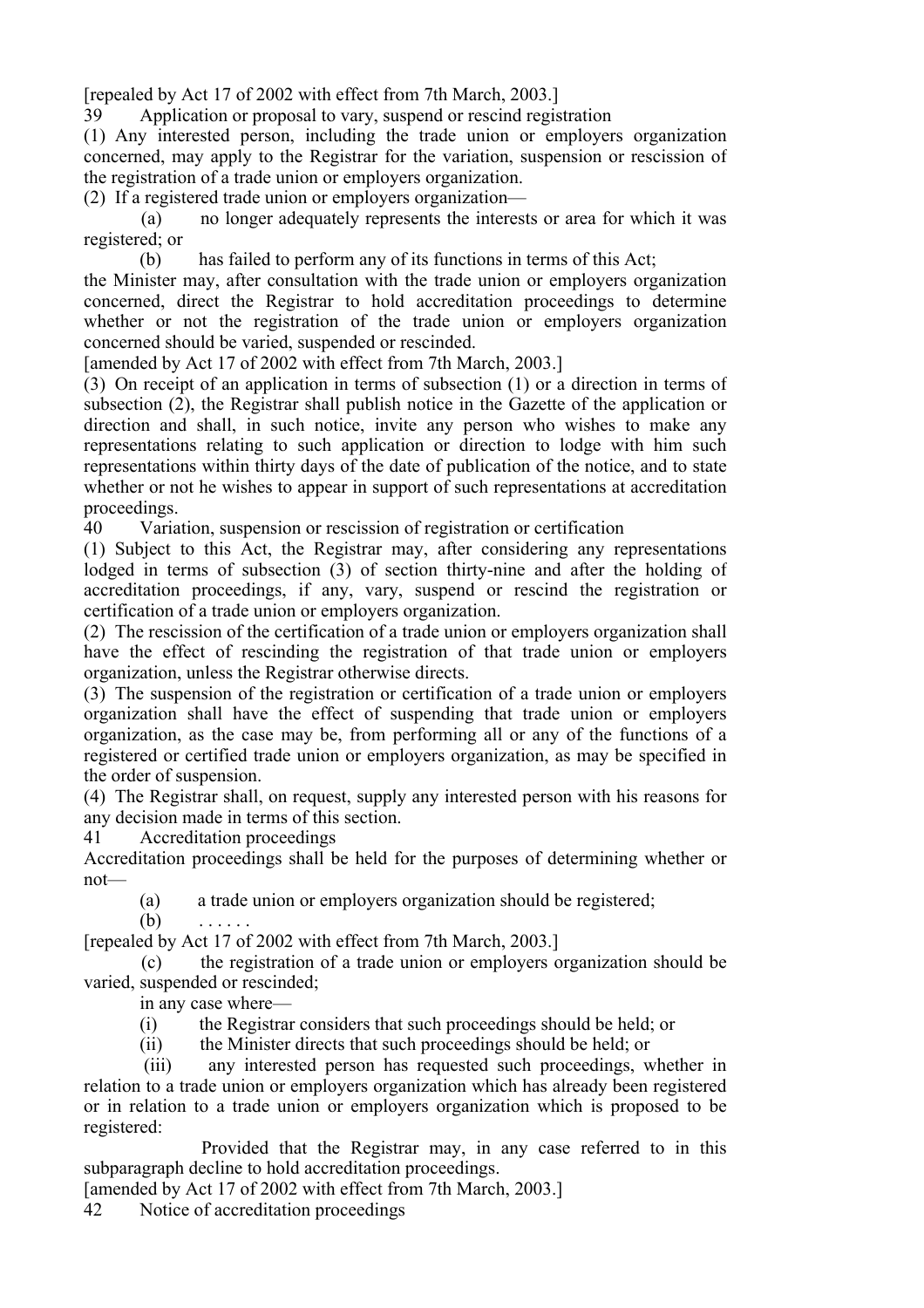(1) Whenever accreditation proceedings are proposed to be held, the Registrar shall give not less than thirty days' notice thereof—

(a) in writing to the parties concerned; and

 (b) by publication of a notice in the Gazette and in such other publication as he thinks appropriate.

(2) A notice given in terms of subsection (1) shall specify—

- (a) the subject of the accreditation proceedings; and
- (b) the time and place of the accreditation proceedings;

and shall call upon all interested parties, who wish to do so, to submit any representations they wish to make to the Registrar and to advise him whether or not they will be attending the proceedings.

(3) Where the Registrar has received any representations relating to any matter to be considered at accreditation proceedings, he shall submit or make available a copy thereof to other interested parties as soon as practicable.

43 Procedure at accreditation proceedings

At the hearing of any accreditation proceedings—

(a) the parties—

- (i) may appear in person or by any duly authorized representative;
- (ii) shall be given a reasonable opportunity of presenting their case;

 (b) the Registrar shall preside and shall, subject to any procedure that may be prescribed, act in such manner and on such principles as he deems best fitted to do substantial justice to the parties and to carry out the objects of this Act.

44 Notification of decision made at accreditation proceedings

Upon the completion of any accreditation proceedings, the Registrar shall notify all interested party who appeared at the proceedings of his decision in writing and his reasons therefor.

45 Considerations relating to registration, variation, suspension or rescission of registration of trade unions or employers organizations

(1) In any determination of the registration of a trade union or employers organization or of the variation, suspension or rescission thereof, the Registrar shall— [amended by Act 17 of 2002 with effect from 7th March, 2003.]

(a) take into account—

(i) representations by—

A. employers and employees who might be affected; and

 B. the Minister and any other Minister whose Ministry or Department may be affected; and

 C. any member of the public or any section thereof likely to be affected; and

 (ii) the desirability of affording the majority of the employees and employers within an undertaking or industry effective representation in negotiations affecting their rights and interests; and

 (iii) the desirability of reducing, to the least possible number, the number of entities with which employees and employers have to negotiate; and

 (iv) whether representations made in terms of subsection (3) of section thirty-nine or at any accreditation proceedings in terms of section forty-one indicate that the trade union or employers organization will not be substantially representative of the employees or employers it proposes to represent;

and

(b) ensure compliance with the following requirements—

(i) a trade union shall not represent employers;

[amended by Act 17 of 2002 with effect from 7th March, 2003.]

The deletion of the words "or managerial employees" in (b)(i) implies that managerial employees can be represented by their unions.

 (ii) an employers organization shall not represent employees other than managerial employees;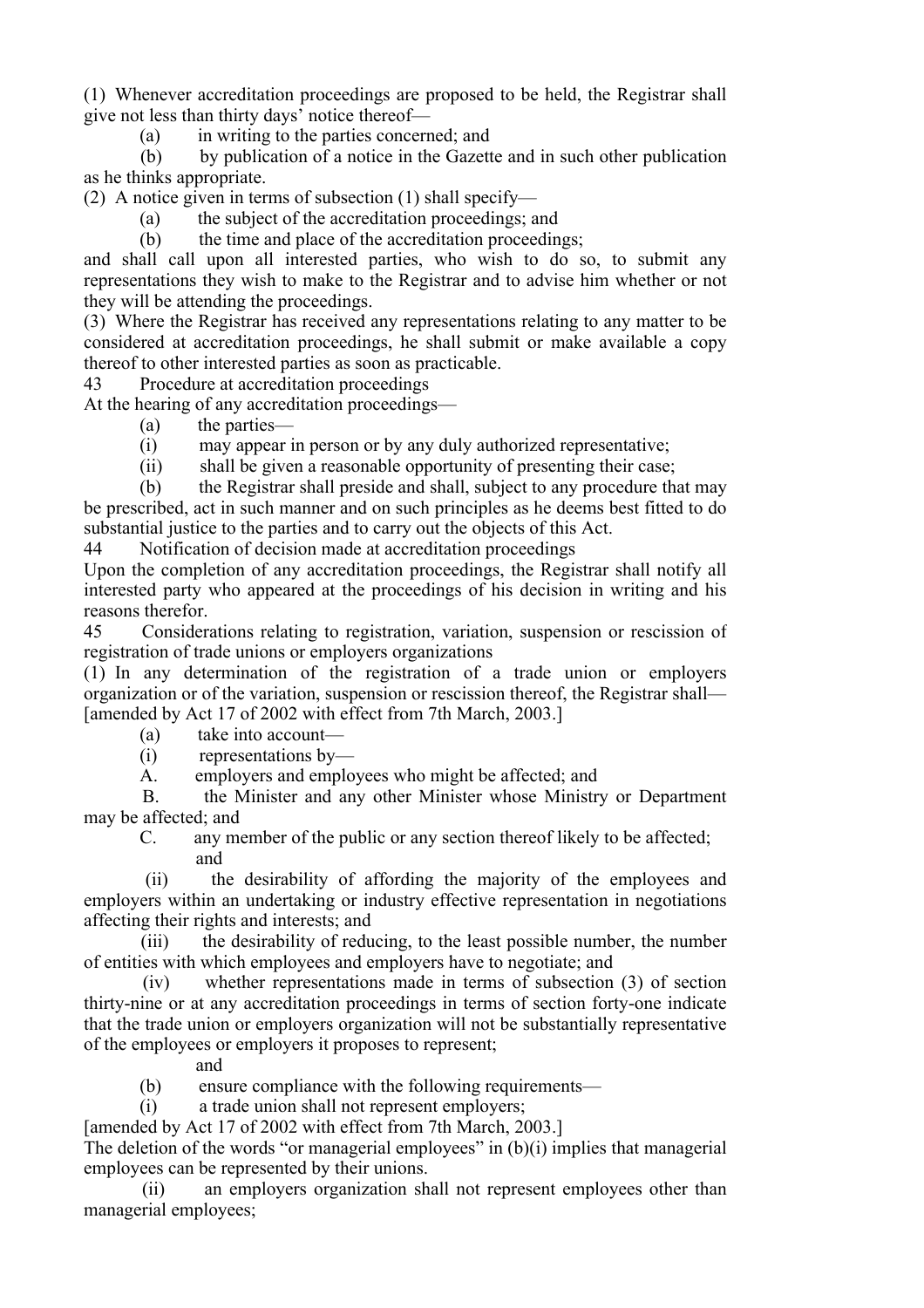(iii) the constitution of a trade union or employers organization shall not be inconsistent with this Act.

(2) Where any person asserts that there should, in any particular case, be any departure from the general rule referred to in subparagraph (iv) of paragraph (a) of subsection (1) of subsection (1), the burden of proving such assertion shall lie on such person.

[amended by Act 17 of 2002 with effect from 7th March, 2003.]

46 Matters to be determined by Labour Court

In the event of any dispute as to—

(a) the extent or description of any undertaking or industry; or

(b) whether any employees are managerial employees;

the matter shall be referred to the Labour Court for determination.

- [amended by Act 17 of 2002 with effect from 7th March, 2003.]
- 47 Right of appeal

Any person who is aggrieved by a decision of the Registrar—

(a) to register a trade union or employers organization; or

(b) not to register a trade union or employers organization; or

 (c) to vary, suspend or rescind the registration of a trade union or employers organization or to decline such variation, suspension or rescission; or

 $(d)$ [repealed by Act 17 of 2002 with effect from 7th March, 2003.]

(e) to decline to hold accreditation proceedings;

may, subject to this Part, appeal to the Labour Court.

[amended by Act 17 of 2002 with effect from 7th March, 2003.]

48 Notice of appeal

(1) A person who intends to appeal in terms of section forty-seven shall, within thirty days of the date on which he was notified of the decision against which he intends to appeal, in such form and manner as may be prescribed, give notice of appeal and of the grounds on which the appeal is based to the Registrar, and to every person who appeared at the accreditation proceedings, if any, concerned.

(2) Subject to subsection (3), the effect of giving notice of appeal in terms of subsection (1) shall be to suspend the operation or effect of the decision appealed against, pending the determination of the appeal.

(3) The Registrar may, on the application of any person, by notice in writing impose such reasonable restrictions as he considers necessary on the activity of any trade union or employers organization concerned in an appeal referred to in subsection (1) in order to protect the reasonable interests of the public and of persons concerned in the appeal.

(4) Any person upon whom restrictions have been imposed in terms of subsection (3) may, with due notice to the other persons concerned, make representations to the Registrar in respect thereof and the Registrar may, if he thinks fit, vary or revoke such restrictions.

(5) Any person upon whom restrictions have been imposed in terms of subsection (3) shall, if he fails to comply therewith, be guilty of an offence and liable to a fine not exceeding level seven or to imprisonment for a period not exceeding two years or to both such fine and such imprisonment

[amended by Act 22 of 2001 with effect from the 10th September, 2002.]

49 Appeals before regional hearing officer

(1) On an appeal before the Labour Court in terms of section forty-seven—

 (a) the parties thereto shall be given a reasonable opportunity of presenting their case:

 Provided that the Tribunal may direct in any particular case that the parties shall be confined to submitting their representations in writing and, in such case, each party shall be given a reasonable opportunity of replying to the representations of the other party;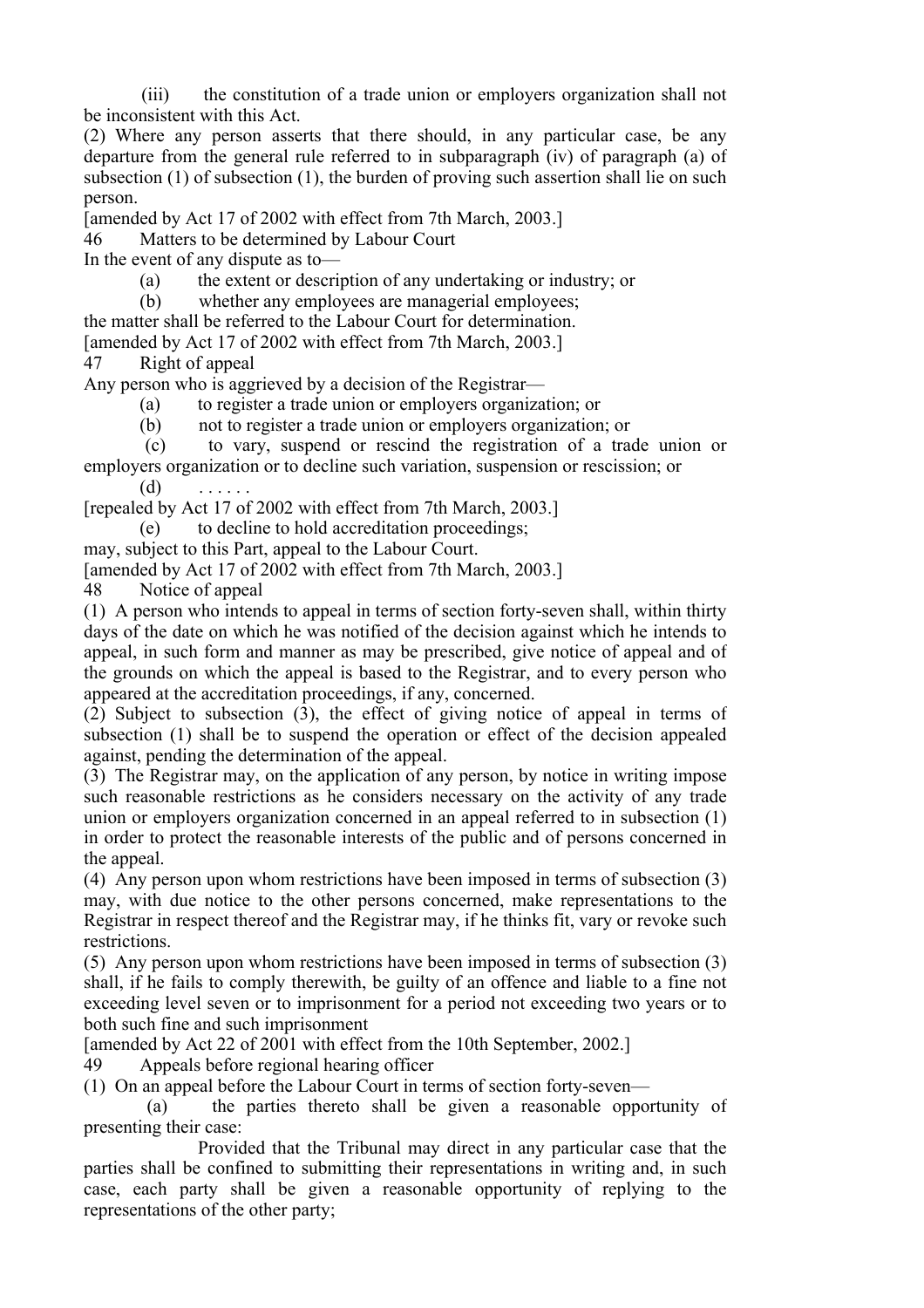(b) the Tribunal shall, subject to such procedures as may be prescribed, act in such manner and on such principles as he deems best fitted to do substantial justice to the parties, and to carry out the objects of this Act.

(2) On an appeal in terms of section forty-seven, the Labour Court may, subject to this Part, confirm, vary or set aside the decision of the Registrar appealed against, and may make such other order, whether as to costs or otherwise, as he thinks necessary or appropriate.

[amended by Act 17 of 2002 with effect from 7th March, 2003.]

50 Right of membership of registered trade unions and employers organizations

(1) Every employee shall be entitled to membership of any registered trade union which represents his undertaking or industry if he is prepared to comply with its rules and conditions of membership.

(2) Every employer shall be entitled to membership of any registered employers organization which represents his undertaking or industry if he is prepared to comply with its rules and conditions of membership.

[amended by Act 17 of 2002 with effect from 7th March, 2003.]

51 Supervision of election of officers

(1) The Minister may, where the national interest so demands, cause to be supervised the holding of elections to any office or post in a registered trade union or employers organization.

(2) Without derogation from the generality of subsection (1) the Minister may, on the advice of the Registrar—

 (a) set aside any election if the election was not properly conducted or if the result of the election did not represent the views of the electors;

 (b) postpone, or change the venue of or procedure for, any election, if it is necessary to do so to ensure that the views of electors are given proper expression;

 (c) assign responsibility for the conduct of any election to any trade union or employers organization;

 (d) if the conduct of any election campaign by any person is leading to a misrepresentation of any issues involved in such election, and the consequences of such misrepresentation have serious implications for the national interest, prohibit any person from so conducting the election campaign;

 (e) make regulations for controlling and regulating elections and for fixing the qualifications for officers of registered trade unions and employers organizations.

[amended by Act 17 of 2002 with effect from 7th March, 2003.]

52 Right to union or association dues

(1) For the purpose of fulfilling its obligation to represent the interests of its members employed or engaged in the undertaking or industry for which it is registered, a registered trade union or employers organization may, subject to this Act, levy, collect, sue for and recover union and association dues.

[amended by Act 17 of 2002 with effect from 7th March, 2003.]

(2) Subject to this Act, a federation of trade unions or employers organizations shall not, unless permitted to do so in any particular case by the constitution of the member trade union or employers organization concerned, levy, collect or receive membership fees, union dues or association dues, as the case may be, from persons in their capacity as individual employers or employees.

(3) Any person who contravenes subsection (2) shall be guilty of an offence and liable to a fine not exceeding level seven or to imprisonment for a period not exceeding two years or to both such fine and such imprisonment.

[inserted by Act 22 of 2001 with effect from 10th September, 2002]

53 Restrictions on payment of union dues by employers

(1) No employer shall, without the consent of the Minister, pay on behalf of any employee any union dues other than to a registered trade union.

[amended by Act 17 of 2002 with effect from 7th March, 2003.]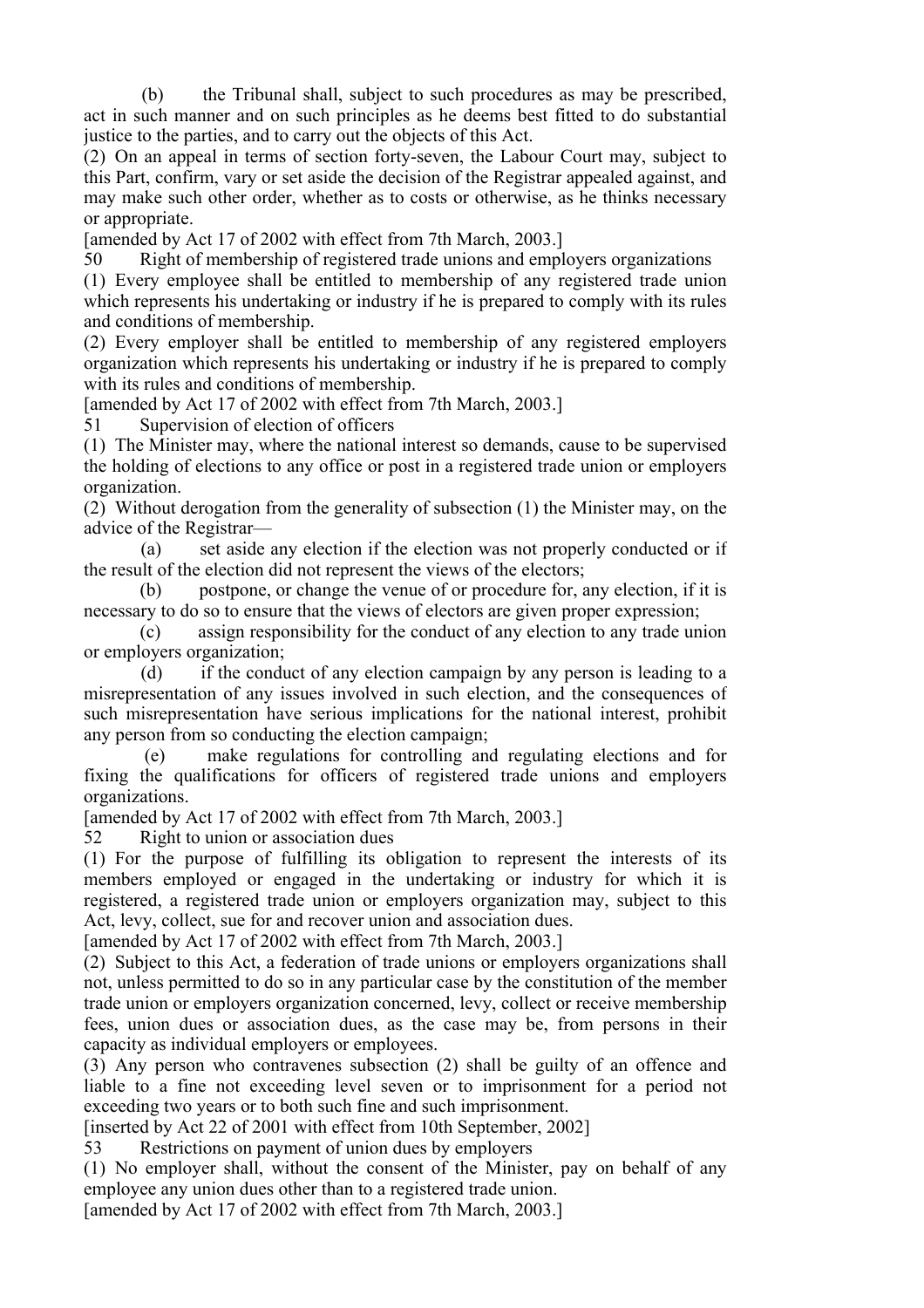(2) Any employer who contravenes subsection (1) shall be guilty of an offence and liable to a fine not exceeding level seven or to imprisonment for a period not exceeding two years or to both such fine and such imprisonment.

[inserted by Act 22 of 2001 with effect from 10th September, 2002]

54 Collection of union dues

(1) Union dues shall be collected by an employer from his employees and transferred to the trade union concerned—

 (a) by means of a check-off scheme or in any other manner agreed between the trade union and the employees and the employer or employers organisation concerned; or

 (b) failing such agreement as referred to in paragraph (a), by authorisation in writing of an employee who is a member of the trade union concerned.

[substituted by Act 17 of 2002 from 7th March, 2003]

(2) The Minister may, by notice in writing to any employer, prohibit or modify any arrangements made for the collection of union dues by the employer from his employees.

(3) The Minister may in terms of subsection (2) give directions—

 (a) relating to a reduction or increase of the amount deductible by the employer;

 (b) directing payment of the union dues by the employer into a trust fund and not to the trade union concerned;

 (c) in respect of such other matters in connection with the payment of union dues as the Minister considers necessary or desirable in the interest of the employees concerned.

(4) Any person who is aggrieved by any direction given by the Minister in terms of subsection (3) may appeal to the Labour Court.

(5) On an appeal in terms of subsection (4) the Labour Court may confirm, rescind or amend the Minister's direction:

Provided that where the Minister certifies that the reason for the direction was that the registered trade union concerned had engaged or had threatened to engage in an unlawful collective job action, any ruling by the Labour Court rescinding or amending the Minister's direction shall not have effect for six months from the date of such direction.

[amended by Act 17 of 2002 with effect from 7th March, 2003.]

(5a) No employer shall collect or pay any union dues in terms of this section to or on behalf of a trade union or federation—

(a) while its registration is suspended; or

(b) after its registration has been rescinded.

[inserted by Act 17 of 2002 with effect from 7th March, 2003.]

(6) Any employer who fails or refuses to collect union dues and transfer them to the trade union concerned in accordance with this section shall be guilty of an offence and liable to a fine not exceeding level seven or to imprisonment for a period not exceeding two years or to both such fine and such imprisonment.

[inserted by Act 22 of 2001 with effect from 10th September, 2002]

55 Minister may regulate union dues

(1) The Minister may make regulations providing for the proper and systematic collection, management, application and disbursement of union dues by trade unions. (2) Regulations made in terms of subsection (1) may provide for—

(a) the maximum amount, and method of assessment, of union dues;

 (b) the accounting procedures that shall be followed in connection with the collection, management, application and disbursement of union dues;

(c) the appointment of auditors and the keeping of books of accounts;

 (d) the payment by trade unions of a percentage of union dues to any association or congress of trade unions recognized by the Minister as being representative of all or most registered trade unions in Zimbabwe;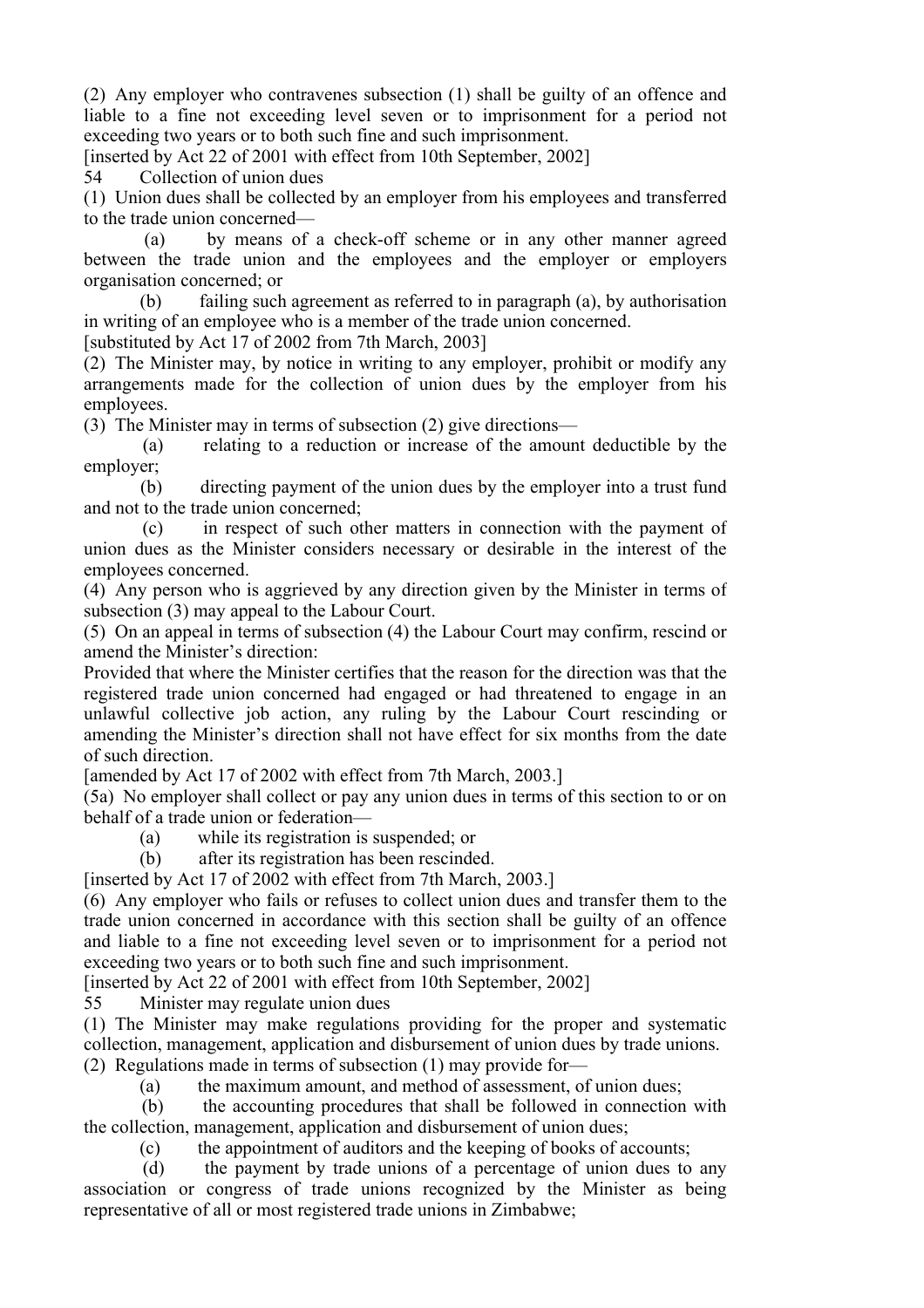[amended by Act 17 of 2002 with effect from 7th March, 2003.]

 (e) limitations on the salaries and allowances that may be paid to employees of trade unions;

 ( f ) limitations on the staff that may be employed, and the equipment and property that may be purchased, by trade unions;

 (g) limitations on the matters on which and the extent to which union dues may be expended.

(3) The Minister may, in writing, direct any trade union to supply him with such information as he may require in connection with the acquisition and disbursement of union dues.

(3a) Any trade union that fails or refuses to comply with a direction in terms of subsection (3) shall be guilty of an offence and liable to a fine not exceeding level seven or to imprisonment for a period not exceeding two years or to both such fine and such imprisonment.

[inserted by Act 22 of 2001 with effect from the 10th September, 2002.]

(4) The Minister may exercise the same powers as are conferred upon him in terms of subsections (1), (2) and (3), mutatis mutandis, in relation to association dues.

PART VIII

EMPLOYMENT COUNCILS

56 Voluntary employment councils

Any—

 (a) employer, registered employers organization or federation of such organizations; and

(b) registered trade union or federation of such trade unions;

may, at any time, form an employment council by signing a constitution agreed to by them for the governance of the council, and by applying for its registration in terms of section fifty-nine.

[amended by Act 17 of 2002 with effect from 7th March, 2003.]

57 Statutory employment councils

(1) The Minister may, whenever the national interest so demands, request—

 (a) any registered employers organization or federation of such organizations; and

(b) any registered trade union or federation of such trade unions;

to form an employment council and to apply for its registration in terms of section fifty-nine.

[amended Act 17 of 2002 with effect from 7th March, 2003.]

(2) If within three months of a direction being given in terms of subsection (1), the parties concerned have failed to apply for the registration of an employment council, the Minister may appoint such number of persons as he considers will represent the employers and employees concerned, and such persons shall, within such period as may be specified by the Minister, form an employment council by signing a constitution agreed to by them for the governance of the council and by obtaining registration of the council in terms of section fifty-nine.

58 Constitution of employment councils

The constitution of every employment council formed in terms of this Part shall provide for—

(a) a statement of the aims and objectives of the council; and

 (b) the registered trade union concerned or federation of such trade unions to appoint fifty per centum of the members of the employment council, and the employers organization concerned or federation of such organizations to appoint the remaining members;

[amended by Act 17 of 2002 with effect from 7th March, 2003.] and

 (c) the appointment of a chairman and vice-chairman of the employment council:

Provided that every constitution shall provide that if the chairman is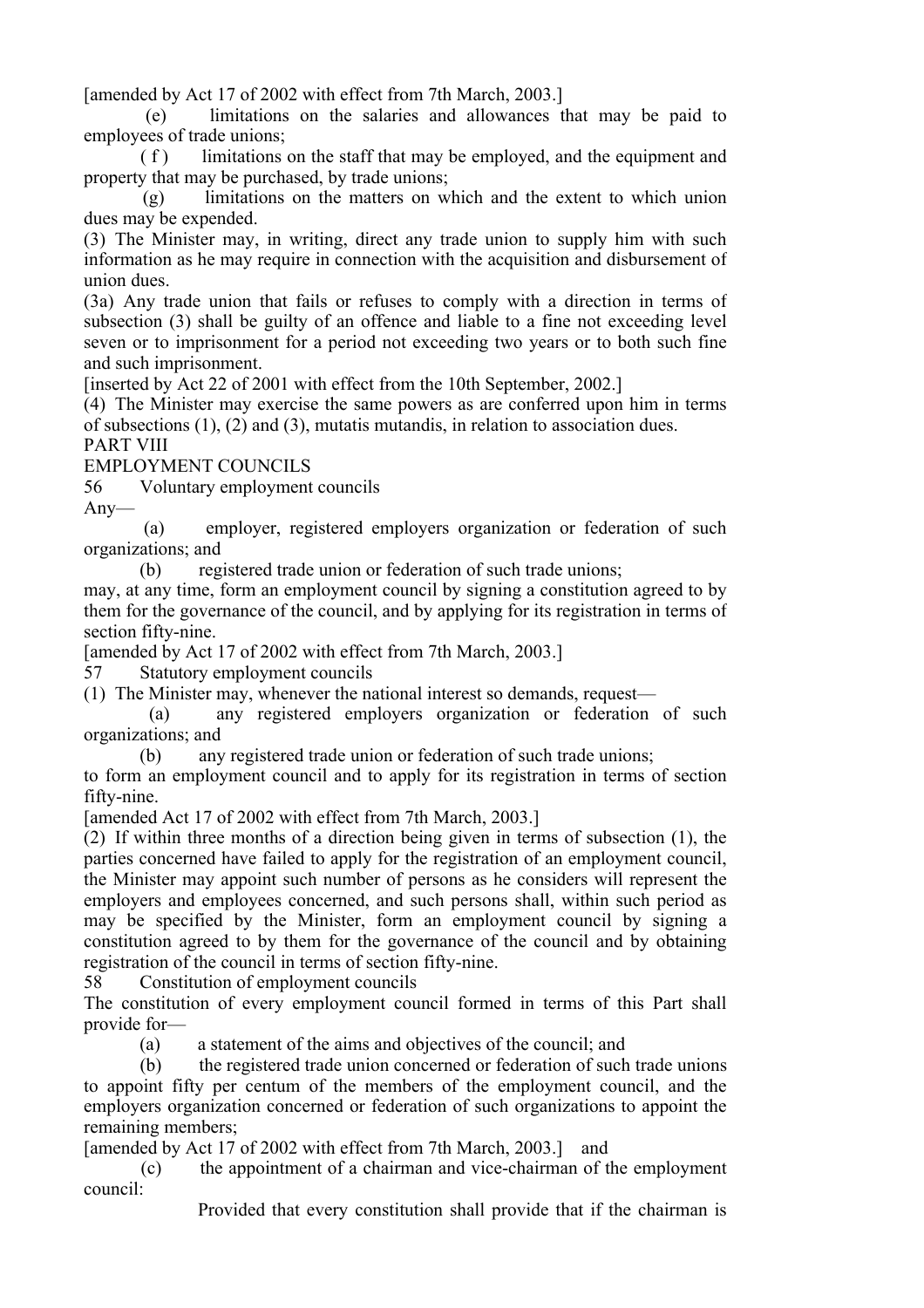appointed by members representing the registered trade union or federation of trade unions, the vice-chairman shall be appointed by members representing the employers organization or federation of such organizations, and vice-versa;

[amended by Act 17 of 2002 with effect from 7th March, 2003.] and

 (d) the dues which are payable to the employment council by the members thereof; and

(e) the administration of the funds of the employment council; and

 ( f ) the keeping of minutes and other records of the proceedings of the employment council; and

 $(g)$  the admission of new parties to the employment council; and

 (h) the procedures for dealing with any disputes within the undertaking or industry represented by the parties to the employment council; and

(i) the amendment of the constitution; and

( j) the winding up of the employment council; and

(k) such other matters as may be prescribed.

59 Registration of employment councils

(1) Upon application for the registration of an employment council, the Registrar shall—

 (a) if he is satisfied, having due regard to section sixty-one which shall apply, mutatis mutandis, that the employment council and its constitution comply with this Act, register the employment council;

 (b) if he is not satisfied as provided in paragraph (a), refuse to register the employment council.

(2) Whenever the Registrar registers an employment council he shall furnish that employment council with a certificate of registration.

60 Employment councils to be bodies corporate

Every employment council shall, upon registration in terms of this Act, become a body corporate and in its corporate name be capable of suing and being sued, of purchasing or otherwise acquiring, holding or alienating property, movable or immovable, and of doing any other act which its constitution requires or permits it to do, or which a body corporate may by law do.

61 Variation of registration of employment councils

(1) Whenever the Registrar is satisfied that—

 (a) any employment council is not sufficiently representative of the undertaking or industry in respect of which it is registered; or

 (b) any branch or section of the undertaking or industry in respect of which an employment council is registered has been included in the registration by oversight or mistake or that an employment council is not sufficiently representative of any such branch or section; or

 (c) the character of any undertaking or industry in respect of which an employment council is registered is such that a particular branch or section thereof should no longer be included in such undertaking or industry; or

 (d) it is in the interests of employers, employees or the public for a particular branch or section of any undertaking or industry in respect of which an employment council is registered, to form a separate employment council for that branch or section; or

 (e) any branch or section of an undertaking or industry should be included within the undertaking or industry for which an employment council is registered;

he may, after consultation with the employment council, vary the coverage in respect of which the employment council is registered and make the necessary variation in his register.

(2) If at any time the Registrar is satisfied that an employment council—

 (a) is not sufficiently representative of any undertaking or industry in respect of which it is registered; or

(b) has failed to comply with this Act;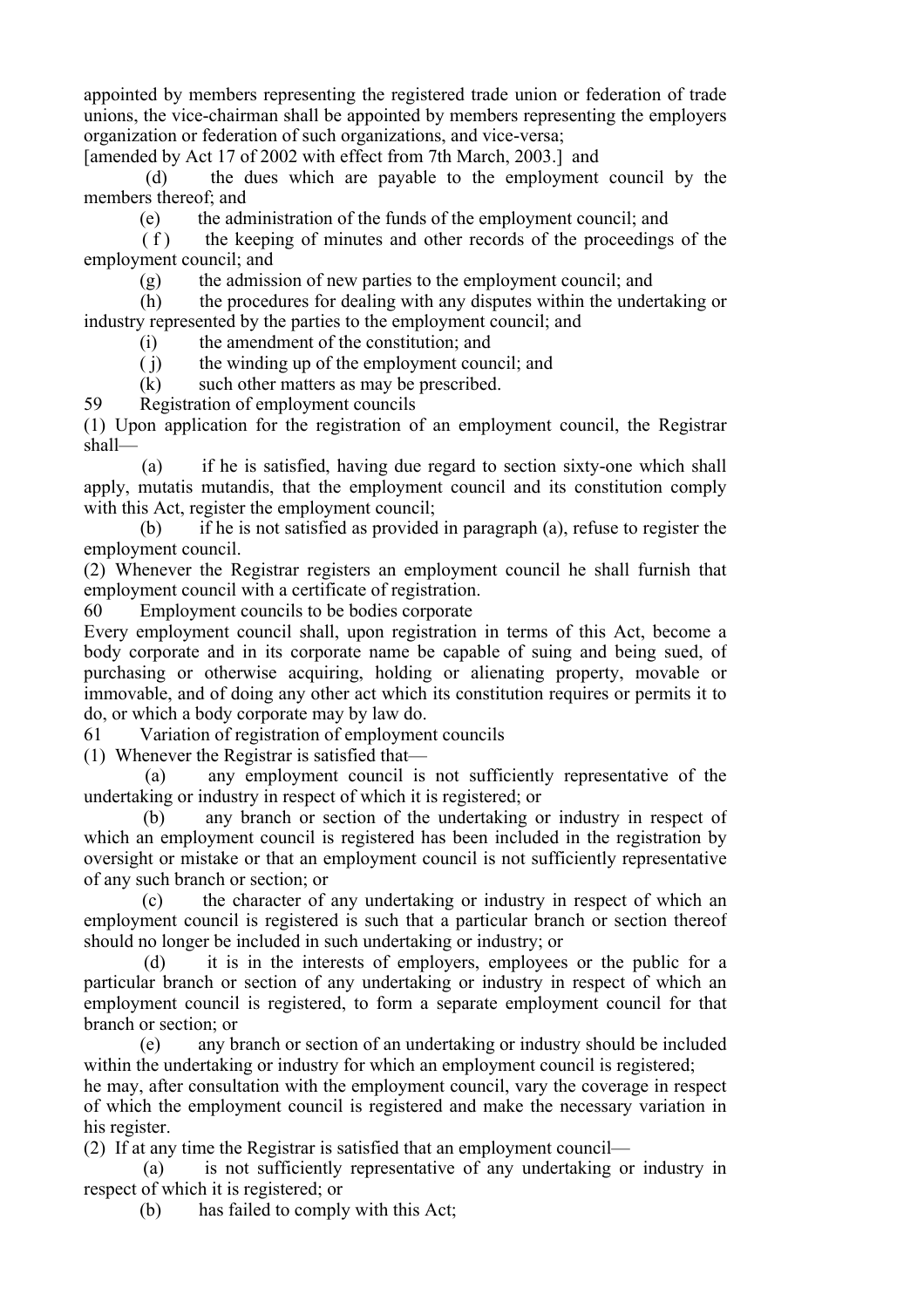he may, after consultation with the employment council concerned, cancel the registration of that employment council.

(3) If the Registrar exercises any of the powers conferred upon him by subsection (1) or (2), he shall call upon the secretary of the employment council concerned to transmit to him the certificate of registration issued to it, and the secretary shall, within thirty days of being so called upon, transmit the certificate of registration to the Registrar.

(3a) A secretary of an employment council who fails or refuses to transmit the council's certificate of registration to the Registrar in accordance with subsection (3) shall be guilty of an offence and liable to a fine not exceeding level four or to imprisonment for a period not exceeding three months or to both such fine and such imprisonment.

[inserted by Act 22 of 2001 with effect from the 10th September, 2002.]

(4) The Registrar shall, upon receipt by him of a certificate of registration of an employment council in terms of subsection (3)—

 (a) make the necessary alterations therein and return it to the employment council concerned; or

 (b) issue to the employment council concerned a fresh certificate of registration; or

(c) cancel the certificate of registration;

as may be appropriate.

(5) Any person aggrieved by any action taken by the Registrar in terms of this section may appeal to the Labour Court.

[amended by Act 17 of 2002 with effect from 7th March, 2003.]

62 Duties of employment councils

(1) An employment council shall, within the undertaking or industry and in the area in respect of which it is registered—

 (a) assist its members in the conclusion of collective bargaining agreements or otherwise prevent disputes from arising, or settle disputes that have arisen or may arise between employers or employers organizations on the one hand and employees, workers committees or trade unions on the other, and shall take such steps as it may consider expedient to bring about the regulation or settlement of matters of mutual interest to such persons or bodies:

 Provided that an employment council shall not take any steps in terms of this paragraph in respect of any matter which has been referred to an employment board, unless the Minister requests the employment council to do so;

 (b) take such steps as it may consider expedient to ensure that any collective bargaining agreement and any regulations pertaining to an undertaking or industry with which it is concerned are being observed.

(2) The parties to an employment council registered in respect of any activity carried on by a local authority or statutory body shall have power to enter into an agreement such as is referred to in subsection (1), notwithstanding anything to the contrary contained in any law empowering the local authority or statutory body concerned to make provision with respect to any such agreement.

63 Designated agents of employment councils

(1) For the purpose of enabling it to exercise its powers and perform its functions in terms of this Act, an employment council may, and when so directed by the Registrar shall, advise the Registrar of persons whom it wishes to be appointed as its designated agents.

(2) If the Registrar approves of the persons advised in terms of subsection (1) he shall appoint them as designated agents of the employment council and shall issue them with certificates of appointment.

(3) A designated agent of an employment council may—

 (a) require any employer in the undertaking or industry and within the area for which the employment council is registered—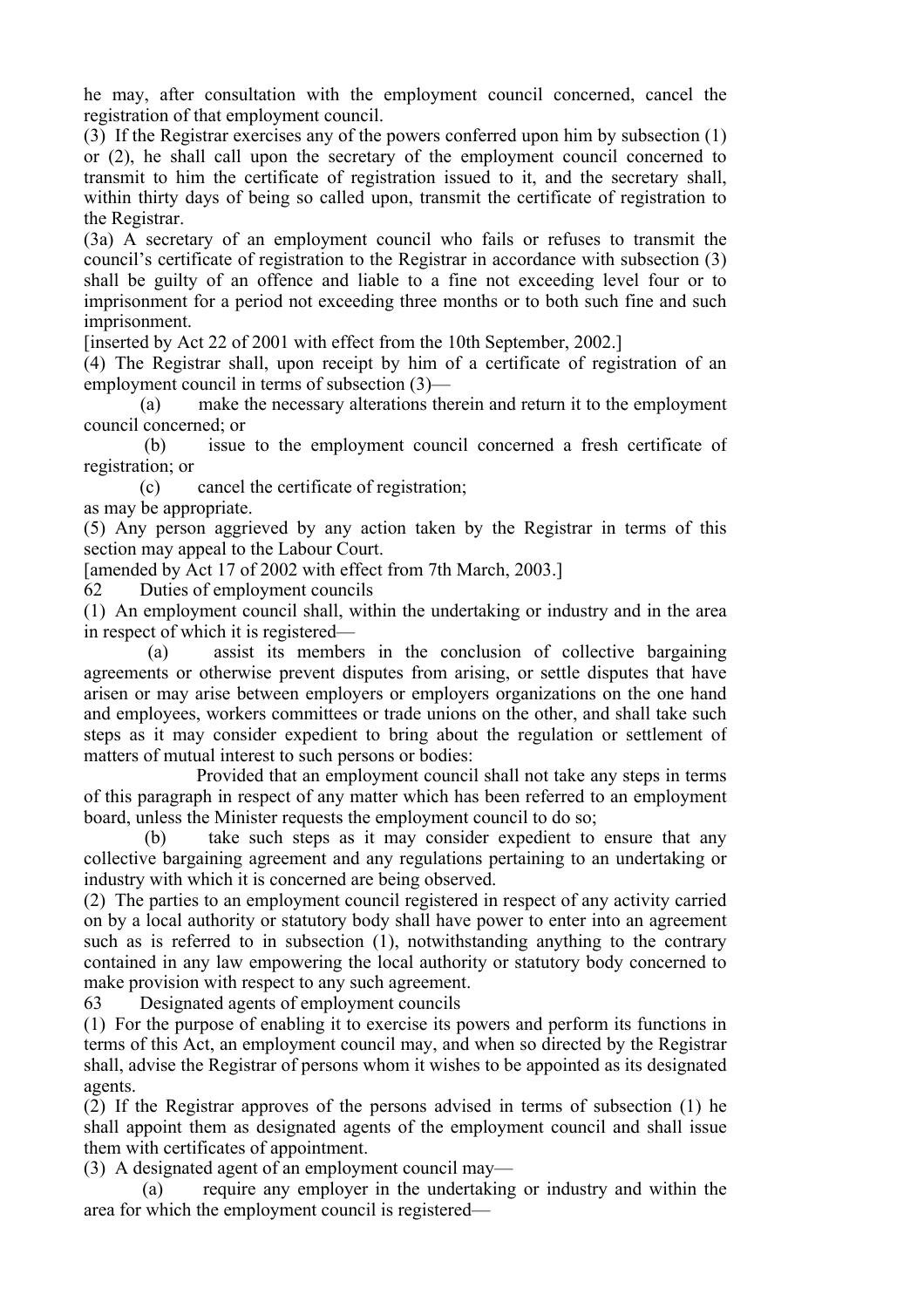(i) to grant him reasonable access to his employees for the purpose of advising and assisting them in relation to their rights of employment;

 (ii) to grant him reasonable access to his premises and to the books, records and other documents relating to his employment for the purpose of examining and ascertaining matters relating to or affecting the employment of his employees who are represented by any trade union or federation of trade unions which is a member of the employment council concerned, and of ascertaining whether or not the terms of any relevant collective bargaining agreement and regulations are being observed;

 (b) enter upon any premises of an employer in the undertaking or industry and within the area for which the employment council is registered for the purpose of conducting any search therein where there are reasonable grounds for believing that such entry or search is necessary for the prevention, investigation or detection of an offence in terms of this Act or for the seizure of any property which is the subject matter of an offence in terms of this Act.

(3a) A designated agent of an employment council who meets such qualifications as may be prescribed shall, in his certificate of appointment, be authorised by the Registrar to redress or attempt to redress any dispute or unfair labour practice—

 (a) occurring in the undertaking or industry and within the area for which the employment council is registered; and

(b) which has been referred to him by the employment council;

whether such dispute or unfair labour practice is referred to him or has come to his attention, and the provisions of Part XII shall apply, mutatis mutandis, to the designated agent as they apply to a labour officer.

(3b) Where a designated agent is authorised to redress any dispute or unfair labour practice in terms of subsection (3a), no labour officer shall have jurisdiction in the matter.

[paras (3a) and (3b) inserted by Act 17 of 2002 with effect from 7th March, 2003.]

(4) Any person who hinders or obstructs a designated agent of an employment council in the exercise of his powers or the performance of his duties in terms of this Act shall be guilty of an offence and liable to a fine not exceeding level five or to imprisonment for a period not exceeding six months or to both such fine and such imprisonment.

[amended by Act 22 of 2001 with effect from the 10th September, 2002.]

(5) Notwithstanding subsection (4), nothing done to prevent any disruption of normal production processes or any interference with the efficient running of an undertaking or industry shall be held to be in contravention of subsection (3).

PART IX

EMPLOYMENT BOARDS

[repealed by Act 17 of 2002 with effect from 7th March, 2003.] PART X

COLLECTIVE BARGAINING AGREEMENTS NEGOTIATED BY

TRADE UNIONS AND EMPLOYERS ORGANIZATIONS

74 Scope of collective bargaining agreements

(1) This Part shall apply to collective bargaining agreements negotiated by registered trade unions, employers and employers organizations or federations thereof:

[amended by Act 17 of 2002 with effect from 7th March, 2003.]

Provided that nothing in this Part contained shall prevent an unregistered trade union or employers organization from negotiating a collective bargaining agreement.

(2) Subject to this Act and the competence and authority of the parties, trade unions and employers or employers organizations may negotiate collective bargaining agreements as to any conditions of employment which are of mutual interest to the parties thereto.

(3) Without derogation from the generality of subsection (2), a collective bargaining agreement may make provision for—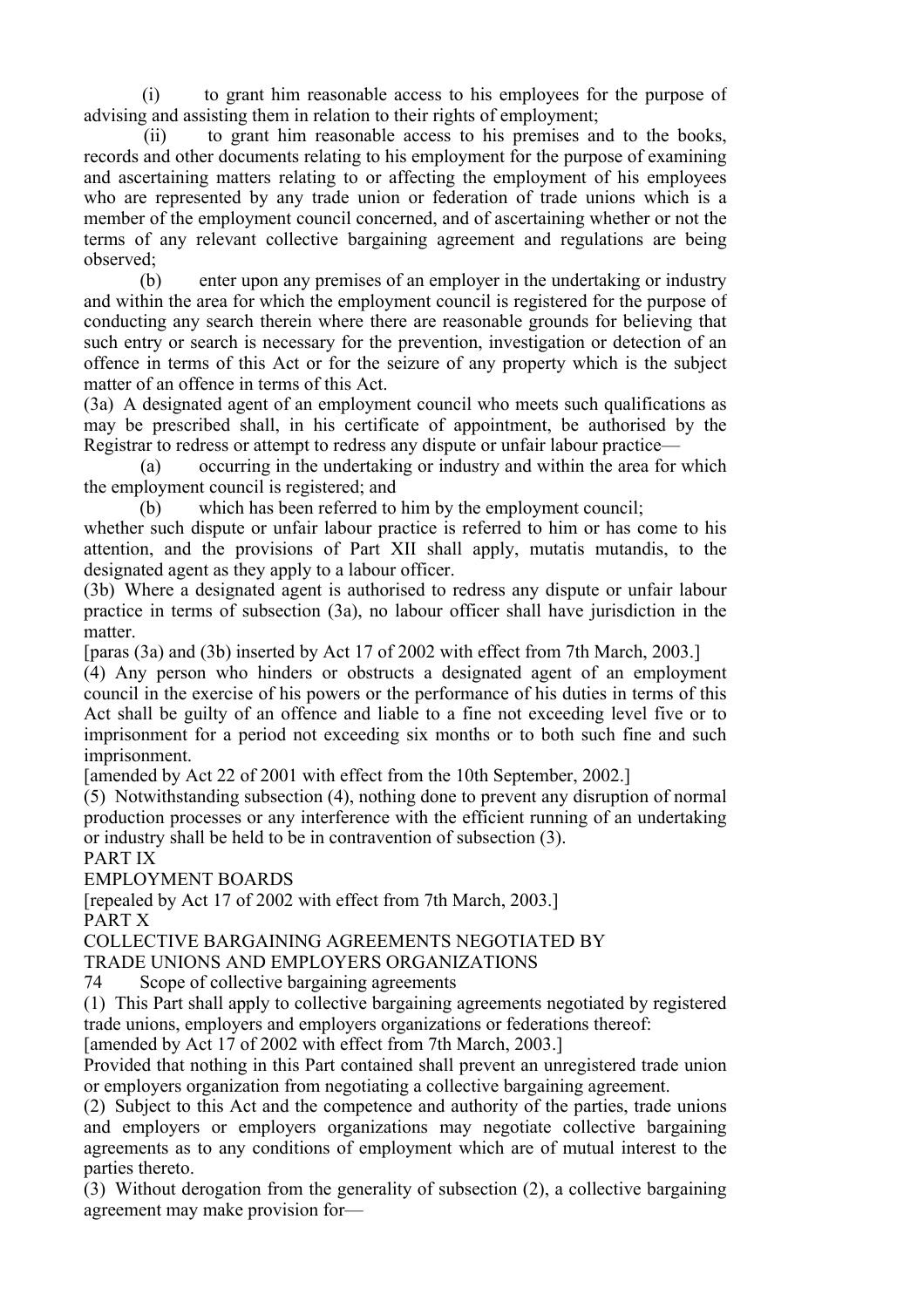(a) rates of remuneration and minimum wages for different grades and types of occupations;

(b) benefits for employees;

 (c) deductions which an employer may make from employees' wages, including deductions for membership fees and union dues, and deductions which an employer may be required or permitted by law or by order of any competent court to make;

 (d) methods of calculating, or factors for adjusting rates of pay, and the dates, times and modes of payment;

 (e) all issues pertaining to overtime, piece-work, periods of vacation and vacation pay and constraints thereon;

 $(f)$  the demarcation of the appropriate categories and classes of employment and their respective functions;

(g) the conditions of employment for apprentices;

 (h) the number of hours of work and the times of work with respect to all or some of the employees;

(i) the requirements of occupational safety;

 ( j) the maintenance of, and access by the parties to, records of employment and pay;

 (k) procedures for dealing with disputes within an undertaking or industry.

[para (k) inserted by Act 17 of 2002 with effect from 7th March, 2003.]

Employers are urged to use this new para (k) in coming up with Procedural Agreements to cover picketing, strikes, contract workers, retrenchment, etc. It must be noted that where a registered CBA provides s92 (3) as a procedure for conciliation and arbitration of any category of dispute, that procedure shall be the exclusive procedure for the determination of disputes within that category.

(4) Nothing contained in any collective bargaining agreement shall prevent either or both of the parties from seeking to renegotiate or amend the agreement after twelve months of its operation in order to take account of changed circumstances in the industry or undertaking concerned.

(5) A collective bargaining agreement shall not contain any provision which is inconsistent with this Act or any other enactment, and any collective bargaining agreement which contains any such provision shall, to the extent of such inconsistency, be construed with such modifications, qualifications, adaptations and exceptions as may be necessary to bring it into conformity with this Act or such other enactment.

(6) The existence of a collective bargaining agreement shall not preclude an employer and his employees from agreeing to the introduction of higher rates of pay or other more favourable conditions of employment before the expiry of such collective bargaining agreement, so however that the rights and interests of the employees are not thereby diminished or adversely affected:

Provided that the collective bargaining agreement shall be endorsed to reflect such higher rates of pay or other more favourable conditions of employment.

75 Obligation to negotiate in good faith

(1) All parties to the negotiation of a collective bargaining agreement shall—

 (a) disclose all information relevant to the negotiation, including information contained in records, papers, books and other documents; and

 (b) make no false or fraudulent misrepresentations in regard to matters relevant to the negotiation; and

 (c) earnestly and expeditiously endeavour to arrive at a successful conclusion in the negotiation;

so as to ensure that the entire negotiation is conducted in absolute good faith.

(2) It shall constitute an unfair labour practice to fail to negotiate in absolute good faith, or in any way to bring about a situation that undermines the basis of negotiating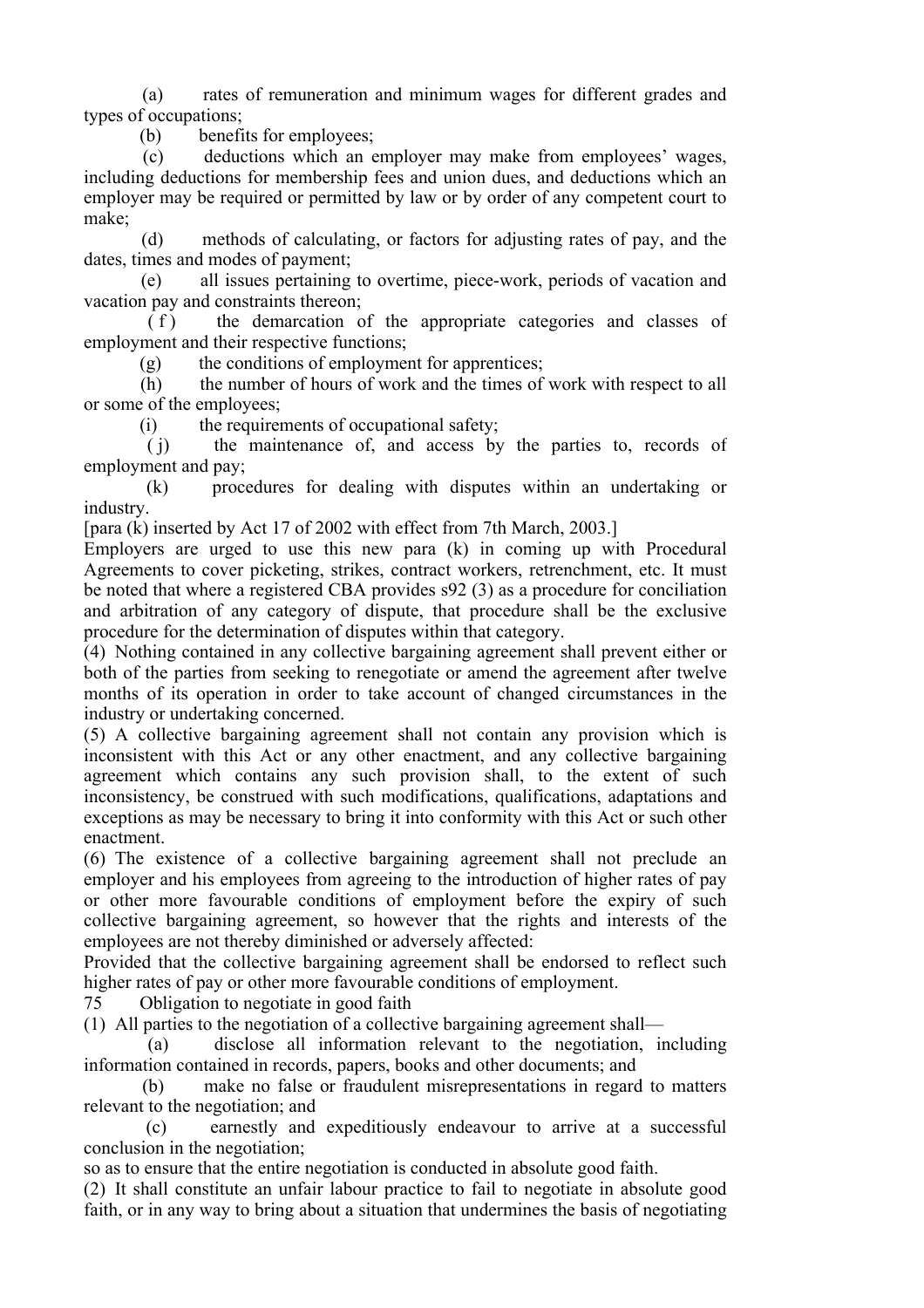in absolute good faith.

76 Duty of full disclosure when financial incapacity alleged

(1) When any party to the negotiation of a collective bargaining agreement alleges financial incapacity as a ground for his inability to agree to any terms or conditions, or to any alteration of any terms or conditions thereof, it shall be the duty of such party to make full disclosure of his financial position, duly supported by all relevant accounting papers and documents, to the other party.

(2) Where there is any disagreement as to whether or not full disclosure has been made in terms of subsection (1), the matter shall be referred to the senior labour officer who may make such determination as he deems fit, and such determination shall, unless appealed against to the Labour Court be final and binding upon the parties.

[amended by Act 17 of 2002 with effect from 7th March, 2003.]

(3) Any person who fails or refuses to comply with a determination that is binding upon him in terms of subsection (2) shall be guilty of an offence and liable to a fine not exceeding level seven or to imprisonment for a period not exceeding two years or to both such fine and such imprisonment.

[inserted by Act 22 of 2001 with effect from the 10th September, 2002.]

77 Representation of parties

The parties to the negotiation of a collective bargaining agreement may be represented by committees, delegates or agents:

Provided that—

 (i) the powers of such committees, delegates or agents shall be specified in writing and certified by the parties they represent;

 (ii) copies of such documents shall be served by each party on the other party or parties prior to the commencement of negotiations.

78 Ratification of collective bargaining agreements

(1) Every collective bargaining agreement which has been negotiated by a party and which is required to be ratified by the members thereof or by a constituent branch or other party thereto shall be deemed not to have been ratified unless every portion of the collective bargaining agreement has been ratified.

(2) Notwithstanding subsection (1), where the national interest so demands, the Minister may direct that any portion of a collective bargaining agreement which has not been ratified shall be put into effect prior to the ratification of the other portions of the collective bargaining agreement:

Provided that where a collective bargaining agreement itself stipulates that it shall not be valid unless ratified in toto, the Minister shall not exercise his powers in terms of this subsection except in relation to provisions dealing with wages and benefits which have been ratified.

79 Submission of collective bargaining agreements for approval or registration

(1) After negotiation, a collective bargaining agreement shall be submitted to the Registrar for registration.

(2) Where any provision of a collective bargaining agreement appears to the Minister to be—

(a) inconsistent with this Act or any other enactment; or

 (b) inequitable to consumers or to members of the public generally, or to any party to the collective bargaining agreement; or

 (c) unreasonable or unfair, having regard to the respective rights of the parties;

he may direct the Registrar not to register such collective bargaining agreement until it has been suitably amended by the parties thereto.

(3) Where a collective bargaining agreement is not registered or approved in terms of subsection (2) until it has been amended, it shall be the duty of the parties concerned to negotiate for such amendment in absolute good faith and to duly participate in proceedings necessary therefor, and failure to do so shall constitute an unfair labour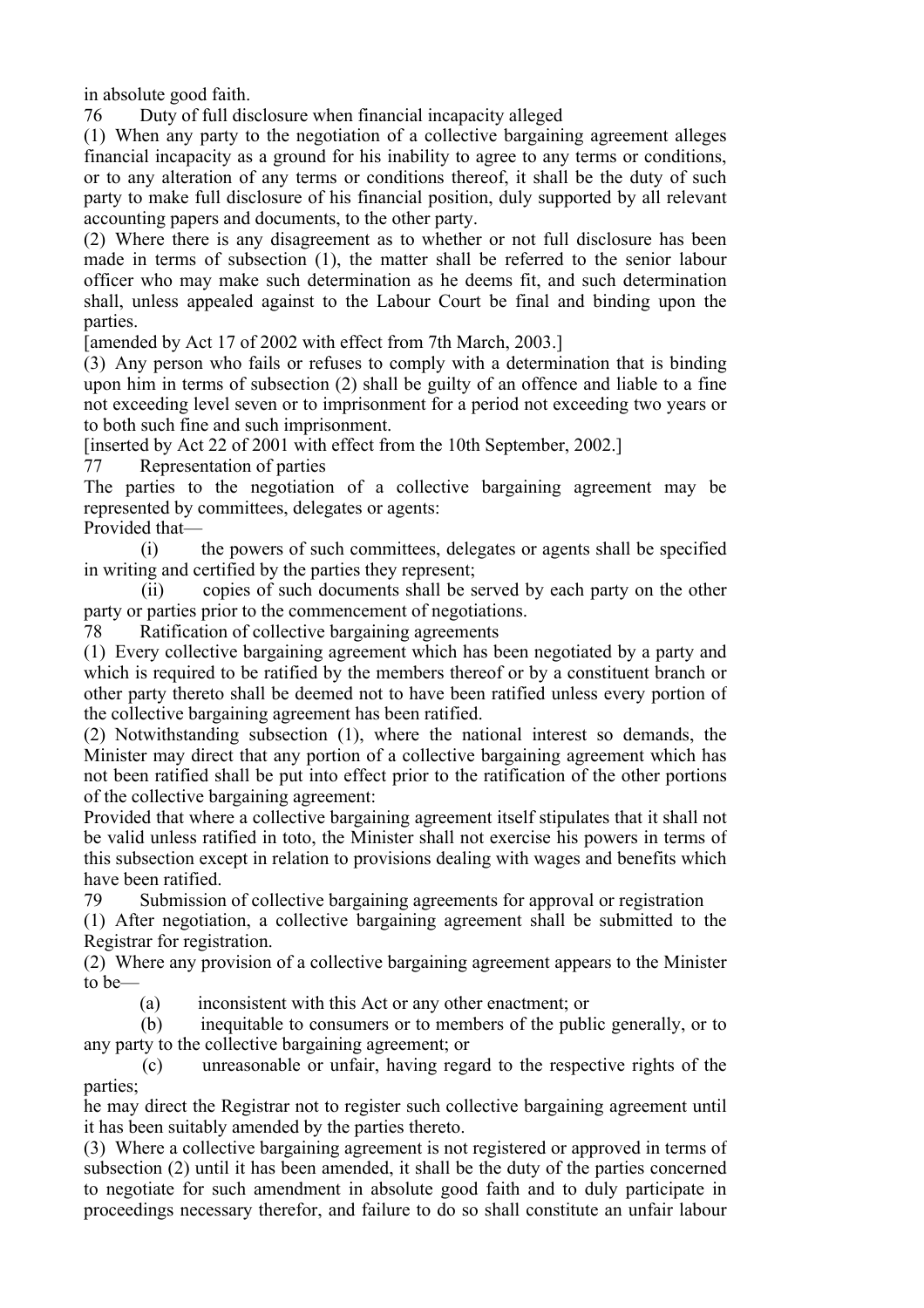practice.

80 Publication of collective bargaining agreements

(1) Upon registration of a collective bargaining agreement the Minister shall publish the agreement as a statutory instrument.

(2) The terms and conditions of a registered collective bargaining agreement shall become effective and binding—

 (a) from the date of publication of the agreement in terms of subsection (1); or

(b) from such other date as may be specified in the agreement.

81 Amendment of registered collective bargaining agreements by Minister

(1) Where a collective bargaining agreement which has been registered contains any provision which is or has become—

(a) inconsistent with this Act or any other enactment; or

 (b) inequitable to consumers or to members of the public generally or to any party to the collective bargaining agreement; or

 (c) unreasonable or unfair, having regard to the respective rights of the parties;

the Minister may direct the parties to the agreement to negotiate within such period as he may specify for the amendment of the agreement in such manner or to such extent as he may specify.

(2) Where the Minister has made a direction in terms of subsection (1), it shall be the duty of the parties to the collective bargaining agreement concerned to negotiate in absolute good faith for the amendment of the agreement and to report back to the Minister within the period specified in the direction as to the extent to which they have been able or unable to agree in amending the agreement.

(3) Upon receipt of the report of the parties in terms of subsection (2), the Minister shall consider the same and may thereafter amend the collective bargaining agreement in accordance with the report of the parties or in such other manner as is consistent with the considerations specified in paragraphs (a), (b) and (c) of subsection  $(1)$ .

(4) Where the Minister amends a collective bargaining agreement in terms of subsection (3), he shall direct the Registrar to register such amendment and section eighty shall apply, mutatis mutandis, in relation thereto.

82 Binding nature of registered collective bargaining agreements

(1) Where a collective bargaining agreement has been registered it shall—

 (a) with effect from the date of its publication in terms of section eightyfive, or such other date as may be specified in the agreement, be binding on the parties to the agreement, including all the members of such parties, and all employers, contractors and their respective employees in the undertaking or industry to which the agreement relates;

(b) remain binding despite—

(i) a change of employer; or

(ii) a change of ownership of the undertaking or industry concerned; or

 (iii) a change in the membership or structure of the trade union or employers organization;

(c) remain binding until—

 $(i)$  it is replaced by a substitute agreement, notwithstanding any provision therein contained that it shall expire by lapse of time;

(ii) it is terminated by the mutual agreement of the parties thereto.

 $(iii)$  . . . . . .

[repealed by Act 17 of 2002 from 7th March, 2003.].

(2) This section shall apply, mutatis mutandis, in respect of any part of a collective bargaining agreement.

(3) Any person who fails to comply with a collective bargaining agreement which is binding upon him shall, without derogation from any other remedies that may be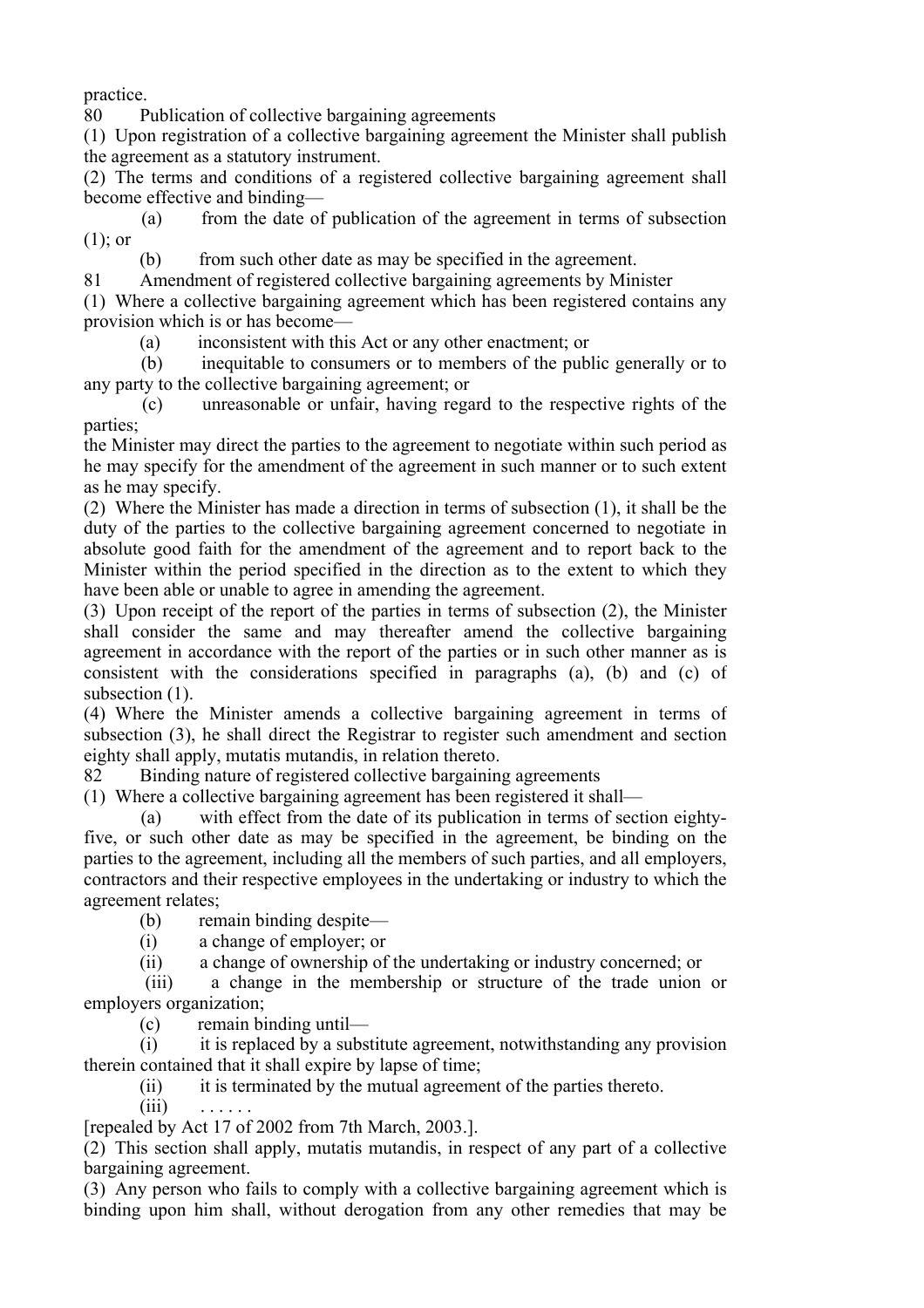available against him for its enforcement—

 (a) commit an unfair labour practice for which redress may be sought in terms of Part XII; and

 (b) be guilty of an offence and liable to a fine not exceeding level seven or to imprisonment for a period not exceeding two years or to both such fine and such imprisonment.

[amended by Act 22 of 2001 with effect from the 10th September, 2002.]

(4) If a registered collective bargaining agreement provides a procedure for the conciliation and arbitration of any category of dispute, that procedure is the exclusive procedure for the determination of disputes within that category

[inserted by Act 17 of 2002 with effect from 7th March, 2003.]

82A Copies of collective bargaining agreement

(1) Each party to the negotiation of a collective bargaining agreement shall be provided with a copy of the agreement.

(2) A copy of a collective bargaining agreement in force shall be posted in a conspicuous place in every undertaking in respect of which it applies.

(3) A copy of a collective bargaining agreement in force shall be made available for examination free of charge on request by an employee bound by its terms at the offices of the trade union that was a party to its negotiation.

[inserted by Act 17 of 2002 with effect from 7th March, 2003.]

## PART XI

LABOUR COURT

[substituted by Act 17 of 2002 with effect from 7th March, 2003.]

83 Administration of Part XI

This Part shall be administered by the Minister of Justice, Legal and Parliamentary Affairs or any other Minister to whom the President may, from time to time, assign the administration of this Part.

84 Establishment and composition of Labour Court

(1) There is hereby established a court, to be known as the Labour Court, which shall be a special court for the purposes of section 92 of the Constitution and a court of record.

(2) The Labour Court shall consist of—

 (a) the Senior President of the Labour Court and such number of Presidents of the Labour Court as the President may consider necessary after consultation with the Judicial Service Commission; and

 (b) subject to subsection (1) of section ninety, such assessors as are provided for in this Act.

(3) A person referred to in paragraph (a) of subsection (1) shall be appointed on such terms and conditions, including terms and conditions relating to the payment of salary, allowances and pension benefits, as the President, on the recommendation of the Judicial Service Commission, may fix.

(4) Assessors shall be chosen in terms of section ninety, whenever required, from the list prepared in terms of section eight-six.

85 Oualification for appointment as President of Labour Court

A person shall not be qualified for appointment as a President of the Labour Court unless he—

- (a) is a former judge of the Supreme Court or the High Court; or
- (b) is qualified to be judge of the High Court; or
- (c) has been a magistrate in Zimbabwe for not less than seven years

86 Assessors

(1) The Senior President of the Labour Court, in consultation with the Minister—

 (a) shall prepare a list of the names of not less than ten persons who have knowledge or experience in labour relations and who may appropriately be appointed as assessors of the Labour Court; and

(b) may from time to time add names to or remove names from the list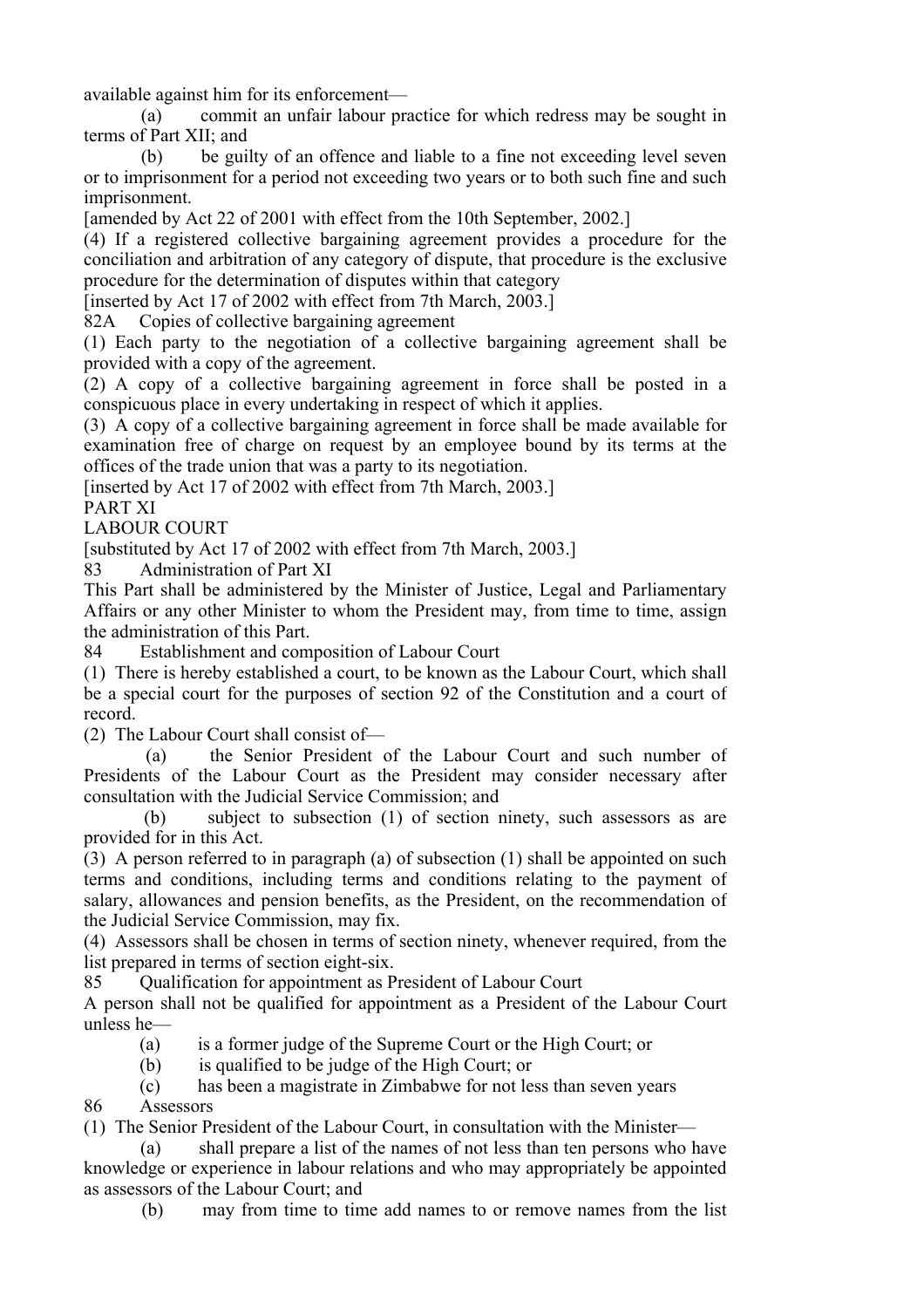referred to in paragraph (a).

(2) The Senior President of the Labour Court may, in consultation with the Minister, add or remove the name of any person from any list drawn up in terms of subsection (1).

(3) Before entering upon his duties for the first time, an assessor shall take an oath before the Senior President of the Labour Court that he will faithfully perform his duties as a member of the Labour Court.

(4) An assessor shall be paid such remuneration and allowances as the Minister responsible for justice, with the consent of the Minister responsible for finance, may fix.

87 Registrar of Labour Court

(1) There shall be a registrar of the Labour Court whose office shall be a public office and form part of the Public Service.

(2) The registrar of the Labour Court shall be responsible for—

 (a) filing applications, references, appeals, records and other documents lodged with the Labour Court; and

(b) safeguarding the records of the Labour Court; and

 (c) notifying parties of the dates and times at which matters are set down for hearing by the Labour Court; and

 (d) performing such other functions as may be prescribed or as may be necessary for the proper functioning of the Labour Court.

(3) In the performance of his functions as registrar of the Labour Court, the registrar of the Labour Court shall be subject to the directions of the Senior President of the Labour Court.

88 Seal of Labour Court

(1) The Labour Court shall have and use as occasion may require a seal in a design approved from time to time by the President.

(2) The registrar of the Labour court shall have custody of the seal of the Labour Court.

89 Functions, powers and jurisdiction of Labour Court

(1) The Labour Court shall exercise the following functions—

 (a) hearing and determining applications and appeals in terms of this Act or any other enactment; and

 (b) hearing and determining matters referred to it by the Minister in terms of this Act; and

 (c) referring a dispute to a labour officer, designated agent or a person appointed by the Labour Court to conciliate the dispute if the Labour Court considers it expedient to do so;

 (d) appointing an arbitrator from the panel of arbitrators referred to in subsection (5) of section ninety-eight to hear and determine an application;

 (e) doing such other things as may be assigned to it in terms of this Act or any other enactment.

(2) In the exercise of its functions, the Labour Court may—

(a) in the case of an appeal—

(i) conduct a hearing into the matter or decide it on the record; or

 (ii) confirm, vary, reverse or set aside the decision, order or action that is appealed against, or substitute its own decision or order; or

 (iii) exercise the same powers of review as would be exercisable by the High Court in relation to the decision, order or action that is appealed against or any proceedings connected therewith; or

 (iv) refer the matter back to the body, person or authority concerned for further consideration;

 (b) in the case of an application made in terms of subparagraph (i) of subsection (7) of section ninety-three, remit it to the same or a different labour officer with instructions directing that officer to attempt to resolve it in accordance with such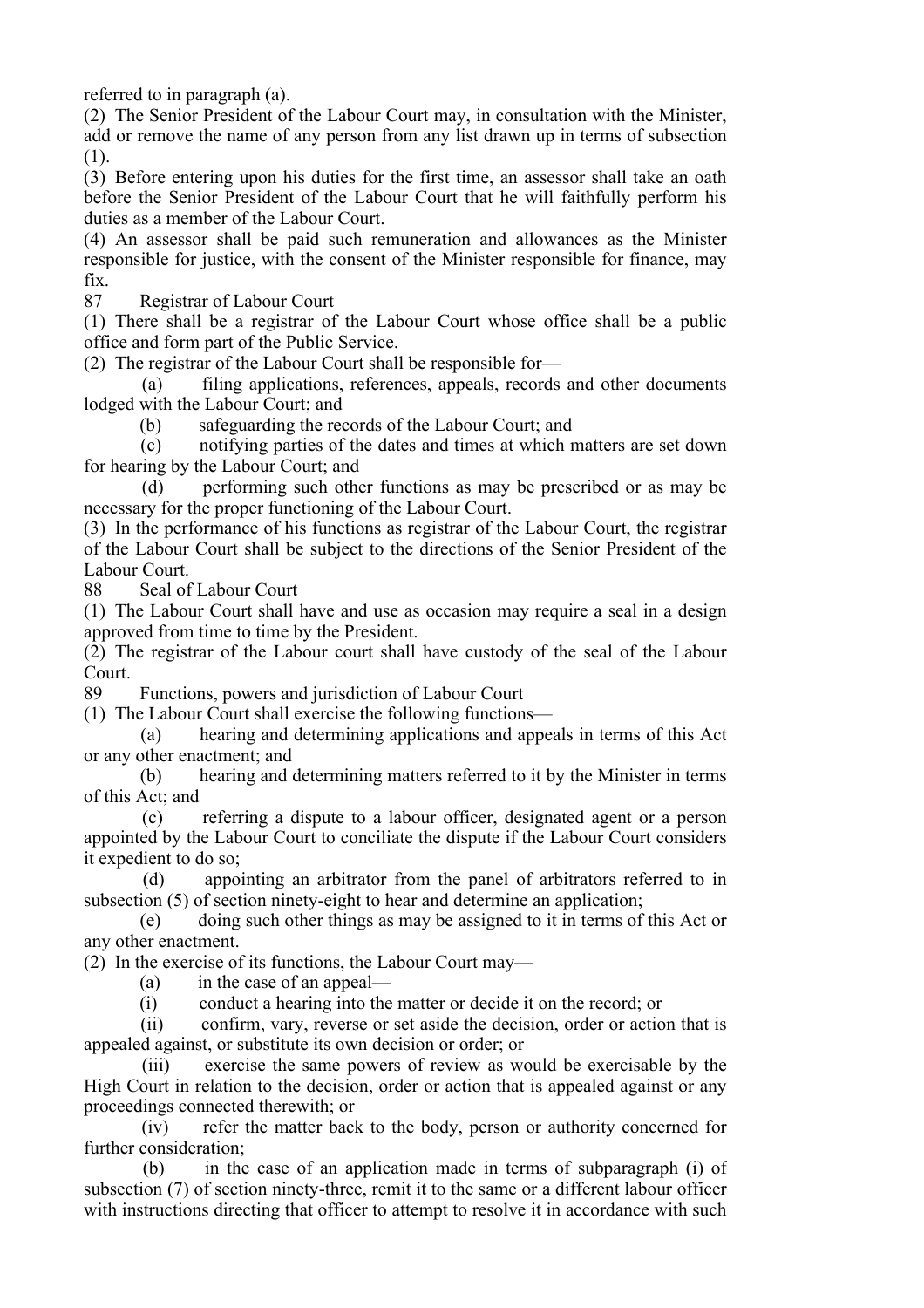guidelines as it may specify;

 (c) in the case of an application made in terms of subparagraph (i) of subsection (7) of section ninety-three, make an order for any of the following or any other appropriate order—

 (i) back pay from the time when the dispute or unfair labour practice arose;

 (ii) in the case of an unfair labour practice involving a failure or delay to pay or grant anything due to an employee, the payment by the employer concerned to the employee or someone acting on his behalf of such amount, whether as a lump sum or by way of instalments, as will, in the opinion of the Labour Court, adequately compensate the employee for any loss or prejudice suffered as a result of the unfair labour practice:

(iii) reinstatement or employment in a job:

 Provided that any such determination shall specify an amount of damages to be awarded to the employee concerned as an alternative to his reinstatement or employment;

(iv) insertion into a seniority list at an appropriate point;

 (v) promotion or, if no promotion post exists, pay at a higher rate pending promotion;

(vi) payment of legal fees and costs;

(vii) cessation of the unfair labour practice;

 $(d)$  in the case of an application other than one referred to in paragraph (b) or (c), or a reference, make such determination or order or exercise such powers as may be provided for in the appropriate provision of this Act;

 (e) subject to subsections (3) and (4), make such order as to costs as the Labour Court thinks fit.

(3) The costs in connection with any proceedings before the Labour Court shall be payable in accordance with the scale of costs for the time being in use in the court of a magistrate in civil cases, unless the person presiding over the Labour Court directs that the scale of costs for the time being in use in the High Court shall apply.

(4) Any costs awarded by the Labour Court shall be taxed by the registrar of the Labour Court in terms of subsection (3) and the taxation of such costs shall be subject to review by a President of the Labour Court at the instance of any interested party.

(5) For the purpose of taking evidence on any question before it, the Labour Court shall have the same powers as the High Court to summon witnesses, to cause the oath to be administered to them, to examine them and to call for the production of books, plans and documents.

(6) No court, other than the Labour Court, shall have jurisdiction in the first instance to hear and determine any application, appeal or matter referred to in subsection (1).

90 Exercise of functions by Labour Court

(1) The functions of the Labour Court may be exercised by one or more Presidents sitting by themselves or with one or more assessors chosen from the list prepared in terms of subsection (1) of section eighty-six.

(2) Subject to subsection (3), all questions that fall to be decided by the Labour Court sitting with more than one member shall be decided by a majority of the members: Provided that—

 (i) where the opinions of the members of the Labour Court are equally divided on any question, the decision of the person presiding over the Labour Court shall be the decision of the Labour Court;

(ii) no assessor shall have a voice in the decision of—

A. any question of law; or

 B. any question as to whether a matter for decision is a question of fact or of law; or

C. any question as to the admissibility of evidence.

(3) Subject to this Part, the Presidents of the Labour Court may make rules for the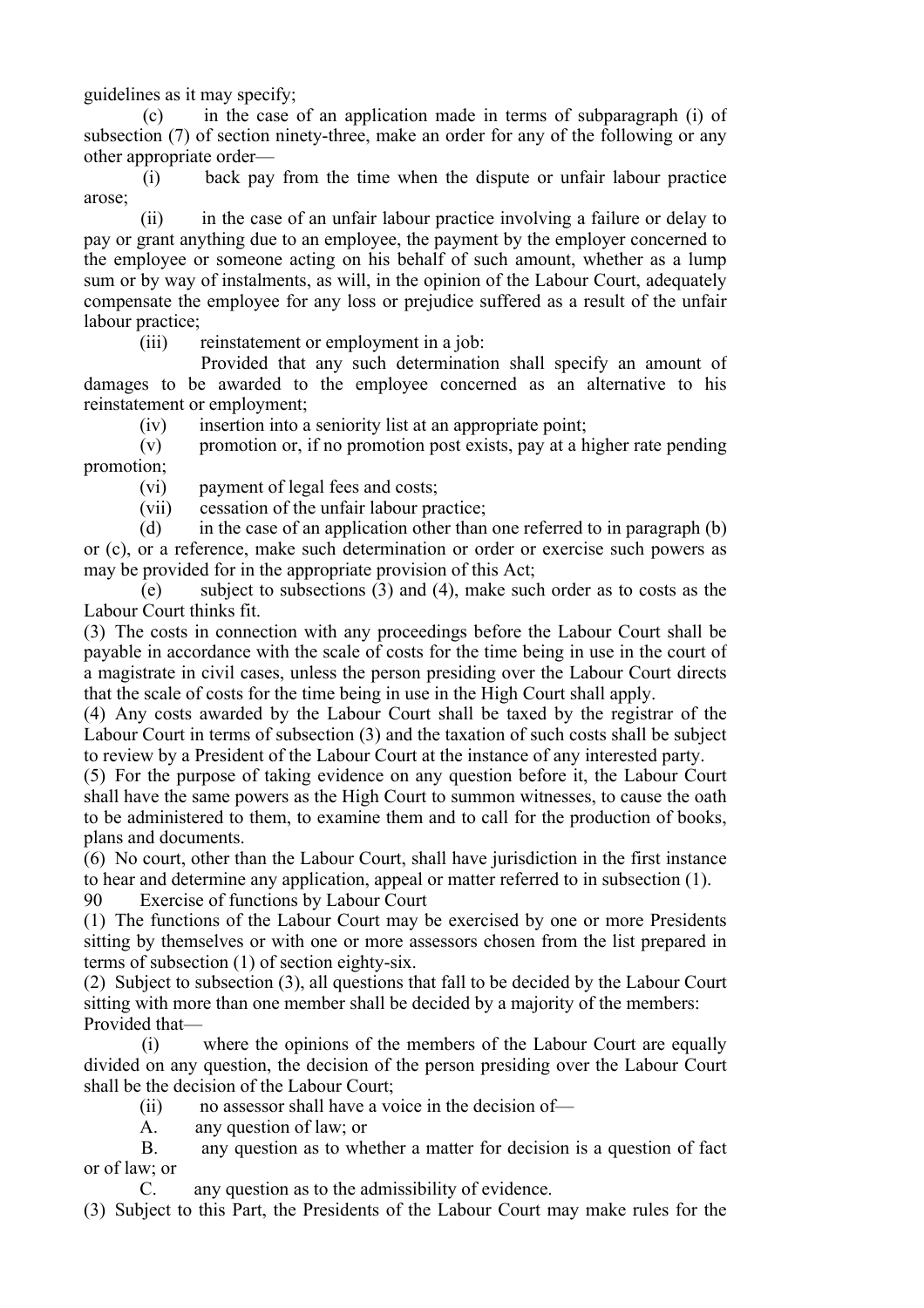Court providing for—

 (a) the practice, procedure and rules of evidence to be followed, including the determination of any preliminary point in any proceedings;

 (b) the service of notices and other documents required for the purpose of any proceedings;

(c) the forms to be used for the purpose of any proceedings;

 (d) the fees to be paid in respect of the service or examination of documents and the doing of any other thing by the registrar of the Labour Court or any officer of the Labour Court in connection with any proceedings;

 (e) the tariff of fees which may be charged by legal practitioners or a registered trade union or employers organisation for the purpose of paragraph (b) of section ninety-two in respect of any matter relating to the Labour Court;

(f) allowances and other payments to witnesses summoned to give evidence or to produce any book or document in any proceedings;

 (g) any other matter which the Presidents of the Labour Court consider should be provided for in rules in order to ensure or facilitate the proper dispatch and conduct of the business of the Labour Court:

 Provided that in any case not covered by the rules referred to in this subsection, the Labour Court shall act in such manner as it considers best fitted to do substantial justice and effect and carry out the objects of this Act, and for that purpose the Labour Court may give instructions on the course to be pursued which shall be binding on the parties to the proceedings.

(4) Rules in terms of subsection  $(3)$  shall not have effect until they have been approved by the Chief Justice and the Minister responsible for justice and published in a statutory instrument.

91 Sittings of Labour Court

The Labour Court shall sit at such places and at such times as may be prescribed or as the Senior President of the Labour Court may direct.

92 Representation of parties

A party to a matter before the Labour Court may appear in person or be represented and appear by—

 (a) a legal practitioner registered in terms of the Legal Practitioners Act [Chapter 27:07]; or

 (b) an official or employee of a registered trade union or employers organisation of which the party is a member.

92A Contempt of Labour Court

(1) If any person, at a sitting of the Labour Court, wilfully insults any member of the Court or wilfully interrupts the proceedings of the Court or otherwise wilfully disturbs the peace or order of the proceedings, the member presiding may order the person to be removed and detained in custody until the rising of the Court.

(2) Any person referred to in subsection (1) shall be guilty of an offence and liable, in addition to any removal and detention in terms of that subsection, to a fine not exceeding three thousand dollars or to imprisonment for a period not exceeding six months or to both such fine and such imprisonment.

[inserted by Act 17 of 2002 with effect from 7th March, 2003.]

92B Effective date and enforcement of decisions of Labour Court

(1) The Labour Court may fix the date from which any decision, order or determination made by it shall operate, which date may be an earlier or later date than the date of the decision, order or determination.

(2) The President of the Labour Court who made the decision, order or determination shall submit sufficient certified copies of it to the registrar of the Labour Court to enable the registrar to furnish a copy to each of the parties affected by it.

(3) Any party to whom a decision, order or determination relates may submit for registration the copy of it furnished to him in terms of subsection (2) to the court of any magistrate which would have had jurisdiction to make the order had the matter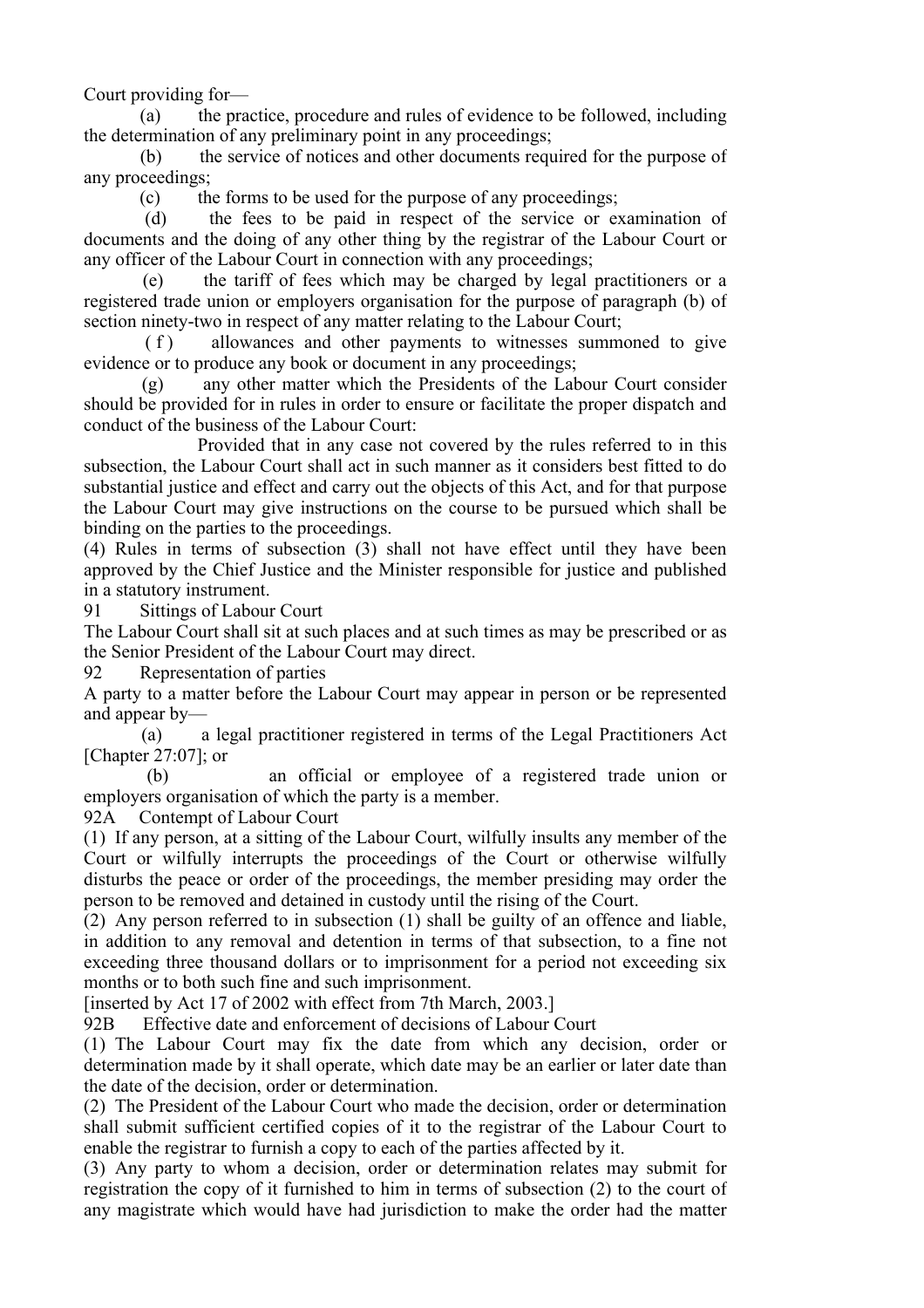been determined by it, or, if the decision, order or determination exceeds the jurisdiction of any magistrates court, the High Court.

(4) Where a decision, order or determination has been registered in terms of subsection (3) it shall have the effect, for purposes of enforcement, of a civil judgment of the appropriate court.

(5) If any order which has been registered in terms of subsection (4) has been rescinded or altered by the Labour Court in terms of section ninety-two C, the clerk or registrar of the court concerned shall make the appropriate adjustment in his register. [inserted by Act 17 of 2002 with effect from 7th March, 2003.]

92C Rescission or alteration by Labour Court of its own decisions

(1) Subject to this section, the Labour Court may, on application, rescind or vary any determination or order—

 (a) which it made in the absence of the party against whom it was made; or

 (b) which the Labour Court is satisfied is void or was obtained by fraud or a mistake common to the parties; or

(c) in order to correct any patent error.

(2) The Labour Court shall not exercise the powers conferred by subsection (1)–

 (a) except upon notice to all the parties affected by the determination or order concerned; or

 (b) in respect of any determination or order which is the subject of a pending appeal or review.

(3) Where an application has been made to the Labour Court to rescind or vary any determination or order in terms of subsection (1), the Labour Court may direct that—

(a) the determination or order shall be carried into execution; or

 (b) execution of the determination or order shall be suspended pending the decision upon the application;

upon such terms as the Labour Court may fix as to security for the due performance of the determination or order or any variation thereof.

[inserted by Act 17 of 2002 with effect from 7th March, 2003.]

92D Appeals against decisions of Labour Court

An appeal on a question of law shall lie to the Supreme Court from any decision of the Labour Court

[inserted by Act 17 of 2002 with effect from 7th March, 2003.]

93 Powers of labour officers

(1) A labour officer to whom a dispute has been referred, or to whose attention it has come, shall attempt to settle it through conciliation or, if agreed by the parties, by reference to arbitration.

(2) If the dispute is settled by conciliation, the labour officer shall record the settlement in writing.

(3) If the dispute is not settled within thirty days after the labour officer began to attempt to settle it under subsection (1), the labour officer shall issue a certificate of no settlement to the parties to the dispute.

(4) The parties to a dispute may agree to extend the period for conciliation of the dispute referred to in subsection (3).

(5) After a labour officer has issued a certificate of no settlement, the labour officer, upon consulting any labour officer who is senior to him and to whom he is responsible in the area in which he attempted to settle the dispute—

 (a) shall refer the dispute to compulsory arbitration if the dispute is a dispute of interest and the parties are engaged in an essential service; or

 (b) may, with the agreement of the parties, refer the dispute to compulsory arbitration; or

 (c) may refer the dispute to compulsory arbitration if the dispute is a dispute of right;

and the provisions of section ninety-eight shall apply to such reference to compulsory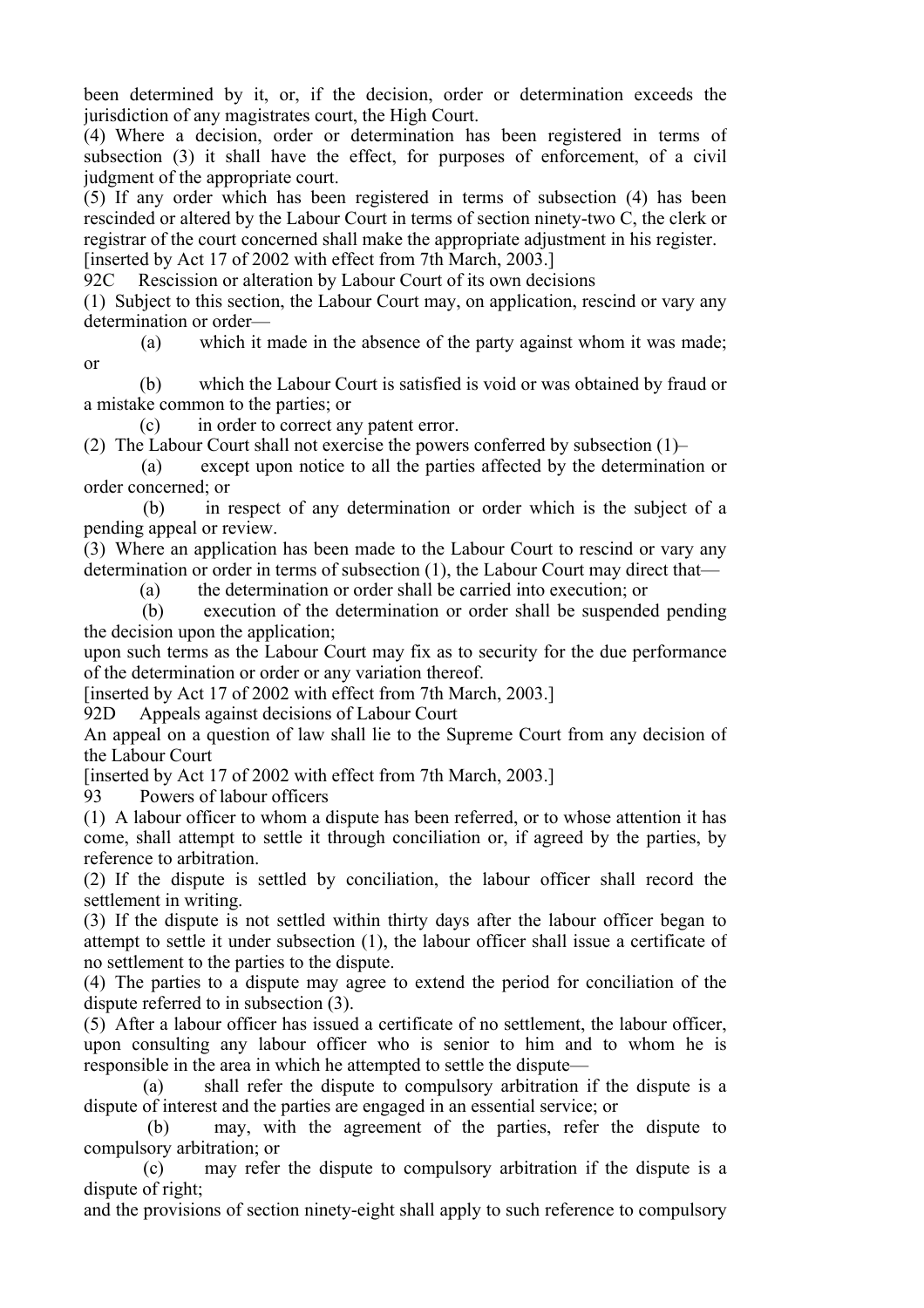arbitration.

(6) Notwithstanding the issuance of a certificate of no settlement, the labour officer who attempted to conciliate the dispute remains seized with the dispute and shall continue to attempt to settle the dispute in accordance with any guidelines published by the Minister in terms of section one hundred and twenty-seven.

(7) If, in relation to any dispute—

 (a) after a labour officer has issued a certificate of no settlement in relation to the dispute, it is not possible for any reason to refer the dispute to compulsory arbitration as provided in subsection (5); or

 (b) a labour officer refuses, for any reason, to issue a certificate of no settlement in relation to any dispute after the expiry of the period allowed for conciliation under subsection (3) or any extension of that period under subsection (4); any party to the dispute may, in the time and manner prescribed, apply to the Labour Court—

 $(i)$  for the dispute to be disposed of in accordance with paragraph  $(b)$  of subsection (2) of section eighty-nine, in the case of a dispute of interest; or

 (ii) for an order in terms of paragraph (c) of subsection (2) of section eighty-nine, in the case of a dispute of right..

[substituted by Act 17 of 2002 with effect from 7th March, 2003.] PART XII

DETERMINATION OF DISPUTES AND UNFAIR LABOUR PRACTICES

94 Prescription of disputes

(1) Subject to subsection (2), no labour officer shall entertain any dispute or unfair labour practice unless—

(a) it is referred to him; or

(b) has otherwise come to his attention;

within two years from the date when the dispute or unfair labour practice first arose. [substituted by Act 17 of 2002 with effect from 7th March, 2003.]

(2) Subsection (1) shall not apply to an unfair labour practice which is continuing at the time it is referred to or comes to the attention of a labour officer.

(3) For the purpose of subsection (1), a dispute or unfair labour practice shall be deemed to have first arisen on the date when—

 (a) the acts or omissions forming the subject of the dispute or unfair labour practice first occurred; or

 (b) the party wishing to refer the dispute or unfair labour practice to the labour officer first became aware of the acts or omissions referred to in paragraph (a), if such party cannot reasonably be expected to have known of such acts or omissions at the date when they first occurred.

[amended by Act 17 of 2002 with effect from 7th March, 2003.] Sections 95 and 96. . . . . . .

[repealed by Act 17 of 2002 with effect from 7th March, 2003.]

97 Appeals to Labour Court

(1) Any person who is aggrieved by—

 (a) any determination or direction of the Minister in terms of section twenty-five, forty, fifty-one, seventy-nine or eighty-two, or in terms of any regulations made pursuant to section seventeen;

 (b) a determination made under an employment code in terms of section one hundred and one; or

 (c) the conduct of the investigation of a dispute or unfair labour practice by a labour officer; or

 (d) the conduct of any proceedings in terms of an employment code; may, within such time and in such manner as may be prescribed, appeal against such determination or conduct to the Labour Court.

(2) An appeal in terms of subsection (1) may—

(a) address the merits of the determination or decision appealed against;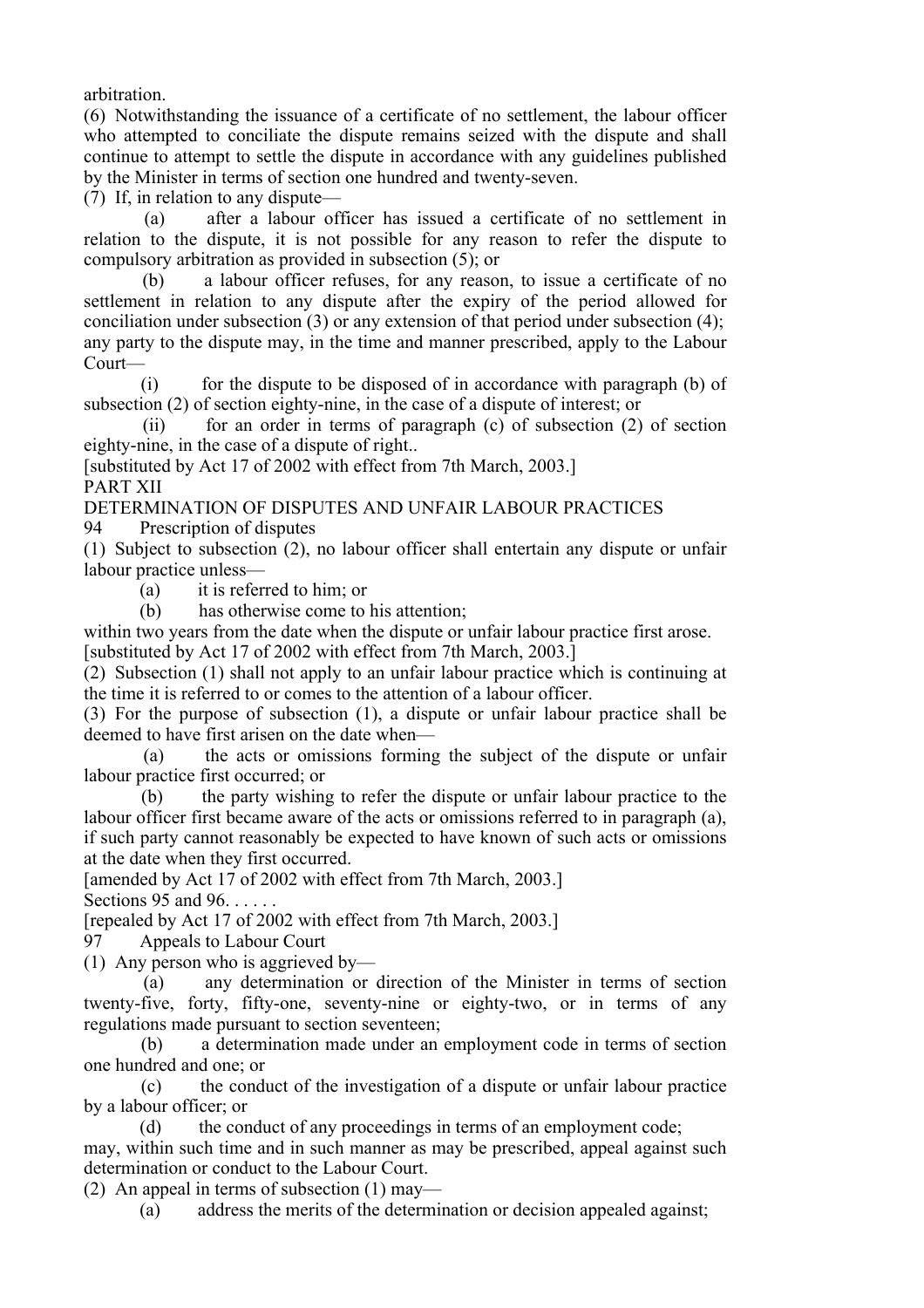(b) seek a review of the determination or decision on any ground on which the High Court may review it;

 (c) address the merits of the determination appealed against and seek its review on a ground referred to in paragraph (b).

(3) An appeal in terms of subsection (1) shall not have the effect of suspending the determination or decision appealed against.

(4) Pending the determination of an appeal the Labour Court may make such interim determination in the matter as the justice of the case requires.

[inserted by Act 17 of 2002 with effect from 7th March, 2003.]

98 Effect of reference to compulsory arbitration under Parts XI and XII

(1) In this section, "reference to compulsory arbitration", in relation to a dispute, means a reference made in terms of paragraph (d) of subsection (1) of section eightynine or section ninety-three.

(2) Subject to this section, the Arbitration Act [Chapter 7:15] shall apply to a dispute referred to compulsory arbitration.

(3) Before referring a dispute to compulsory arbitration, the Labour Court or the labour officer, as the case may be, shall afford the parties a reasonable opportunity of making representations on the matter.

(4) In ordering a dispute to be referred to compulsory arbitration, the Labour Court or labour officer, as the case may be, shall determine the arbitrator's terms of reference after consultation with the parties to the dispute.

(5) In referring a dispute to compulsory arbitration—

(a) the Labour Court; or

 (b) the labour officer, after consulting any labour officer who is senior to him and to whom he is responsible in the area in which he attempted to conciliate the dispute;

as the case may be, shall appoint as an arbitrator a person whose name appears on a list referred to in subsection (6):

Provided that the labour officer who attempted to conciliate the dispute which is referred to arbitration shall not be appointed as the arbitrator in that dispute.

(6) The Minister, in consultation with the Senior President of the Labour Court and the appropriate advisory council, if any, appointed in terms of section nineteen, shall from time to time prepare a list of arbitrators consisting of—

 (a) any labour officer or designated agent whom he considers to be experienced or qualified in arbitration; and

 (b) any other person whom he considers to be experienced or qualified in arbitration.

(7) Subject to any agreement by the parties concerned, the Labour Court or the labour officer, as the case may be, shall, in referring a dispute to compulsory arbitration, determine the share of the costs of the arbitration to be borne by each party.

(8) Where a party to a dispute referred to compulsory arbitration is made up of more than one employer, employee, employers organisation, or trade union, the costs of the arbitration shall be paid in the proportions agreed upon by the constituent members of the party or, failing agreement, in the proportions determined by the arbitrator or arbitrators.

(9) An arbitrator appointed by the Labour Court shall, in hearing and determining any dispute, determine it as if the arbitrator was the Labour Court.

(10) An appeal on a question of law shall lie to the Labour Court from any decision of an arbitrator appointed in terms of this section.

(11) Where the Labour Court or a labour officer has referred a dispute to compulsory arbitration, no employee, workers committee, trade union, employer or employers organisation shall engage in collective job action in respect of the dispute.

(12) Any person who contravenes subsection (11) shall be guilty of an offence and liable to a fine not exceeding level eight or to imprisonment for a period not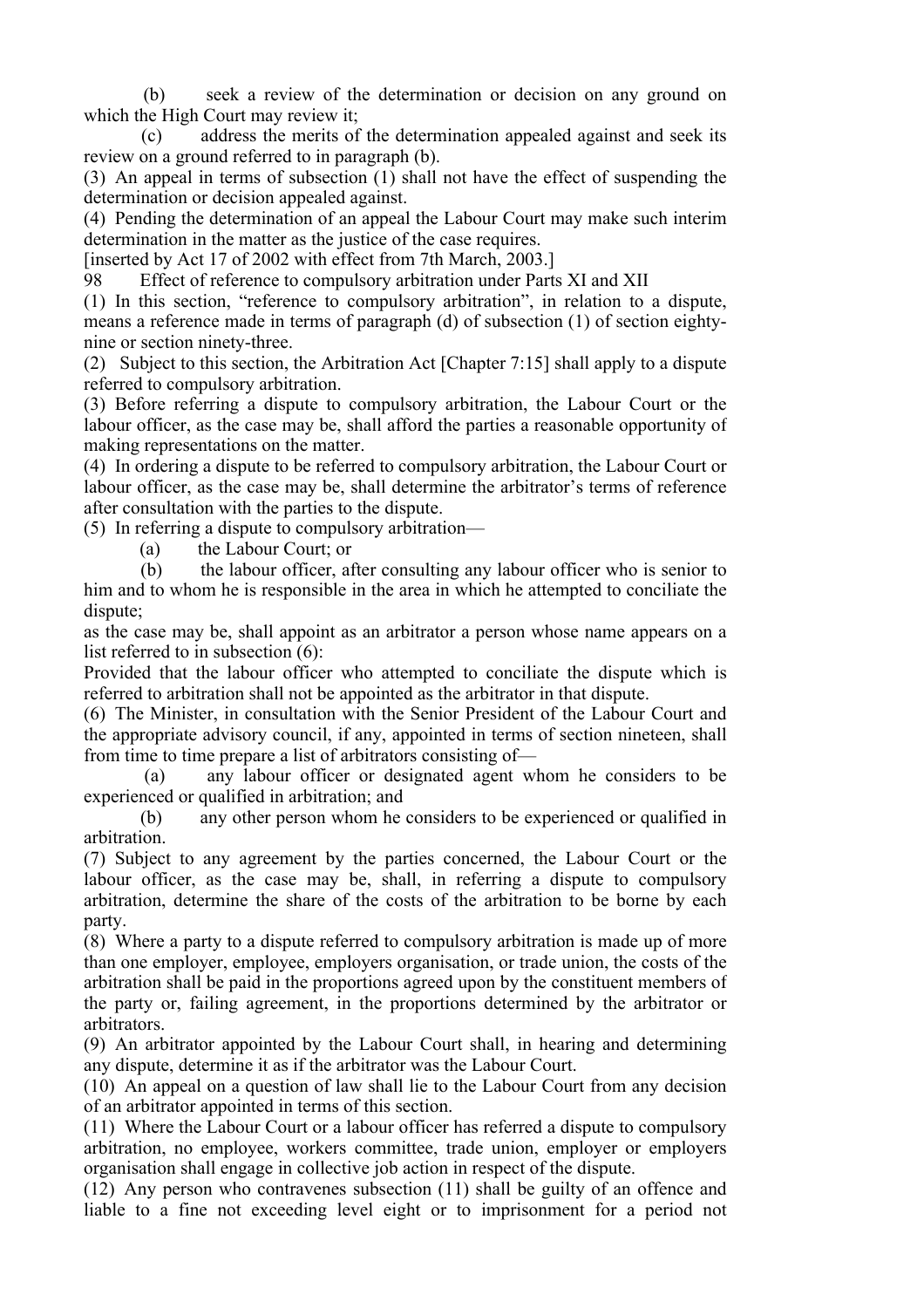exceeding two years or to both such fine and such imprisonment.

(13) At the conclusion of the arbitration the arbitrator shall submit sufficient certified copies of his arbitral award to each of the parties affected by it.

(14) Any party to whom an arbitral award relates may submit for registration the copy of it furnished to him in terms of subsection (13) to the court of any magistrate which would have had jurisdiction to make an order corresponding to the award had the matter been determined by it, or, if the arbitral award exceeds the jurisdiction of any magistrates court, the High Court.

(15) Where arbitral award has been registered in terms of subsection (14) it shall have the effect, for purposes of enforcement, of a civil judgment of the appropriate court.

[substituted by Act 17 of 2002 with effect from 7th March, 2003.]

Sections 99 and 100 . . . . . .

[repealed by Act 17 of 2002 with effect from 7th March, 2003.]

101 Employment codes of conduct

(1) An employment council or, subject to subsections (1a), (1b) and (1c), a works council, may apply in the manner prescribed to the Registrar to register an employment code of conduct that shall be binding in respect of the industry, undertaking or workplace to which it relates.

(1a) Where an employment council has registered an employment code governing employers and employees represented by it, no works council may apply for the registration of an employment code in respect of any industry, undertaking or workplace represented by the employment council unless it first refers the employment code to the employment council for its approval.

(1b) Where an employment code is registered by a works council in respect of any industry, undertaking or workplace represented by an employment council and the employment council subsequently registers its own employment code, the employment code registered by the employment council shall supersede that of the works council unless the works council refers it to the employment council for approval.

(1c) Where an employment council refuses to approve an employment code made by a works council in terms of subsection (1a) or (1b), the works council may refer the matter to a labour officer, and the determination of the labour officer on the matter shall be final unless the parties agree to refer it to voluntary arbitration.

[substituted by Act 17 of 2002 with effect from 7th March, 2003.]

(2) On application being made in terms of subsection (1), the Registrar shall, if he is satisfied that the employment code concerned provides for the matters referred to in subsection (3), register the employment code in the manner prescribed.

(3) An employment code shall provide for—

 (a) the disciplinary rules to be observed in the undertaking, industry or workplace concerned, including the precise definition of those acts or omissions that constitute misconduct;

 (b) the procedures to be followed in the case of any breach of the employment code;

 (c) the penalties for any breach of the employment code, which may include oral or written warnings, fines, reductions in pay for a specified period, suspension with or without pay or on reduced pay, demotion and dismissal from employment;

 (d) the person, committee or authority that shall be responsible for implementing and enforcing the rules, procedures and penalties of the employment code;

 (e) the notification to any person who is alleged to have breached the employment code that proceedings are to be commenced against him in respect of the alleged breach;

 $(f)$  the right of a person referred to in paragraph (e) to be heard by the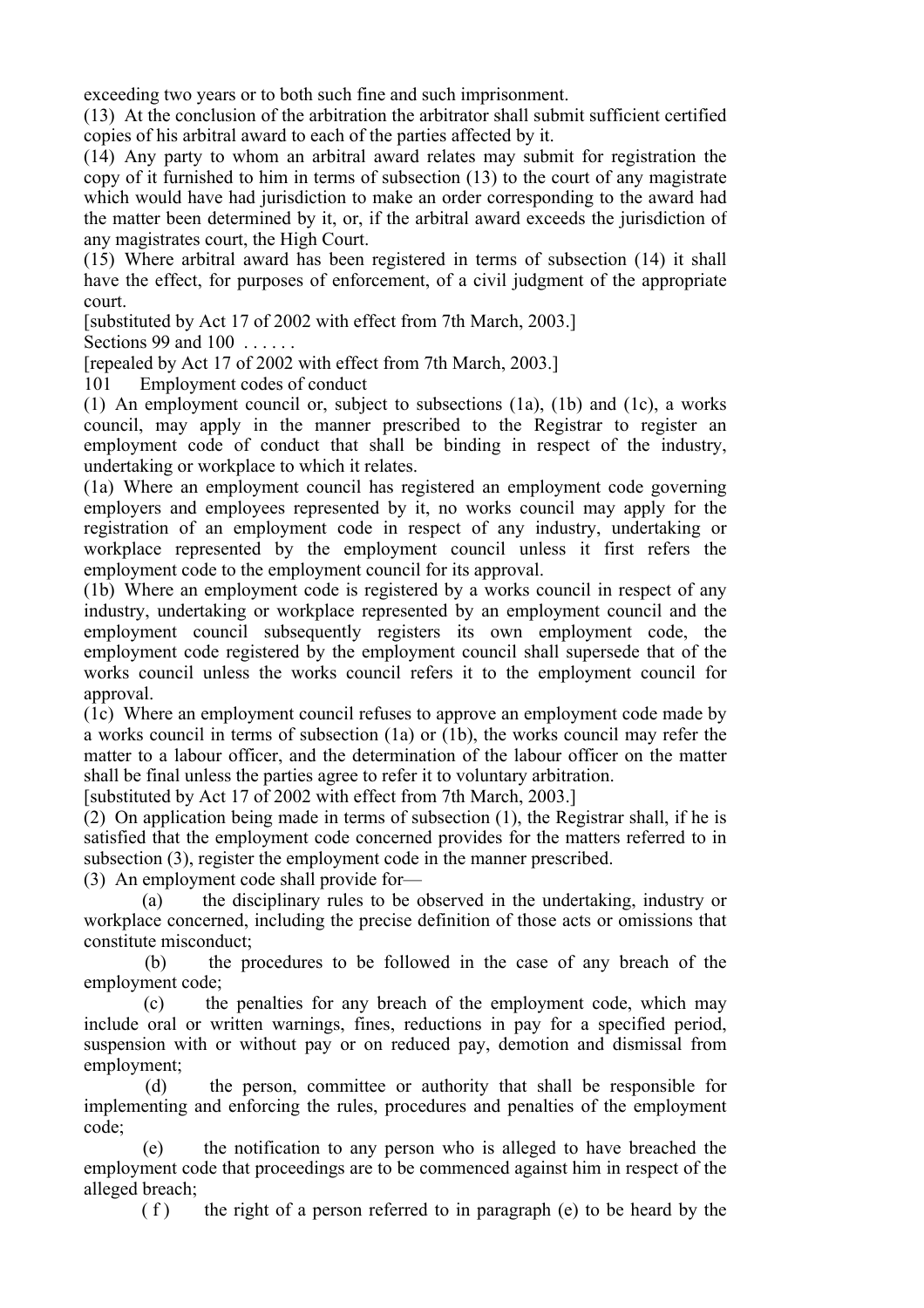appropriate person, committee or authority referred to in paragraph (d) before any decision in his case is made;

 (g) a written record or summary to be made of any proceedings or decisions taken in terms of the employment code, which record or summary shall be made at the time such proceedings and decisions are taken.

(4) An applicant referred to in subsection (2) may, at any time after the registration of an employment code, apply in the manner prescribed to the Registrar to register any amendment to the employment code, and subsection (3) shall apply, mutatis mutandis, in relation to that amendment.

(5) Notwithstanding this Part, but subject to subsection (6), no labour officer shall intervene in any dispute or matter which is or is liable to be the subject of proceedings under an employment code, nor shall he intervene in any such proceedings.

(6) If a matter is not determined within thirty days of the date of the notification referred to in paragraph (e) of subsection (3), the employee or employer concerned may refer such matter to a labour officer, who may then determine or otherwise dispose of the matter in accordance with section ninety-three.

[amended by Act 17 of 2002 with effect from 7th March, 2003.]  $(7)$  . . . . . .

[repealed by Act 17 of 2002 with effect from 7th March, 2003.]

 $(8)$  . . . . . .

[repealed by Act 17 of 2002 with effect from 7th March, 2003.]

 $(9)$  . . . . . .

The Minister may, after consultation with representatives of trade unions and employers organizations, by statutory instrument publish a model employment code of conduct.

(10) An employment council or works council may, by making application in terms of subsection (1), adopt the model employment code referred to in subsection (9), subject to such modifications as may be appropriate to the industry, undertaking or workplace concerned.

[amended by Act 17 of 2002 with effect from 7th March, 2003.]

PART XIII

COLLECTIVE JOB ACTION

102 Interpretation in Part XIII

In this Part—

"appropriate authority" . . . . . .

[repealed by Act 17 of 2002 with effect from 7th March, 2003.]

"disposal order" means an order made in terms of section one hundred and seven;

"essential service" means any service—

 (a) the interruption of which endangers immediately the life, personal safety or health of the whole or any part of the public; and

 (b) that is declared by notice in the Gazette made by the Minister, after consultation with the appropriate advisory council, if any, appointed in terms of section nineteen, to be an essential service.

[substituted by Act 17 of 2002 with effect from 7th March, 2003.]

"lawful collective job action" means collective job action which is not prohibited in terms of subsection (3) of section one hundred and four;

"lock-out" means any one or more of the following acts or omissions by any person who is or has been an employer—

 (a) the exclusion by him of any person or number of persons, who are or have been in his employ, from any premises on which work provided by him is or has been performed; or

 (b) the total or partial discontinuance by him of his business or of the provision of work; or

(c) the breach or termination by him of the contracts of employment of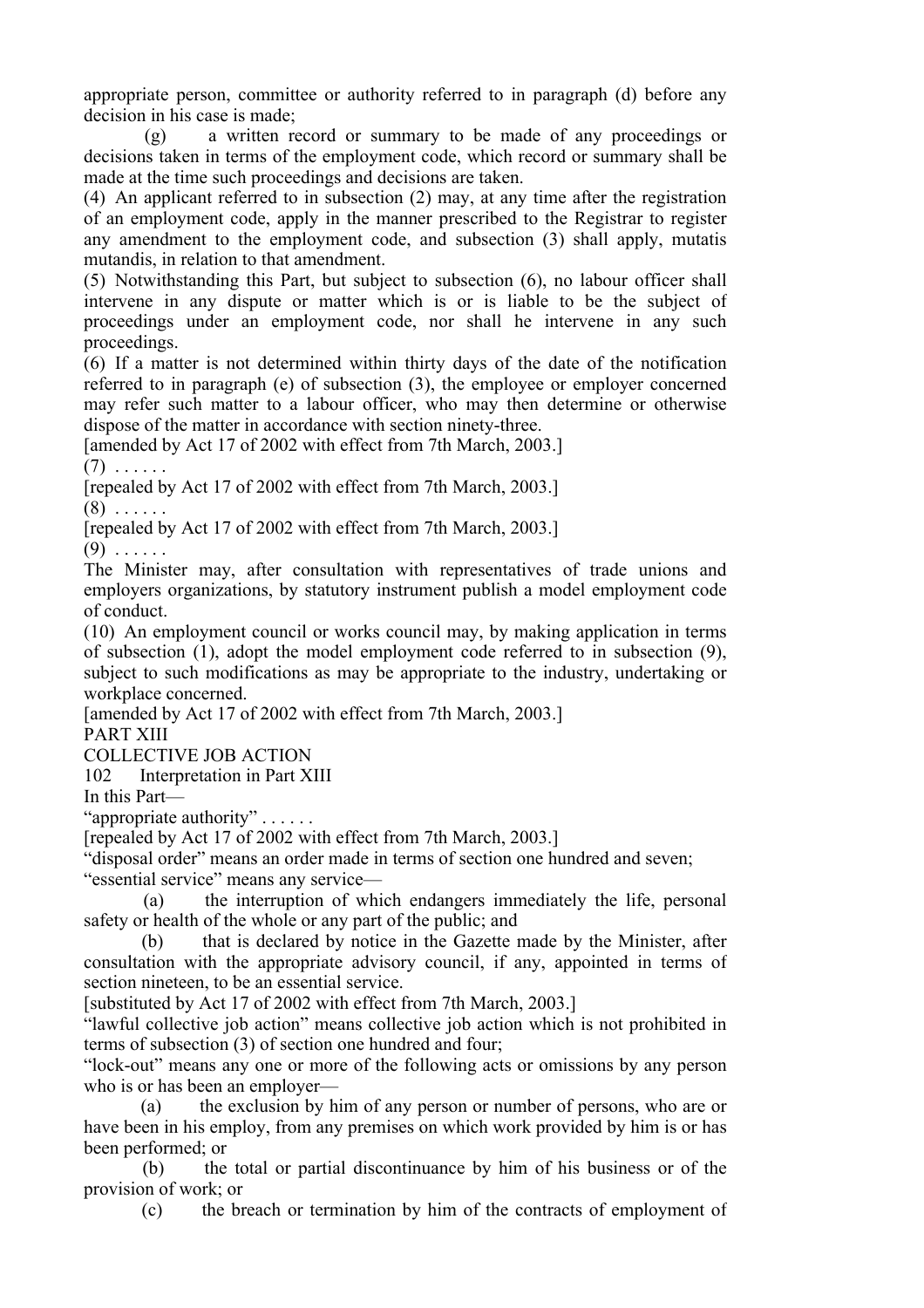any person or number of persons in his employ; or

 (d) the refusal or failure by him to re-employ any person or number of persons who have been in his employ;

if that exclusion, discontinuance, breach, termination, refusal or failure is in consequence of a dispute regarding conditions of employment or other matters, and the purpose of that exclusion, discontinuance, breach, termination, refusal or failure is to induce or compel any persons who are or have been in his employ or in the employ of other persons to agree to or comply with any demands concerning conditions of employment or re-employment or other matters made by him or on his behalf or by or on behalf of any other person who is or has been an employer;

"show cause order" means an order made in terms of section one hundred and six; "unlawful collective job action" . . . . . .

[repealed by Act 17 of 2002 with effect from 7th March, 2003.]

103 Appeal against declaration of essential service

Any person who is aggrieved by any statutory instrument by the Minister declaring any service or occupation to be an essential service may appeal against such notice to the Labour Court, and the Labour Court may vary or revoke the statutory instrument as it deems just.

[amended by Act 17 of 2002 with effect from 7th March, 2003.]

104 Right to resort to collective job action

(1) Subject to this Act, all employees, workers committees and trade unions shall have the right to resort to collective job action to resolve disputes of interest.

(2) Subject to subsection (4), no employees, workers committee, trade union, employer, employers organisation or federation shall resort to collective job action unless—

 (a) fourteen days' written notice of intent to resort to such action, specifying the grounds for the intended action, has been given—

(i) to the party against whom the action is to be taken; and

(ii) to the appropriate employment council; and

 (iii) to the appropriate trade union or employers organisation or federation in the case of members of a trade union or employers organisation or federation partaking in a collective job action where the trade union or employers organisation or federation is not itself resorting to such action;

and

 (b) an attempt has been made to conciliate the dispute and a certificate of no settlement has been issued in terms of section ninety-three.

(3) Subject to subsection (4), no collective job action may be recommended or engaged in by—

 (a) any employees, workers committee, trade union, employer, employers organisation or federation—

(i) if the persons concerned are engaged in an essential service; or

(ii) if the issue in dispute is a dispute of right; or

 (iii) if the parties to the dispute have agreed to refer the dispute to arbitration;

Collective job action is not allowed if the parties to the dispute have agreed to refer the dispute to arbitration; or if the issue in dispute is a dispute of right; or if a secret ballot in support of the strike has not been conducted, or if the CBA procedures have not been complied with.

or

 (b) any employees, workers committee or employer, if there is in existence a registered trade union or employers organisation which represents the interests of the employees or employers concerned and that trade union or employers organisation has not approved or authorised the collective job action; or

 (c) any trade union, employers organisation or federation unless the trade union, employers organisation or federation is registered; or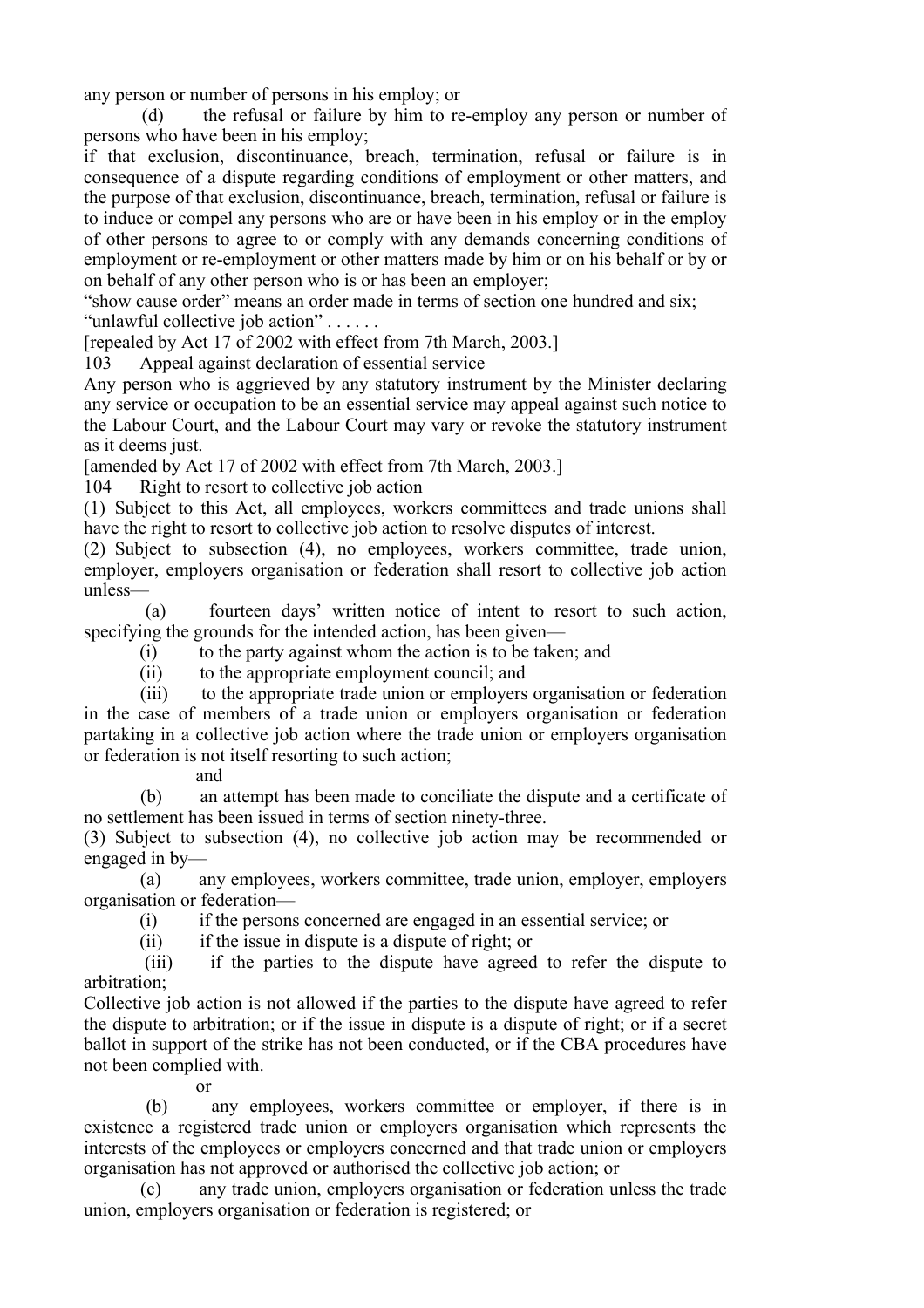(d) any workers committee, if there is in existence a union agreement which provides for or governs the matter in dispute, and such agreement has not been complied with or remedies specified therein have not been exhausted as to the issue in dispute; or

This is the only type of dispute that seems strikeable under the new Act given s104 (3) (b), which effectively prohibits a strike\striking where the issue in dispute is a dispute of right.

A dispute of interest is one over which an employee has no legal claim, for example, a demand for 100% salary increase during collective bargaining.

This is, however, a complicated area as disputes of interest can easily migrate over borders and become disputes of right. Employers should seek advice whenever confronted by such problems.

 (e) any workers committee, trade union or employers organisation, except with the agreement of the majority of the employees or employers, as the case may be, voting by secret ballot.

[substituted by Act 17 of 2002 with effect from 7th March, 2003.]

104A Picketing

(1) In the section—

"picket" means a gathering of members and supporters of a trade union or workers committee for either or both of the following purposes—

- (a) demonstrating peacefully—
- (i) in support of any collective job action; or
- (ii) in opposition to any lock-out;
	- and

 (b) peacefully persuading other members of the trade union or workers committee or employees of the industry, undertaking or workplace represented by the trade union or workers committee to take part in the collective job action or demonstration.

This section was uplifted from the South African Labour Relations Act 1995 section 69 and it also allows members and supporters of a trade union or workers committee to demonstrate peacefully in support of any collective job action or in opposition to any lock-out, and peacefully persuade other members of the trade union or workers committee or employees of the industry, undertaking or workplace represented by the trade union or workers committee to take part in the collective job action or demonstration.

The objects of a picket

Its proper object is to persuade people not to cross the picket line. Persuasion can, however, easily become intimidation and intimidation soon shades into violence. It is important to note that any trade union or workers committee can call for a picket, as the Act does not restrict it to the union whose members are on strike.

(2) A registered trade union or workers committee may authorise a picket.

The form of authorisation above is not given by the Act, nor is any provision made for the giving of notice to the strike-hit employer or (when they differ) the employer being picketed. This places employers in a quandary, for they have no institutional means of discovering whether a picket enjoys union sanction.

Does it mean employees can picket against the delivery of "hot-cargo"?

Yes – employees of any employer can picket against the delivery of products from strike-hit employers in support of the strikers or else they engage supporters to do so. Meaning of "members and supporters"

The members of the union need be employees of neither the picketed employer nor the employer against whom the strike is directed. The section, moreover, makes the issue of membership a practical irrelevance since members will in any event be supporters of the union. In fact anyone can be a supporter just as anyone can be the supporter of a football team. It entails no more than a committed state of mind, a condition that will certainly be present in the ranks of those who take the trouble to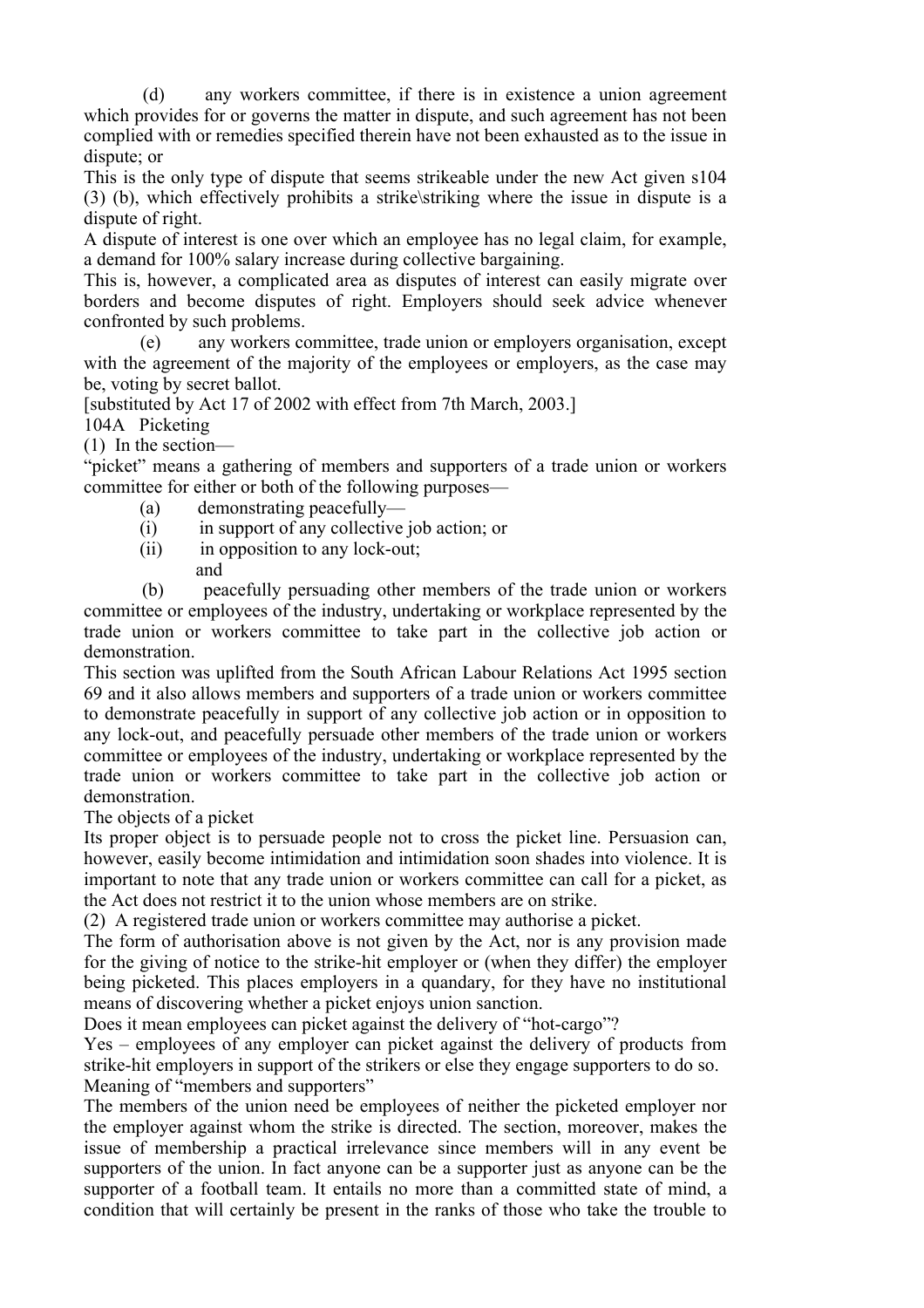join the picket line. Relatives, children and friends of the strikers can be expected to swell their ranks, but so can employees working for third parties. At this point there is a convergence between picketing and secondary striking and it may be very difficult to determine into which category such employees fall. Categorising them is important since their rights and duties differ – secondary strikers, for instance, can be told to go back to work but pickets cannot, and the issue of secondary strikers is further complicated by the fact that the Act does not deal with them. Secondly, collective job action is not defined and this will make issues complicated when a decision is to be made on whether pickets, picketing against a strike-hit employer are embarking on collection job action against their employer and the same time picketing against hotcargo.

Can managerial employees falling outside the bargaining unit of striking or picketing employees picket in support of the later?

Yes – because they can call themselves supporters of the union. Also it should be remembered that employees can continue to picket either as supporters or friends of striking employees.

(3) Notwithstanding any other law regulating the right of assembly, a picket authorised in terms of subsection (2) may be lawfully conducted—

 (a) outside the premises of an employer or in any place to which the public has access; and

 (b) if so authorised by a collective bargaining agreement, or a code of picketing agreed between the Minister and the appropriate advisory council, if any, appointed in terms of section nineteen, and prescribed by regulations made in terms of section one hundred and nineteen, inside the premises of the employer concerned in any area that does not substantially affect production.

[inserted by Act 17 of 2002 with effect from 7th March, 2003.]

Where can picketing be carried out?

It can be carried out outside the premises of an employer or in any place to which the public has access and if so authorised by a CBA, or a code of picketing agreed between the Minister and the appropriate advisory council (s19) and prescribed by regulations made in terms of s119, inside the premises of the employer concerned in any area that does not substantially affect production. I don't know of an area inside the employer's premises that does not substantially affect production when picketed from. Even picketing inside toilets will affect production in some way and in any event pickets cannot picket where they will not persuade any employee but space.

105 Lock-outs and actions connected therewith

(1) No employer or employers organisation shall—

 (a) threaten, recommend or engage in a lock-out, except in accordance with sections one hundred and two and one hundred and four; or

 (b) without the consent of the Minister, lay off, suspend or dismiss any employee or withhold wages or benefits due to any employee as a consequence of or in connection with a lock-out.

(2) No employer or employers organisation or federation, or official or office-bearer of such employers organisation or federation, shall threaten, recommend, encourage, incite, organise or engage in an unlawful collective job action referred to in paragraph (b) of the definition of that term in section two.

(3) Where more than one person referred to in subsection (2) threatened, recommended, encouraged, incited, organised or engaged in the unlawful collective job action, their liability therefor shall be joint and several.

[substituted by Act 17 of 2002 with effect from 7th March, 2003.]

106 Show cause orders

(1) Whenever a workers committee, trade union, employers organisation or federation of registered trade unions or employers organisations (hereafter in this section called a "responsible person") threatens, recommends, encourages, incites, organises or engages in any collective action referred to in subsection (1) of section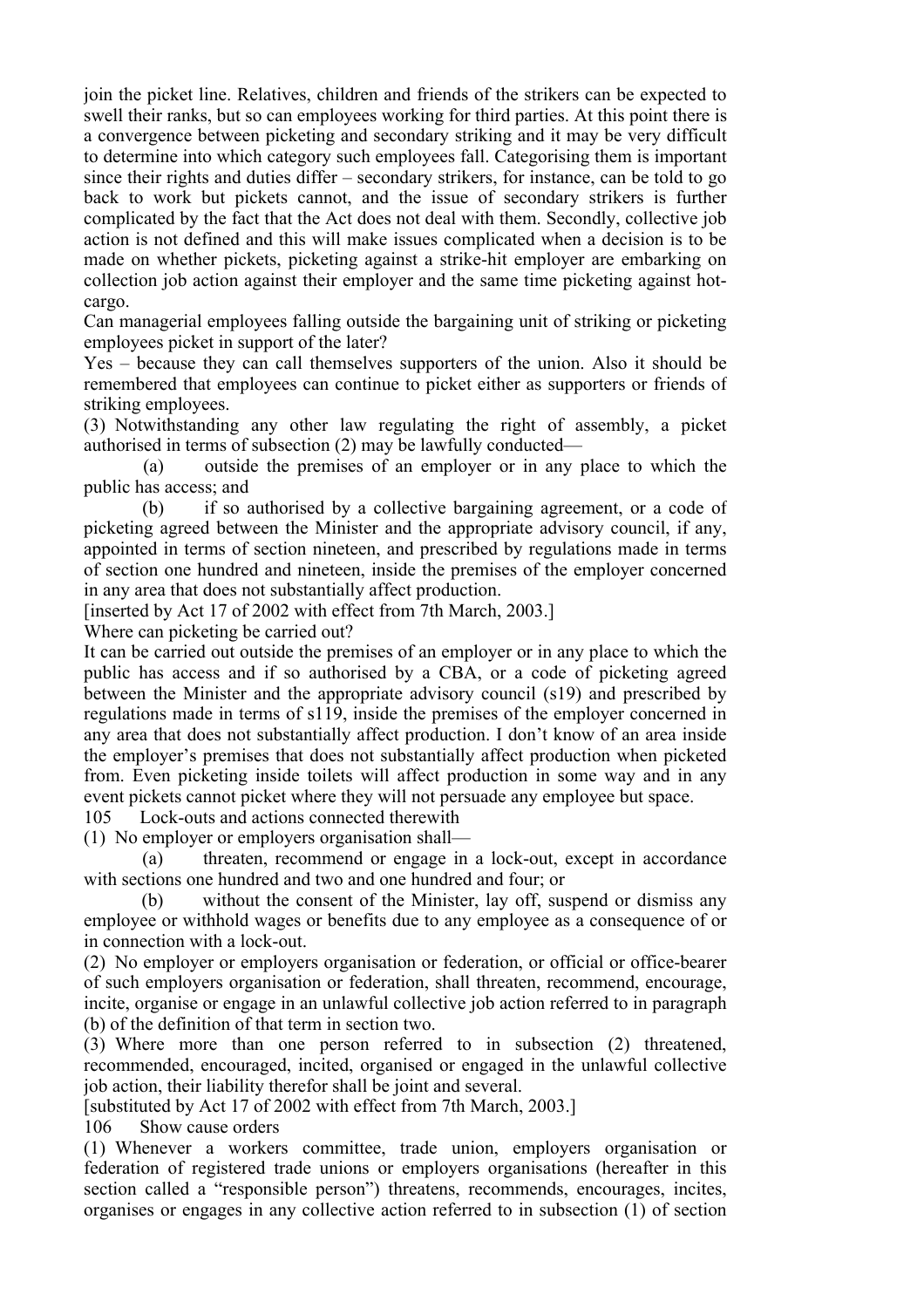one hundred and nine (hereinafter in this section and section one hundred and seven called an "unlawful collective action"), the Minister, acting on his own initiative or upon the application of any person affected or likely to be affected by the unlawful collective action, may issue an order calling upon the responsible person to show cause why a disposal order should not be made in relation thereto.

(2) A show cause order—

(a) shall specify—

 (i) the date, time and place at which the responsible person must appear before the Labour Court to show cause why a disposal order should not be made; and

(ii) the order or action desired or proposed;

 (b) may direct that pending the issuance of a disposal order, the unlawful collective action concerned be terminated, postponed or suspended.

[substituted by Act 17 of 2002 with effect from 7th March, 2003.]

107 Disposal orders

(1) On the return day of a show cause order the Labour Court shall, at the time and place specified in the order, inquire into the matter and shall afford the parties concerned an opportunity of making representations in the matter.

(2) After conducting an inquiry in terms of subsection (1), the Labour Court may issue a disposal order directing that—

 (a) the unlawful collective action be terminated, postponed or suspended; or

 (b) the issue giving rise to the unlawful collective action concerned be referred to another authority to be dealt with in terms of Part XII and that, pending the determination of the issue in terms of that Part, the unlawful collective action concerned be terminated, postponed or suspended.

(3) Without derogation from the generality of the powers conferred upon the Labour Court in terms of subsection (2) to make a disposal order, such order may provide for—

(a) in the case of an unlawful collective action other than a lock-out—

 (i) discharge or suspension of an employer's liability to pay all or part of the wages or benefits due to specified employees or categories of employees engaged in the unlawful collective action, in respect of the duration of such collective action or part thereof;

 (ii) the employer, in his discretion, to dismiss summarily, or lay off or suspend with or without pay, specified employees or categories of employees engaged in the unlawful collective action;

 (iii) the lay off or suspension, with or without pay, of specified employees or categories of employees not engaged in the unlawful collective action for such period as may be specified where such lay off or suspension is necessitated by the collective action;

 (iv) the dismissal of specified employees or categories of employees engaged in the unlawful collective action;

 (v) the prohibition of the collection of union dues by any trade union concerned for such period as may be specified;

 (vi) the suspension or rescission of the registration of the trade union involved in the collective job action;

(b) in the case of an unlawful collective action consisting of a lock-out—

 (i) where wages or benefits due to employees have been withheld or suspended, the payment of such wages or benefits;

(ii) the resumption of the normal operations of the undertaking concerned;

 (iii) where any employees have been laid off, suspended or dismissed, the reinstatement of such employees with all necessary wages, compensation and other related benefits;

 (iv) the suspension or dismissal of specified managerial employees who are responsible for or have provoked, or contributed to, the lock-out.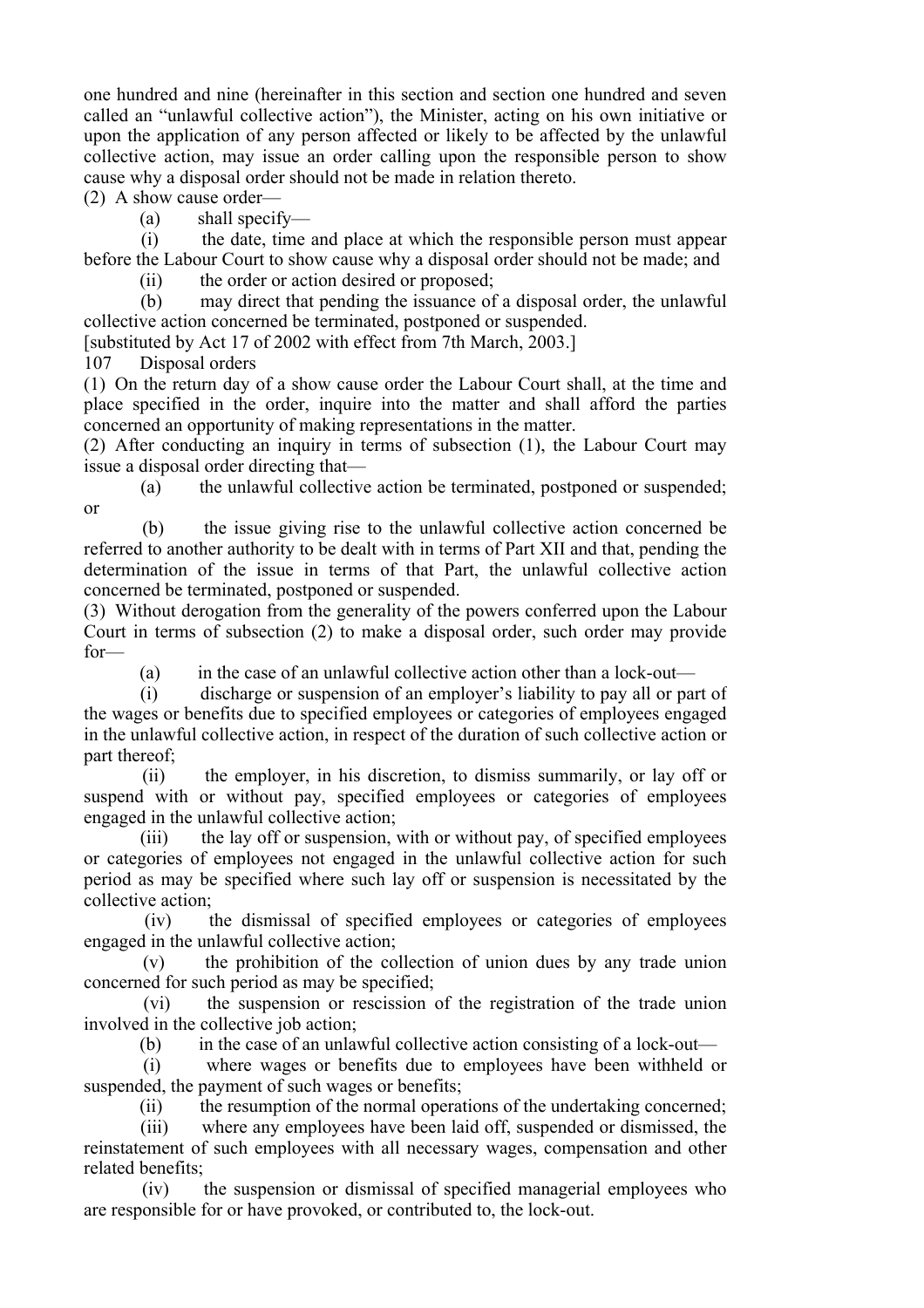[substituted by Act 17 of 2002 with effect from 7th March, 2003.]

108 Protection of persons engaged in lawful collective action

(1) In this section and section one hundred and nine—

"lawful collective action" means any collective job action that complies with this Part in respect of its notification and other matters provided for under this Part, and "unlawful collective action" shall be construed accordingly.

(2) It shall not be a delict or breach of contract for any workers committee, registered trade union, registered employers organisation or registered federation of registered trade unions or employers organisations (hereinafter in this section called a "protected person") to threaten, recommend or engage in a lawful collective action, and no protected person shall be liable to any civil liability or proceedings therefor other than as specified in this Part:

Provided that such immunity from suit shall not extend to wilful acts or omissions threatening or resulting in the destruction of, or damage to, property other than the perishing of goods caused by employees' absence from work on account of such collective action.

(3) All individual employees and officials or office-bearers of a protected person, shall be entitled to the same immunity as is conferred upon a protected person in terms of subsection (2) and, in addition, his employment shall not be terminated on the ground that he has threatened, recommended or engaged in any lawful collective action.

(4) An employer is not obliged to remunerate an employee for services that the employee does not render during the lawful collective action except where the employee's remuneration includes payment in kind by way of accommodation, the provision of food and other basic amenities of life, in which event the employer shall not discontinue such payment in kind unless the employee declines such remuneration:

Provided that, at the conclusion of the collective action, the employer may recover the monetary value of such remuneration by action instituted in the Labour Court.

S108 Protection of persons engaged in lawful collective job action

An employer is not obliged to remunerate an employee for service that the employee does not render during the lawful collective job action except where the remuneration includes payment in kind by way of accommodation, the provision of food and other basic amenities of life, in which event the employer shall not discontinue such payment in kind unless the employee declines such remuneration.

Such remuneration's monetary value is recoverable by action instituted in the Labour Court after the job action.

(5) An employer may not employ any person for the purpose of performing the work of an employee who is locked out.

[substituted by Act 17 of 2002 with effect from 7th March, 2003.]

This effectively means an employer can't replace strikers with strike-breakers.

If an employer, union, workers committee member(s) incites, recommends, advises, encourages, threatens, commands, aids, procures, organises, or engages in any collective job action which is prohibited in terms of s104 (3), he/she shall be guilty of an offence and liable to a fine or imprisonment for a period not exceeding 5 years or both such fine and such imprisonment.

109 Liability of persons engaged in unlawful collective action

(1) If a workers committee, trade union, employers organisation or federation of registered trade unions or employers organisations (hereinafter in this section called a "responsible person"), or any individual employer or employee or group of individual employers or employees, recommends, advises, encourages, threatens, incites, commands, aids, procures, organises or engages in any collective action which is prohibited in terms of subsection (3) of section one hundred and four, the responsible person, and every official or office-bearer of the responsible person, or, as the case may be, individual employer or employee or group of individual employers or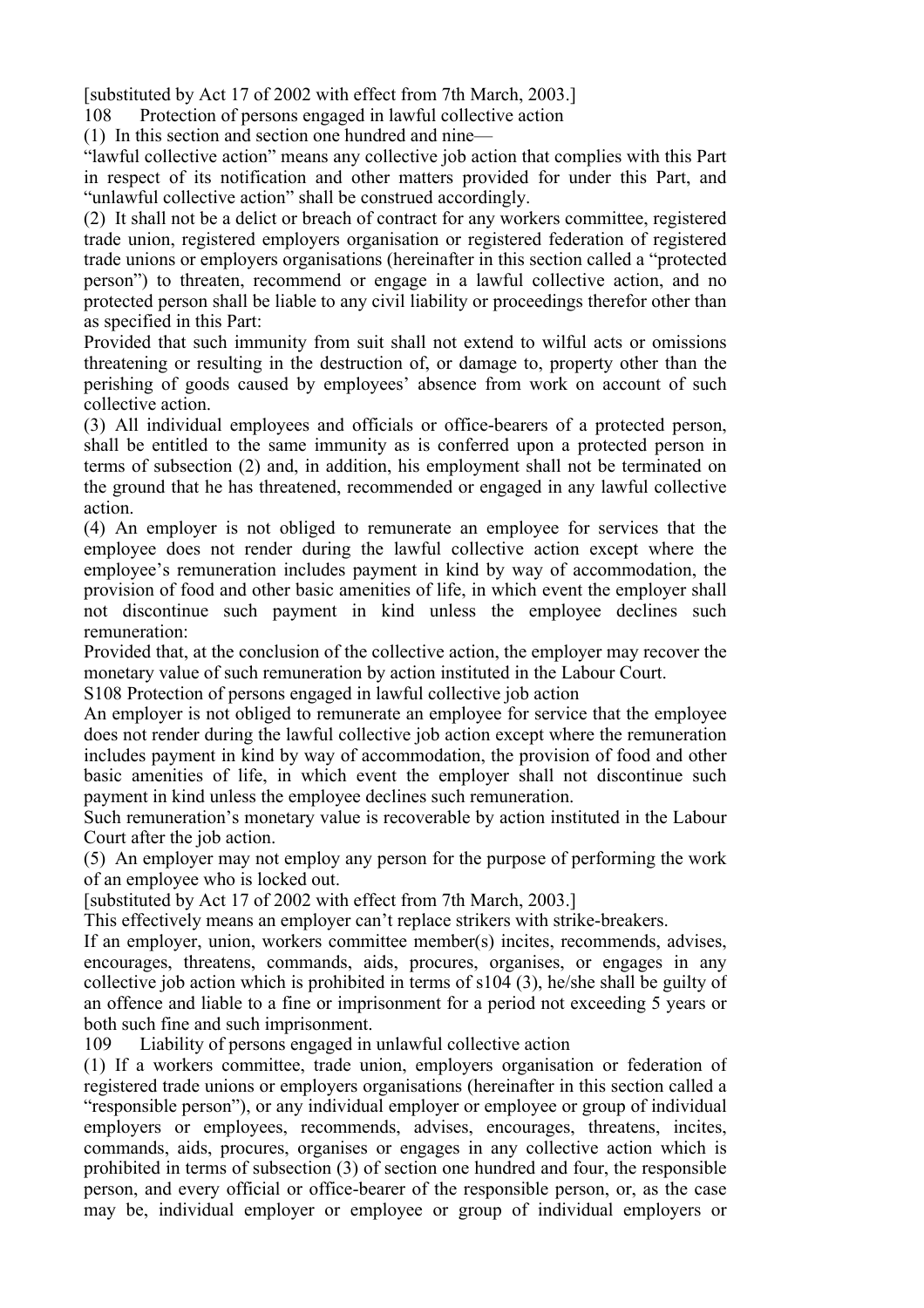employees, shall be guilty of an offence and liable to a fine not exceeding level fourteen or imprisonment for a period not exceeding five years, or to both such fine and such imprisonment.

(2) Any person other than a person referred to in subsection (1) who recommends, advises, encourages, threatens, incites, commands, aids, procures, organises or engages in any collective action which is prohibited in terms of subsection (3) of section one hundred and four, with the intention or realising that there is a risk or possibility of bringing about such collective action, shall be guilty of an offence and liable to a fine not exceeding level fourteen or imprisonment for a period not exceeding five years, or to both such fine and such imprisonment.

The test referred to in section 3 of the Public Order and Security Act [Chapter 11:17] shall apply to determining whether or not the person whose conduct is in issue realised that there was a risk or possibility that his conduct might bring about the collective action referred to in this subsection.

(3) The Minister may, by order in writing served on—

 (a) a trade union or employers organisation which he believes on reasonable grounds to be in contravention of subsection (1); and

 (b) the employment council to which the trade union or employers organisation referred to in paragraph (a) is a party; and

 (c) any employer who is party to a collective bargaining agreement with the trade union referred to in paragraph (a);

suspend for such period, not exceeding twelve months, as shall be specified in the order, the right of the trade union to levy, collect or recover union dues by means of a check-off scheme, or the right of the employers organisation to collect membership fees.

(4) An order referred to in subsection (3) may be issued together with, or independently or instead of, a show cause order.

 $(5)$  If—

 (a) criminal proceedings against a trade union or employers organisation referred to in paragraph (a) of subsection (3)—

 (i) are not instituted within thirty days of the date of service of the order referred to in subsection (3) on the trade union or employers organisation; or

(ii) end otherwise than in conviction;

or

(b) the Labour Court declines to grant a disposal order;

the order shall be deemed to have been cancelled with effect from the last day for the institution of criminal proceedings in terms of paragraph (a), or the date of acquittal or withdrawal of the criminal proceedings, or the date when the Labour Court declined to grant an order referred to in paragraph (b), whichever is the earliest date.

(6) In addition to any penalty that may be imposed under subsection (1) or (2) and without derogation from any other remedy available under any other law—

 (a) a responsible person, and every official or office-bearer of the responsible person, and every individual employer or employee who participates in any unlawful collective action; or

(b) a person referred to in subsection (2);

as the case may be, shall be jointly and severally liable, at the suit of any injured party, for any injury to or death of a person, loss of or damage to property or other economic loss, including the perishing of goods caused by employees' absence from work, caused by or arising out of or occurring during such collective action.

(6) Subject to Part XIX of the Criminal Procedure and Evidence Act [Chapter 9:07], a court which has convicted a person of any offence in terms of subsection (1) that involves any loss, damage, injury or death for which that person is liable in terms of this section shall forthwith award compensation to any person who has suffered personal injury or whose right or interest in property of any description has been lost or diminished as a direct result of the offence.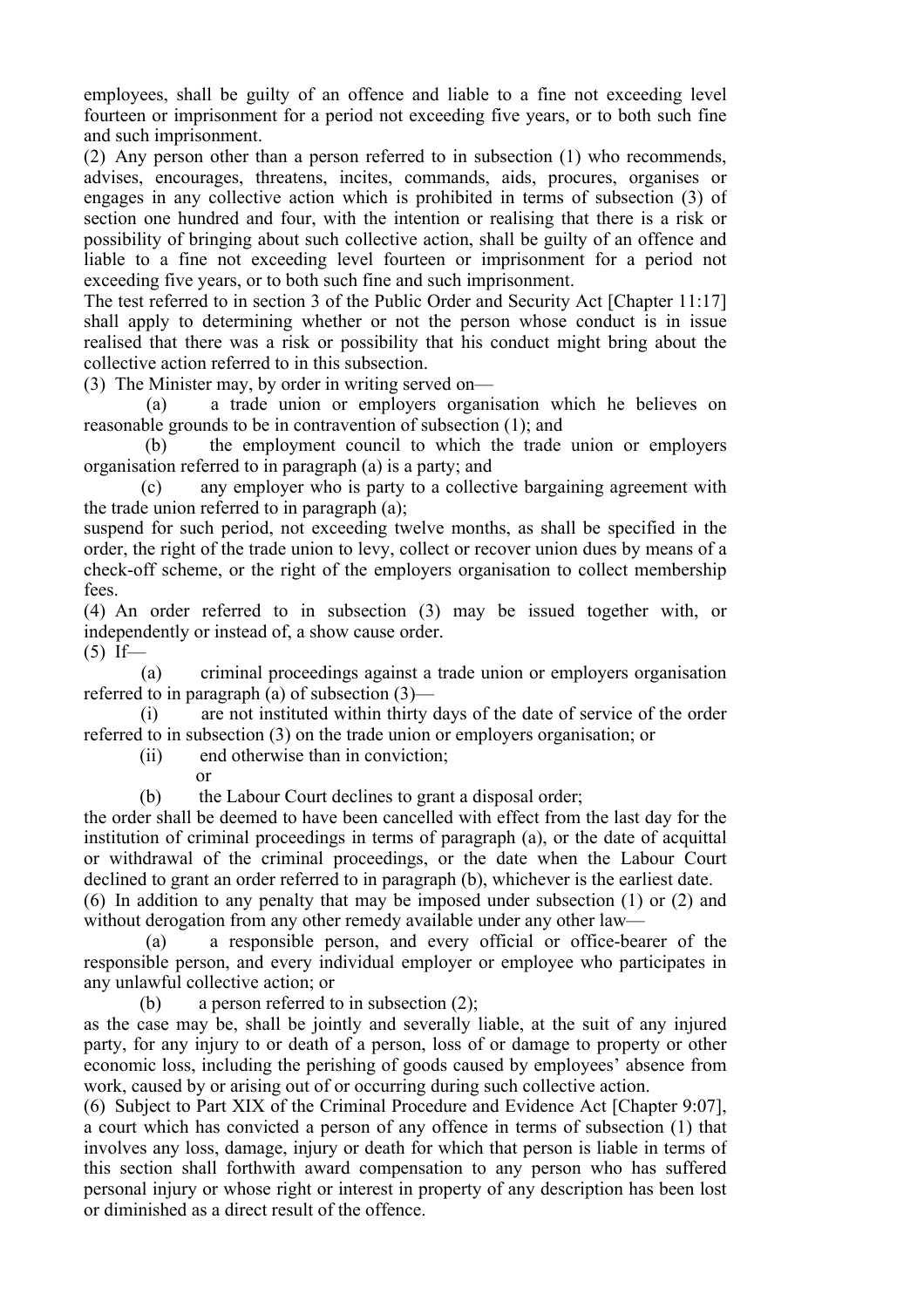[substituted by Act 17 of 2002 with effect from 7th March, 2003.]

110 Appeals

(1) Any person who is aggrieved by—

(a) a show cause order or the refusal to make such order; or

 (b) a disposal order made by an appropriate authority or by the refusal of any such authority to make such order;

may appeal to the Labour Court.

[amended by Act 17 of 2002 with effect from 7th March, 2003.]

(2) The lodging of an appeal in terms of subsection (1) shall not affect any order appealed against:

Provided that pending the determination of the appeal, the Minister or the appropriate authority may give such directions to, or impose such restrictions on, any of the parties as he considers fair and reasonable, taking into account the respective rights of the parties and the public interest.

[amended by Act 17 of 2002 with effect from 7th March, 2003.]

111 Cessation of collective job action

Whenever—

 (a) the underlying cause of any collective job action or lock-out which is threatened, anticipated or in force has been removed; or

 (b) the issue, dispute or complaint giving rise to any collective job action or lock-out which is threatened, anticipated, or in force has been determined or resolved in terms of Part XII or this Part; or

 (c) any collective job action by a workers committee or trade union is threatened, anticipated or in force and the executive of such workers committee or trade union or federation thereof, acting in terms of its constitution, has ordered the suspension of such collective job action; or

 (d) the termination, postponement or suspension of any collective job action or lock-out is directed in any show cause order or disposal order which has been given;

any person who is or might become involved in such collective job action or lock-out shall, as the case may be, forthwith cease or refrain from participating in or threatening such collective job action or lock-out.

112 Offences under Part XIII

(1) Any person who contravenes or fails to comply withæ

- $(a)$  subsection (2) or (3) of section one hundred and four; or
- (b) section one hundred and five; or

 (c) a direction made in terms of paragraph (b) or (c) of subsection (2) of section one hundred and six; or

- (d) the terms of a disposal order; or
- (e) section one hundred and eleven;

shall be guilty of an offence and liable to a fine not exceeding level seven or to imprisonment for a period not exceeding one year or to both such fine and such imprisonment.

(2) When imposing any penalty or sentence upon conviction for an offence in terms of subsection (1), the court shall take into accountæ

 (a) the terms of any show cause order or disposal order which has been made relating to the offence concerned, and the extent to which the convicted person has complied with it; and

 (b) the extent to which the dispute concerned has been resolved. [substituted by Act 22 of 2001 with effect from the 10th September, 2002.] PART XIV

## EMPLOYMENT AGENCIES

113 Interpretation in Part XIV

(1) In this Part, "registrar" means the registrar of employment agencies referred to in section one hundred and twenty-one.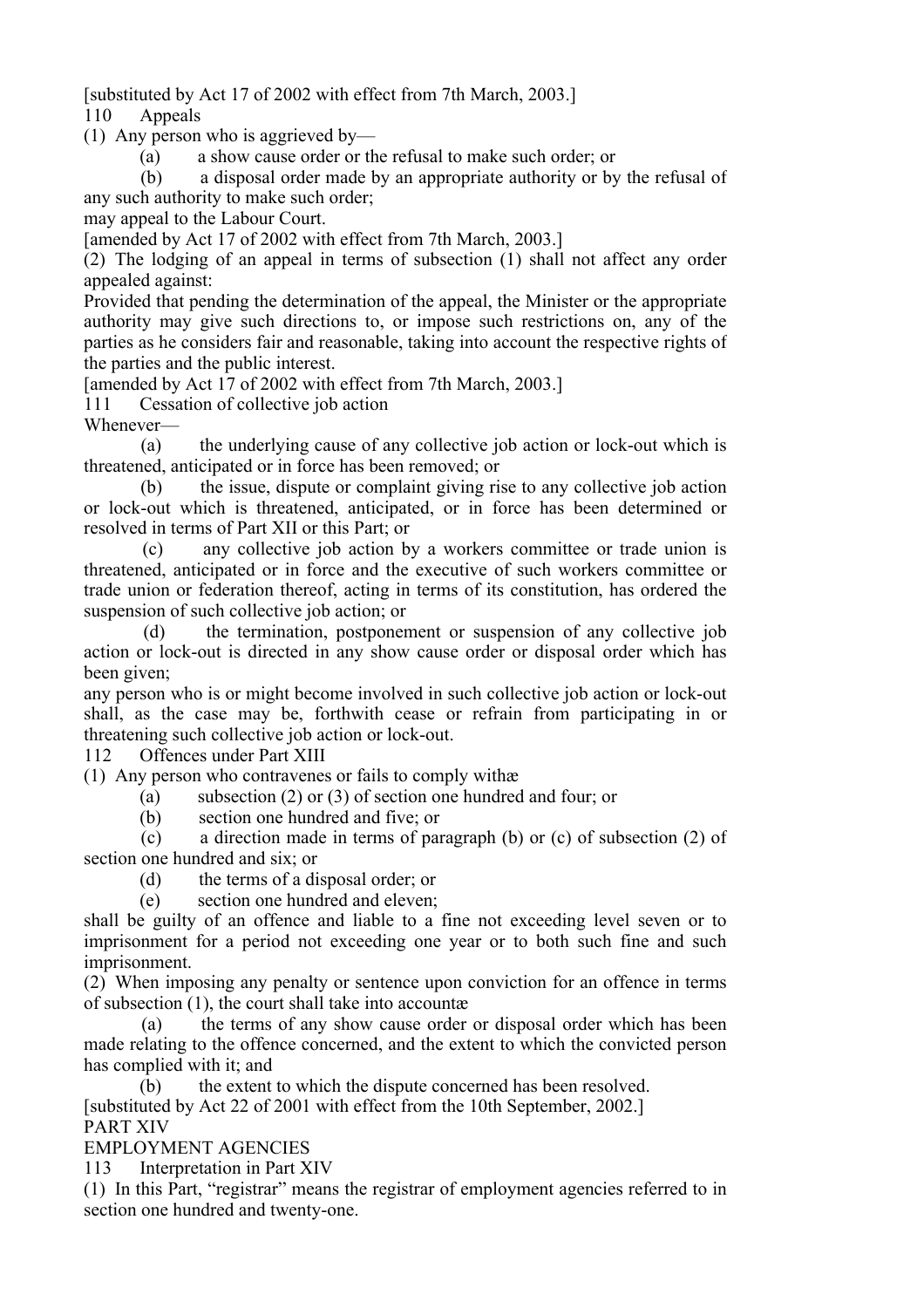(2) The registrar shall keep a register of employment agencies which have been registered in terms of this Act, and shall perform such other functions as are imposed or conferred upon him under this Act.

(3) The registrar may, subject to the directions of the Minister, delegate any of his functions to any other person employed by the State.

114 Employment agencies to be registered

(1) No person shall—

(a) conduct an employment agency; or

 (b) charge or recover any payment or reward for or in connection with the procurement of employment through an employment agency;

unless that employment agency is registered under this Act.

(2) No person shall hold himself out as conducting an employment agency, unless that employment agency is registered under this Act.

115 Application for registration, issue, variation and cancellation of certificates of registration

(1) Application for the registration of an employment agency shall be made to the registrar in the prescribed form.

(2) Upon an application made to him in terms of subsection  $(1)$ , if the registrar—

 (a) is satisfied that the premises concerned are suitable for use as an employment agency, and that having regard to any other relevant matters the application should be granted, he shall grant the application and issue to the applicant a certificate of registration;

 (b) is not so satisfied as to the matters specified in paragraph (a), he shall refuse the application and give reasons for his refusal.

(3) A certificate of registration shall specify—

(a) the name of the person to whom the certificate is issued; and

(b) the premises at which the business is to be conducted; and

(c) the period for which the certificate shall be in force; and

 (d) the area, including any foreign country, in respect of which the business may be conducted; and

 (e) the class or classes of persons or employment in respect of which the business may be conducted; and

( f ) any conditions subject to which the business may be conducted.

(4) The registrar may cancel the registration of an employment agency or vary the terms or conditions of any certificate of registration—

 (a) after due inquiry and for good cause, if he has notified the holder of the certificate of his intention to do so, and has given the holder the opportunity of making representations to him, and has considered any representations which the holder has made; or

(b) on the application of the holder of the certificate.

(5) Any person aggrieved by a decision of the registrar made in the exercise of his functions under this section may appeal against such decision to the Labour Court, which may determine the matter in such manner as it deems just.

[amended by Act 17 of 2002 with effect from 7th March, 2003.]

116 Duties of persons conducting employment agencies

(1) Every person who conducts or is in charge of an employment agency registered under this Act shall—

 (a) retain any record which by regulations made under this Act he is required to make for a period of three years subsequent to the occurrence of the event recorded; and

 (b) on demand by an employment officer made at any reasonable time during the said period of three years, produce the said record for inspection; and

 (c) furnish to the registrar such statistical information at such times and in such manner as may be prescribed.

(2) No person shall charge or receive in respect of anything done or to be done at an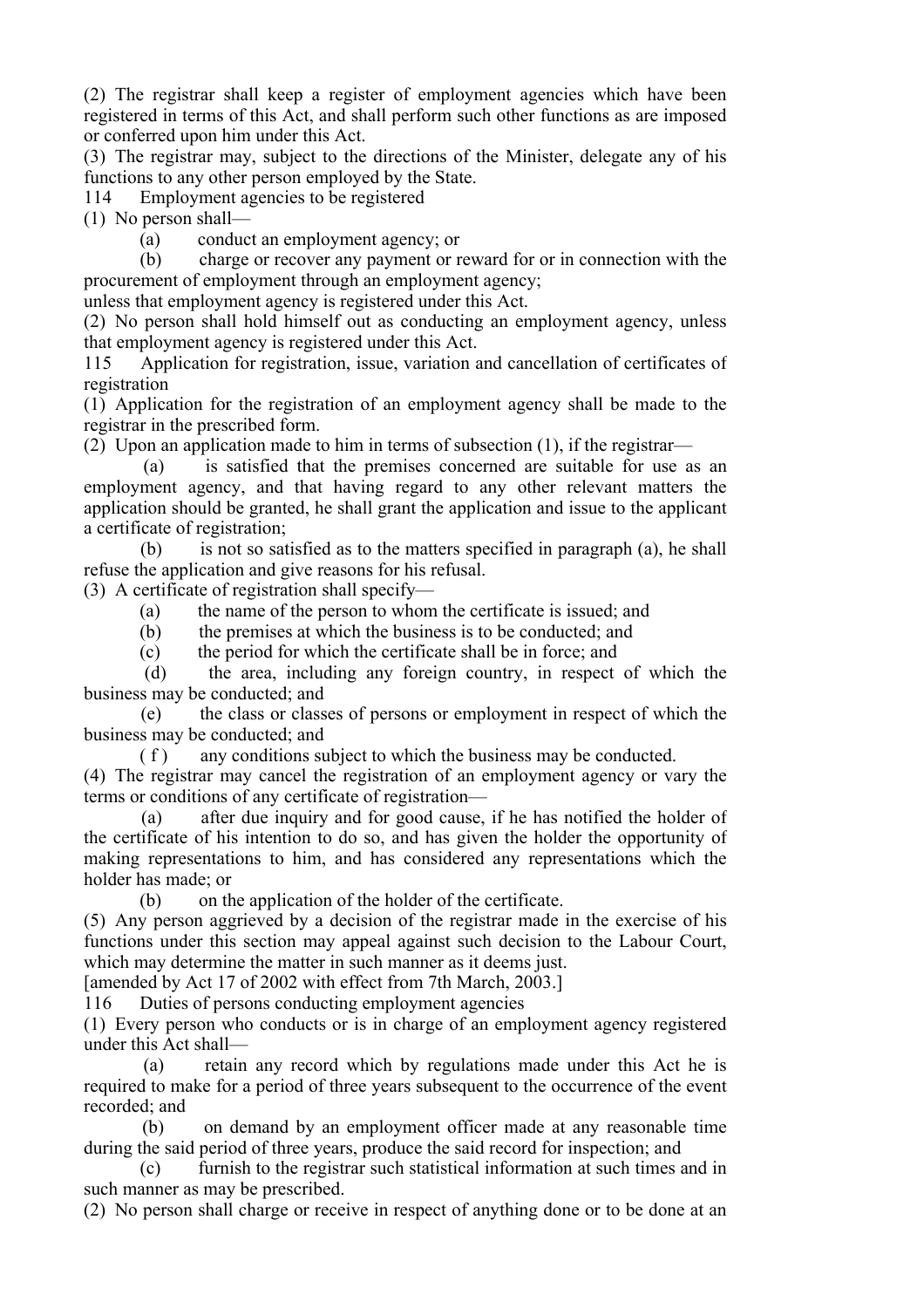employment agency—

 (a) any fee or other payment or reward at a rate higher than that which may, from time to time, be prescribed for any particular area and class of business; or

 (b) any fee or other payment or reward, unless provision has been made for the charging of such fee, payment or reward in regulations made under this Act:

 Provided that this subsection shall not apply to a business consultant carrying on business at the same place as an employment agency in respect of anything done in the course of such business other than the procurement of employment for clients.

117 Powers of employment officers

(1) An employment officer may, without previous notice and at any reasonable time during the day, enter upon any premises of an employment agency for the purpose of conducting any search therein where there are reasonable grounds for believing that such entry or search is necessary for the prevention, investigation or detection of an offence in terms of this Part.

(2) In the exercise of the powers conferred upon him by subsection (1) an employment officer may—

 (a) require from any person conducting an employment agency the production of any books or documents which relate to his business and which are or have been upon the premises or in his possession or custody, or under his control; and

 (b) at any place require from any person who has the possession or custody or control of any books or documents relating to the business of any person who is or was conducting an employment agency, the production of such books or documents; and

 (c) examine and make extracts from, and copies of, any books or documents referred to in paragraph (a) or (b); and

 (d) require an explanation of any entry in any books or documents referred to in paragraph (a) or (b); and

 (e) seize any book or document referred to in paragraph (a) or (b) that, in his opinion, may afford evidence of the commission of any offence under this Act:

 Provided that in the exercise of the powers conferred by this subsection, an employment officer shall exercise such reasonable care as to ensure that the smooth and efficient running of an employment agency is not unduly interfered with.

(3) Every employer in connection with whose employment agency any premises are occupied or used, and every person employed by him, shall at all reasonable times during the day, furnish such reasonable facilities as may be required by an employment officer for entering the premises for the purpose of inspecting or examining the books and documents kept in the premises, or for making any inquiry in relation thereto.

(4) No person shall—

(a) make a false statement—

(i) in any representations to an employment officer; or

 (ii) when giving evidence to or before an employment officer investigating a case in terms of this section;

 which he knows to be false in any material particular, or which he has no reason to believe to be true; or

 (b) refuse to answer any question which an employment officer, in the exercise of his functions in terms of this section, has put to him; or

 (c) refuse to comply to the best of his ability with any requirement made by an employment officer in the exercise of his functions in terms of this section; or

 (d) hinder an employment officer in the exercise of his functions in terms of this section.

118 Offences under Part XIV

(1) Any person who contravenes or fails to comply withæ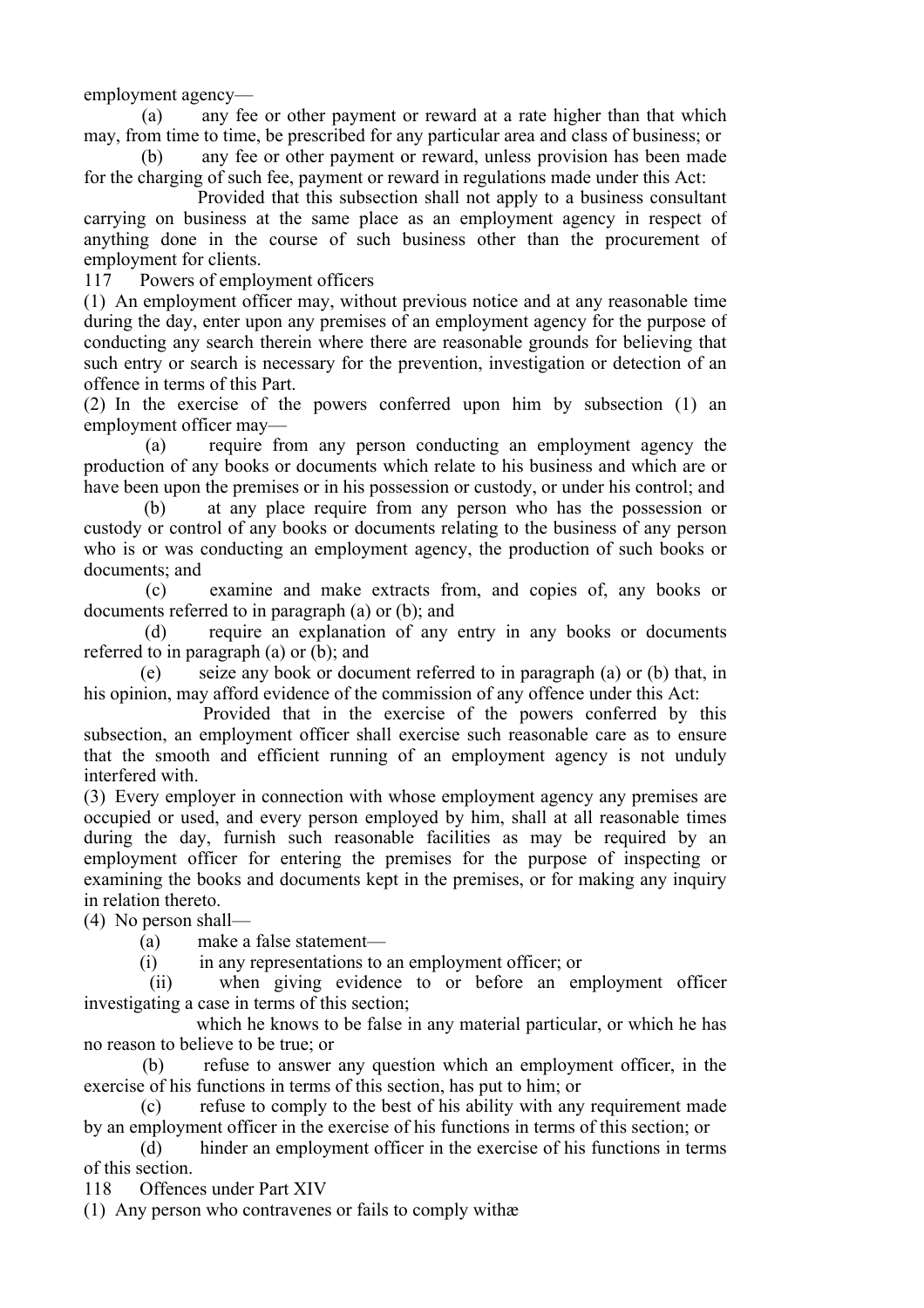(a) subsection (1) or (2) of section one hundred and fourteen; or

 (b) any condition in a certificate of registration specified pursuant to paragraph ( f ) of subsection (3) of section one hundred and fifteen;

shall be guilty of an offence and liable to a fine not exceeding level seven or to imprisonment for a period not exceeding one year or to both such fine and such imprisonment.

(2)Any person who contravenesæ

(a) subsection (1) or (2) of section one hundred and sixteen; or

(b) subsection (4) of section one hundred and seventeen; or

(c) any regulations made in terms of section one hundred and nineteen;

shall be guilty of an offence and liable to a fine not exceeding level five or to imprisonment for a period not exceeding six months or to both such fine and such imprisonment.

[substituted by Act 22 of 2001 with effect from the 10th September, 2002.]

119 Minister may make regulations

(1) The Minister may make such regulations as he deems necessary or expedient for the purpose of giving effect to, or for the better administration of, this Part.

(2) Regulations made in terms of subsection (1) may provide for—

 (a) the form in which an application is to be made for a certificate of registration;

(b) the fee to be paid for a certificate of registration or copies thereof;

 (c) the fees which may be charged in respect of the business of an employment agency;

 (d) the surrender of certificates of registration where the conditions thereof are to be varied or where such certificates are to be cancelled;

(e) the records to be kept in respect of an employment agency.

PART XV

**GENERAL** 

120 Investigation of trade unions and employers organizations

(1) If the Minister has reasonable cause to believe that the property or funds of any trade union, employers organization or federation are being misappropriated or misapplied, or that the affairs of any trade union, employers organization or federation are being conducted in a manner that is detrimental to the interests of its members as a whole, the Minister may order that such trade union, employers organization or federation be investigated.

(2) For the purpose of any investigation referred to in subsection (1), the Minister shall appoint in writing an investigator who shall, at all reasonable times and without prior notice, have power—

(a) to enter any premises; and

(b) to question any person employed on the premises; and

 (c) to inspect and make copies of and take extracts from any books, records or other documents on the premises;

connected with or related to the trade union, employers organization or federation under investigation.

(3) An investigator appointed in terms of subsection (2) shall report the results of his investigation to the Minister as soon as practicable and, in so doing, may recommend, having regard to all the circumstances of the case, that—

 (a) in the case of an unregistered trade union, employers organization, or federation such trade union or employers organization or federation be wound up; or

 (b) in the case of a registered trade union, employers organization or registered federation such trade union, employers organization or federation—

(i) be de-registered and wound up; or

(ii) be administered in terms of subsection (7).

[amended by Act 17 of 2002 with effect from 7th March, 2003.]

(4) During the period of investigation of a trade union, employers organization or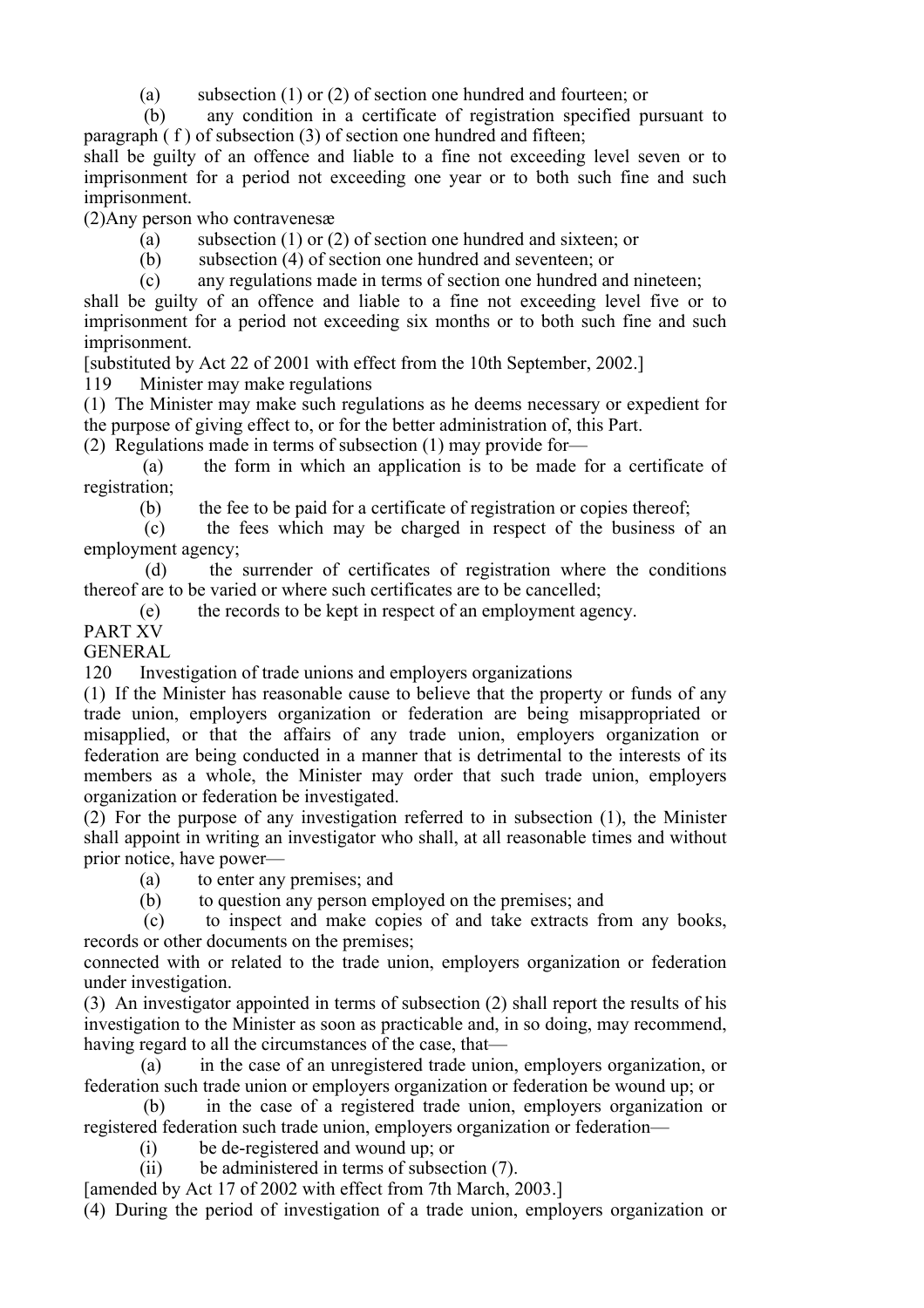federation no person who is or has been an office-bearer of the trade union, employers organization or federation concerned shall, without the consent of the investigator, in any way expend or dispose of any property of the trade union, employers organization or federation concerned.

(5) An investigator shall not refuse to grant consent in terms of subsection (4) in respect of any expenditure or disposal which is in the ordinary and lawful course of business of the trade union, or employers organization or federation concerned.

(6) Where the Minister accepts a recommendation made in terms of paragraph (a) or subparagraph (i) of paragraph (b) of subsection (3), he shall—

 (a) in the case of an unregistered trade union, employers organization or federation make application to the High Court; or

 (b) in the case of a registered trade union, employers organization or federation make application to the Labour Court

[amended by Act 17 of 2002 with effect from 7th March, 2003.]

for the trade union, employers organization or federation concerned to be wound up in terms of its constitution.

(7) Where the Minister accepts a recommendation made in terms of subparagraph (ii) of paragraph (b) of subsection (3), he shall make application to the Labour Court to appoint an administrator and such assistants as the administrator may require, to administer the affairs of the trade union, employers organization or federation in respect of which the recommendation was made:

Provided that an administrator may not be appointed for more than six months or until the next annual general meeting of the trade union, employers organization or federation concerned whichever is the later.

[amended by Act 17 of 2002 with effect from 7th March, 2003.]

(8) An administrator appointed in terms of subsection (7) shall administer the affairs of the trade union, employers organization or federation concerned in such a manner as to rectify the matters for the rectification of which he was appointed and, in so doing, may make an order—

 (a) prohibiting any person who is or has been an office-bearer of the trade union, employers organization or federation concerned from—

 (i) expending, disposing of or in any way dealing with any property of the trade union, employers organization or federation concerned; or

 (ii) operating any account with any bank, building society or other financial institution on behalf of the trade union, employers organization or federation concerned:

 Provided that the administrator shall authorize any transaction or expenditure which he is satisfied forms part of the ordinary and lawful course of business of the trade union, employers organization or federation concerned;

 (b) directing any person who is or has been an office-bearer of the trade union, employers organization or federation concerned to refund or return to such trade union, or employers organization or federation any property which he has misappropriated from such trade union, employers organization or federation.

(9) The administrator shall submit for registration any order made in terms of subsection (8) to whichever court would have had jurisdiction to make such an order had the matter been determined by it.

(10) Where an order has been registered in terms of subsection (9), it shall have the effect, for purposes of enforcement, of a civil judgment of the appropriate court.

(11) Any person who—

 (a) makes any false representation to, or otherwise hinders or obstructs, an investigator or administrator in the performance of his functions under this section; or

 (b) contravenes subsection (4); shall be guilty of an offence and liable to a fine not exceeding level seven or to imprisonment for a period not exceeding one year or to both such fine and such imprisonment.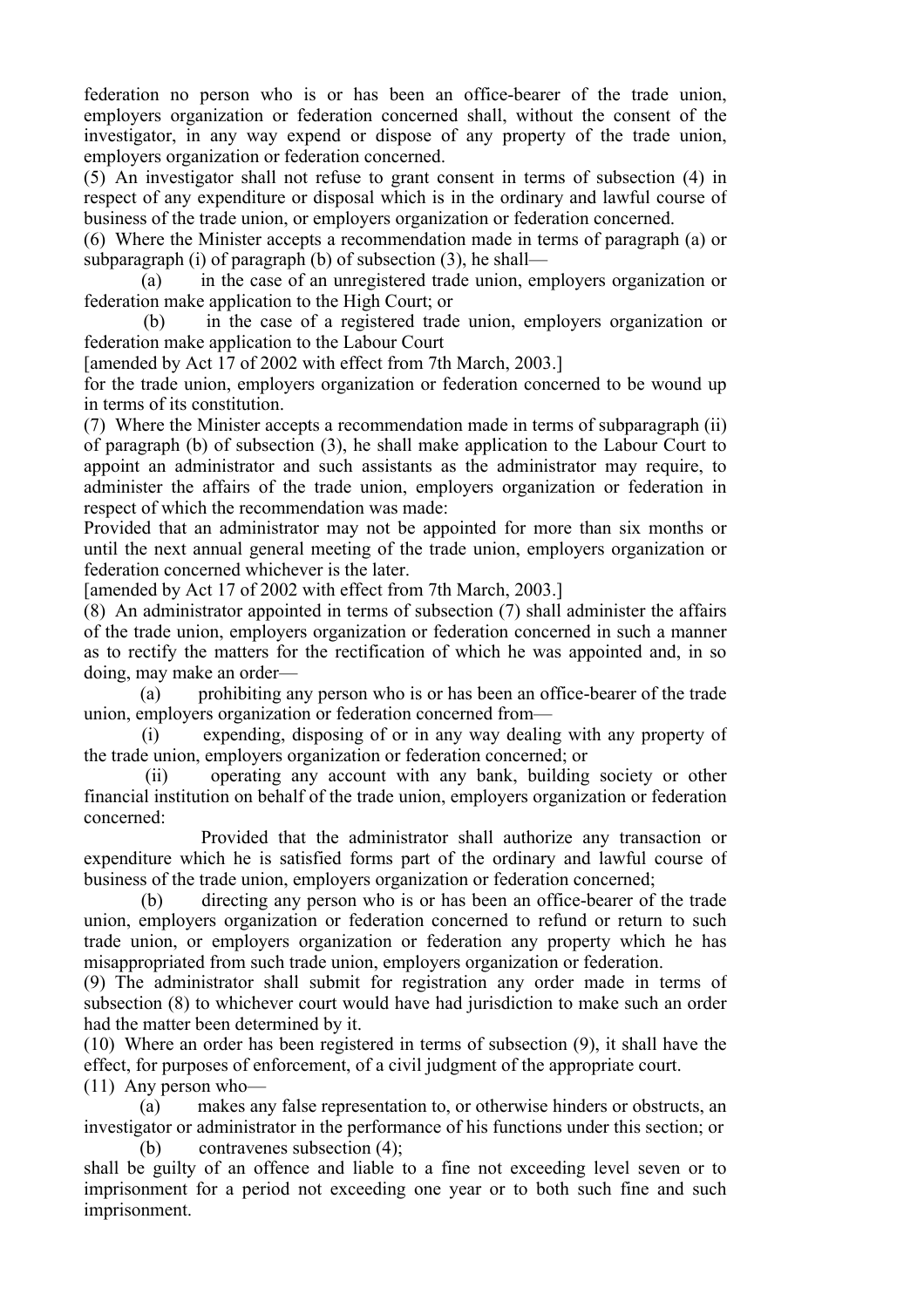[inserted by Act 22 of 2001 with effect from the 10th September, 2002.] 121 Officials

(1) For the purposes of this Act, there shall be—

 (a) a Registrar of Labour and such number of Assistant Registrars of Labour as may be necessary for carrying our the functions assigned to such officers in terms of this Act; and

 (b) such number of labour officers and employment officers as may be necessary for carrying our the functions assigned to such officers in terms of this Act; whose offices shall form part of the Public Service.

(2) With the approval of the Minister, the Registrar may delegate to any other officer referred to in subsection (1) any of the functions conferred upon him by this Act, other than such power of delegation.

(3) the Minister may give directions of a general nature to any officer referred to in subsection (1) as to the performance of his functions in terms of this Act.

(4) An officer referred to in subsection (1) shall be issued with a certificate signed by the Registrar stating his official title.

[inserted by Act 17 of 2002 with effect from 7th March, 2003.]

122 Acquisition of undertakings by trade unions and trade union congress (1) Whenever—

 (a) an undertaking which employs persons who are members of one or more registered trade unions or a federation thereof is to be discontinued;

[amended by Act 17 of 2002 with effect from 7th March, 2003.] and

 (b) it would be in the interests of consumers, the employees concerned and members of the public generally that the undertaking be continued;

the Minister may, subject to this section, direct all or any of the trade unions or the federation concerned to endeavour in good faith to acquire the undertaking from their funds.

(2) Where the employees of an undertaking referred to in subsection (1) are not members of a registered trade union, the Minister may, if it would be in the interests of consumers, the employees concerned and members of the public generally that the undertaking be continued, subject to this section, direct any federation, association or congress of trade unions to endeavour in good faith to acquire the undertaking from the funds of such association or congress.

[amended by Act 17 of 2002 with effect from 7th March, 2003.]

(3) Before making any direction in terms of subsection (1) or (2), the Minister shall consult the employees and any trade union, federation, association or congress of trade unions concerned.

(4) When making any direction in terms of subsection (1) or (2), the Minister shall include therein such directions as to the repayment by the employees concerned of such of the costs and expenses of the federation, association or congress of trade unions concerned as the Minister thinks fit.

123 Minister may raise levies to meet certain expenses

(1) Subject to subsection (2), the Minister may, after consultation with the Minister responsible for finance, by statutory instrument provide for the imposition and payment of levies on employees, employers organizations, trade unions and federations thereof for the purpose of meeting the expenses of all or any of the following—

 $(a)$ 

[repealed by Act 17 of 2002 from 7th March, 2003.]

(b) the Labour Court; and

 (c) employers organizations or any federation, association or congress of trade unions recognized by the Minister as being representative of all or most registered trade unions; and

 (d) employers organizations recognized by the Minister as being representative of all or most registered employer organizations.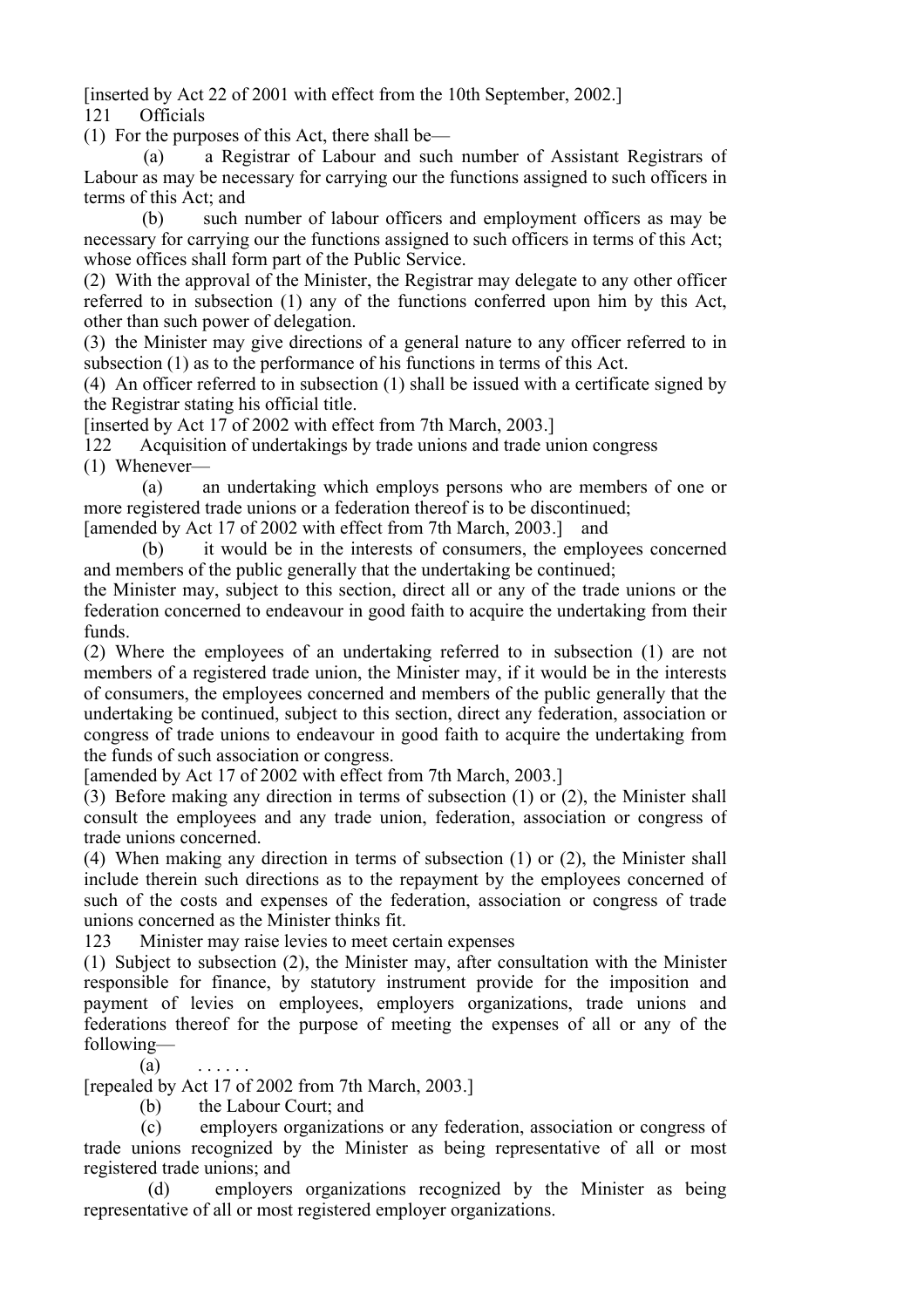(2) In imposing levies in terms of subsection (1), the Minister shall take into account—

 (a) the extent to which any person upon whom the levy is imposed has utilized or ought to utilize the services of the Labour Court, federation, association or congress of trade unions concerned; and

 (b) the ability of any person or organization upon whom the levy is imposed to pay the levy.

[amended by Act 17 of 2002 with effect from 7th March, 2003.]

124 Protection against multiple proceedings

(1) Where any proceedings in respect of any matter have been instituted, completed or determined in terms of this Act, no person who is aware thereof shall institute or cause to be instituted, or shall continue any other proceedings, in respect of the same or any related matter, without first advising the authority, court or tribunal which is responsible for or concerned with the second-mentioned proceedings of the fact of the earlier proceedings.

 $(2)$  . . . . . .

[repealed by Act 22 of 2001 with effect from the 20th May, 2002.]

125 Records to be kept by employers, principals and contractors

(1) Every employer upon whom any agreement, determination or regulation is binding under this Act in relation to remuneration to be paid, time to be worked or such other particulars as may be prescribed shall at all times keep, in respect of all persons employed by him, records of the remuneration paid, of the time worked and of those other particulars.

[amended by Act 17 of 2002 with effect from 7th March, 2003.]

(2) The form and manner in which the records referred to in subsection (1) shall be kept as prescribed:

Provided that the Registrar may in writing authorize the keeping of such records in some other form if the records so kept will, in his opinion, enable a labour officer or designated agent to ascertain therefrom the required particulars.

[amended by Act 17 of 2002 with effect from 7th March, 2003.]

(3) Whenever any agreement, determination or regulation regulates the rates at which or the principles upon which payment shall be made by a principal or contractor to any person to whom any work is given out on contract by that principal or contractor, every such principal or contractor shall at all times keep records of payments made by him to any person to whom he has so given out work on contract and of such other particulars as may be prescribed, and every such person to whom work has so been given out on contract shall at all times keep records of payments received by him from any such principal or contractor in respect of such work and such other particulars as may be prescribed.

(4) Every person who is or has been an employer or principal or contractor, as the case may be, shall retain the records referred to in subsections (1) and (3) for a period of three years and shall produce these records on demand made at any time during that period by—

(a) a labour officer;

[amended by Act 17 of 2002 with effect from 7th March, 2003.] or

 (b) a designated agent acting within the scope of his authority, in terms of subsection (3) of section sixty-three.

(5) If an employer fails to keep or retain the records referred to in this section or falsifies any such record, it shall be presumed for the purposes of this Act that every employee employed by him during the relevant period was engaged throughout that period for not less than the ordinary hours of work applicable to that employee in terms of any agreement, determination or regulation under this Act.

(6) Where it is proved that any statement or entry contained in any record is false, the person required in terms of this section to keep that record shall be presumed, until the contrary is proved, wilfully to have falsified that record.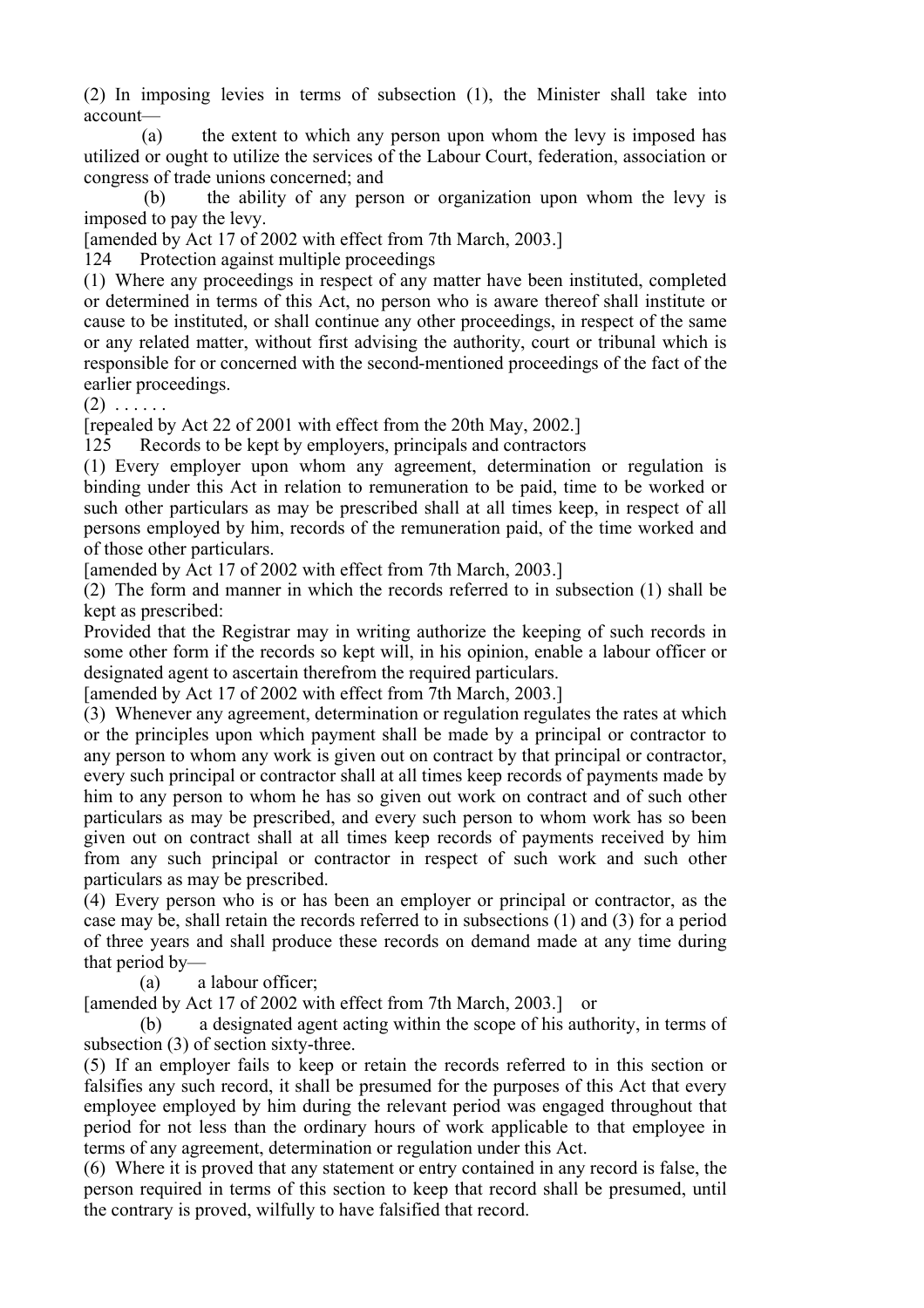(7) Any person who fails to comply with any of the provisions of this section applicable to him or who wilfully falsifies any record referred to in this section shall be guilty of an offence and liable to a fine not exceeding level five or to imprisonment for a period not exceeding six months or to both such fine and such imprisonment. [amended by Act 22 of 2001 with effect from the 10th September, 2002.]

126 Investigative powers of labour relations officers

(1) A labour officer —

[amended by Act 17 of 2002 with effect from 7th March, 2003.]

 (a) may without previous notice enter upon any premises in which any person is being employed; and

 (b) in respect of matters relating to wages, hours or conditions of work, may question, either apart from or in the presence of others, any person who is or has been upon or in any premises in which any person is being employed; and

 (c) may require from any person who is or has been upon or in any premises in which any person is being employed the production then and there, or at a time and place fixed by the labour officer, of all relevant books and documents which are or have been upon or in the premises or in the possession or custody or under the control of any employer by whom the premises are occupied or used, or of any employee of that employer; and

 (d) may at any time and at any place require from any person who has the possession or custody or control of any relevant book or document relating to the business of any person who is or was an employer, the production then and there, or at a time and place fixed by the labour officer, of that book or document; and

 (e) may examine and make extracts from and copies of all books and documents produced to or examined by him, and may require an explanation of any entries in any such books or documents; and

 $(f)$  may seize any such books or documents as he believes on reasonable grounds may afford evidence of any offence under this Act.

(2) Any employer in connection with whose business any premises are occupied or used, and every person employed by him, shall at all times furnish such facilities as are required by a labour officer for the purpose of exercising any of the powers conferred by subsection (1).

(3) Where any work is given out on contract to any person by a principal or contractor who is himself an employer in or is engaged in the undertaking, industry, trade or occupation concerned, a labour officer may exercise in relation to that principal or contractor any or all of the powers conferred by subsection (1).

(4) Any labour officer exercising a power or performing a duty conferred or imposed upon him by this section shall on demand produce the certificate furnished to him in terms of subsection (3) of section one hundred and twenty-one.

(5) Any person who—

 (a) refuses or fails to answer any question which a labour officer in the exercise of his functions puts to him; or

(b) makes a false statement—

(i) in any representations to a labour officer; or

 (ii) when giving evidence to or before a labour officer investigating a case in terms of this Part:

 which he knows to be false in any material particular, or which he has no reason to believe to be true; or

 (c) refuses or fails to comply with any request made by a labour officer in the exercise of his functions; or

(d) hinders a labour officer in the exercise of his functions;

shall be guilty of an offence and liable to a fine not exceeding level five or to imprisonment for a period not exceeding six months or to both such fine and such imprisonment

[amended by Act 22 of 2001 with effect from the 10th September, 2002, and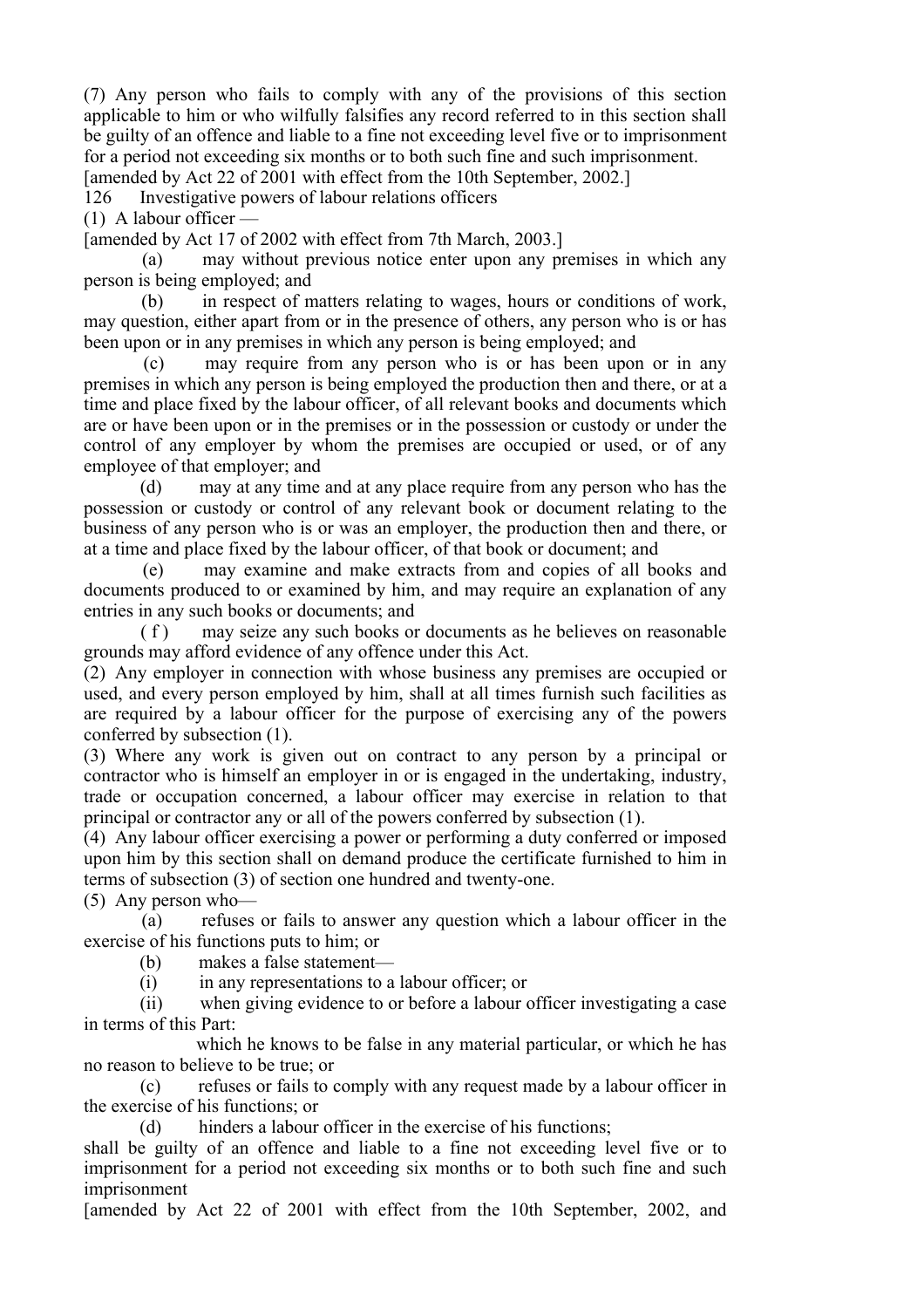substituted by Act 17 of 2002 with effect from 7th March, 2003.]

127 Regulations

(1) The Minister may make regulations prescribing anything which, in terms of this Act, is to be prescribed or which in his opinion, is necessary or convenient to be prescribed, for carrying out or giving effect to this Act.

(2) Regulations made in terms of subsection (1) may provide for—

(a) the form of applications, notices or orders in terms of this Act;

 (b) the procedures to be followed in making applications or appeals and the procedures to be followed by any official, board, tribunal or authority upon which functions are conferred in terms of this Act;

 (c) the examination and inspection of the books, records and documents of workers committees, trade unions and employers organizations;

 (d) the requirement by workers committees, trade unions and employers organizations to submit returns concerning their affairs to the Minister or such officials as may be specified;

(e) the duties and functions of officers in terms of this Act;

 $(f)$  the fees payable in respect of the registration and variation of registration of a trade union or employers organisation or federation thereof and the registration of an employment council.

[para ( f ) inserted by Act 17 of 2002 with effect from 7th March, 2003.]

(3) Regulations made in terms of subsection (1) may provide penalties for any contravention thereof:

Provided that no such penalty shall exceed a fine of level five or imprisonment for a period of six months or both such fine and such imprisonment.

[amended by Act 22 of 2001 with effect from the 10th September, 2002.]

128 General offences and penalties

(1) Any person who—

 $(a)$ 

[repealed by Act 22 of 2001 with effect from the 20th May, 2002.]

(b) falsely holds himself out to be—

(i) a labour officer;

[amended by Act 17 of 2002 with effect from 7th March, 2003.] or

(ii) a designated agent of an employment council; or

(iii) an official of a trade union or employers organization; or

 (c) being an officer, agent or official referred to in paragraph (b), falsely represents that he is authorized by the Minister, an employment council or a trade union or employers organization to collect any moneys when he is not so authorized; shall be guilty of an offence and liable to a fine not exceeding level seven or to imprisonment for a period not exceeding one year or to both such fine and such imprisonment.

 $(2)$  . . . . . .

[repealed by Act 22 of 2001 with effect from the 20th May, 2002.]

Savings and transitional provisions – enacted by the Labour Relations Amendment Act No.17 of 2002 – which affect members of the Public Service:-

[published herein at the end of the principal Act for good order sake - Editor.] 47

(1) Any regulations governing the negotiation of terms and conditions of service by or on behalf of members of the Public Service which, immediately before the date of commencement of this Act [which is the 7th March, 2003 – Editor.] were in force under the Public Service Act [Chapter 16:04] shall continue in force until an employment council for the Public Service is registered in terms of section 59 of the principal Act, and, until such employment council is registered, any council established for the negotiation of such terms and conditions immediately before the date of commencement of this Act under the Public Service Act [Chapter 16:04] shall be deemed to be an employment council for the purposes of the principal Act.